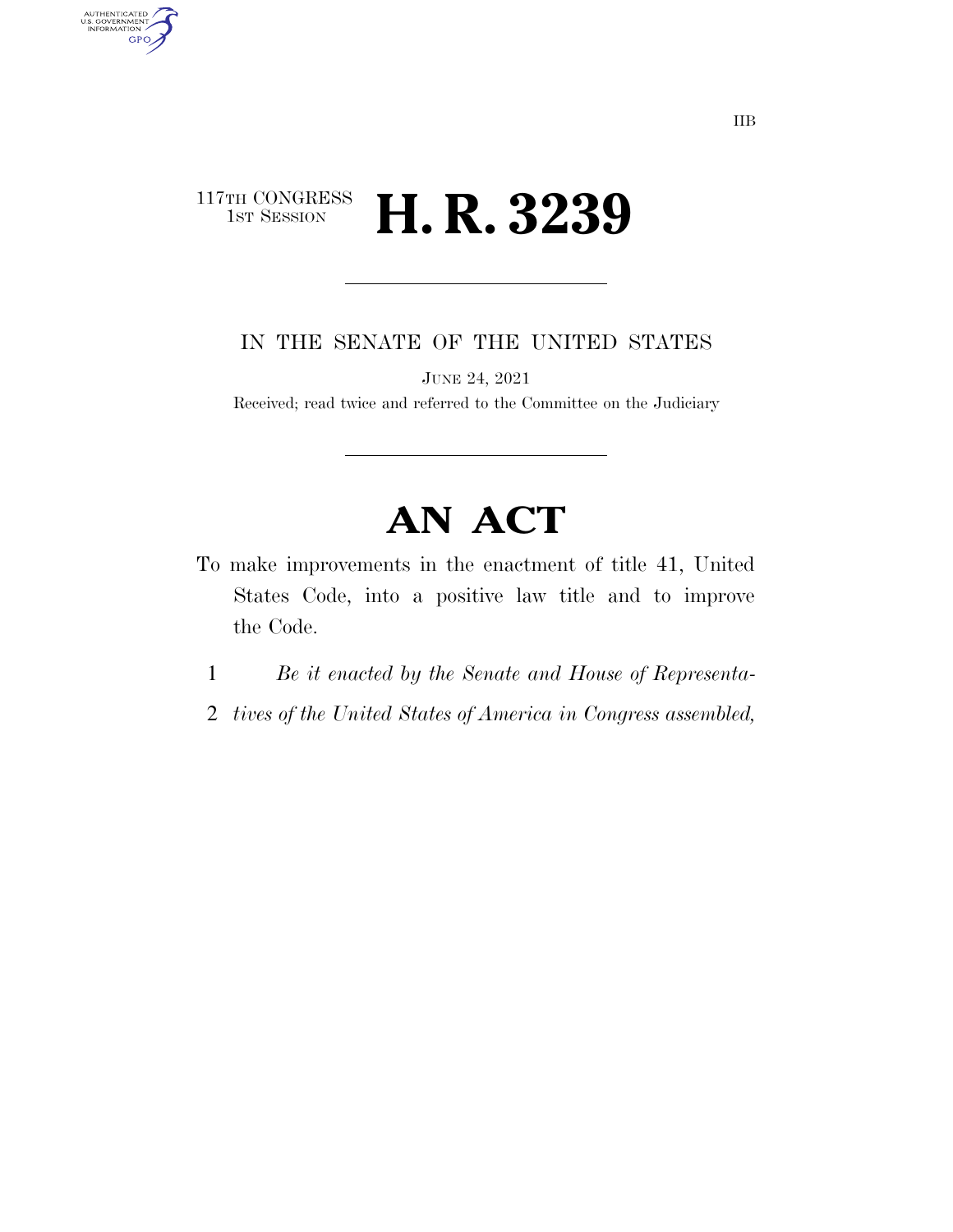#### 1 **SECTION 1. TABLE OF CONTENTS.**

- 2 The table of contents for this Act is as follows:
	- Sec. 1. Table of contents.
	- Sec. 2. Purpose.
	- Sec. 3. Title 2, United States Code. Sec. 4. Title 5, United States Code.
	- Sec. 5. Title 6, United States Code.
	- Sec. 6. Title 7, United States Code.
	- Sec. 7. Title 8, United States Code.
	- Sec. 8. Title 10, United States Code.
	- Sec. 9. Title 12, United States Code.
	- Sec. 10. Title 14, United States Code.
	- Sec. 11. Title 15, United States Code. Sec. 12. Title 16, United States Code.
	- Sec. 13. Title 18, United States Code.
	- Sec. 14. Title 19, United States Code.
	- Sec. 15. Title 20, United States Code.
	- Sec. 16. Title 21, United States Code.
	- Sec. 17. Title 22, United States Code. Sec. 18. Title 23, United States Code.
	- Sec. 19. Title 24, United States Code.
	- Sec. 20. Title 25, United States Code.
	- Sec. 21. Title 26, United States Code.
	- Sec. 22. Title 28, United States Code.
	- Sec. 23. Title 29, United States Code.
	- Sec. 24. Title 30, United States Code. Sec. 25. Title 31, United States Code.
	- Sec. 26. Title 33, United States Code.
	- Sec. 27. Title 35, United States Code. Sec. 28. Title 38, United States Code.
	- Sec. 29. Title 40, United States Code.
	- Sec. 30. Title 41, United States Code.
	- Sec. 31. Title 42, United States Code.
	- Sec. 32. Title 43, United States Code.
	- Sec. 33. Title 44, United States Code. Sec. 34. Title 45, United States Code.
	- Sec. 35. Title 46, United States Code.
	- Sec. 36. Title 48, United States Code.
	- Sec. 37. Title 49, United States Code.
	- Sec. 38. Title 50, United States Code.
	- Sec. 39. Title 51, United States Code.
	- Sec. 40. Title 52, United States Code.

#### 3 **SEC. 2. PURPOSE.**

4 The purpose of this Act is to make improvements in the enactment of 5 title 41, United States Code, into a positive law title and to improve the 6 Code.

#### 7 **SEC. 3. TITLE 2, UNITED STATES CODE.**

 (1) The paragraph under the heading ''GENERAL PROVISION, THIS CHAPTER'' in chapter 5 of title II of division B of the Omnibus Consoli- dated and Emergency Supplemental Appropriations Act, 1999 (2 U.S.C. 141a) is amended by striking ''section 3709 of the Revised Statutes of the United States (41 U.S.C. 5)'' and substituting ''section 6101 of title 41, United States Code''. (2) Section 114 of the Legislative Branch Appropriations Act, 1996 (Public Law 104–53, 2 U.S.C. 471 note) is amended by striking ''the Fed-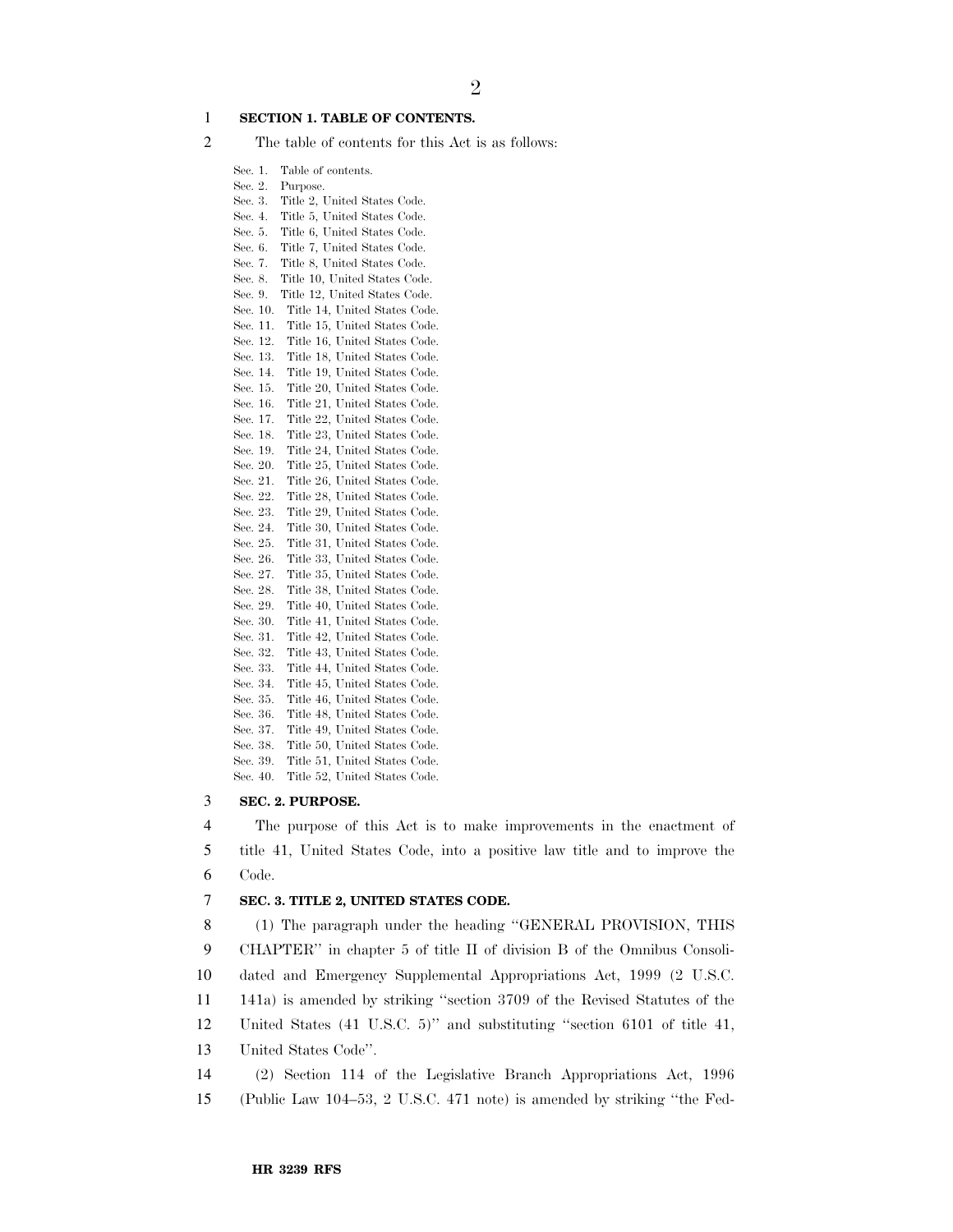eral Property and Administrative Services Act of 1949, as amended'' and substituting ''chapter 5 of title 40, United States Code''. (3) Section 6(a) of the Technology Assessment Act of 1972 (2 U.S.C.  $4 \times 475(a)$  is amended— (A) in paragraph (2), by striking ''section 3709 of the Revised Stat- utes (41 U.S.C. 5)'' and substituting ''section 6101 of title 41, United States Code''; and (B) in paragraph (3), by striking ''section 3648 of the Revised Stat- utes (31 U.S.C. 529)'' and substituting ''section 3324(a) and (b) of 10 title 31. United States Code". (4) Section 119(a)(6) of the John C. Stennis Center for Public Service Training and Development Act (2 U.S.C. 1108(a)(6)) is amended by strik- ing ''section 3709 of the Revised Statutes (41 U.S.C. 5)'' and substituting ''section 6101 of title 41, United States Code''. (5) Section 3011(b)(4)(B) of the 1999 Emergency Supplemental Appro- priations Act (Public Law 106–31, 2 U.S.C. 1151 note) is amended by striking ''section 3709 of the Revised Statutes'' and substituting ''section 6101 of title 41, United States Code,''. (6) Section 1308(a) of the Legislative Branch Appropriations Act, 2008 (2 U.S.C. 1816a(a)) is amended by striking ''section 303M of the Federal Property and Administrative Services Act of 1949 (41 U.S.C. 253m)'' and substituting ''section 3309 of title 41, United States Code,''. (7) Public Law 96–558 (2 U.S.C. 1816b) is amended by striking ''section 3709 of the Revised Statutes of the United States (41 U.S.C. 5)'' and sub- stituting ''section 6101 of title 41, United States Code''. 26 (8) Section  $1201(a)(1)$  of the Legislative Branch Appropriations Act, 2003 (2 U.S.C. 1821(a)(1)) is amended by striking "section 3709 of the Revised Statutes of the United States (41 U.S.C. 5)'' and substituting ''sec- tion 6101 of title 41, United States Code,''. (9) Section 308(b) of the Legislative Branch Appropriations Act, 1996 (2 U.S.C. 1964(b)) is amended by striking ''section 3709 of the Revised Statutes of the United States (41 U.S.C. 5)'' and substituting ''section 6101 of title 41, United States Code''. (10) Section 1(d) of Public Law 102–330 (2 U.S.C. 2021 note) is amend- ed by striking ''section 3709 of the Revised Statutes of the United States'' and substituting ''section 6101 of title 41, United States Code''. (11) Section 307E(b)(3) of the Legislative Branch Appropriations Act, 1989 (2 U.S.C. 2146(b)(3)) is amended by striking ''section 3709 of the Revised Statutes'' and substituting ''section 6101 of title 41, United States Code''.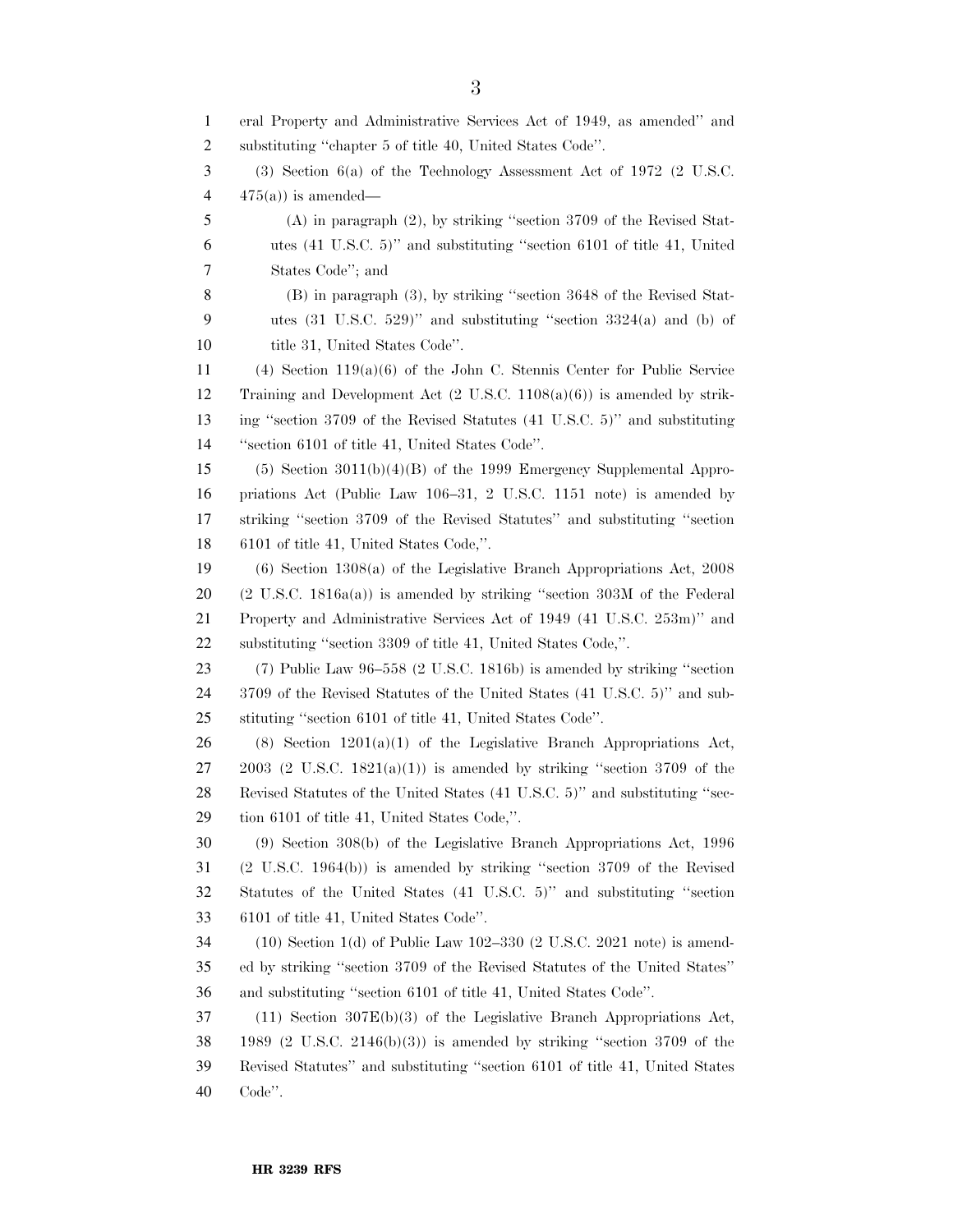(12) Section 202(i)(2) of the Legislative Reorganization Act of 1946 (2 U.S.C. 4301(i)(2)) is amended by striking ''section 3709 of the Revised Statutes (41 U.S.C. 5)'' and substituting ''section 6101 of title 41, United States Code,''. (13) Section 195(b) of the Supplemental Appropriations Act, 1985 (2 U.S.C. 6157(b)) is amended by striking ''section 5 of title 41'' and sub- stituting ''section 6101 of title 41, United States Code,''. 8 (14) Section 117(1) of Public Law  $97-51$  (2 U.S.C. 6599(1)) is amended by striking ''section 5'' and substituting ''section 6101''. **SEC. 4. TITLE 5, UNITED STATES CODE.**  (1) Section 3(d)(2)(B) of the Administrative Dispute Resolution Act (Public Law 101–552, 5 U.S.C. 571 note) is amended by striking ''section 6(a) of the Office of Federal Procurement Policy Act (41 U.S.C. 405(a))'' and substituting ''section 1121(b) of title 41, United States Code''. (2) Section 595(c)(10) of title 5, United States Code, is amended by striking ''title III of the Federal Property and Administrative Services Act of 1949, as amended (41 U.S.C. 251–260)'' and substituting ''the provi- sions referred to in section 171(c) of title 41''. (3) Section 206 of the Notification and Federal Employee Antidiscrimina- tion and Retaliation Act of 2002 (Public Law 107–174, 5 U.S.C. 2301 note) is amended— 22 (A) in subsection  $(c)(1)(B)$ , by striking "section 13 of the Contract Disputes Act of 1978 (41 U.S.C. 612)'' and substituting ''section 7108 of title 41, United States Code,''; and 25 (B) in subsection  $(d)(1)(B)$ , by striking "the Contracts Dispute Act of 1978 (41 U.S.C. 601 note; Public Law 95–563)'' and substituting ''chapter 71 of title 41, United States Code''. (4) Section 3109(b)(3) of title 5, United States Code, is amended by striking ''section 6101(b) to (d)'' and substituting ''section 6101''. 30 (5) Section  $1110(e)(2)(G)$  of the National Defense Authorization Act for Fiscal Year 2010 (Public Law 111–84, 5 U.S.C. 3702 note) is amended by striking ''section 27 of the Office of Federal Procurement Policy Act'' and substituting ''chapter 21 of title 41, United States Code''. (6) Section 4105 of title 5, United States Code, is amended by striking ''section 6101(b) to (d)'' and substituting ''section 6101''. (7) Section 4(b) of the Telework Enhancement Act of 2010 (Public Law 111–292, 124 Stat. 3173, 5 U.S.C. 6501 note) is amended by striking ''sec- tion 303 of the Federal Property and Administrative Services Act of 1949 (41 U.S.C. 253)'' and substituting ''sections 3105, 3301, and 3303 to 3305 of title 41, United States Code''.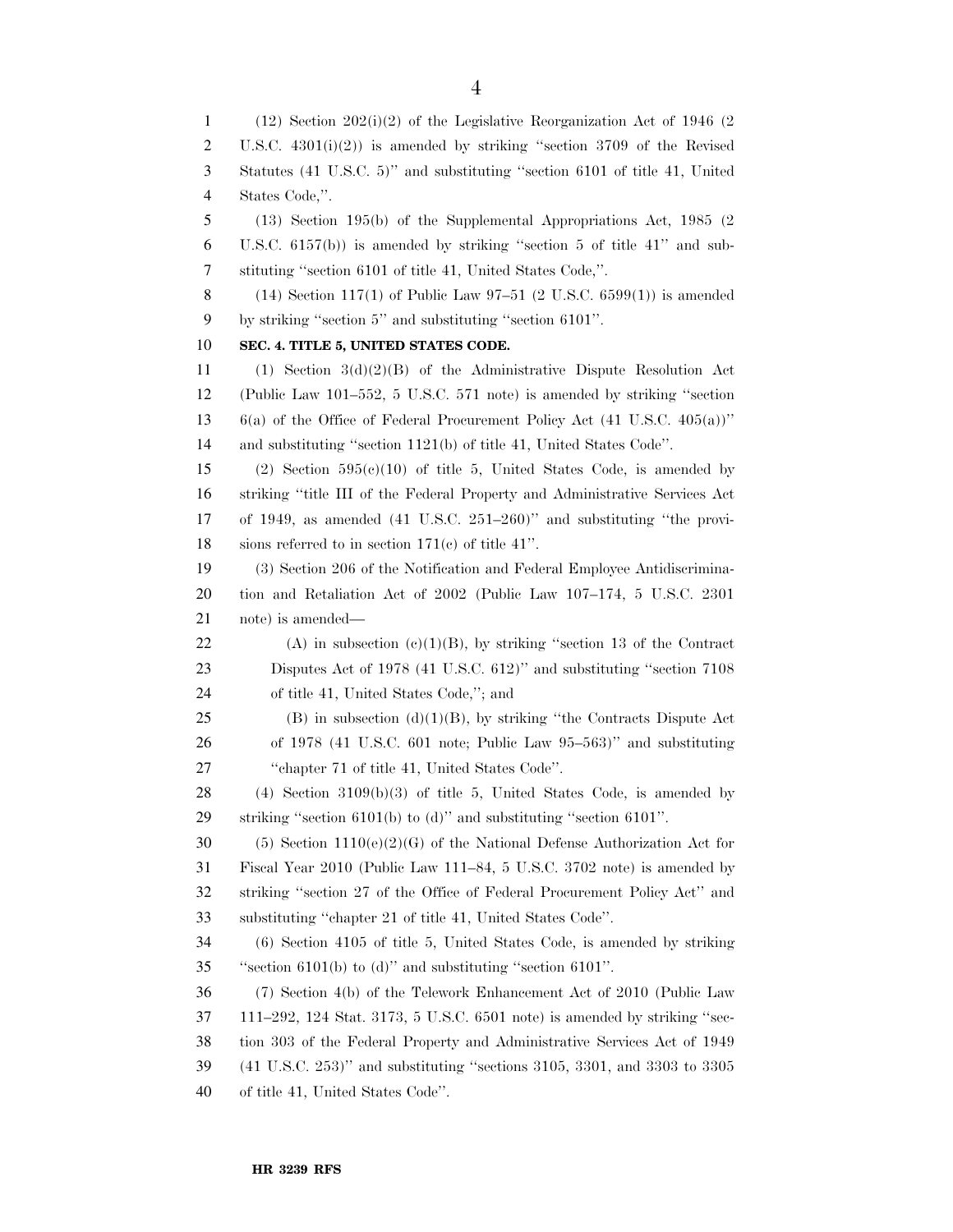| $\mathbf{1}$ | $(8)$ Section $7342(e)(1)$ of title 5, United States Code, is amended by                 |
|--------------|------------------------------------------------------------------------------------------|
| 2            | striking "of subtitle I of title 40 and division C (except sections 3302,                |
| 3            | $3501(b)$ , $3509$ , $3906$ , $4710$ , and $4711$ ) of subtitle I" and substituting "re- |
| 4            | ferred to in section 171(b) and $(e)$ .                                                  |
| 5            | $(9)$ Section 8709(a) of title 5, United States Code, is amended by striking             |
| 6            | "section $6101(b)$ to (d)" and substituting "section $6101$ ".                           |
| 7            | $(10)$ Section 8714a(a) of title 5, United States Code, is amended by strik-             |
| 8            | ing "section $6101(b)$ to (d)" and substituting "section $6101$ ".                       |
| 9            | $(11)$ Section 8714b(a) of title 5, United States Code, is amended by strik-             |
| 10           | ing "section $6101(b)$ to (d)" and substituting "section $6101$ ".                       |
| 11           | $(12)$ Section 8714 $e$ (a) of title 5, United States Code, is amended by strik-         |
| 12           | ing "section $6101(b)$ to (d)" and substituting "section $6101$ ".                       |
| 13           | $(13)$ Section 8902(a) of title 5, United States Code, is amended by strik-              |
| 14           | ing "section $6101(b)$ to (d)" and substituting "section $6101$ ".                       |
| 15           | (14) Section 8953 of title 5, United States Code, is amended—                            |
| 16           | (A) in subsection (a)(1), by striking "section 6101(b) to (d)" and                       |
| 17           | substituting "section 6101"; and                                                         |
| 18           | $(B)$ in subsection $(d)(3)$ —                                                           |
| 19           | (i) before subparagraph (A), by striking "the Contract Disputes                          |
| 20           | Act of 1978" and substituting "chapter 71 of title 41";                                  |
| 21           | (ii) in subparagraph (A), by striking "(after appropriate ar-                            |
| 22           | rangements, as described in section $8(e)$ of such Act)"; and                            |
| 23           | (iii) in subparagraph (B), by striking "section $10(a)(1)$ of such                       |
| 24           | Act" and substituting "section $7104(b)(1)$ of title 41".                                |
| 25           | (15) Section 8983 of title 5, United States Code, is amended—                            |
| 26           | (A) in subsection (a)(1), by striking "section 6101(b) to (d)" and                       |
| 27           | substituting "section 6101"; and                                                         |
| 28           | $(B)$ in subsection $(d)(3)$ —                                                           |
| 29           | (i) before subparagraph (A), by striking "the Contract Disputes                          |
| 30           | Act of 1978" and substituting "chapter 71 of title 41";                                  |
| 31           | (ii) in subparagraph (A), by striking "(after appropriate ar-                            |
| 32           | rangements, as described in section $8(e)$ of such Act)"; and                            |
| 33           | (iii) in subparagraph (B), by striking "section $10(a)(1)$ of such                       |
| 34           | Act" and substituting "section $7104(b)(1)$ of title 41".                                |
| 35           | $(16)$ Section 9003(a) of title 5, United States Code, is amended by strik-              |
| 36           | ing "section $6101(b)$ to (d)" and substituting "section $6101$ ".                       |
| 37           | SEC. 5. TITLE 6, UNITED STATES CODE.                                                     |
| 38           | $(1)$ Section 309(b)(6) of the Homeland Security Act of 2002 (6 U.S.C.                   |
| 39           | $189(b)(6)$ ) is amended by striking "section $303(b)(1)(C)$ of the Federal              |
| 40           | Property<br>and<br>Administrative<br>Services<br>Act<br>οf<br>1949<br>U.S.C.<br>(41)     |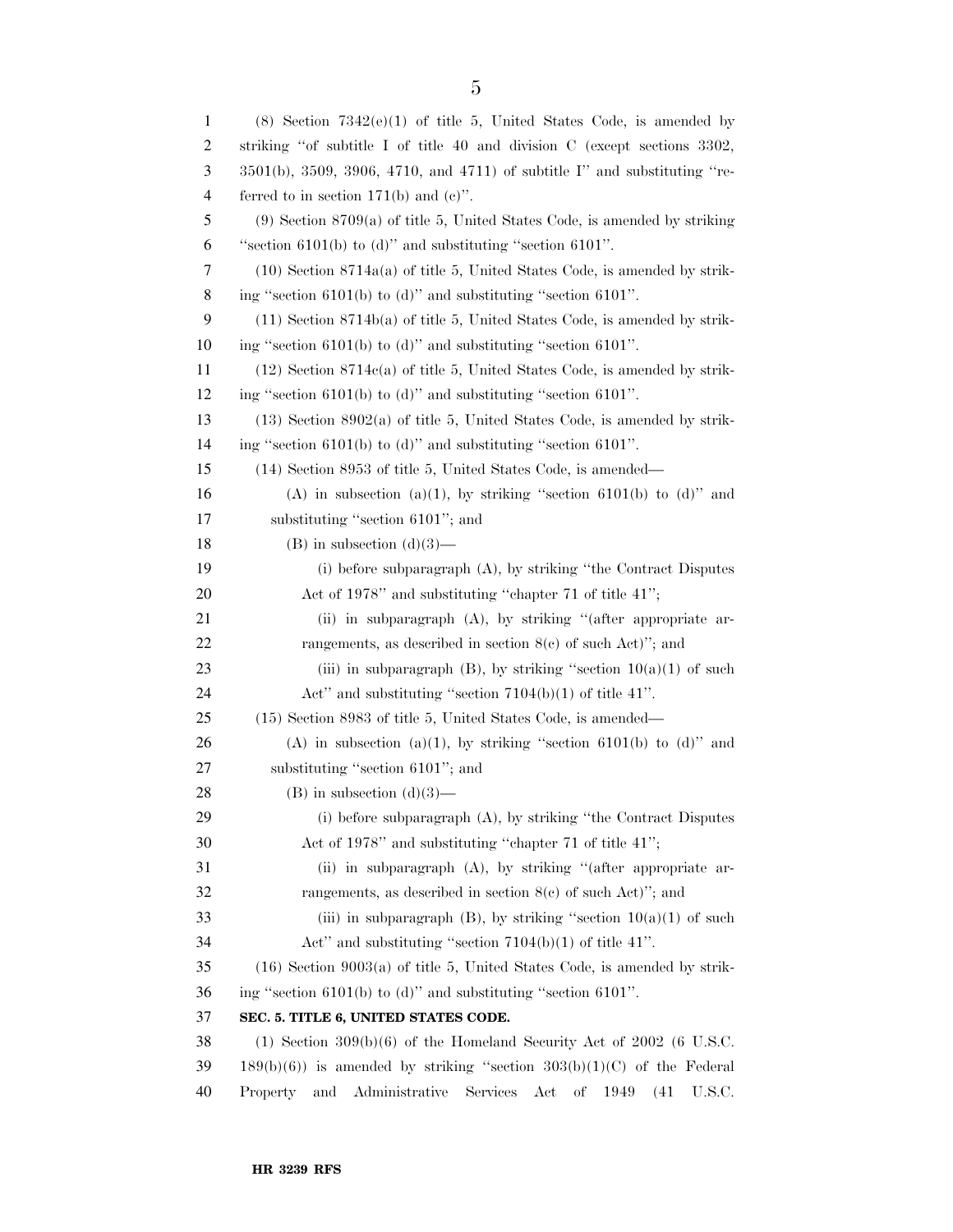| $\mathbf{1}$   | $253(b)(1)(C)$ " and substituting "section $3303(a)(1)(C)$ of title 41, United        |
|----------------|---------------------------------------------------------------------------------------|
| 2              | States Code,".                                                                        |
| 3              | $(2)$ Section 833 of the Homeland Security Act of 2002 (6 U.S.C. 393)                 |
| $\overline{4}$ | is amended—                                                                           |
| 5              | $(A)$ in subsection $(b)(1)$ , by striking "section 32 of the Office of Fed-          |
| 6              | eral Procurement Policy Act (41 U.S.C. 428) the amount specified in                   |
| 7              | subsections (c), (d), and (f) of such section $32$ " and substituting "sec-           |
| 8              | tion 1902 of title 41, United States Code, the amount specified in sub-               |
| 9              | sections (a), (d), and (e) of such section $1902$ ";                                  |
| 10             | (B) in subsection (b)(2)(A), by striking "section $32(e)$ of the Office               |
| 11             | of Federal Procurement Policy Act (41 U.S.C. 428(c))" and sub-                        |
| 12             | stituting "section 1902(d) of title 41, United States Code";                          |
| 13             | (C) in subsection (e)(1), by striking "section 4(11) of the Office of                 |
| 14             | Federal Procurement Policy Act (41 U.S.C. 403(11))" and substituting                  |
| 15             | "section 134 of title 41, United States Code,"; and                                   |
| 16             | (D) in subsection (d)(2), by striking "section $31(a)(2)$ of the Office               |
| 17             | of Federal Procurement Policy Act $(41 \text{ U.S.C. } 427(a)(2))$ and section        |
| 18             | $303(g)(1)(B)$ of the Federal Property and Administrative Services Act                |
| 19             | 1949 (41 U.S.C. $253(g)(1)(B)$ )" and substituting "sections"<br>of                   |
| 20             | $1901(a)(2)$ and $3305(a)(2)$ of title 41, United States Code,".                      |
| 21             | (3) Section 851 of the Homeland Security Act of 2002 (6 U.S.C. 421)                   |
| 22             | is amended by striking "section $4(1)$ of the Office of Federal Procurement           |
| 23             | Policy Act $(41 \text{ U.S.C. } 403(1))$ " and substituting "section 133 of title 41, |
| 24             | United States Code".                                                                  |
| 25             | $(4)$ Section 853(b) of the Homeland Security Act of 2002 (6 U.S.C.                   |
| 26             | $423(b)$ ) is amended—                                                                |
| 27             | $(A)$ in paragraph $(1)$ , by striking "Section $4(11)$ of the Office of              |
| 28             | Federal Procurement Policy Act (41 U.S.C. 403(11))" and substituting                  |
| 29             | "Section 134 of title 41, United States Code"; and                                    |
| 30             | $(B)$ in paragraph $(2)$ , by striking "Section 309 $(d)$ of the Federal              |
| 31             | Property and Administrative Services Act of 1949 (41 U.S.C. 259(d))"                  |
| 32             | and substituting "Section 153 of title 41, United States Code".                       |
| 33             | $(5)$ Section 854 of the Homeland Security Act of 2002 (6 U.S.C. 424)                 |
| 34             | is amended—                                                                           |
| 35             | (A) by striking "section 32 of the Office of Federal Procurement                      |
| 36             | Policy Act (41 U.S.C. 428)" and substituting "section 1902 of title 41,               |
| 37             | United States Code,"; and                                                             |
| 38             | (B) by striking "subsections (c), (d), and (f) of such section 32" and                |
| 39             | substituting "subsections (a), (d), and (e) of such section $1902$ ".                 |
| 40             | $(6)$ Section 855 of the Homeland Security Act of 2002 $(6 \text{ U.S.C. } 425)$      |
| 41             | is amended—                                                                           |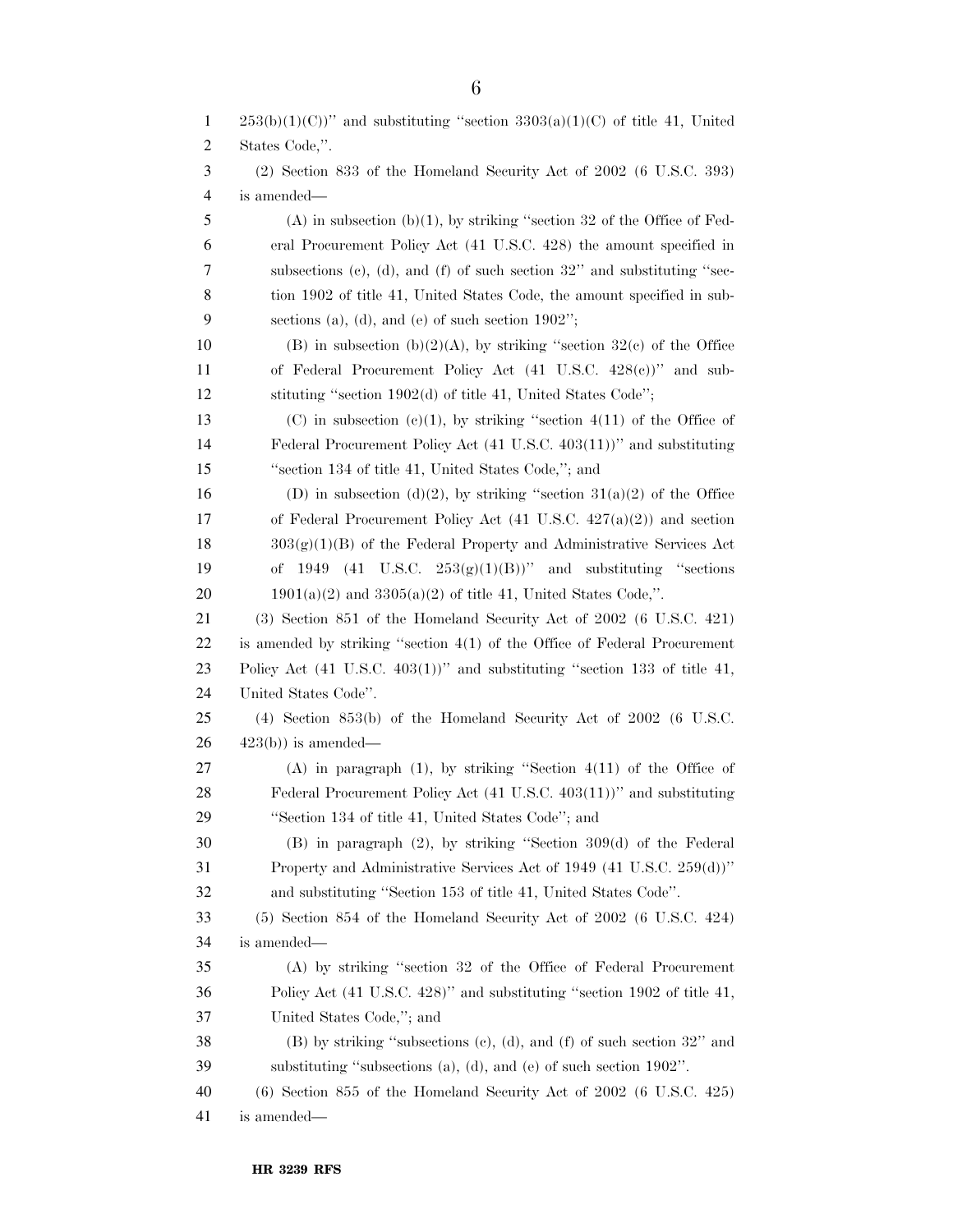| $\mathbf{1}$   | (A) in subsection (a) $(2)$ —                                                |
|----------------|------------------------------------------------------------------------------|
| $\overline{c}$ | (i) in subparagraph $(A)$ , by striking "Sections 31 and 34 of the           |
| $\mathfrak{Z}$ | Office of Federal Procurement Policy Act (41 U.S.C. 427, 430)"               |
| 4              | and substituting "Sections 1901 and 1906 of title 41, United                 |
| 5              | States Code"; and                                                            |
| 6              | (ii) in subparagraph $(C)$ , by striking "Section 303 $(g)$ of the           |
| 7              | Federal Property and Administrative Services Act of 1949 (41)                |
| 8              | U.S.C. $253(g)$ " and substituting "Section 3305 of title 41,                |
| 9              | United States Code"; and                                                     |
| 10             | $(B)$ in subsection $(b)(1)$ —                                               |
| 11             | (i) by striking "section $31(a)(2)$ of the Office of Federal Pro-            |
| 12             | curement Policy Act (41 U.S.C. $427(a)(2)$ )" and substituting               |
| 13             | "section $1901(a)(2)$ of title 41, United States Code"; and                  |
| 14             | (ii) by striking "section $303(g)(1)(B)$ of the Federal Property             |
| 15             | Services<br>of<br>and<br>Administrative<br>Act<br>1949<br>(41)<br>U.S.C.     |
| 16             | $253(g)(1)(B)$ " and substituting "section $3305(a)(2)$ of title 41,         |
| 17             | United States Code,".                                                        |
| 18             | $(7)$ Section 856(a) of the Homeland Security Act of 2002 (6 U.S.C.          |
| 19             | $426(a)$ is amended—                                                         |
| 20             | $(A)$ in paragraph $(1)$ —                                                   |
| 21             | (i) in the heading, by striking "FEDERAL PROPERTY AND AD-                    |
| 22             | MINISTRATIVE SERVICES ACT OF 1949" and substituting "PROVI-                  |
| 23             | SIONS REFERRED TO IN SECTION 171(c) OF TITLE 41, UNITED                      |
| 24             | STATES CODE";                                                                |
| 25             | (ii) before subparagraph $(A)$ , by striking "title III of the Fed-          |
| 26             | eral Property and Administrative Services Act of 1949" and sub-              |
| 27             | stituting "the provisions referred to in section $171(c)$ of title 41,       |
| 28             | United States Code";                                                         |
| 29             | (iii) in subparagraph $(A)$ —                                                |
| 30             | (I) by striking "Paragraphs $(1)$ , $(2)$ , $(6)$ , and $(7)$ of sub-        |
| 31             | section (c) of section $303$ (41 U.S.C. $253$ )" and substituting            |
| 32             | "Paragraphs $(1)$ , $(2)$ , $(6)$ , and $(7)$ of section $3304(a)$ of title  |
| 33             | 41, United States Code"; and                                                 |
| 34             | (II) by striking "(subject to subsection (e) of such sec-                    |
| 35             | tion)" and substituting "(subject to section 3304(d) of title                |
| 36             | 41, United States Code)"; and                                                |
| 37             | (iv) in subparagraph $(B)$ , by striking "Section 303J $(41 \text{ U.S.C.})$ |
| 38             | 253j)" and substituting "Section 4106 of title 41, United States             |
| 39             | Code"; and                                                                   |
| 40             | $(B)$ in paragraph $(3)$ —                                                   |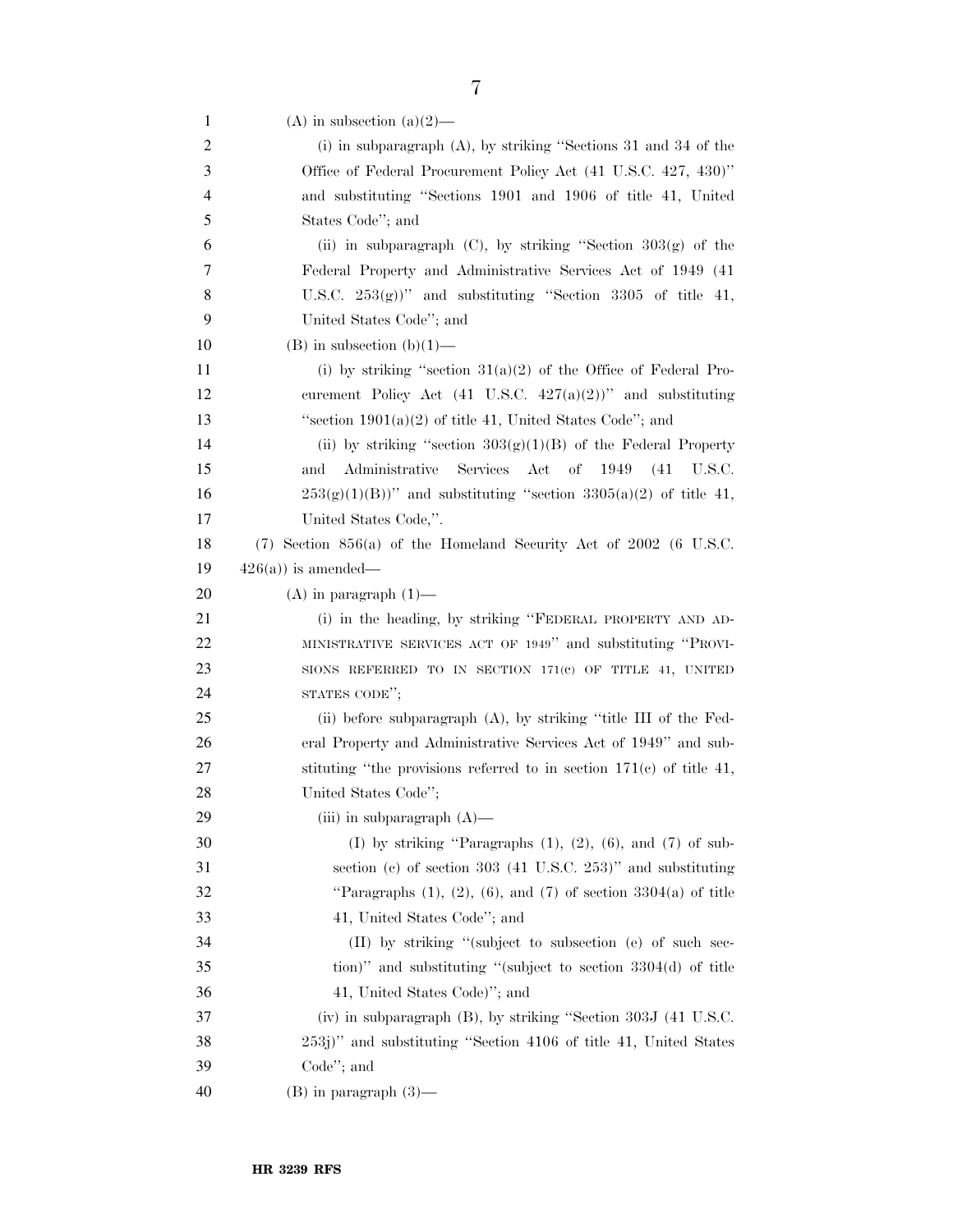| $\mathbf{1}$ | (i) in the heading, by striking "OFFICE OF FEDERAL PROCURE-                        |
|--------------|------------------------------------------------------------------------------------|
| 2            | MENT POLICY ACT" and substituting "PROVISIONS REFERRED TO                          |
| 3            | IN SECTION 172 $(b)$ OF TITLE 41, UNITED STATES CODE"; and                         |
| 4            | (ii) by striking "Paragraphs $(1)(B)$ , $(1)(D)$ , and $(2)$ of section            |
| 5            | 18(c) of the Office of Federal Procurement Policy Act (41 U.S.C.                   |
| 6            | $416(e)$ " and substituting "Paragraphs (1)(B), (1)(D), and (2)(A)                 |
| 7            | of section 1708(b) of title 41, United States Code".                               |
| 8            | $(8)$ Section $604(g)$ of the American Recovery and Reinvestment Act of            |
| 9            | $2009$ (6 U.S.C. $453b(g)$ ) is amended by striking "section 34 of the Office      |
| 10           | of Federal Procurement Policy Act (41 U.S.C. 430)" and substituting "sec-          |
| 11           | tion 1906 of title 41, United States Code".                                        |
| 12           | $(9)$ Section 692 $(c)$ of the Post-Katrina Emergency Management Reform            |
| 13           | Act of 2006 (6 U.S.C. 792 $(c)$ ) is amended by striking "section 4 of the Of-     |
| 14           | fice of Federal Procurement Policy Act (41 U.S.C. 403)" and substituting           |
| 15           | "section 134 of title 41, United States Code".                                     |
| 16           | (10) Section 695 of the Post-Katrina Emergency Management Reform                   |
| 17           | Act of $2006$ (6 U.S.C. 794) is amended—                                           |
| 18           | (A) in subsection (a), by striking "paragraph $(2)$ of section $303(c)$            |
| 19           | of the Federal Property and Administrative Services Act of 1949 (41)               |
| 20           | U.S.C. $253(e)$ " and substituting "paragraph (2) of section $3304(a)$ of          |
| 21           | title 41, United States Code,"; and                                                |
| 22           | (B) in subsection (c), by striking "section 4 of the Office of Federal             |
| 23           | Procurement Policy Act (41 U.S.C. 403)" and substituting "section                  |
| 24           | 134 of title 41, United States Code".                                              |
| 25           | SEC. 6. TITLE 7, UNITED STATES CODE.                                               |
| 26           | (1) Subsection $(f)(1)(G)$ of the United States Cotton Futures Act (7)             |
| 27           | U.S.C. $15b(f)(1)(G)$ is amended by striking "the Federal Property and Ad-         |
| 28           | ministrative Services Act of 1949 (40 U.S.C. 471 et seq.)" and substituting        |
| 29           | "chapter 5 of title 40, United States Code".                                       |
| 30           | $(2)$ Section 5(a) of the United States Cotton Standards Act (7 U.S.C.             |
| 31           | $55(a)$ ) is amended by striking "the Federal Property and Administrative          |
| 32           | Services Act of 1949 (40 U.S.C. 471 et seq.)" and substituting "chapter            |
| 33           | 5 of title 40, United States Code".                                                |
| 34           | $(3)$ Section $7(c)$ of the United States Grain Standards Act $(7 \text{ U.S.C.})$ |
| 35           | $79(c)$ ) is amended by striking "the Federal Property and Administrative          |
| 36           | Services Act of 1949, as amended (40 U.S.C. 471 et seq.)" and substituting         |
| 37           | "chapter 5 of title 40, United States Code".                                       |
| 38           | (4) Section 10(a) of the Act of June 29, 1935 (ch. 338, 7 U.S.C. $427i(a)$ )       |
| 39           | (known as the Agricultural Research Act and the Bankhead-Jones Act) is             |
| 40           | amended by striking "section 3709, Revised Statutes" and substituting              |
| 41           | "section 6101 of title 41, United States Code".                                    |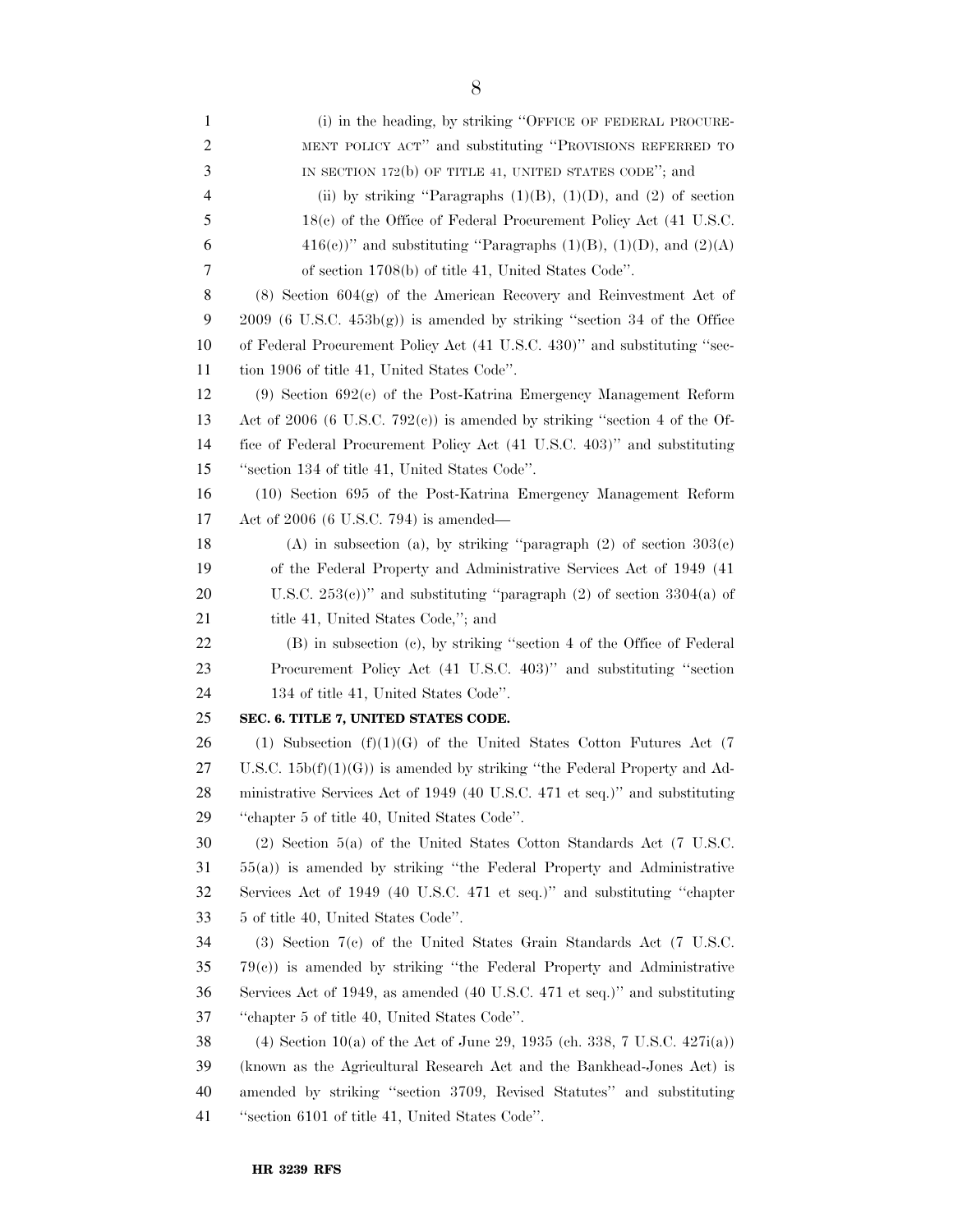(5) Section 386 of the Agricultural Adjustment Act of 1938 (7 U.S.C. 1386) is amended by striking ''section 3741 of the Revised Statutes (U.S.C., 1934 edition, title 41, sec. 22)'' and substituting ''section 6306 of title 41, United States Code,''. (6) Section 514(f) of the Agricultural Adjustment Act of 1938 (7 U.S.C. 1514(f)) is amended by striking ''section 3741 of the Revised Statutes, as amended (41 U.S.C., section 22)'' and substituting ''section 6306 of title 41, United States Code,''. (7) Section 205(a) of the Agricultural Marketing Act of 1946 (7 U.S.C. 1624(a)) is amended by striking ''section 3648 (31 U.S.C., sec. 529) and section 3709 (41 U.S.C., sec. 5) of the Revised Statutes'' and substituting ''section 3324(a) and (b) of title 31, United States Code, and section 6101 of title 41, United States Code,''. 14 (8) Section  $407(c)(2)$  of the Food for Peace Act (7 U.S.C. 1736a(c)(2)) is amended by striking ''Federal Property and Administrative Services Act of 1949 (40 U.S.C. 471 et seq.)'' and substituting ''provisions referred to in section 171(b) and (c) of title 41, United States Code,''. 18 (9) Section  $335(e)(4)$  of the Consolidated Farm and Rural Development Act (7 U.S.C. 1985(c)(4)) is amended by striking ''Federal Property and Administrative Services Act of 1949 (40 U.S.C. 471 et seq.)'' and sub- stituting ''provisions referred to in section 171(b) and (c) of title 41, United States Code,''. (10) Section 716(a) of the Agriculture, Rural Development, Food and Drug Administration, and Related Agencies Appropriations Act, 1998 (Pub- lic Law 105–86, 7 U.S.C. 2208 note) is amended— (A) in the heading, by striking ''BUY AMERICAN ACT'' and sub- stituting ''CHAPTER 83 OF TITLE 41, UNITED STATES CODE''; and (B) by striking ''sections 2 through 4 of the Act of March 3, 1933 (41 U.S.C. 10a–10c; popularly known as the 'Buy American Act')'' and substituting ''chapter 83 of title 41, United States Code''. (11) Section 921 of the Federal Agriculture Improvement and Reform Act of 1996 (7 U.S.C. 2279b) is amended— (A) in subsection (h)(4), by striking ''the Federal Property and Ad- ministrative Services Act of 1949 (40 U.S.C. 471 et seq.)'' and sub- stituting ''chapter 5 of title 40, United States Code''; and (B) in subsection (i), by striking ''Federal Property and Administra- tive Services Act of 1949 (40 U.S.C. 471 et seq.)'' and substituting ''provisions referred to in section 171(b) and (c) of title 41, United States Code,''. (12) Section 1472(e) of the National Agricultural Research, Extension, and Teaching Policy Act of 1977 (7 U.S.C. 3318(e)) is amended by striking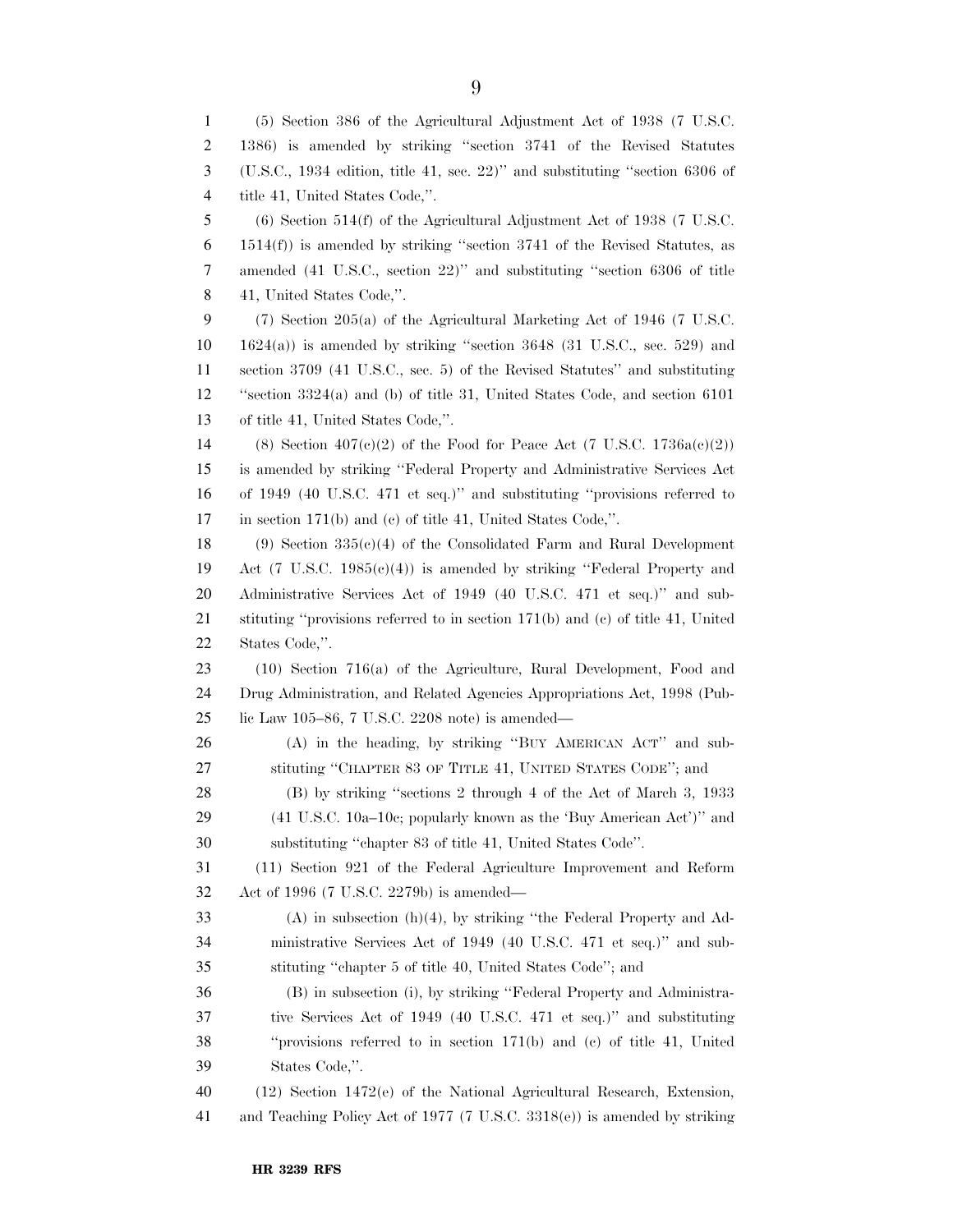''section 3709 of the Revised Statutes (41 U.S.C. 5), and the provisions of section 3648 of the Revised Statutes (31 U.S.C. 529)'' and substituting ''section 6101 of title 41, United States Code, and the provisions of section 3324(a) and (b) of title 31, United States Code''. (13) Section 6201(b)(2) of the Farm Security and Rural Investment Act of 2002 (Public Law 107–171, 7 U.S.C. 5901 note) is amended by striking ''Federal Property and Administrative Services Act of 1949 (40 U.S.C. 471 et seq.)'' and substituting ''provisions referred to in section 171(b) and (c) of title 41, United States Code,''. **SEC. 7. TITLE 8, UNITED STATES CODE.**  (1) Section 1248(c)(3) of the National Defense Authorization Act for Fis- cal Year 2008 (Public Law 110–181, 8 U.S.C. 1157 note) is amended by striking ''section 4(1) of the Office of Federal Procurement Policy Act (41 U.S.C. 403(1))'' and substituting ''section 133 of title 41, United States Code''. 16 (2) Section 241 $(g)(1)$  of the Immigration and Nationality Act (8 U.S.C.  $17 \quad 1231(g)(1)$  is amended by striking "section 3709 of the Revised Statutes (41 U.S.C. 5)'' and substituting ''section 6101 of title 41, United States Code''. (3) Section 285(a) of the Immigration and Nationality Act (8 U.S.C. 1355(a)) is amended by striking ''section 3709 of the Revised Statutes, as amended (41 U.S.C. 5),'' and substituting ''section 6101 of title 41, United States Code,''. 24 (4) Section  $294(a)(1)$  of the Immigration and Nationality Act (8 U.S.C.  $25 \t 1363a(a)(1)$  is amended— 26 (A) in subparagraph (B), by striking "section  $3732(a)$  of the Revised Statutes (41 U.S.C. 11(a))'' and substituting ''section 6301(a) and 28 (b)(1) through (3) of title 41, United States Code"; (B) in subparagraph (C), by striking ''section 305 of the Act of June 30, 1949 (63 Stat. 396; 41 U.S.C. 255)'' and substituting ''chapter 45 of title 41, United States Code''; (C) in subparagraph (F), by striking ''section 3741 of the Revised Statutes (41 U.S.C. 22)'' and substituting ''section 6306 of title 41, United States Code''; and (D) in subparagraph (G), by striking ''subsections (a) and (c) of sec- tion 304 of the Federal Property and Administrative Services Act of 1949 (63 Stat. 395; 41 U.S.C. 254(a) and (c))'' and substituting ''sec- tion 3901 of title 41, United States Code''. **SEC. 8. TITLE 10, UNITED STATES CODE.**  (1) Section 2194(b)(2) of title 10, United States Code, is amended by striking ''of subtitle I of title 40 and division C (except sections 3302,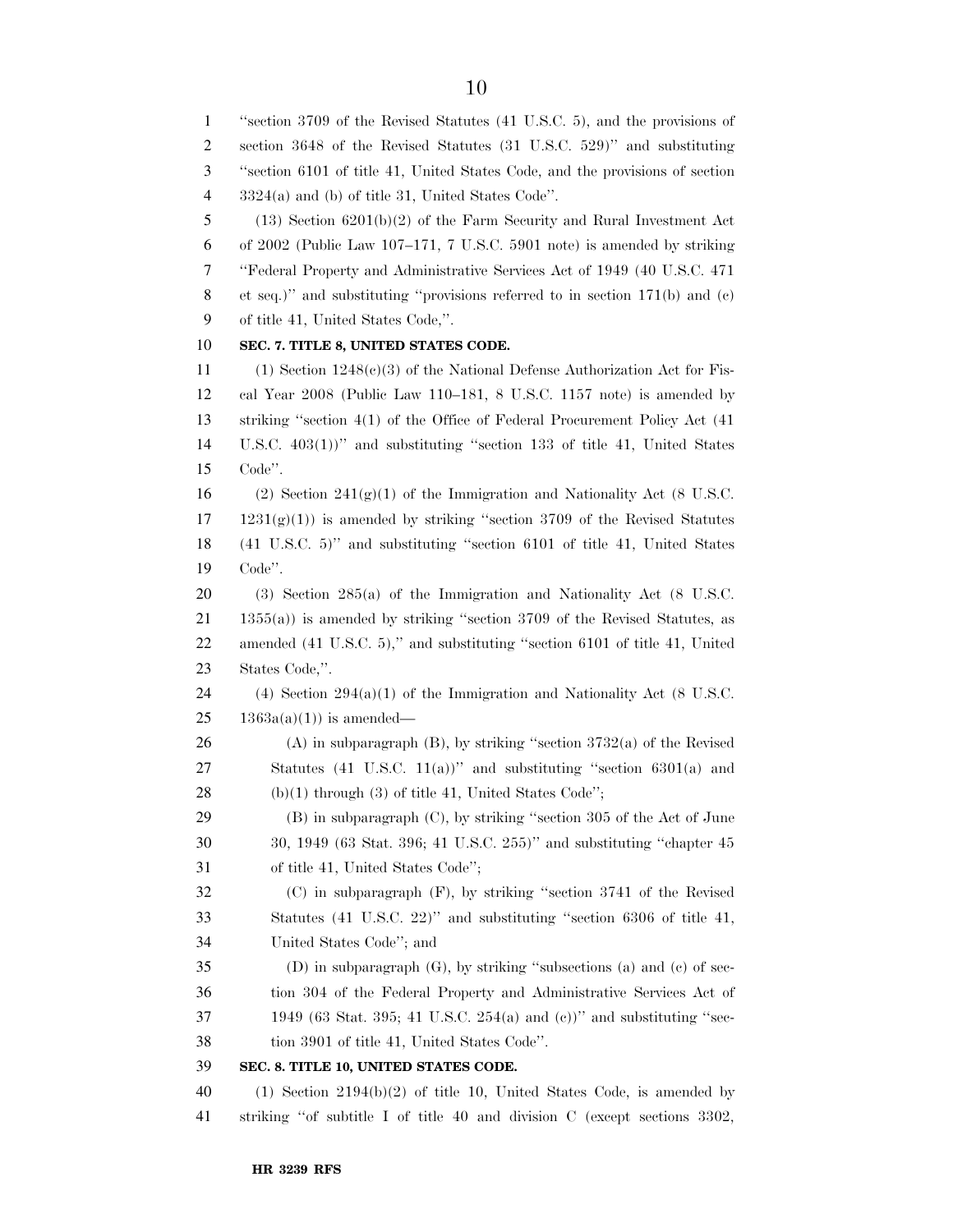| $\mathbf{1}$   | 3501(b), 3509, 3906, 4710, and 4711) of subtitle I" and substituting "re-       |
|----------------|---------------------------------------------------------------------------------|
| $\overline{c}$ | ferred to in section $171(b)$ and $(c)$ ".                                      |
| 3              | (2) Section 821 of the Floyd D. Spence National Defense Authorization           |
| $\overline{4}$ | Act for Fiscal Year 2001 (Public Law 106–398, § 1 [H.R. 5408], 10 U.S.C.        |
| 5              | $2302$ note) is amended—                                                        |
| 6              | $(A)$ in subsection $(a)$ , by striking "sections 6 and 25 of the Office        |
| 7              | of Federal Procurement Policy Act (41 U.S.C. 405 and 421)" and sub-             |
| 8              | stituting "sections 1121 and 1303 of title 41, United States Code,";            |
| 9              | and                                                                             |
| 10             | (B) in subsection (e)(2), by striking "section $4(12)$ of the Office of         |
| 11             | Federal Procurement Policy Act (41 U.S.C. 403(12))" and substituting            |
| 12             | "section 103 of title 41, United States Code".                                  |
| 13             | (3) Section 822 of the National Defense Authorization Act for Fiscal            |
| 14             | Year 1996 (Public Law 104–106, 10 U.S.C. 2302 note) is amended—                 |
| 15             | (A) in subsection (d)(1)(B), by striking "section 26(f) of the Office           |
| 16             | of Federal Procurement Policy Act (41 U.S.C. 422(f))" and sub-                  |
| 17             | stituting "section 1502(a) and (b) of title 41, United States Code";            |
| 18             | (B) in subsection (e)(3)(B)(iii), by striking "section 26(f) of the Of-         |
| 19             | fice of Federal Procurement Policy Act $(41 \text{ U.S.C. } 422(f))$ " and sub- |
| 20             | stituting "section 1502(a) and (b) of title 41, United States Code";            |
| 21             | $(C)$ in subsection $(f)$ —                                                     |
| 22             | (i) by striking "section $26(f)$ of the Office of Federal Procure-              |
| 23             | ment Policy Act (41 U.S.C. 422(f))" and substituting "section                   |
| 24             | $1502(a)$ and (b) of title 41, United States Code"; and                         |
| 25             | (ii) by striking "such section $26(f)$ " and substituting "such sec-            |
| 26             | tion $1502(a)$ and (b)"; and                                                    |
| 27             | (D) in subsection $(g)(2)(A)$ , by striking "section 34 of the Office of        |
| 28             | Federal Procurement Policy Act (41 U.S.C. 430)" and substituting                |
| 29             | "section 1906 of title 41, United States Code,".                                |
| 30             | $(4)$ Section 9002 $(e)$ of the Federal Acquisition Streamlining Act of 1994    |
| 31             | (Public Law 103–355, 10 U.S.C. 2302c note) is amended by striking "sec-         |
| 32             | tion $18(a)(3)(B)$ of the Office of Federal Procurement Policy Act" and sub-    |
| 33             | stituting "section $1708(e)(1)(B)$ of title 41, United States Code".            |
| 34             | $(5)$ Section $810(b)(2)(A)$ of the National Defense Authorization Act for      |
| 35             | Fiscal Year 1998 (Public Law 105–85, 10 U.S.C. 2405 note) is amended            |
| 36             | by striking "the Contract Disputes Act of 1978" and substituting "chapter       |
| 37             | 71 of title 41, United States Code,".                                           |
| 38             | $(6)$ Section 2461 $(d)(1)$ of title 10, United States Code, is amended by      |
| 39             | striking "section 2 of the Javits-Wagner-O'Day Act (41 U.S.C. 47)" and          |
| 40             | substituting "section 8503 of title 41".                                        |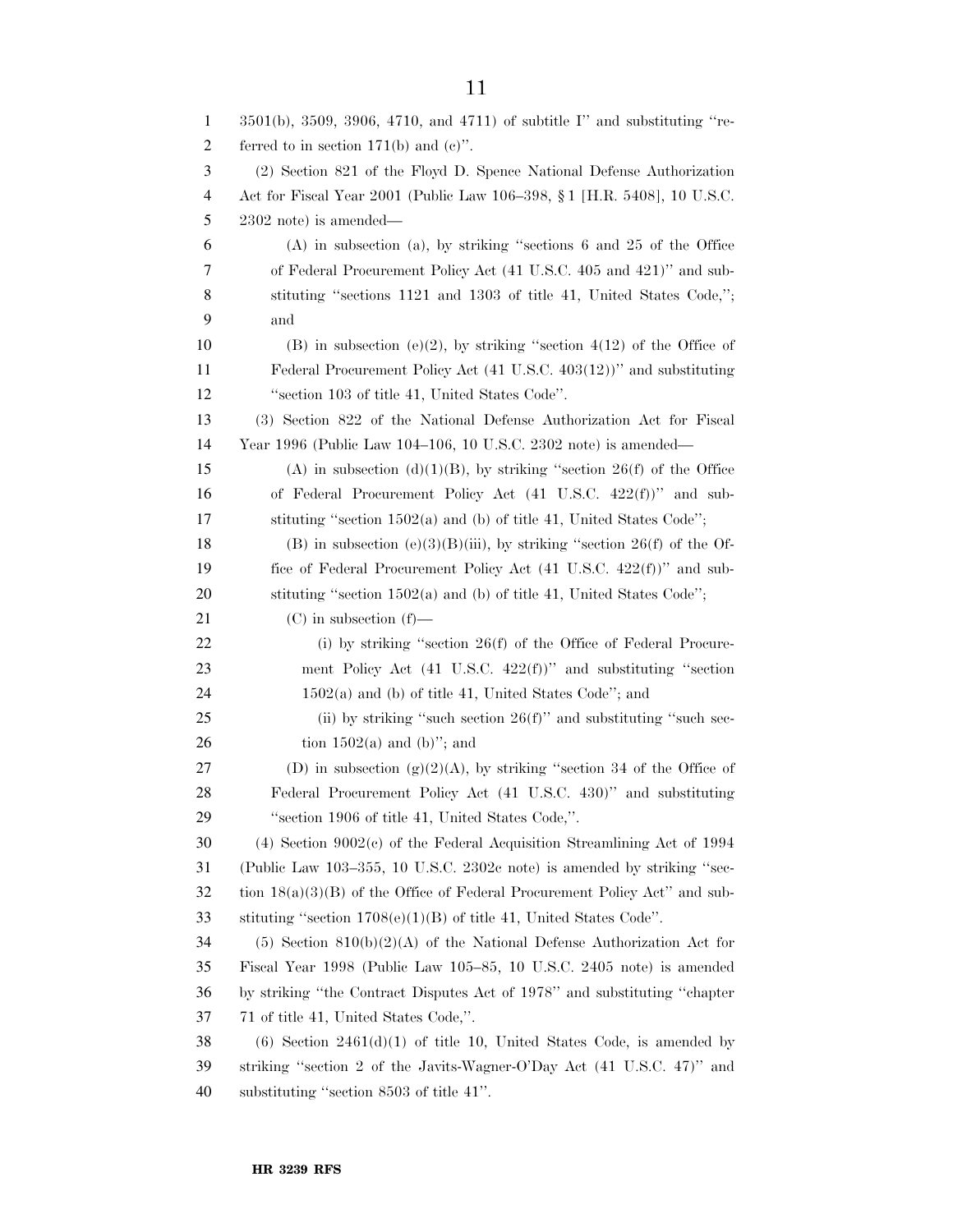1 (7) Section  $2562(a)(1)$  of title 10, United States Code, is amended by 2 striking "subtitle I of title 40 and division C (except sections 3302, 3501(b), 3509, 3906, 4710, and 4711) of subtitle I'' and substituting ''the provisions referred to in section 171(b) and (c)''. (8) Section 2576(a) of title 10, United States Code, is amended by strik-6 ing "subtitle I of title 40 and division C (except sections  $3302, 3501(b)$ , 3509, 3906, 4710, and 4711) of subtitle I'' and substituting ''the provisions 8 referred to in section  $171(b)$  and  $(c)$ ". (9) Section 2664(a) of title 10, United States Code, is amended by strik- ing ''subtitle I of title 40 and title III of the Federal Property and Adminis- trative Services Act of 1949 (41 U.S.C. 251 et seq.)'' and substituting ''the provisions referred to in section 171(b) and (c) of title 41''. 13 (10) Section  $2667(g)(1)$  of title 10, United States Code, is amended by striking ''subsection (a)(2) or subtitle I of title 40 and title III of the Fed- eral Property and Administrative Services Act of 1949 (to the extent sub- title I and title III are inconsistent with this subsection)'' and substituting ''chapter 5 of title 40 (to the extent such chapter is inconsistent with this subsection) or subsection (a)(3)''. 19 (11) Section  $2905(b)(2)(A)(i)$  of the Defense Base Closure and Real1ignment Act of 1990 (Public Law 101–510, div. B, title XXIX, part A, 10 U.S.C. 2687 note) is amended by striking ''the Federal Property and Administrative Services Act of 1949'' and substituting ''chapter 5 of title 40, United States Code''. 24 (12) Section  $204(b)(2)(A)(i)$  of the Defense Authorization Amendments and Base Closure and Realignment Act (Public Law 100–526, 10 U.S.C. 2687 note) is amended by striking ''the Federal Property and Administra- tive Services Act of 1949'' and substituting ''chapter 5 of title 40, United States Code''. (13) Section 2691(b) of title 10, United States Code, is amended by strik- ing "of subtitle I of title 40 and division C (except sections 3302, 3501(b), 3509, 3906, 4710, and 4711) of subtitle I'' and substituting ''referred to 32 in section 171(b) and  $(e)$ ". (14) Section 2696(b) of title 10, United States Code, is amended by strik- ing ''subtitle I of title 40 and title III of the Federal Property and Adminis- trative Services Act of 1949 (41 U.S.C. 251 et seq.)'' and substituting ''chapter 5 of title 40''. (15) Section 2854a(d)(1) of title 10, United States Code, is amended by striking ''Subtitle I of title 40 and division C (except sections 3302, 3501(b), 3509, 3906, 4710, and 4711) of subtitle I'' and substituting ''Pro-visions of law referred to in section 171(b) and (c)''.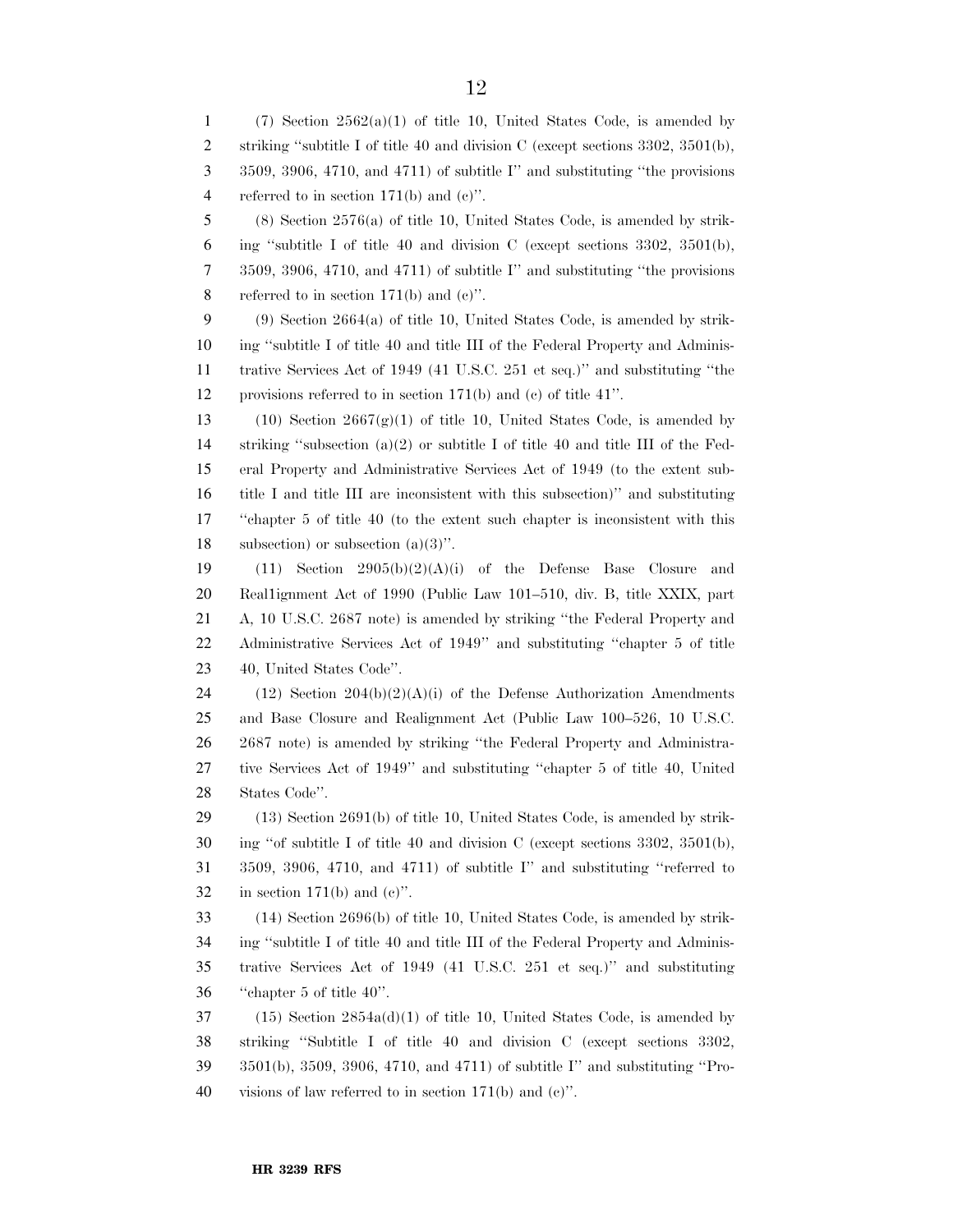(16) Section 2878(e)(2) of title 10, United States Code, is amended by striking ''Subtitle I of title 40 and title III of the Federal Property and Ad- ministrative Services Act of 1949 (41 U.S.C. 251 et seq.)'' and substituting ''Chapter 5 of title 40''. (17) Section 8304(5) of the Federal Acquisition Streamlining Act of 1994 (Public Law 103–355, 10 U.S.C. 3452 note) is amended by striking ''the Javits-Wagner-O'Day Act (41 U.S.C. 46–48c)'' and substituting ''chapter 85 of title 41, United States Code''. (18) Section 804(d) of the Strom Thurmond National Defense Authoriza- tion Act for Fiscal Year 1999 (Public Law 105–261, 10 U.S.C. 3741 note) is amended— 12 (A) by striking " $2324(1)$ " and substituting " $3741(2)$ "; and (B) by striking ''section 306(l) of the Federal Property and Adminis-14 trative Services Act of 1949 (41 U.S.C.256(l))" and substituting "sec- tion 4301(2) of title 41, United States Code)''. (19) Section 8675(d) of title 10, United States Code, is amended by striking ''subtitle I of title 40 and division C (except sections 3302, 3501(b), 3509, 3906, 4710, and 4711) of subtitle I'' and substituting ''the provisions referred to in section 171(b) and (c)''. (20) Section 9494(b)(1) of title 10, United States Code, is amended by striking ''subtitle I of title 40 and division C (except sections 3302, 3501(b), 3509, 3906, 4710, and 4711) of subtitle I'' and substituting ''the provisions 23 referred to in section  $171(b)$  and  $(c)$ ". (21) Section 9781(g) of title 10, United States Code, is amended by strik- ing ''subtitle I of title 40 and division C (except sections 3302, 3501(b), 3509, 3906, 4710, and 4711) of subtitle I'' and substituting ''the provisions 27 referred to in section  $171(b)$  and  $(c)$ ". **SEC. 9. TITLE 12, UNITED STATES CODE.**  (1) Section 5153 of the Revised Statutes (12 U.S.C. 90) is amended by striking ''Federal Property and Administrative Services Act of 1949, as amended'' and substituting ''provisions referred to in section 171(b) and (c) of title 41, United States Code''. 33 (2) Section  $502(e)(2)$  of the Housing Act of 1948 (12 U.S.C. 1701c(c)(2)) is amended by striking ''section 3709 of the Revised Statutes'' and substituting ''section 6101 of title 41, United States Code''. (3) Section 108(d) of the Housing and Urban Development Act of 1968 (12 U.S.C. 1701z(d)) is amended— (A) by striking ''the Federal Property and Administrative Services Act of 1949'' and substituting ''chapter 5 title 40, United States Code''; and (B) by striking ''such Act'' and substituting ''such chapter''.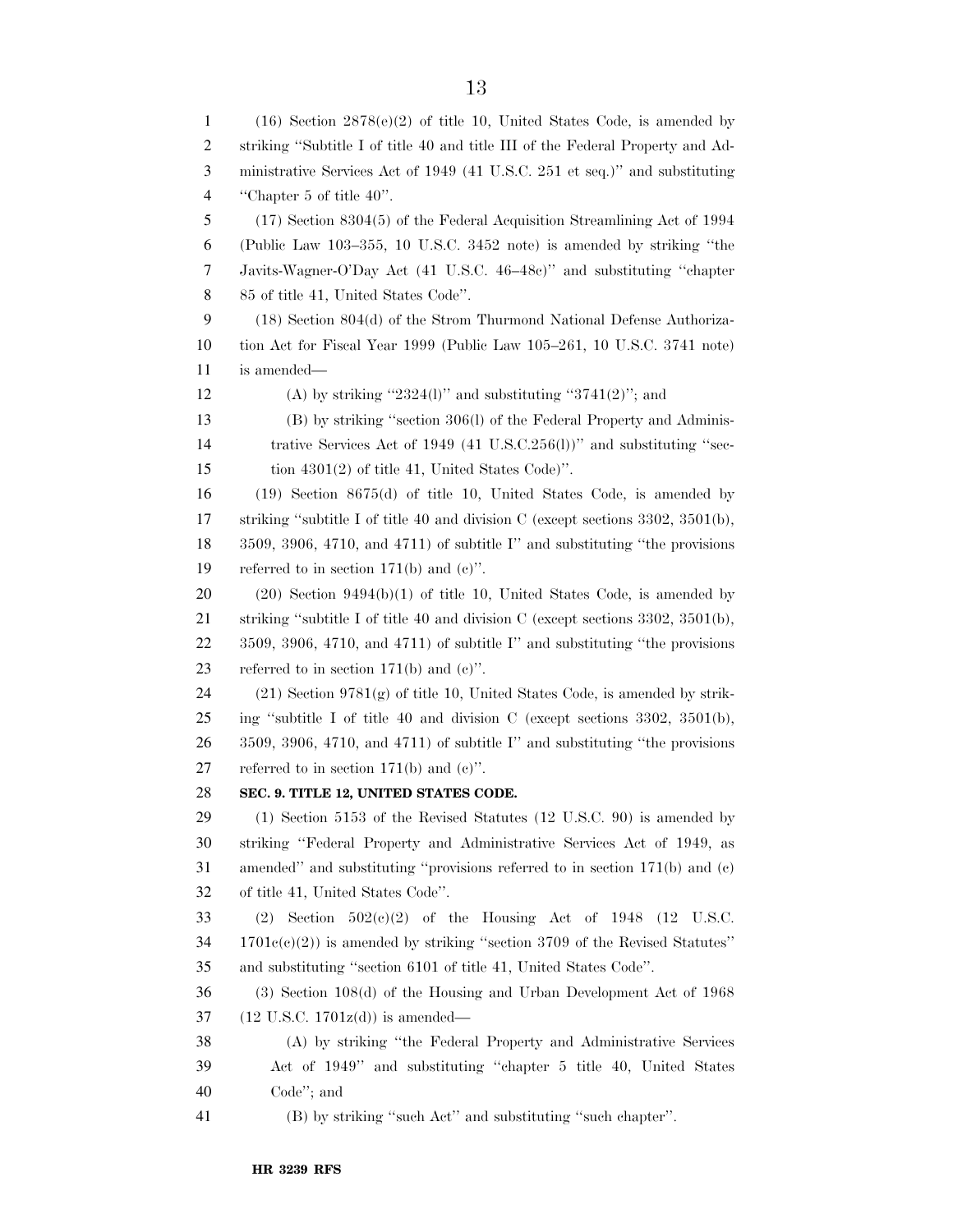| 1              | (4) Section 502 of the Housing and Urban Development Act of 1970 (12)                |
|----------------|--------------------------------------------------------------------------------------|
| $\overline{c}$ | U.S.C. $1701z-2$ ) is amended—                                                       |
| 3              | $(A)$ in subsection $(e)$ —                                                          |
| $\overline{4}$ | (i) by striking "the Federal Property and Administrative Serv-                       |
| 5              | ices Act of 1949" and substituting "chapter 5 of title 40, United                    |
| 6              | States Code"; and                                                                    |
| 7              | (ii) by striking "such Act" and substituting "such chapter"; and                     |
| 8              | (B) in subsection (e), by striking "section 3709 of the Revised Stat-                |
| 9              | utes" and substituting "section 6101 of title 41, United States Code".               |
| 10             | (5) Section 2(c)(2) of the National Housing Act (12 U.S.C. $1703(c)(2)$ )            |
| 11             | is amended by striking "Section 3709 of the Revised Statutes" and sub-               |
| 12             | stituting "Section 6101 of title 41, United States Code,".                           |
| 13             | (6) Section 204(g) of the National Housing Act (12 U.S.C. $1710(g)$ ) is             |
| 14             | amended by striking "section 3709 of the Revised Statutes" and sub-                  |
| 15             | stituting "section 6101 of title 41, United States Code,".                           |
| 16             | $(7)$ Section 207(l) of the National Housing Act $(12 \text{ U.S.C. } 1713(l))$ is   |
| 17             | amended by striking "section 3709 of the Revised Statutes" and sub-                  |
| 18             | stituting "section 6101 of title 41, United States Code,".                           |
| 19             | (8) Section 604(g) of the National Housing Act (12 U.S.C. $1739(g)$ ) is             |
| 20             | amended by striking "section 3709 of the Revised Statutes" and sub-                  |
| 21             | stituting "section 6101 of title 41, United States Code,".                           |
| 22             | (9) Section 708(h) of the National Housing Act $(12 \text{ U.S.C. } 1747g(h))$ is    |
| 23             | amended by striking "section 3709 of the Revised Statutes" and sub-                  |
| 24             | stituting "section 6101 of title 41, United States Code,".                           |
| 25             | (10) Section 712 of the National Housing Act (12 U.S.C. 1747k) is                    |
| 26             | amended by striking "section 3709 of the Revised Statutes" and sub-                  |
| 27             | stituting "section 6101 of title 41, United States Code".                            |
| 28             | $(11)$ Section 904(f) of the National Housing Act (12 U.S.C. 1750 $e(f)$ ) is        |
| 29             | amended by striking "section 3709 of the Revised Statutes" and sub-                  |
| 30             | stituting "section 6101 of title 41, United States Code,".                           |
| 31             | $(12)$ Section 208(b) of the Federal Credit Union Act $(12 \text{ U.S.C. } 1788(b))$ |
| 32             | is amended—                                                                          |
| 33             | (A) in the matter before paragraph (1), by striking "Federal Prop-                   |
| 34             | erty and Administrative Services Act of 1949" and substituting "provi-               |
| 35             | sions referred to in section $171(b)$ and (c) of title 41, United States             |
| 36             | $Code$ ,"; and                                                                       |
| 37             | $(B)$ in the matter after paragraph $(2)$ , by striking "Section 3709 of             |
| 38             | the Revised Statutes of the United States" and substituting "Section                 |
| 39             | 6101 of title 41, United States Code,".                                              |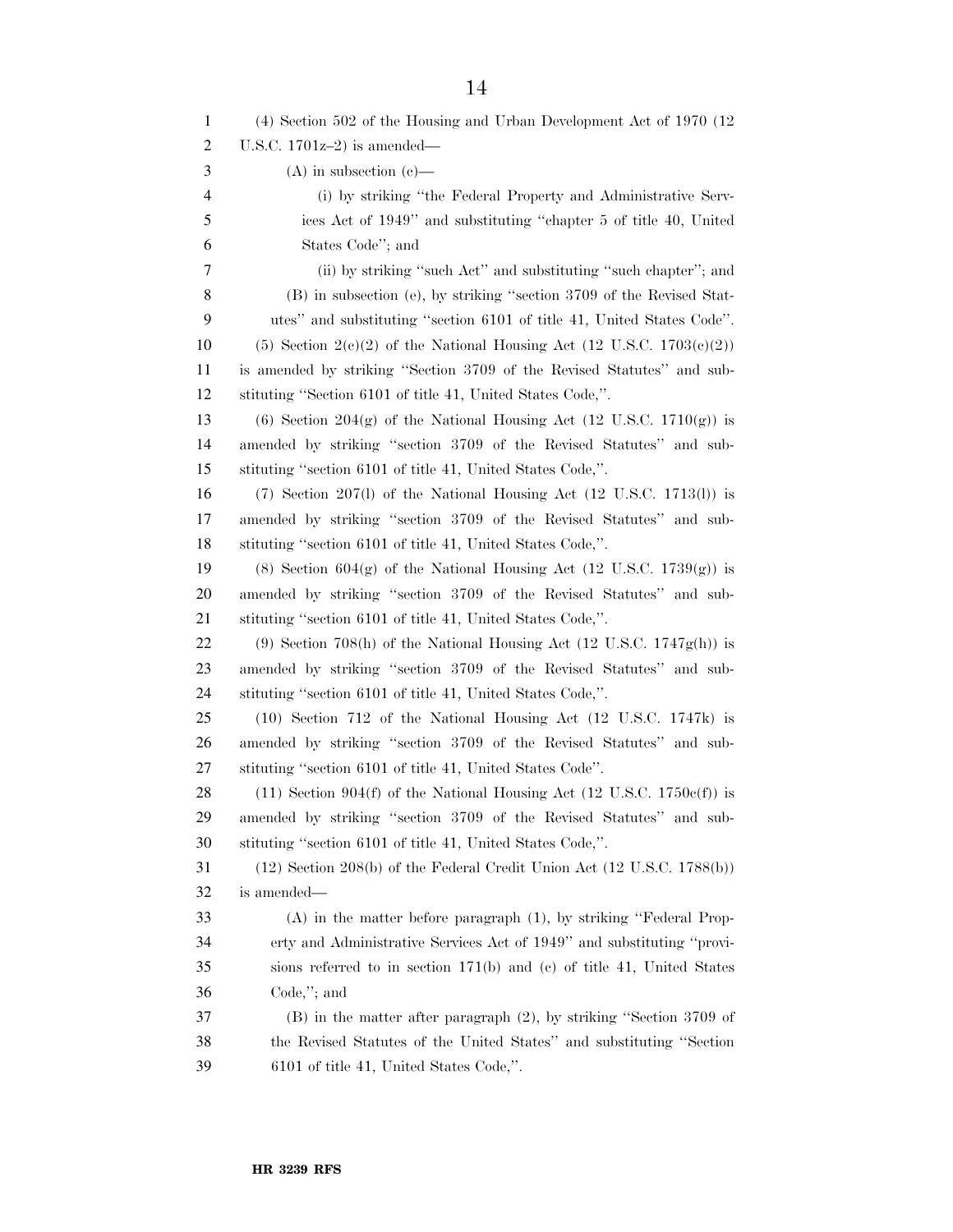(13) Section 17(g) of the Federal Deposit Insurance Act (12 U.S.C.  $2 \qquad 1827(g)$ ) is amended by striking "section 3709 of the Revised Statutes" and substituting ''section 6101 of title 41, United States Code''. (14) Section 1316(h)(3) of the Federal Housing Enterprises Financial Safety and Soundness Act of 1992 (12 U.S.C. 4516(h)(3)) is amended by striking ''section 3709 of the Revised Statutes of the United States (41 U.S.C. 5)'' and substituting ''section 6101 of title 41, United States Code''. (15) Section 319 (matter before paragraph (1)) of the Enhancing Finan- cial Institution Safety and Soundness Act of 2010 (12 U.S.C. 5416 (matter before paragraph (1)) is amended by striking ''Federal Property and Ad- ministrative Services Act of 1949 (41 U.S.C. 251 et seq.)'' and substituting ''provisions referred to in section 171(b) and (c) of title 41, United States Code,''. (16) Section 1017(a)(5)(C) of the Consumer Financial Protection Act of 15 2010 (12 U.S.C. 5497(a)(5)(C)) is amended by striking "section 3709 of the Revised Statutes of the United States (41 U.S.C. 5)'' and substituting ''section 6101 of title 41, United States Code''. **SEC. 10. TITLE 14, UNITED STATES CODE.**  19 (1) Effective January 4, 2011, section  $5(e)(2)$  of Public Law 111–350 (124 Stat. 3847) is repealed. (2) Section 501(d) of title 14, United States Code, is amended by striking ''subtitle I of title 40 and division C (except sections 3302, 3501(b), 3509, 3906, 4710, and 4711) of subtitle I of title 41'' and substituting ''chapter 5 of title 40''. 25 (3) Section  $504(a)(8)$  of title 14, United States Code, is amended by striking ''subtitle I of title 40 and title III of the Federal Property and Ad- ministrative Services Act of 1949 (41 U.S.C. 251 et seq.)'' and substituting ''chapter 5 of title 40''. 29 (4) Section 901(a) of title 14, United States Code, is amended by striking ''subtitle I of title 40 and division C (except sections 3302, 3501(b), 3509, 3906, 4710, and 4711) of subtitle I of title 41'' and substituting ''chapter 5 of title 40''. (5) Section 1136(2) of title 14, United States Code, is amended by strik- ing ''section 16 of the Office of Federal Procurement Policy Act (41 U.S.C. 414)'' and substituting ''section 1702 of title 41''. **SEC. 11. TITLE 15, UNITED STATES CODE.**  (1) Section 4 of the Metric Conversion Act of 1975 (15 U.S.C. 205c) is amended— (A) in paragraph (5), by striking ''section 403(6) of title 41, United States Code'' and substituting ''section 107 of title 41, United States Code''; and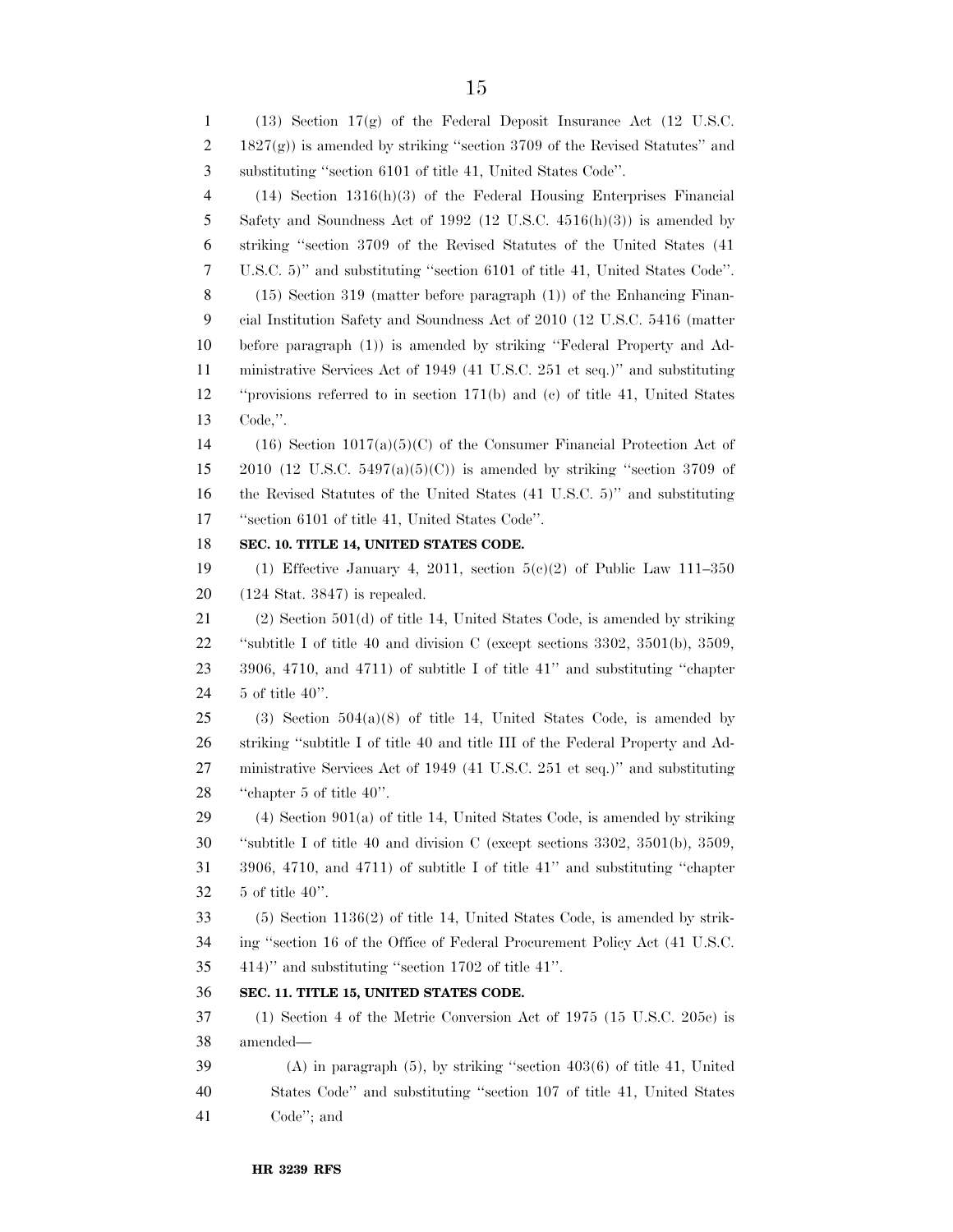| 1              | $(B)$ in paragraph $(8)$ , by striking "has the meaning given such terms     |
|----------------|------------------------------------------------------------------------------|
| $\overline{c}$ | in section 304A of the Federal Property and Administrative Services          |
| 3              | Act of 1949 (41 U.S.C. 254b)" and substituting "has the meaning              |
| $\overline{4}$ | given the term 'cost or pricing data' in section $3501(a)$ of title 41,      |
| 5              | United States Code".                                                         |
| 6              | $(2)$ Section 7(4) of the Metric Conversion Act of 1975 (15 U.S.C.           |
| 7              | 205f(4)) is amended by striking "Federal Property and Administrative         |
| 8              | Services Act of 1949, as amended (40 U.S.C. 471 et seq.)" and substituting   |
| 9              | "provisions referred to in section 171(b) and (c) of title 41, United States |
| 10             | Code".                                                                       |
| 11             | $(3)$ Section 14(a) of the Metric Conversion Act of 1975 (15 U.S.C.          |
| 12             | $205l(a)$ is amended—                                                        |
| 13             | (A) by striking "title III of the Federal Property and Administrative        |
| 14             | Services Act of 1949 (41 U.S.C. 251 et seq.)" and substituting "the          |
| 15             | provisions referred to in section $171(c)$ of title 41, United States        |
| 16             | $Code$ ";                                                                    |
| 17             | $(B)$ by striking "section $314B(c)$ of the Federal Property and Ad-         |
| 18             | ministrative Services Act of 1949 (41 U.S.C. $264b(c)$ )" and sub-           |
| 19             | stituting "section 3307(d) of title 41, United States Code";                 |
| 20             | (C) by striking "section 314B of the Federal Property and Adminis-           |
| 21             | trative Services Act of 1949" and substituting "subsections (b) through      |
| 22             | (d) of section 3307 of title 41, United States Code"; and                    |
| 23             | (D) by striking "2377 or 314B" and substituting "section 2377 or             |
| 24             | subsections (b) through (d) of section $3307$ ".                             |
| 25             | (4) Section 2 of the Act of June 16, 1948 (ch. 483, 15 U.S.C. 313 note),     |
| 26             | is amended by striking "section 3709 of the Revised Statutes" and sub-       |
| 27             | stituting "section 6101 of title 41, United States Code".                    |
| 28             | $(5)$ Section 417(a) of the Small Business Reauthorization Act of 1997       |
| 29             | (Public Law 105–135, 15 U.S.C. 631 note) is amended by striking "section     |
| 30             | 22 of the Office of Federal Procurement Policy Act (41 U.S.C. 418b)" and     |
| 31             | substituting "section 1707 of title 41, United States Code".                 |
| 32             | (6) Section 3(v)(1) of the Small Business Act (15 U.S.C. $632(v)(1)$ ) is    |
| 33             | amended by striking "sections 303H through 303K of the Federal Property      |
| 34             | and Administrative Services Act of 1949 (41 U.S.C. 253h through 253k)"       |
| 35             | and substituting "sections 4101, 4103, 4105, and 4106 of title 41, United    |
| 36             | States Code".                                                                |
| 37             | (7) Section 5 of the Small Business Act (15 U.S.C. 634) is amended—          |
| 38             | $(A)$ in subsection $(b)(4)$ , by striking "Section 3709 of the Revised      |
| 39             | Statutes, as amended (41 U.S.C., sec. 5)," and substituting "Section         |
| 40             | 6101 of title 41, United States Code,"; and                                  |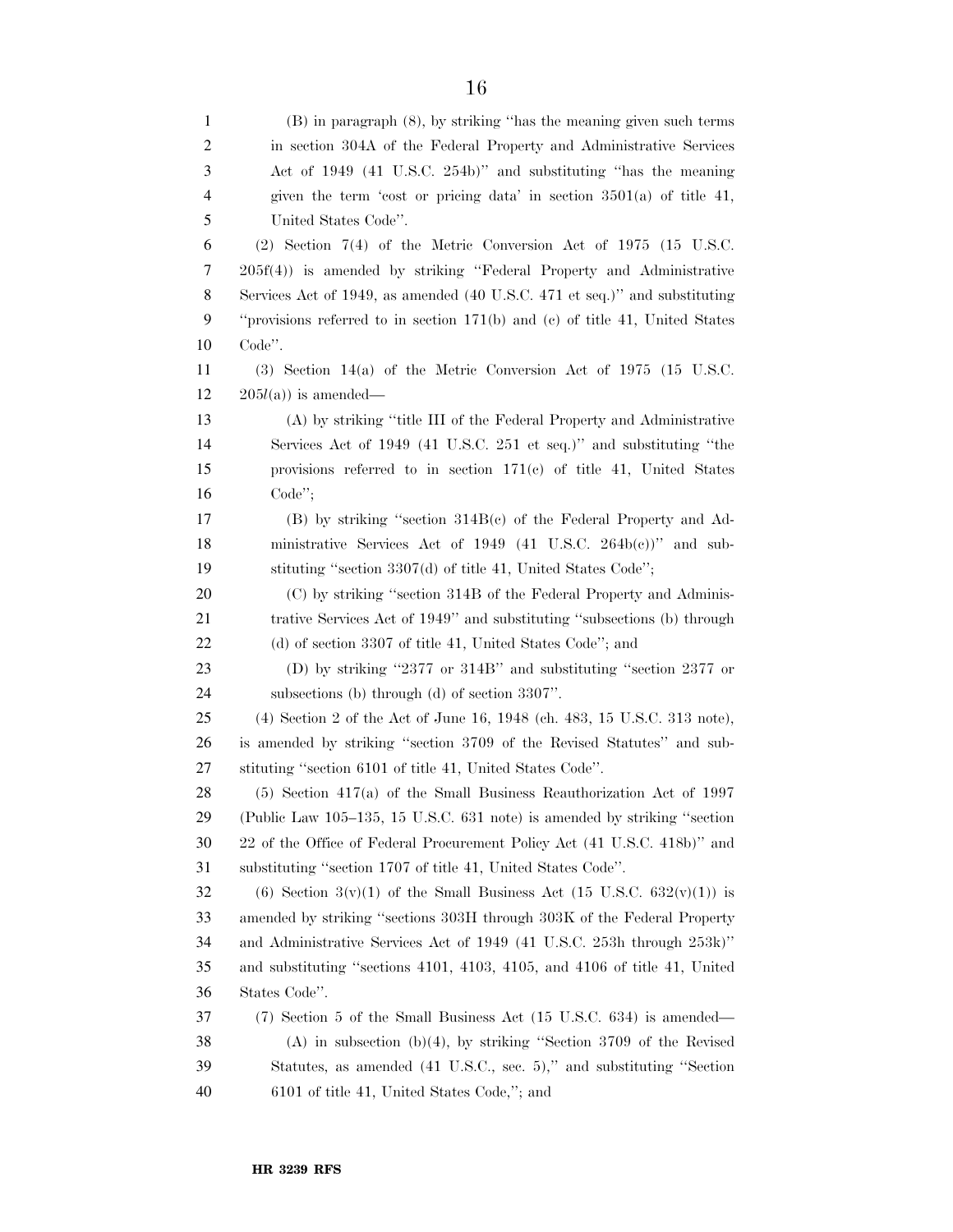| 1  | (B) in subsection (c), by striking "section 3709 of the Revised Stat-                     |
|----|-------------------------------------------------------------------------------------------|
| 2  | utes, as amended $(41 \text{ U.S.C.}, \text{sec. } 5)$ " and substituting "section $6101$ |
| 3  | of title 41, United States Code".                                                         |
| 4  | $(8)$ Section 8 of the Small Business Act $(15 \text{ U.S.C. } 637)$ is amended—          |
| 5  | (A) in subsection $(d)(4)(F)(ii)$ , by striking "the Contract Disputes"                   |
| 6  | Act of 1978 (41 U.S.C. 601–613)" and substituting "chapter 71 of                          |
| 7  | title 41, United States Code";                                                            |
| 8  | $(B)$ in subsection $(d)(13)(E)$ —                                                        |
| 9  | (i) by striking "section $25(a)$ of the Office of Federal Procure-                        |
| 10 | ment Policy Act $(41 \text{ U.S.C. } 421(a))$ " and substituting "section                 |
| 11 | $1302(a)$ of title 41, United States Code,"; and                                          |
| 12 | (ii) by striking "section 25 of such Act" and substituting "sec-                          |
| 13 | tion $1303(a)$ of title 41, United States Code,";                                         |
| 14 | (C) in subsection (e)(2)(A)(i), by striking "section $18(a)(7)$ of the                    |
| 15 | Office of Federal Procurement Policy Act $(41 \text{ U.S.C. } 416(a)(7))$ " and           |
| 16 | substituting "section 1708(d) of title 41, United States Code"';                          |
| 17 | (D) in subsection (g)(2), by striking "section 303(c) of the Federal                      |
| 18 | Property and Administrative Services Act of 1949 (41 U.S.C. 253(c))"                      |
| 19 | and substituting "section $3304(a)$ of title 41, United States Code,";                    |
| 20 | $(E)$ in subsection $(h)(1)$ —                                                            |
| 21 | (i) in subparagraph $(A)(iii)$ , by striking "section 16(3) of the                        |
| 22 | Office of Federal Procurement Policy Act (41 U.S.C. 414(3))"                              |
| 23 | and substituting "section $1702(c)(1)$ and (2) of title 41, United                        |
| 24 | States Code"; and                                                                         |
| 25 | (ii) in subparagraph (B), by striking "title III of the Federal                           |
| 26 | Property and Administrative Services Act of 1949 (41 U.S.C. 251)                          |
| 27 | et seq.)" and substituting "the provisions referred to in section                         |
| 28 | $171(c)$ of title 41, United States Code,";                                               |
| 29 | $(F)$ in subsection $(h)(2)$ —                                                            |
| 30 | (i) by striking "section $303(f)(2)$ of the Federal Property and                          |
| 31 | Administrative Services Act of 1949 (41 U.S.C. $253(f)(2)$ )" and                         |
| 32 | substituting "paragraphs $(3)$ and $(4)$ of section $3304(e)$ of title                    |
| 33 | 41, United States Code,"; and                                                             |
| 34 | (ii) by striking "section $303(f)(1)$ of such Act or section                              |
| 35 | $2304(f)(1)$ of such title" and substituting "section $3304(e)(1)$ of                     |
| 36 | title 41, United States Code, or section $2304(f)(1)$ of title 10,                        |
| 37 | United States Code";                                                                      |
| 38 | $(G)$ in subsection (j), by striking "section 4(1) of the Office of Fed-                  |
| 39 | eral Procurement Policy Act (41 U.S.C. 403(1))" and substituting                          |
| 40 | "section 133 of title 41, United States Code"; and                                        |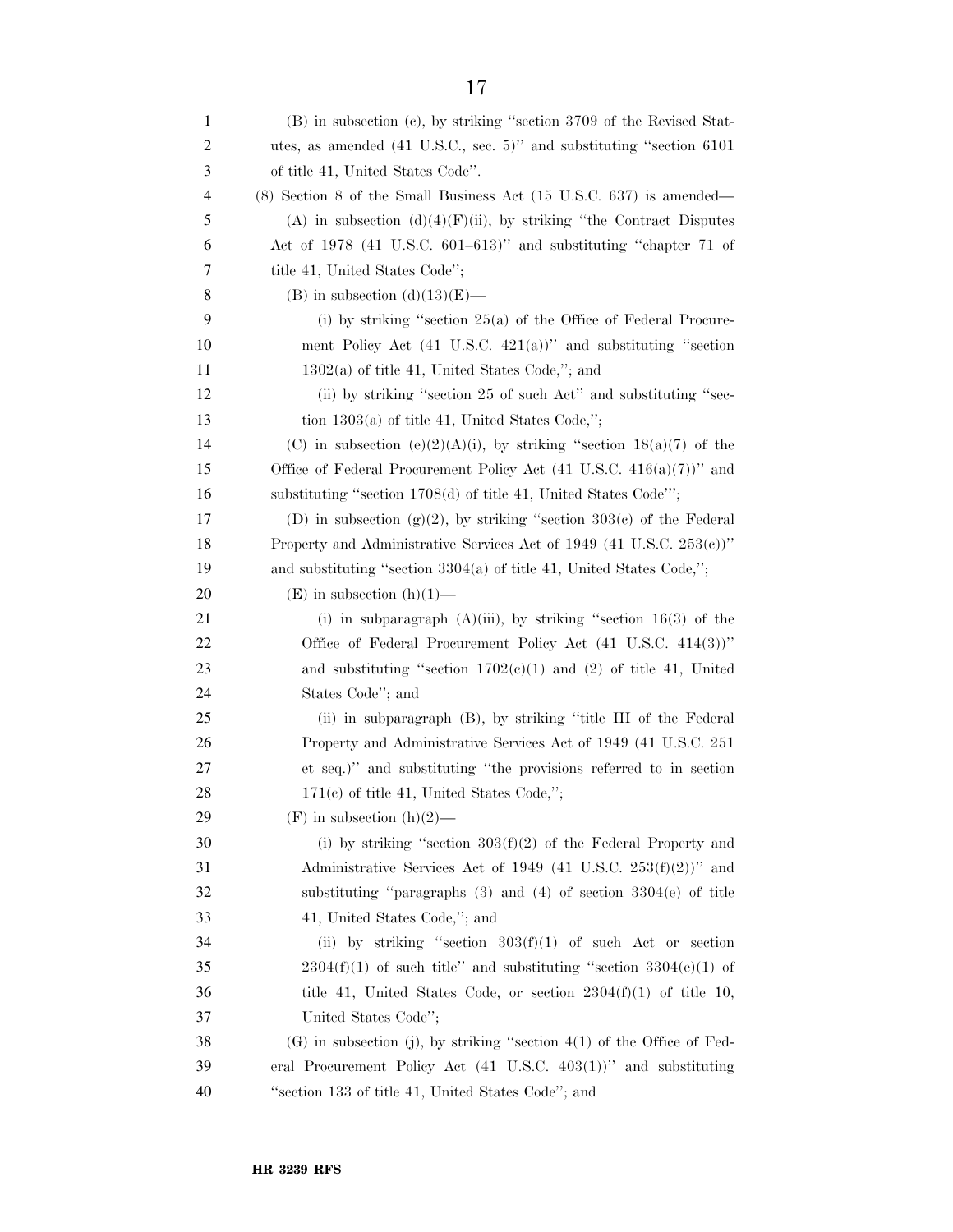| 1              | (H) in subsection $(m)(1)(A)$ , by striking "section $27(f)(5)$ of the Of-        |
|----------------|-----------------------------------------------------------------------------------|
| $\overline{c}$ | fice of Federal Procurement Policy Act $(41 \text{ U.S.C. } 423(f)(5))$ " and     |
| 3              | substituting "section $2101(1)$ of title 41, United States Code".                 |
| $\overline{4}$ | (9) Section 1321 of the Small Business Jobs Act of 2010 (Public Law               |
| 5              | 111–240, 15 U.S.C. 637 note) is amended—                                          |
| 6              | $(A)$ by striking "section 25(a) of the Office of Federal Procurement             |
| 7              | Policy Act $(41 \text{ U.S.C. } 421(a))$ " and substituting "section 1302(a) of   |
| $8\,$          | title 41, United States Code,"; and                                               |
| 9              | (B) by striking "section 25 of such Act" and substituting "section                |
| 10             | $1303(a)$ of title 41, United States Code,".                                      |
| 11             | $(10)$ Section 304(b) of the Business Opportunity Development Reform              |
| 12             | Act of 1988 (Public Law 100–656, 15 U.S.C. 637 note) is amended by                |
| 13             | striking "section 22 of the Office of Federal Procurement Policy Act (41)         |
| 14             | U.S.C. 418b)" and substituting "section 1707 of title 41, United States           |
| 15             | Code".                                                                            |
| 16             | $(11)$ Section 9 of the Small Business Act $(15 \text{ U.S.C. } 638)$ is amended— |
| 17             | (A) in subsection (e)(8), by striking "section $35(e)(1)$ of the Office           |
| 18             | Federal Procurement Policy Act" and substituting "section<br>оf                   |
| 19             | $1303(a)(1)$ of title 41, United States Code"; and                                |
| 20             | (B) in subsection (n)(2)(A), by striking "section $25(c)(1)$ of the Of-           |
| 21             | fice of Federal Procurement Policy Act" and substituting "section                 |
| 22             | $1303(a)(1)$ of title 41, United States Code".                                    |
| 23             | (12) Section 15 of the Small Business Act (15 U.S.C. 644) is amended—             |
| 24             | (A) in subsection (c)(1)(A), by striking "the first section of the Act            |
| 25             | entitled 'An Act to create a Committee on Purchases of Blind-made                 |
| 26             | Products, and for other purposes', approved June 25, 1938 (41 U.S.C.              |
| 27             | 46)" and substituting "section 8502 of title 41, United States Code";             |
| 28             | (B) in subsection (c)(2)(B), by striking "section 2 of the Act entitled           |
| 29             | 'An Act to create a Committee on Purchases of Blind-made Products,                |
| 30             | and for other purposes', approved June 25, 1938 (41 U.S.C. 47)" and               |
| 31             | substituting "section 8503 of title 41, United States Code";                      |
| 32             | (C) in subsection $(q)(2)(A)$ —                                                   |
| 33             | (i) by striking "section $25(a)$ of the Office of Federal Procure-                |
| 34             | ment Policy Act $(41 \text{ U.S.C. } 4219(a))$ " and substituting "section        |
| 35             | $1302(a)$ of title 41, United States Code,"; and                                  |
| 36             | (ii) by striking "section 25 of such Act" and substituting "sec-                  |
| 37             | tion $1303(a)$ of title 41, United States Code,"; and                             |
| 38             | (D) in subsection $(r)(2)$ , by striking "section 303J(b) of the Federal          |
| 39             | Property and Administrative Services Act of 1949 (41 U.S.C. 253j(b))"             |
| 40             | and substituting "section $4106(e)$ of title 41, United States Code".             |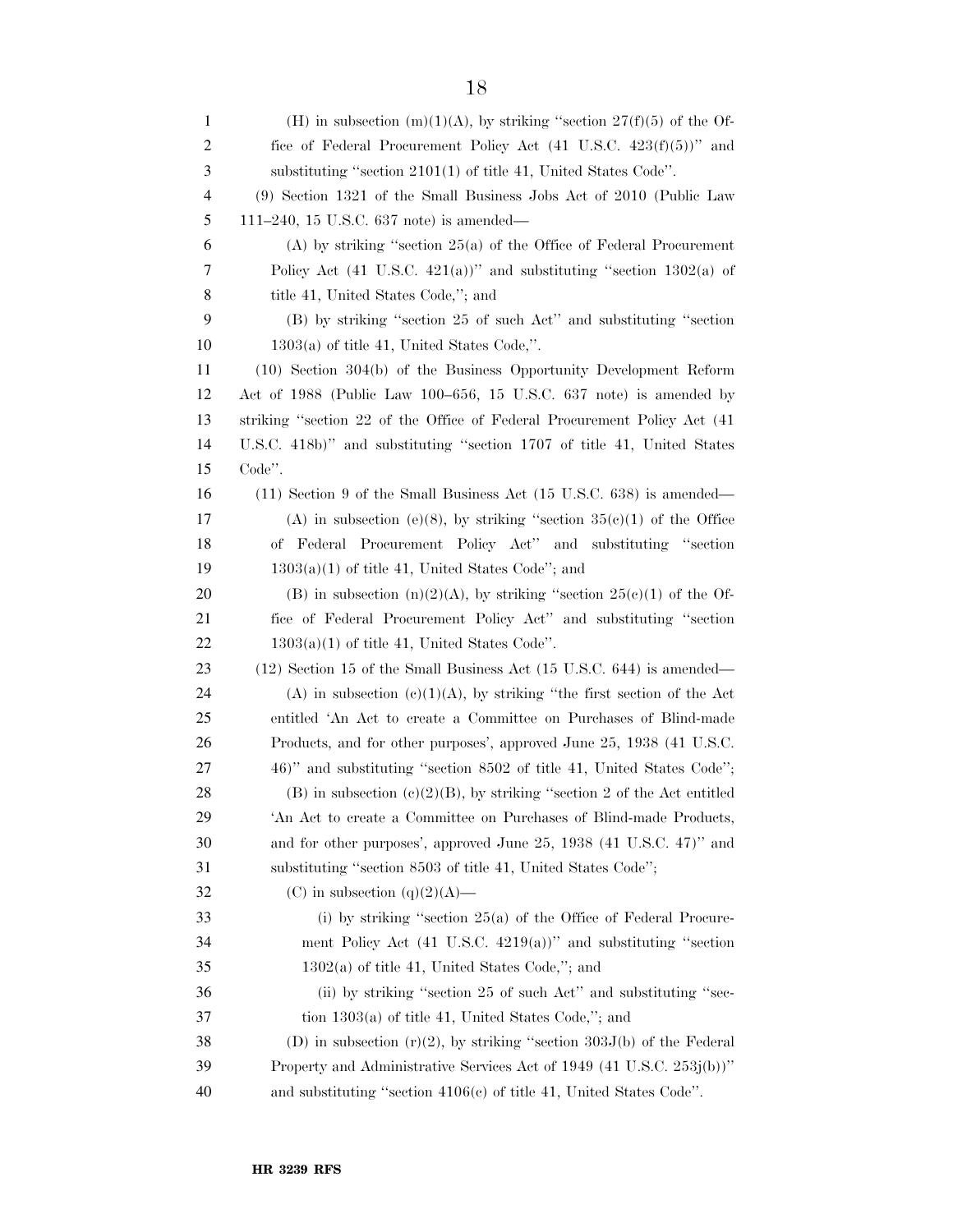(13) Section 2353 of the Federal Acquisition Streamlining Act of 1994 (Public Law 103–355, 15 U.S.C. 644 note) is amended— (A) in subsection (a)(2), by striking ''the Contract Disputes Act of 1978 (41 U.S.C. 601 et seq.)'' and substituting ''chapter 71 of title 41, United States Code''; and (B) in subsection (b), by striking ''the Contract Disputes Act of 1978 (41 U.S.C. 601 et seq.)'' and substituting ''chapter 71 of title 41, United States Code''. (14) Section 133(c) of the Small Business Administration Reauthoriza- tion and Amendment Act of 1988 (Public Law 100–590, 15 U.S.C. 644 note) is amended— (A) by striking ''affiars'' and substituting ''affairs''; and (B) by striking ''the first section of the Act entitled 'An Act to cre- ate a Committee on Purchases of Blind-made Products, and for other purposes', approved June 25, 1938 (41 U.S.C. 46)'' and substituting ''section 8502 of title 41, United States Code''. 17 (15) Section 31(b) of the Small Business Act (15 U.S.C.  $657a(b)$ ) is amended—  $(A)$  in paragraph  $(1)$ — 20 (i) in subparagraph (A), by striking "section  $27(f)(5)$  of the Of-21 fice of Federal Procurement Policy Act (41 U.S.C. 423(f)(5))'' and substituting ''section 2101(1) of title 41, United States Code''; and (ii) in subparagraph (B), by striking ''section 4 of the Office of Federal Procurement Policy Act (41 U.S.C. 403)'' and sub- stituting ''section 107 of title 41, United States Code''; and (B) in paragraph (4), by striking ''the Javits-Wagner-O'Day Act (41 U.S.C. 46 et seq.)'' and substituting ''chapter 85 of title 41, United States Code''. (16) Section 604(d) of the Veterans Entrepreneurship and Small Busi- ness Development Act of 1999 (Public Law 106–50, 15 U.S.C. 657b note) 32 is amended by striking "section  $6(d)(4)(A)$  of the Office of Federal Procure- ment Policy Act (41 U.S.C. 405(d)(4)(A))'' and substituting ''section 1122(a)(4)(A) of title 41, United States Code,". 35 (17) Section  $36(e)$  of the Small Business Act (15 U.S.C. 657f(e)) is amended by striking ''the Javits-Wagner-O'Day Act (41 U.S.C. 46 et seq.)'' and substituting ''chapter 85 of title 41, United States Code''. 38 (18) Section 44(a)(3) of the Small Business Act (15 U.S.C.  $657q(a)(3)$ ) is amended by striking ''United States Code'' and substituting ''United States Code,''.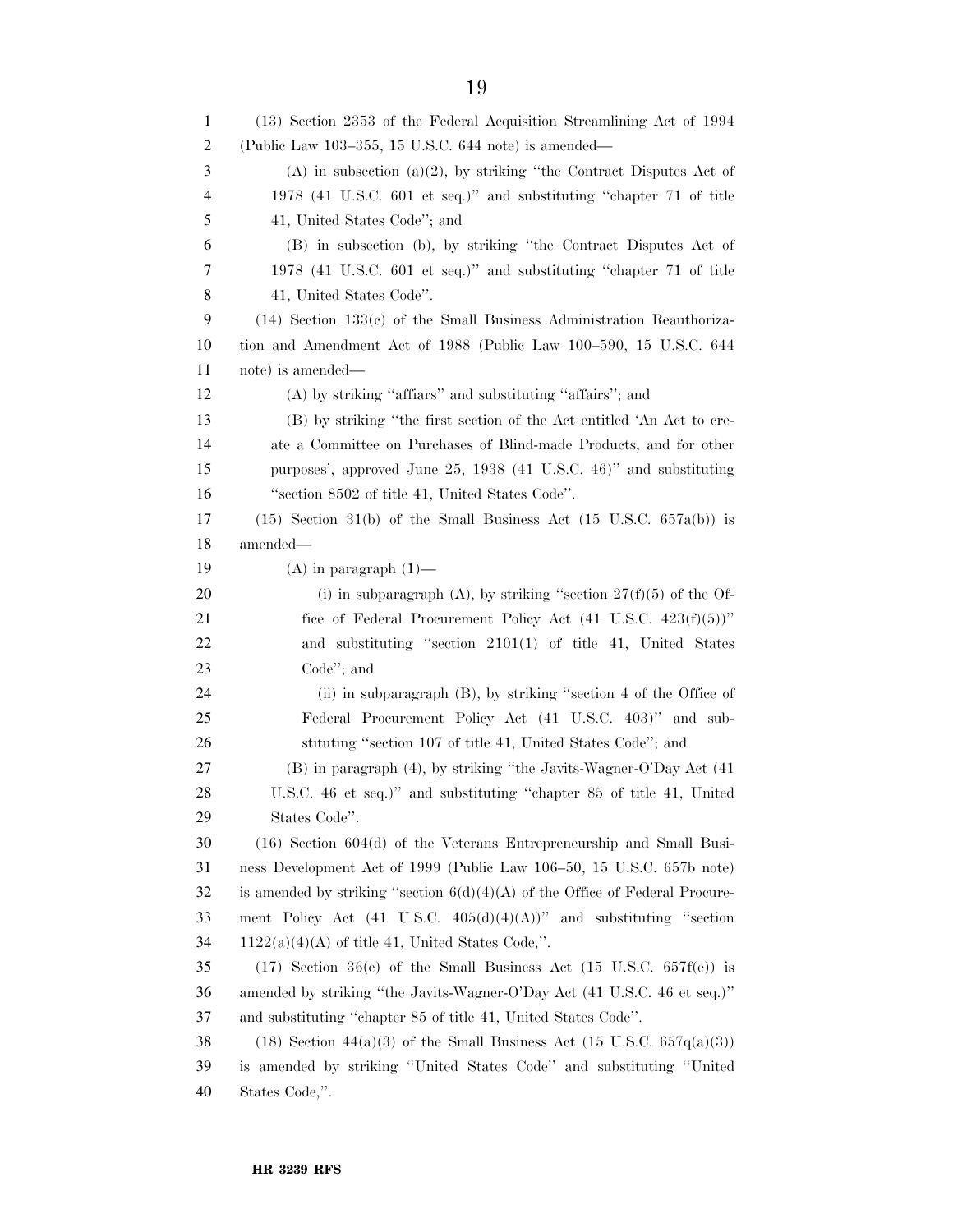(19) Section 8(b) of the Joint Resolution of December 30, 1947 (ch. 526, 15 U.S.C. 713d–2(b)) is amended by striking ''sections 3709 and 3648 of the Revised Statutes, as amended (U.S.C., title 41, sec. 5, and title 31, sec. 529)'' and substituting ''section 3324(a) and (b) of title 31, United States Code, and section 6101 of title 41, United States Code''. (20) Section 4(h) of the Commodity Credit Corporation Charter Act (15 U.S.C. 714b(h)) is amended by striking ''the Federal Property and Admin- istrative Services Act of 1949, as amended'' and substituting ''chapter 5 of title 40, United States Code''. (21) Section 14 of the Commodity Credit Corporation Charter Act (15 U.S.C. 714*l*) is amended by striking ''section 1 of the Act of February 27, 1877, as amended (41 U.S.C., 1940 edition, 22)'' and substituting ''section 6306(a) of title 41, United States Code,''. (22) Section 21(b)(1) of the Federal Fire Prevention and Control Act of 1974 (15 U.S.C. 2218(b)(1)) is amended by striking ''section 3709 of the Revised Statutes, as amended (41 U.S.C. 5)'' and substituting ''section 6101 of title 41, United States Code,''. (23) Section 8 of the Electric and Hybrid Vehicle Research, Development, and Demonstration Act of 1976 (15 U.S.C. 2507) is amended— (A) in subsection (c), by striking ''section 3709 of the Revised Stat- utes (41 U.S.C. 5)'' and substituting ''section 6101 of title 41, United States Code''; and (B) in subsection (e), by striking ''title III of the Act of March 3, 1933 (47 Stat. 1520; 41 U.S.C. 10a–10c)'' and substituting ''chapter 83 of title 41, United States Code''. (24) Section 10 of the Toxic Substances Control Act (15 U.S.C. 2609) is amended— (A) in subsection (a), by striking ''sections 3648 and 3709 of the Revised Statutes (31 U.S.C. 529, 14 U.S.C. 5)'' and substituting ''sec- tion 3324(a) and (b) of title 31, United States Code, and section 6101 of title 41, United States Code''; and (B) in subsection (b)(2)(B), by striking ''sections 3648 and 3709 of the Revised Statutes (31 U.S.C. 529, 41 U.S.C. 5)'' and substituting ''section 3324(a) and (b) of title 31, United States Code, and section 6101 of title 41, United States Code''. (25) Section 27(b) of the Toxic Substances Control Act (15 U.S.C. 2626(b)) is amended by striking ''sections 3648 and 3709 of the Revised Statutes (31 U.S.C. 529; 41 U.S.C. 5)'' and substituting ''section 3324(a) and (b) of title 31, United States Code, and section 6101 of title 41, United States Code''.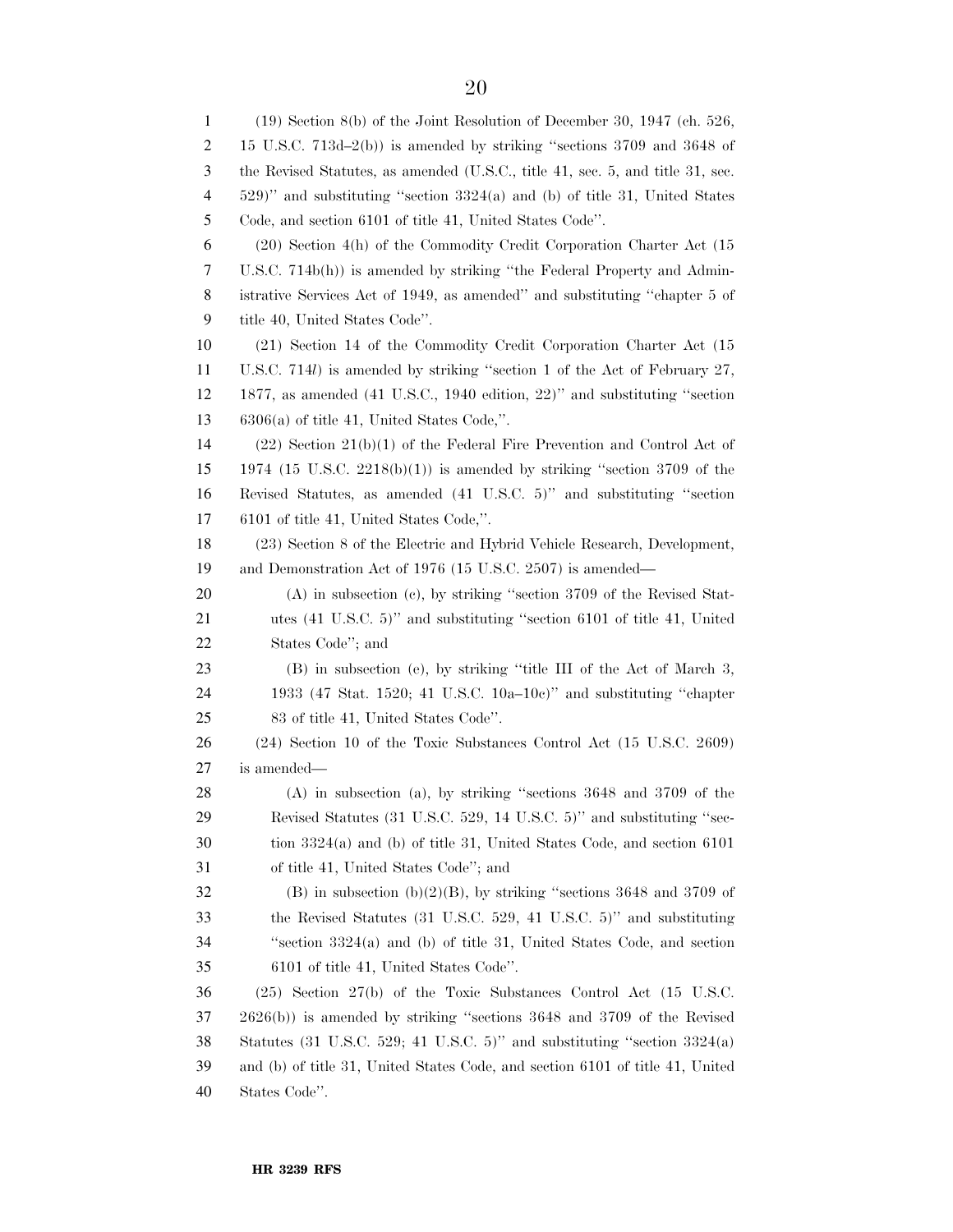| 1  | (26) Section 208 of the High-Performance Computing Act of 1991 (15            |
|----|-------------------------------------------------------------------------------|
| 2  | U.S.C. $5528$ ) is amended—                                                   |
| 3  | $(A)$ in subsection $(b)(1)(B)$ , by striking "title III of the Act of March" |
| 4  | 3, 1933 (41 U.S.C. 10a–10d; popularly known as the Buy American               |
| 5  | Act) as amended by the Buy American Act of 1988" and substituting             |
| 6  | "chapter 83 of title 41, United States Code"; and                             |
| 7  | $(B)$ in subsection $(e)$ —                                                   |
| 8  | (i) in the heading, by striking "BUY AMERICAN ACT" and sub-                   |
| 9  | stituting "CHAPTER 83 OF TITLE 41, UNITED STATES CODE";                       |
| 10 | and                                                                           |
| 11 | (ii) by striking "title III of the Act of March 3, 1933 (41)                  |
| 12 | U.S.C. 10a-10d; popularly known as the Buy American Act), as                  |
| 13 | amended by the Buy American Act of 1988," and substituting                    |
| 14 | "chapter 83 of title 41, United States Code,".                                |
| 15 | SEC. 12. TITLE 16, UNITED STATES CODE.                                        |
| 16 | (1) Section 3 of Public Law $90-545$ (16 U.S.C. 79c) is amended—              |
| 17 | $(A)$ in subsection $(b)(2)$ , by striking "the Federal Property and Ad-      |
| 18 | ministrative Services Act of 1949, as amended" and substituting               |
| 19 | "chapter 5 of title 40, United States Code"; and                              |
| 20 | (B) in subsection (c), by striking "the Federal Property and Admin-           |
| 21 | istrative Services Act of 1949 (63 Stat. 377), as amended (40 U.S.C.          |
| 22 | 471 et seq.)" and substituting "chapter 5 of title 40, United States          |
| 23 | Code".                                                                        |
| 24 | (2)<br>Section $201(a)(2)(B)(ii)$ of Public Law 91-661<br>(16)<br>U.S.C.      |
| 25 | $160b(a)(2)(B(ii))$ is amended by striking "the Federal Property and Ad-      |
| 26 | ministrative Services Act of 1949 (63 Stat. 377), as amended" and sub-        |
| 27 | stituting "chapter 5 of title 40, United States Code".                        |
| 28 | (3) Section 2 of the Act of December 22, 1944 (ch. 674, 16 U.S.C.             |
| 29 | 343b), is amended by striking "section 355, as amended, section 1136, as      |
| 30 | amended, and section 3709 of the Revised Statutes (except the last para-      |
| 31 | graph of said section 355, as amended" and substituting "sections 3111        |
| 32 | and 3112 of title 40, United States Code, and section 6101 of title 41,       |
| 33 | United States Code (except said section 3112".                                |
| 34 | $(4)$ Section 317 of Public Law 98-146 (16 U.S.C. 396f) (known as the         |
| 35 | Department of the Interior and Related Agencies Appropriation Act, 1984)      |
| 36 | is amended by striking "the Federal Property and Administrative Services      |
| 37 | Act of 1949" and substituting "chapter 5 of title 40, United States Code".    |
| 38 | (5) Section 9102(e) of the Department of Defense Appropriations Act,          |
| 39 | 1990 (Public Law 101–165, 16 U.S.C. 396f note) is amended by striking         |
| 40 | "the Federal Property and Administrative Services Act of 1949, as amend-      |
| 41 | ed" and substituting "section 102 of title 40, United States Code".           |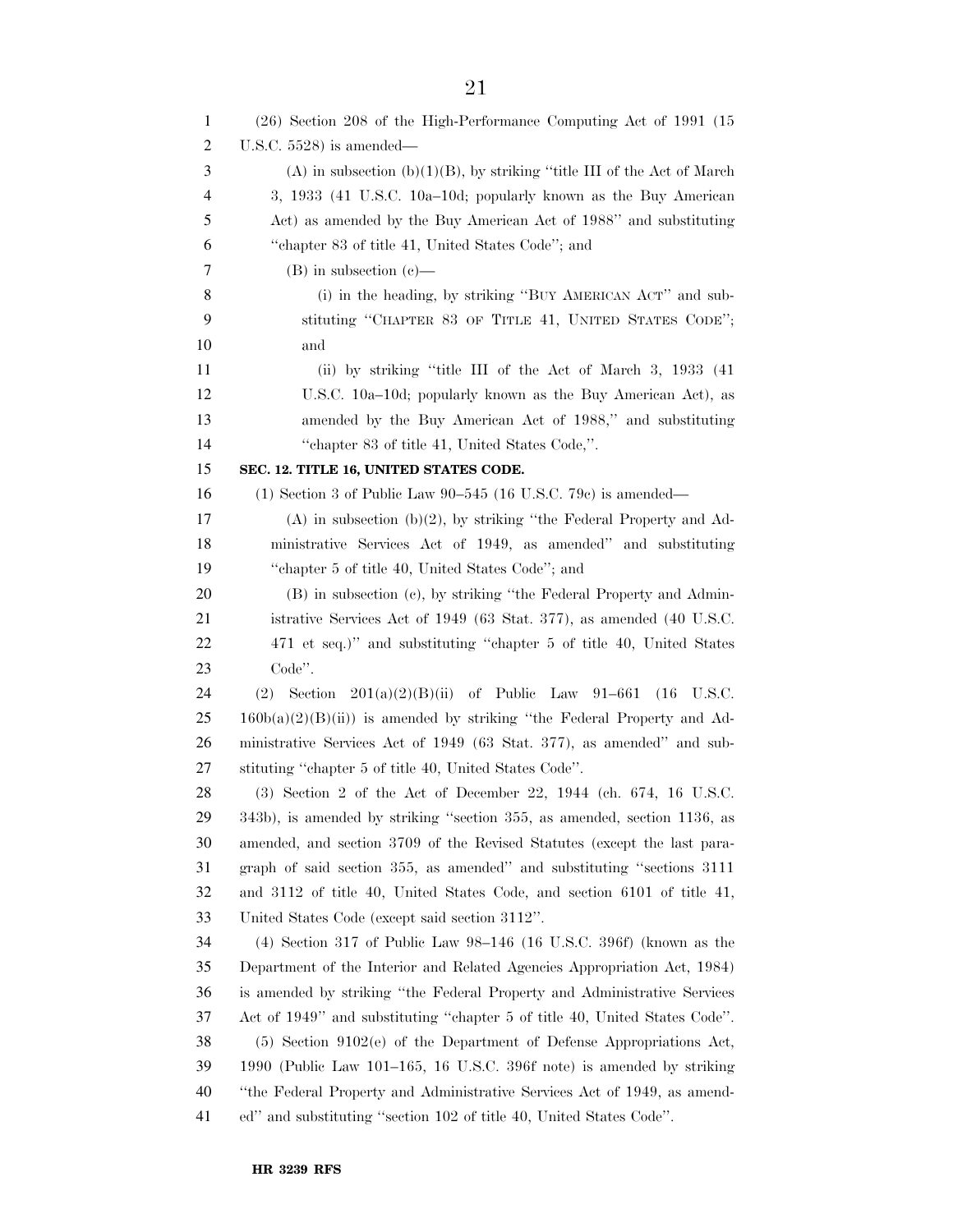(6) Section 102(d) of the Everglades National Park Protection and Ex- pansion Act of 1989 (16 U.S.C. 410r–6(d)) is amended by striking ''the Federal Property and Administrative Services Act of 1949 (63 Stat. 377)'' and substituting ''chapter 5 of title 40, United States Code''. (7) Section 2 of Public Law 86–62 (16 U.S.C. 430a–2) is amended by striking ''the Federal Property and Administrative Services Act of 1949, as amended'' and substituting ''chapter 5 of title 40, United States Code''. (8) Section 102(c) of Public Law 101–442 (16 U.S.C. 430h–7(c)) is amended by striking ''the Federal Property and Administrative Services Act of 1949, as amended'' and substituting ''chapter 5 of title 40, United States Code''. (9) Subparagraph (D) of the introductory provisions of section 3 of Pub- lic Law 90–468 (16 U.S.C. 441*l*) is amended by striking ''the Federal Prop- erty and Administrative Services Act of 1949'' and substituting ''chapter 5 of title 40, United States Code''. (10) Section 2(a) of the Act of May 17, 1954 (ch. 204, 16 U.S.C. 450jj–  $17 \quad 1(a)$ ) (known as the Jefferson National Expansion Memorial Act) is amend- ed by striking ''section 3709 of the Revised Statutes, as amended'' and sub- stituting ''section 6101 of title 41, United States Code''. (11) Public Law 87–313 (16 U.S.C. 459a–4 note) is amended by striking ''the Federal Property and Administrative Services Act of 1949, as amend- ed'' and substituting ''chapter 5 of title 40, United States Code''. (12) Section 2(a) of Public Law 92–237 (16 U.S.C. 460m–9(a)) is amended by striking ''the Federal Property and Administrative Services Act of 1949 (63 Stat 377; 40 U.S.C. 471 et seq.), as amended'' and sub- stituting ''chapter 5 of title 40, United States Code''. 27 (13) Section 8(a) of Public Law 91-479 (16 U.S.C.  $460x-7(a)$ ) is amend- ed by striking ''the Federal Property and Administrative Services Act of 1949 (63 Stat. 377), as amended (40 U.S.C. 471 et seq.)'' and substituting ''chapter 5 of title 40, United States Code''. 31 (14) Section 3(a) of Public Law  $92-589$  (16 U.S.C. 460bb–2(a)) is amended by striking ''the Federal Property and Administrative Services Act of 1949 (63 Stat. 377), as amended'' and substituting ''chapter 5 of title 40, United States Code''. 35 (15) Section  $108(c)(1)$  of the Water Resources Development Act of 1974 (16 U.S.C.  $460\text{ee}(c)(1)$ ) is amended by striking "the Federal Property and Administrative Services Act of 1949 (63 Stat. 377; 40 U.S.C. 471 et seq.), as amended'' and substituting ''chapter 5 of title 40, United States Code''. (16) Section 2(d) of Public Law 93–555 (16 U.S.C. 460ff–1(d)) is amended by striking ''the Federal Property and Administrative Services Act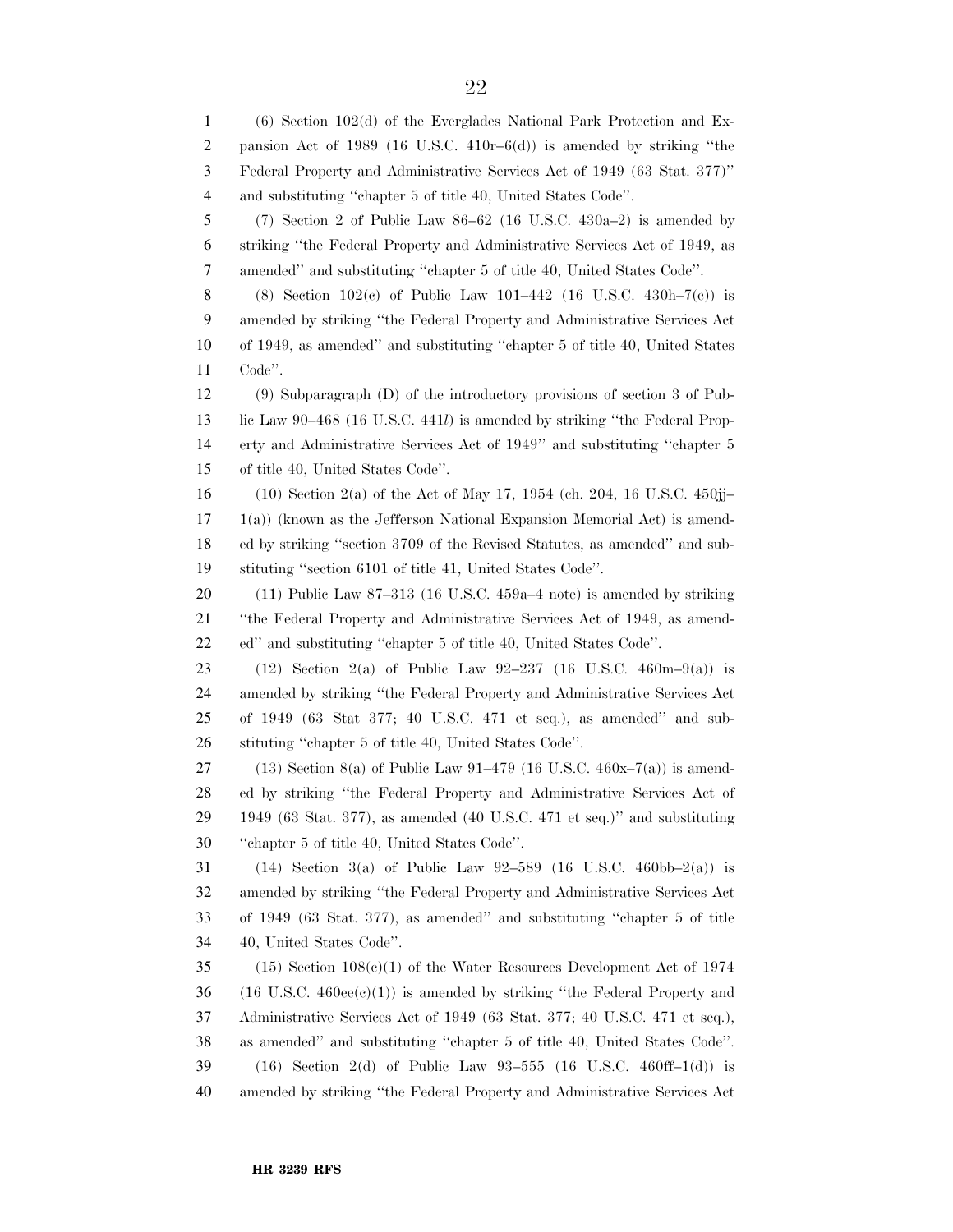of 1949, as amended'' and substituting ''chapter 5 of title 40, United States Code''. (17) Section 2(a) of Public Law 94–235 (16 U.S.C. 460hh–1(a)) is amended by striking ''the Federal Property and Administrative Services Act of 1949 (63 Stat. 377), as amended'' and substituting ''chapter 5 of title 40, United States Code''. (18) Section 102(b) of Public Law 95–344 (16 U.S.C. 460ii–1(b)) is amended by striking ''the Federal Property and Administrative Services Act of 1949 (40 U.S.C. 471 et seq.)'' and substituting ''chapter 5 of title 40, United States Code''. (19) Section 545(d)(1)(B) of The Land Between the Lakes Protection Act of 1998 (16 U.S.C. 460*lll*–45(d)(1)(B)) is amended by striking ''the Federal Property and Administrative Services Act of 1949 (40 U.S.C. 471 et seq.)'' and substituting ''chapter 5 of title 40, United States Code''. (20) The proviso relating to open purchase, without advertising, of seeds, cones, and nursery stock under the heading ''GENERAL EXPENSES, FOREST SERVICE'' under the heading ''FOREST SERVICE'' in the Act of June 30, 1914 (ch. 131, 38 Stat. 429, 16 U.S.C. 504), is amended by striking ''sec- tion 3709, Revised Statutes (41 U.S.C. 5)'' and substituting ''section 6101 of title 41, United States Code''. (21) The first section of the Act of July 26, 1956 (ch. 736, 16 U.S.C. 505a) is amended by striking ''the Federal Property and Administrative Services Act of 1949, as amended'' and substituting ''chapter 5 of title 40, United States Code''. (22) Section 3 of the Act of April 24, 1950 (ch. 97, 16 U.S.C. 580c) is amended by striking ''section 3709, Revised Statutes (41 U.S.C. 5)'' and substituting ''section 6101 of title 41, United States Code''. (23) Section 302(b) of the Department of Agriculture Organic Act of 1944 (16 U.S.C. 590q–1) is amended by striking ''the Federal Property and Administrative Services Act of 1949, as amended'' and substituting ''chap- ter 5 of title 40, United States Code''. (24) Section 5(c) of the Act of August 11, 1939 (ch. 717, 16 U.S.C. 590z–3(c)) is amended by striking ''section 3709 of the Revised Statutes (41 U.S.C. 5)'' and substituting ''section 6101 of title 41, United States Code,''.  $(25)$  Section  $9(d)(2)(A)$  of the Pittman-Robertson Wildlife Restoration Act (known as the Federal Aid in Wildlife Restoration Act) (16 U.S.C. 669h(d)(2)(A)) is amended by striking "section 4 of the Office of Federal Procurement Policy Act (41 U.S.C. 403)'' and substituting ''section 132 of title 41, United States Code''.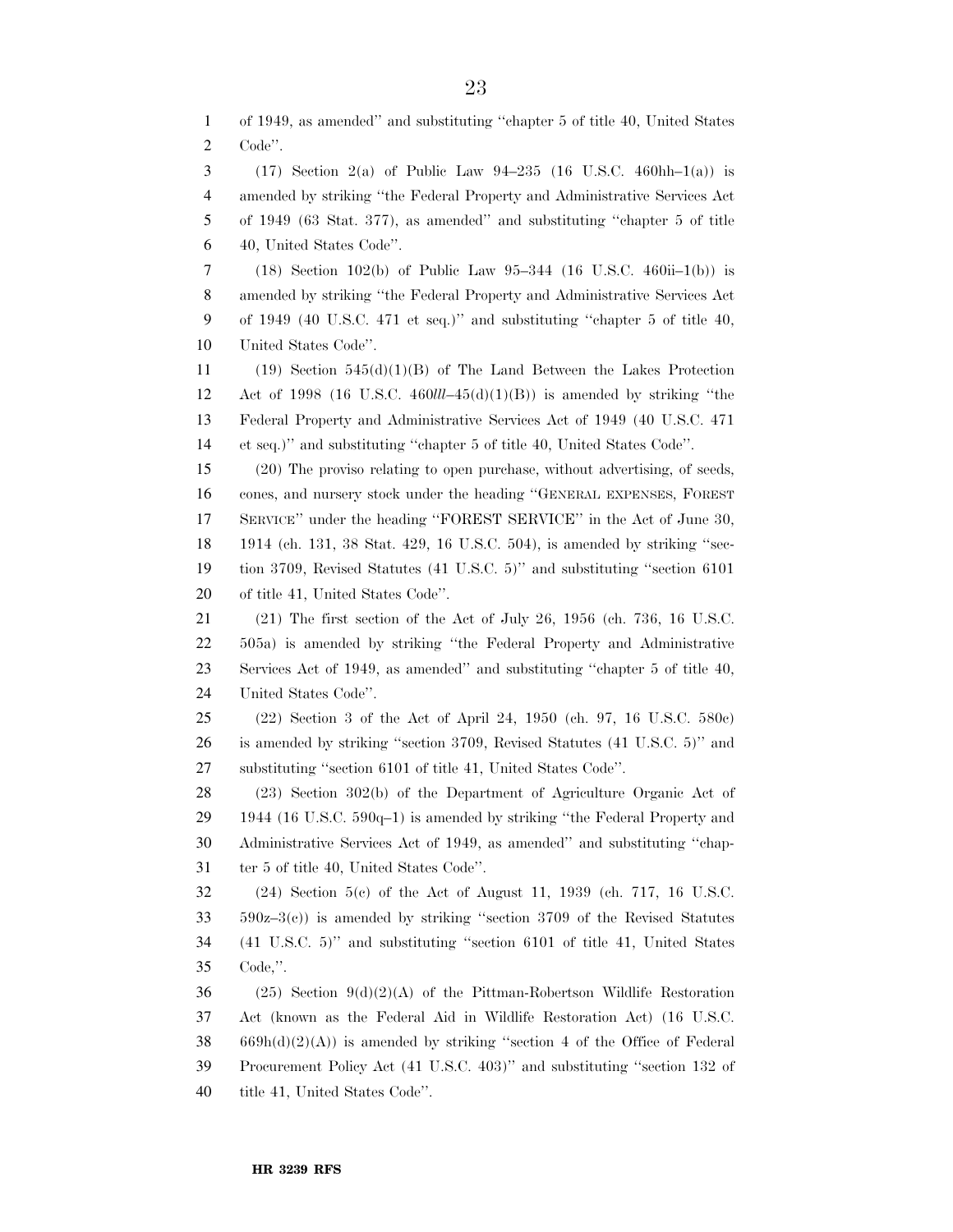(26) Section 208(d) of the Sikes Act (16 U.S.C. 670*o*(d)) is amended by striking ''title III (other than section 304) of the Federal Property and Ad- ministrative Services Act of 1949 (41 U.S.C. 251–260)'' and substituting ''the provisions referred to in subsection 171(c) (except sections 3901 and 3905) of title 41, United States Code''. (27) Section 3 of the Act of May 11, 1938 (ch. 193, 16 U.S.C. 757) is amended by striking ''section 3709 of the Revised Statutes'' and sub- stituting ''section 6101 of title 41, United States Code''. 9 (28) Section  $9(d)(2)(A)$  of the Dingell-Johnson Sport Fish Restoration 10 Act  $(16 \text{ U.S.C. } 777h(d)(2)(A))$  is amended by striking "section 4 of the Of- fice of Federal Procurement Policy Act (41 U.S.C. 403)'' and substituting ''section 132 of title 41, United States Code''. (29) Section 2 of the Federal Power Act (16 U.S.C. 793) is amended by striking ''Federal Property and Administrative Services Act of 1949, as amended'' and substituting ''provisions referred to in section 171(b) and (c) of title 41, United States Code''. (30) Section 14 of the Whaling Convention Act of 1949 (16 U.S.C. 916*l*) is amended— (A) in paragraph (2)(e), by striking ''section 11 of the Act of March 1, 1919 (U.S.C., title 44, sec. 111), and section 3709 of the Revised Statutes (U.S.C., title 41, sec. 5)'' and substituting ''section 501 of title 44, United States Code, and section 6101 of title 41, United States Code''; and (B) in paragraph (2)(f), by striking ''section 3709 of the Revised Statutes (U.S.C., title 41, sec. 5)'' and substituting ''section 6101 of 26 title 41, United States Code". (31) Section 12 of the Tuna Conventions Act of 1950 (16 U.S.C. 961) is amended— (A) in subsection (c), by striking ''section 11 of the Act of March 1, 1919 (U.S.C., title 44, sec. 111), or section 3709 of the Revised Statutes (U.S.C., title 41, sec. 5)'' and substituting ''section 501 of title 44, United States Code, or section 6101 of title 41, United States Code''; and (B) in subsection (d), by striking ''section 3709 of the Revised Stat- utes (U.S.C., title 41, sec. 5)'' and substituting ''section 6101 of title 41, United States Code''. (32) Section 2(b)(1) of Public Law 87–758 (16 U.S.C. 1052(b)(1)) is amended by striking ''section 3709 of the Revised Statutes of the United States (41 U.S.C. 5)'' and substituting ''section 6101 of title 41, United States Code''.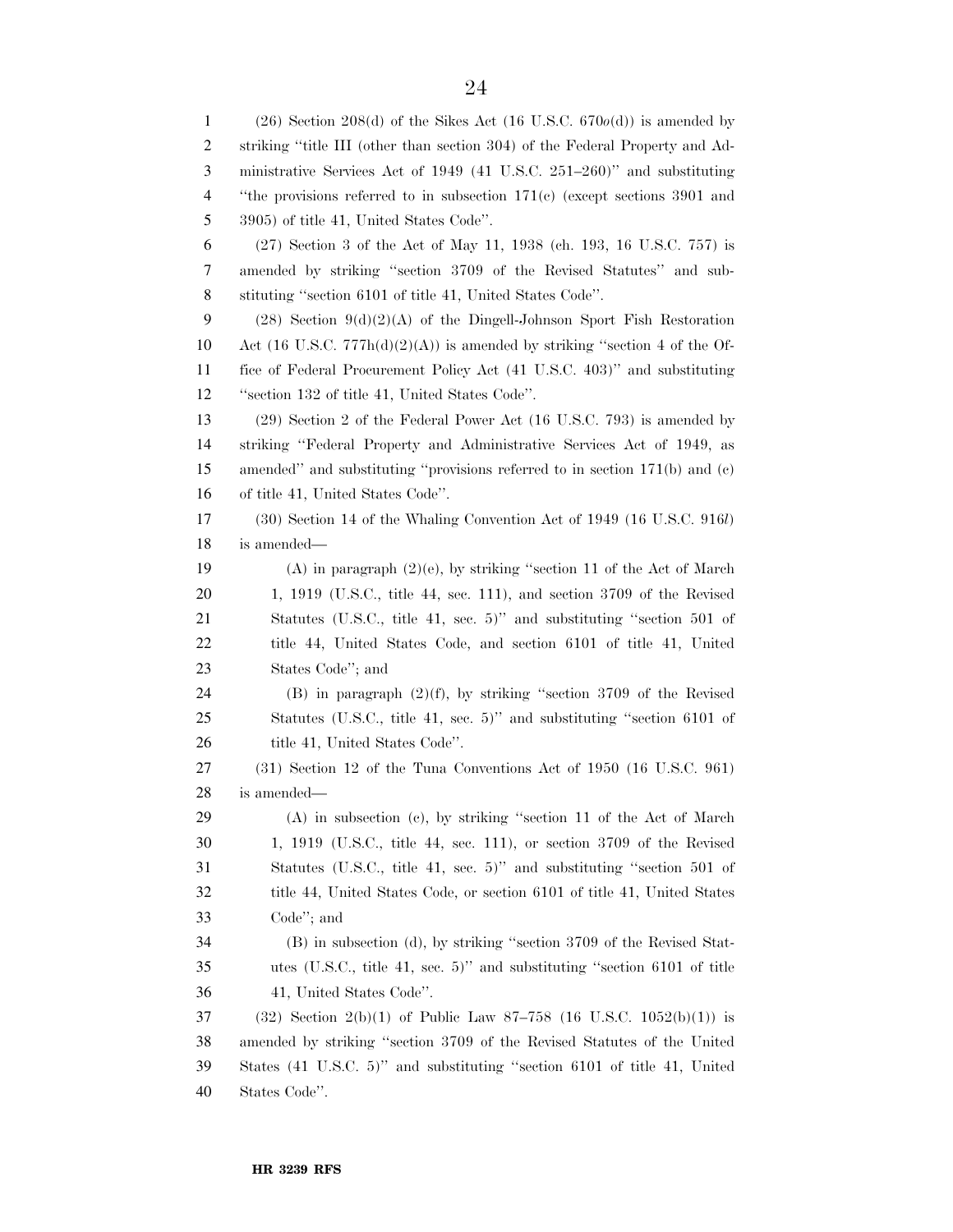(33) Section 114(a) of the Department of the Interior, Environment, and Related Agencies Appropriations Act, 2012 (Public Law 112–74, 16 U.S.C. 1336 note) is amended— (A) by striking ''section 304B of the Federal Property and Adminis- trative Services Act of 1949 (41 U.S.C. 254c)'' and substituting ''sec- tion 3903 of title 41, United States Code''; and (B) by striking ''5-year term restriction in subsection (d)'' and sub- stituting ''5-year term restriction in subsection (a)''. (34) Section 8(f)(2) of the Cooperative Forestry Assistance Act of 1978 10 (16 U.S.C. 2104 $(f(2))$ ) is amended by striking "section 3709 of the Revised Statutes (41 U.S.C. 5)'' and substituting ''section 6101 of title 41, United States Code''. (35) Section 10(c) of the Cooperative Forestry Assistance Act of 1978 (16 U.S.C. 2106(c)) is amended by striking ''the Federal Property and Ad- ministrative Services Act of 1949'' and substituting ''chapter 5 of title 40, United States Code''. (36) Section 4(e)(1) of the Coastal Barrier Resources Act (16 U.S.C. 3503(e)(1)) is amended by striking ''the Federal Property and Administra- tive Services Act of 1949 (40 U.S.C. 471 et seq.)'' and substituting ''chap-20 ter 5 of title 40, United States Code,". **SEC. 13. TITLE 18, UNITED STATES CODE.**  (1) Section 443 of title 18, United States Code, is amended by striking ''section 103 of Title 41'' and substituting ''section 3 of the Contract Settle- ment Act of 1944 (ch. 358, 58 Stat. 650)''. (2) Section 819(c) of the Omnibus Crime Control and Safe Streets Act of 1968 (Public Law 90–351, 18 U.S.C. 1761 note) is amended by striking ''the first section of the Act of June 30, 1936 (49 Stat. 2036; 41 U.S.C. 35), commonly known as the Walsh-Healey Act'' and substituting ''section 6502 of title 41, United States Code''. (3) Section 3287 of title 18, United States Code, is amended by striking ''section 103 of title 41'' and substituting ''section 3 of the Contract Settle- ment Act of 1944 (ch. 358, 58 Stat. 650)''. (4) Section 3672 of title 18, United States Code, is amended by striking ''section 6101(b) to (d)'' and substituting ''section 6101''. (5) Section 118 of the Department of Justice Appropriations Act, 2001 (Public Law 106–553, section 1(a)(2) [title I], 18 U.S.C. 4013 note) is amended by striking ''section 4(d) of the Service Contract Act of 1965 (41 U.S.C. 353(d))'' and substituting ''section 6707(d) of title 41, United States Code''. (6) Section 637 of division H of the Consolidated Appropriations Act, 2005 (Public Law 108–447, 18 U.S.C. 4124 note) is amended by striking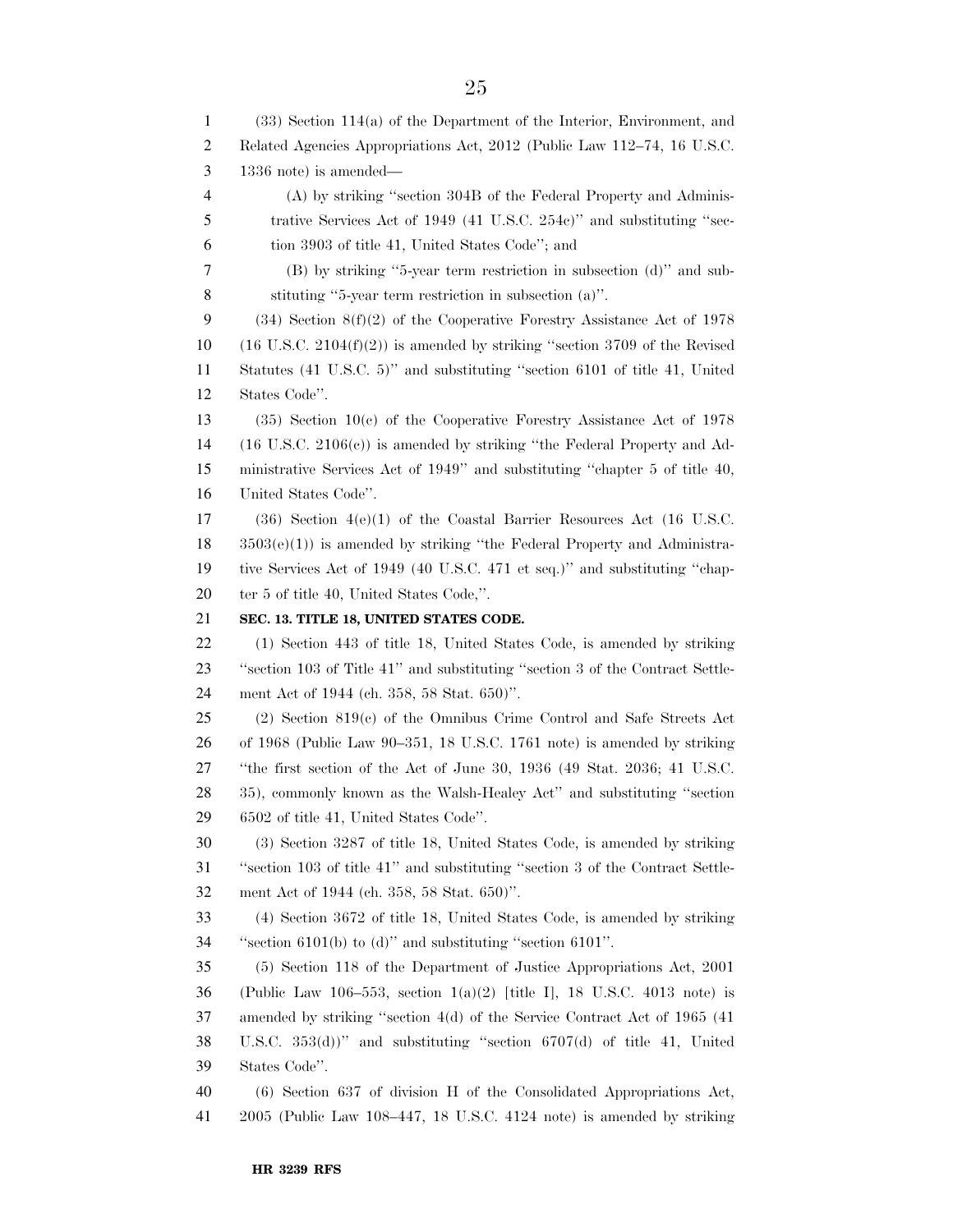| 1  | "section $25(c)(1)$ of the Office of Federal Procurement Act (41 U.S.C.         |
|----|---------------------------------------------------------------------------------|
| 2  | $421(c)(1)$ " and substituting "section $1303(a)(1)$ of title 41, United States |
| 3  | $Code,$ ".                                                                      |
| 4  | SEC. 14. TITLE 19, UNITED STATES CODE.                                          |
| 5  | (1) Section $3131(a)(1)$ of the Anti-Drug Abuse Act of 1986 (19 U.S.C.          |
| 6  | $2081(a)(1)$ is amended by striking clauses (ii) through (v) of subparagraph    |
| 7  | (A) and substituting the following:                                             |
| 8  | "(ii) sections $6301(a)$ and $(b)(1)$ through (3) and $6306$ of                 |
| 9  | title 41, United States Code,                                                   |
| 10 | "(iii) chapter 45 of title 41, United States Code,                              |
| 11 | "(iv) section 8141 of title 40, United States Code, and                         |
| 12 | "(v) section 3901 of title 41, United States Code, and".                        |
| 13 | (2) Section $302(c)(2)(B)$ of the Trade Agreements Act of 1979 (19)             |
| 14 | U.S.C. $2512(e)(2)(B)$ is amended by striking "title III of the Act of March"   |
| 15 | 3, 1933 (41 U.S.C. 10a et seq.), commonly referred to as the Buy American       |
| 16 | Act" and substituting "chapter 83 of title 41, United States Code".             |
| 17 | (3) Section 303 of the Trade Agreements Act of 1979 (19 U.S.C. 2513)            |
| 18 | is amended by striking "title III of the Act of March 3, 1933 (41 U.S.C.        |
| 19 | 10a et seq.), popularly referred to as the Buy American Act," and sub-          |
| 20 | stituting "chapter 83 of title 41, United States Code".                         |
| 21 | $(4)$ Section 1376(b)(1) of the Telecommunications Trade Act of 1988 (19        |
| 22 | U.S.C. $3105(b)(1)$ is amended—                                                 |
| 23 | $(A)$ in subparagraph $(D)$ , by striking "title III of the Act of March"       |
| 24 | 3, 1933 (41 U.S.C. 10a, et seq.)" and substituting "chapter 83 of title         |
| 25 | 41, United States Code,"; and                                                   |
| 26 | (B) in subparagraph (E), by striking "title III of the Act of March             |
| 27 | 3, 1933 (41 U.S.C. 10a, et seq.)" and substituting "chapter 83 of title         |
| 28 | 41, United States Code,".                                                       |
| 29 | SEC. 15. TITLE 20, UNITED STATES CODE.                                          |
| 30 | (1) Section 6(a) of the Act of March 4, 1927 (ch. 505, 20 U.S.C. 196(a))        |
| 31 | is amended by striking "the Federal Property and Administrative Services        |
| 32 | Act of 1949 (40 U.S.C. 471 et seq.) and section 321 of the Act of June          |
| 33 | 30, 1932 (40 U.S.C. 303b)" and substituting "section 1302 of title 40,          |
| 34 | United States Code, and the provisions referred to in section 171(b) and        |
| 35 | (c) of title 41, United States Code".                                           |
| 36 | $(2)$ Section 142 of the Higher Education Act of 1965 (20 U.S.C. 1018a)         |
| 37 | is amended—                                                                     |
| 38 | (A) in subsection (d)(2)(A), by striking "section 18 of the Office of           |
| 39 | Federal Procurement Policy Act (41 U.S.C. 416)" and substituting                |
| 40 | "section 1708 of title 41, United States Code,";                                |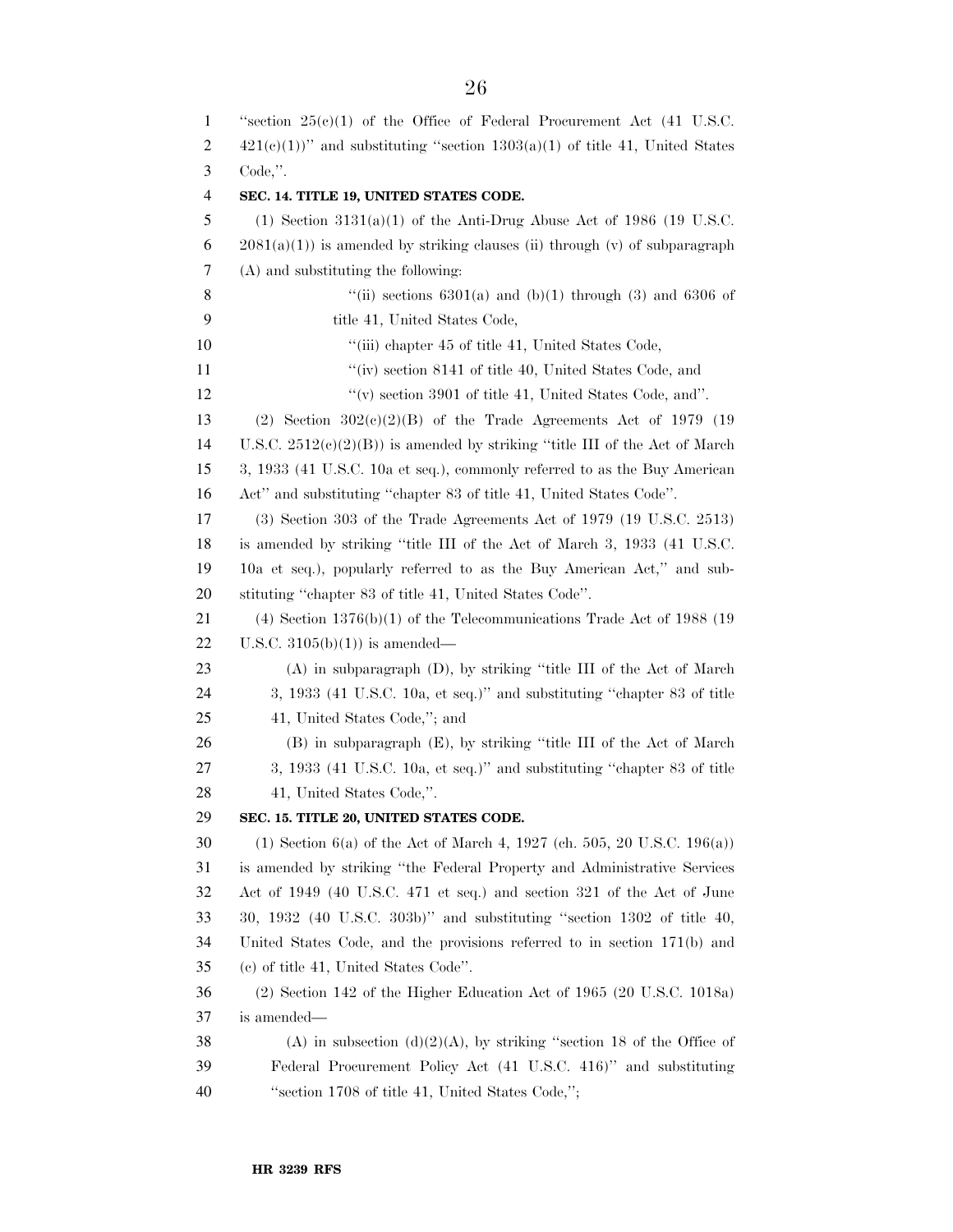| 1  | (B) in subsection (d)(3)(A), by striking "sections 303A and 303B                      |
|----|---------------------------------------------------------------------------------------|
| 2  | of the Federal Property and Administrative Services Act of 1949 (41)                  |
| 3  | U.S.C. $253a$ and $253b$ )" and substituting "sections $3306(a)$ through              |
| 4  | (e) and 3308, chapter 37, and section 4702 of title 41, United States                 |
| 5  | Code";                                                                                |
| 6  | (C) in subsection $(f)(1)(A)$ , by striking "section 18 of the Office of              |
| 7  | Federal Procurement Policy Act (41 U.S.C. 416)" and substituting                      |
| 8  | "section 1708 of title 41, United States Code,";                                      |
| 9  | (D) in subsection $(g)(5)(C)$ , by striking "section 18(b) of the Office              |
| 10 | of Federal Procurement Policy Act (41 U.S.C. 416(b))" and sub-                        |
| 11 | stituting "section 1708(c) of title 41, United States Code";                          |
| 12 | (E) in subsection (g)(6), by striking "section 303(f) of the Federal                  |
| 13 | Property and Administrative Services Act of 1949 (41 U.S.C. 253(f))"                  |
| 14 | and substituting "section $3304(e)$ of title 41, United States Code,";                |
| 15 | $(F)$ in subsection $(l)(1)$ , by striking "section 4(12) of the Office of            |
| 16 | Federal Procurement Policy Act (41 U.S.C. 403(12))" and substituting                  |
| 17 | "section 103 of title 41, United States Code";                                        |
| 18 | $(G)$ in subsection $(l)(2)$ , by striking "section 309(b) of the Federal             |
| 19 | Property and Administrative Services Act of 1949 (41 U.S.C. 259(b))"                  |
| 20 | and substituting "section 152 of title 41, United States Code";                       |
| 21 | (H) in subsection (l)(4), by striking "section $303(g)(1)$ of the Fed-                |
| 22 | eral Property and Administrative Services Act of 1949 (41 U.S.C.                      |
| 23 | $253(g(1))$ and section 31 of the Office of Federal Procurement Policy                |
| 24 | Act $(41 \text{ U.S.C. } 427)$ " and substituting "sections 1901 and 3305 $(a)$ of    |
| 25 | title 41, United States Code"; and                                                    |
| 26 | (I) in subsection (l)(5), by striking "section $303(g)(1)(B)$ of the Fed-             |
| 27 | eral Property and Administrative Services Act of 1949 (41 U.S.C.                      |
| 28 | $253(g)(1)(A)$ and section $31(a)(1)$ of the Office of Federal Procure-               |
| 29 | ment Policy Act (41 U.S.C. $427(a)(1)$ )" and substituting "sections                  |
| 30 | $1901(a)(1)$ and $3305(a)(1)$ of title 41, United States Code".                       |
| 31 | $(3)$ Section 401(i) of the Higher Education Act of 1965 (20 U.S.C.                   |
| 32 | $1070a(i)$ is amended by striking "subtitle D of title V of Public Law 100–           |
| 33 | 690" and substituting "chapter 81 of title 41, United States Code".                   |
| 34 | (4) Section $402A(b)(1)$ of the Higher Education Act of 1965 (20 U.S.C.               |
| 35 | $1070a-11(b)(1)$ is amended by striking "section 3709 of the Revised Stat-            |
| 36 | utes (41 U.S.C. 5)" and substituting "section 6101 of title 41, United                |
| 37 | States Code".                                                                         |
| 38 | $(5)$ Section 13(a)(6) of the Harry S Truman Memorial Scholarship Act                 |
| 39 | $(20 \text{ U.S.C. } 2012(a)(6))$ is amended by striking "section 3709 of the Revised |
| 40 | Statutes, as amended (41 U.S.C. 5)" and substituting "section 6101 of title           |
| 41 | 41, United States Code".                                                              |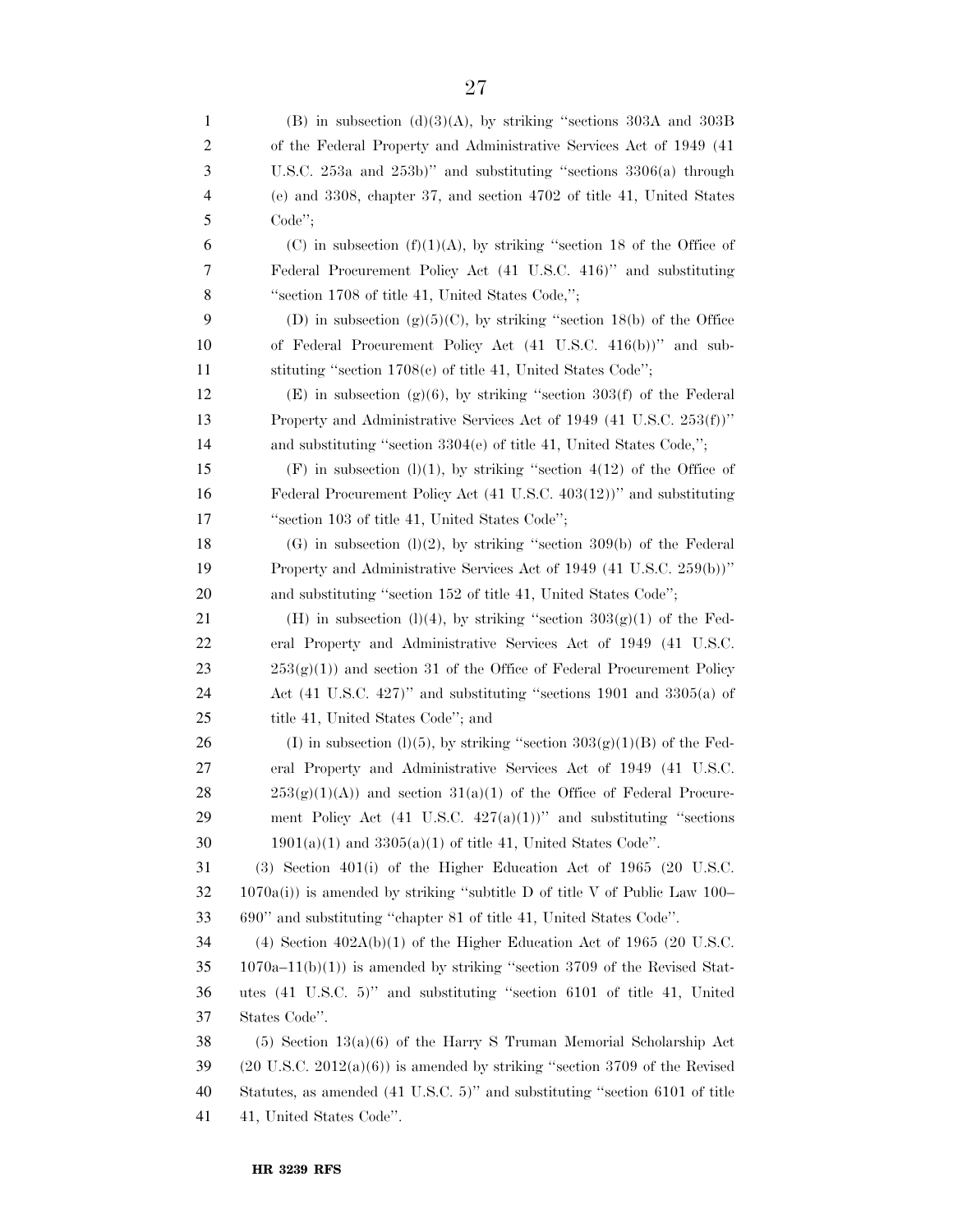(6) Section 7(a)(7) of the American Folklife Preservation Act (20 U.S.C.  $2 \quad 2106(a)(7)$  is amended by striking "section 3709 of the Revised Statutes, as amended (41 U.S.C. 5)'' and substituting ''section 6101 of title 41, United States Code''. (7) Section 415(a) of the Department of Education Organization Act (20 U.S.C. 3475(a)) is amended by striking ''of the Federal Property and Ad- ministrative Services Act of 1949'' and substituting ''referred to in section 171(b) and (c) of title 41, United States Code''. (8) Section 814(a)(6) of the James Madison Memorial Fellowship Act (20 10 U.S.C.  $4513(a)(6)$  is amended by striking "section 5 of title 41" and sub- stituting ''section 6101 of title 41, United States Code''. (9) Section 1411(a)(6) of the Barry Goldwater Scholarship and Excel-13 lence in Education Act  $(20 \text{ U.S.C. } 4710(a)(6))$  is amended by striking "sec- tion 3709 of the Revised Statutes (41 U.S.C. 5)'' and substituting ''section 6101 of title 41, United States Code''. 16 (10) Section  $12(a)(6)$  of the Morris K. Udall and Stewart L. Udall Foun- dation Act (20 U.S.C. 5608(a)(6)) is amended by striking ''section 3709 of the Revised Statutes (41 U.S.C. 5)'' and substituting ''section 6101 of title 41, United States Code''. 20 (11) Section 1022(1) of the Goals 2000: Educate America Act (20 U.S.C. 6067(1)) is amended by striking ''sections 2 through 4 of the Act of March 3, 1993 (41 U.S.C. 10a–10c, popularly known as the 'Buy American Act')'' and substituting ''chapter 83 of title 41, United States Code''. (12) Section 505(a) of the Workforce Investment Act of 1998 (20 U.S.C.  $25 \qquad 9275(a)$  is amended— (A) in the heading, by striking ''BUY AMERICAN ACT'' and sub- stituting ''CHAPTER 83 OF TITLE 41, UNITED STATES CODE''; and (B) by striking ''the Buy American Act (41 U.S.C. 10a et seq.)'' and substituting ''chapter 83 of title 41, United States Code''. **SEC. 16. TITLE 21, UNITED STATES CODE.**  (1) Section 505(k)(4)(H) of the Federal Food, Drug, and Cosmetic Act 32 (21 U.S.C. 355(k)(4)(H)) is amended by striking "section 4(5) of the Fed- eral Procurement Policy Act'' and substituting ''section 132 of title 41, United States Code''. (2) Section 520(k) of the Federal Food, Drug, and Cosmetic Act (21 U.S.C. 360j(k)) is amended by striking ''sections 3648 and 3709 of the Re- vised Statutes (31 U.S.C. 529, 41 U.S.C. 5)'' and substituting ''section 3324(a) and (b) of title 31, United States Code, and section 6101 of title 41, United States Code''. (3) Section 532(b)(3) of the Federal Food, Drug, and Cosmetic Act (21 U.S.C. 360ii(b)(3)) is amended by striking ''section 3709 of the Revised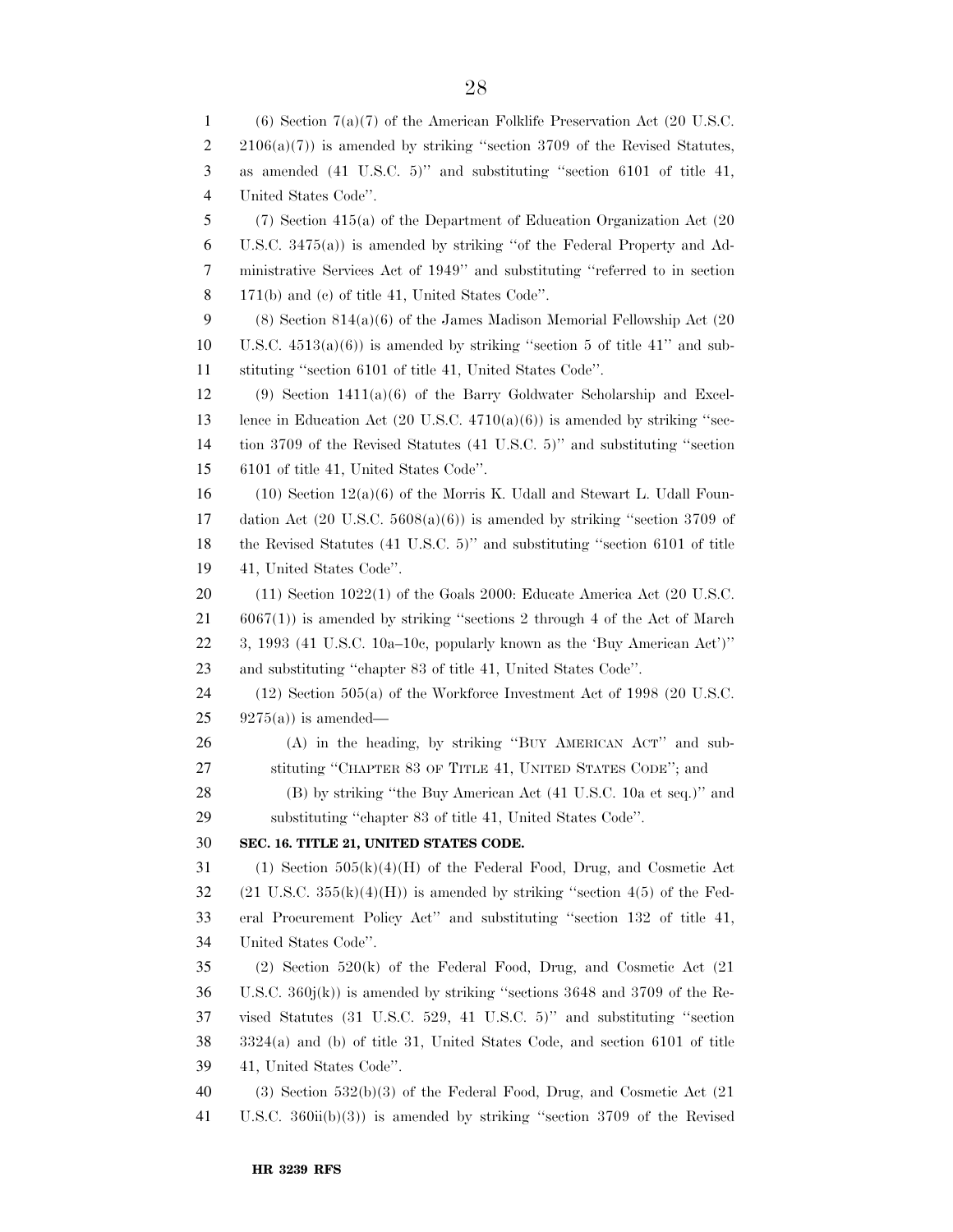Statutes of the United States (41 U.S.C. 5)'' and substituting ''section 6101 of title 41, United States Code''. (4) Section 502(b) of the Controlled Substances Act (21 U.S.C. 872(b)) is amended by striking ''section 3709 of the Revised Statutes (41 U.S.C. 5)'' and substituting ''section 6101 of title 41, United States Code''. **SEC. 17. TITLE 22, UNITED STATES CODE.**  7 (1) Section  $2(b)(1)$  of the Joint Resolution of June 30, 1948 (ch. 756, 8 22 U.S.C.  $272a(b)(1)$ , is amended by striking "section 11 of the Act of March 1, 1919 (44 U.S.C. 111), and section 3709 of the Revised Statutes, as amended'' and substituting ''section 501 of title 44, United States Code, and section 6101 of title 41, United States Code''. (2) Section 103 of the American-Mexican Treaty Act of 1950 (22 U.S.C. 277d–3) is amended by striking ''sections 3679, 3732, and 3733 of the Re- vised Statutes'' and substituting ''sections 1341, 1342, and 1349 through 1351 and subchapter II of chapter 15 of title 31, United States Code, and sections 6301(a) and (b) and 6303 of title 41, United States Code,''. (3) Section 103 of the American-Mexican Boundary Treaty Act of 1972 (22 U.S.C. 277d–36) is amended by striking ''the Federal Property and Ad- ministrative Services Act of 1949'' and substituting ''chapter 5 of title 40, United States Code''. 21 (4) Section  $804(e)(2)(N)$  of the Tijuana River Valley Estuary and Beach 22 Sewage Cleanup Act of 2000 (22 U.S.C. 277d–44 $(e)(2)(N)$ ) is amended by striking ''title III of the Federal Property and Administrative Services Act of 1949 (41 U.S.C. 251 et seq.)'' and substituting ''the provisions referred to in section 171(c) of title 41, United States Code''. (5) The Act of August 27, 1935 (ch. 763, 22 U.S.C. 277e) is amended by striking ''the Federal Property and Administrative Services Act of 1949, as amended'' and substituting ''chapter 5 of title 40, United States Code''. (6) Section 3(b) of the Joint Resolution of January 28, 1948 (ch. 38, 22 U.S.C. 280b(b)) is amended by striking ''section 11 of the Act of March 1, 1919 (44 U.S.C. 111), and section 3709 of the Revised Statutes, as amended'' and substituting ''section 501 of title 44, United States Code, and section 6101 of title 41, United States Code''. (7) Section 2(b) of the Joint Resolution of March 4, 1948 (ch. 97, 22 U.S.C. 280i(b)) is amended by striking ''section 11 of the Act of March 1, 1919 (44 U.S.C. 111), and section 3709 of the Revised Statutes, as amend- ed'' and substituting ''section 501 of title 44, United States Code, and sec- tion 6101 of title 41, United States Code''. (8) Section 2(b) of the Joint Resolution of June 28, 1948 (ch. 686, 22 U.S.C. 280k(b)) is amended by striking ''section 11 of the Act of March 1, 1919 (44 U.S.C. 111), and section 3709 of the Revised Statutes, as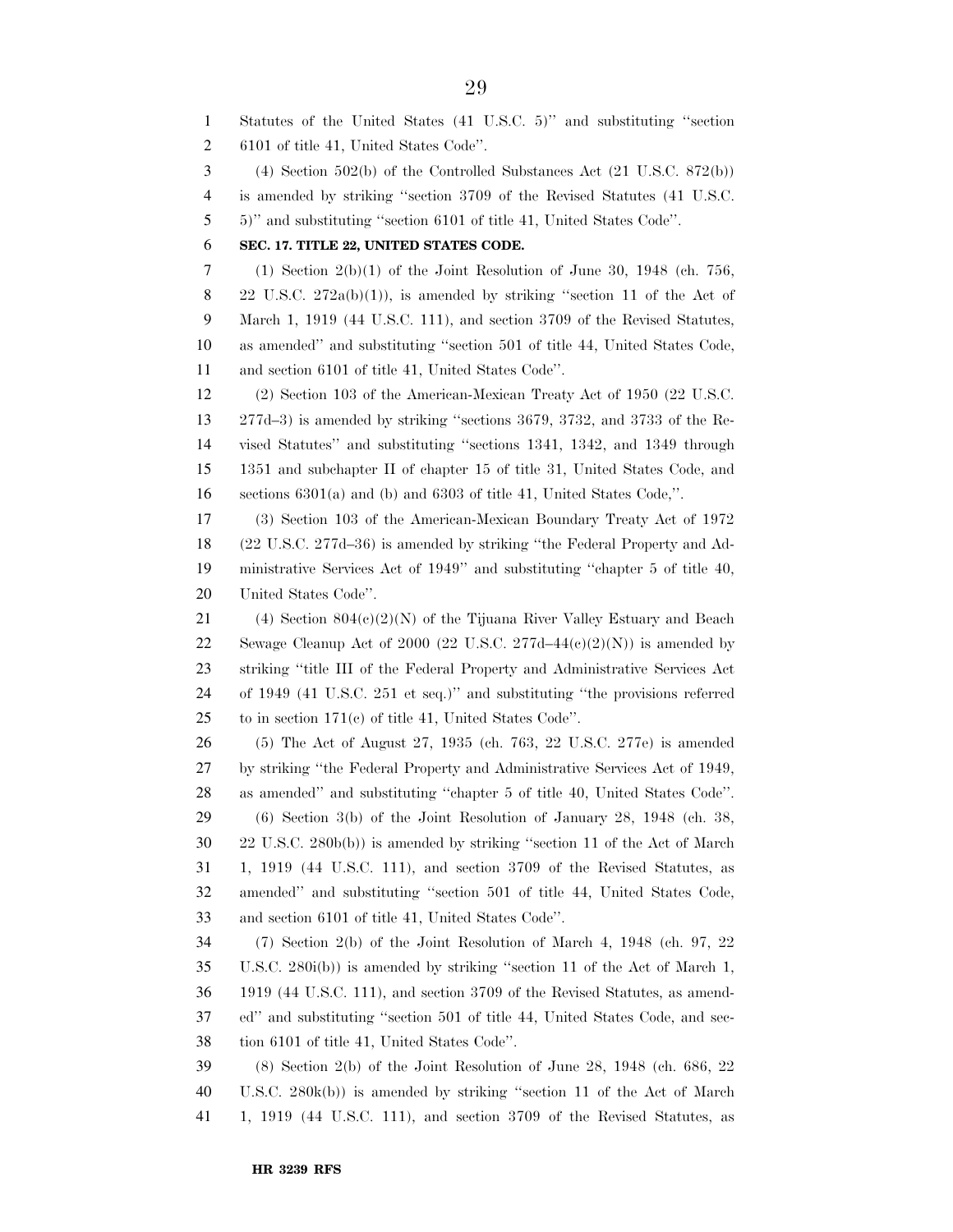amended'' and substituting ''section 501 of title 44, United States Code, and section 6101 of title 41, United States Code''. (9) Section 8 of the United Nations Participation Act of 1945 (22 U.S.C. 287e) is amended by striking ''section 3709 of the Revised Statutes, as amended (41 U.S.C. 5)'' and substituting ''section 6101 of title 41, United States Code''. (10) Section 6 of the Joint Resolution of July 30, 1946 (ch. 700, 22 U.S.C. 287r) is amended— (A) in clause (f), by striking ''section 3709 of the Revised Statutes (U.S.C., title 41, sec. 5)'' and substituting ''section 6101 of title 41, United States Code''; and (B) in clause (k), by striking ''section 11 of the Act of March 1, 1919 (U.S.C., title 44, sec. 111), and section 3709 of the Revised Stat- utes (U.S.C., title 41, sec. 5)'' and substituting ''section 501 of title 44, United States Code, and section 6101 of title 41, United States Code''. (11) Section 4(a) of the Joint Resolution of July 1, 1947 (ch. 185, 22 U.S.C. 289c(a)) is amended by striking ''sections 3709 and 3648 of the Re- vised Statutes, as amended (U.S.C., 1940 edition, title 41, sec. 5, and title , sec. 529)'' and substituting "section  $3324(a)$  and (b) of title 31, United States Code, and section 6101 of title 41, United States Code''. 22 (12) Section  $3(b)(1)$  of the Joint Resolution of June 14, 1948 (ch. 469, 23 22 U.S.C. 290 $b(b)(1)$ , is amended by striking "section 11 of the Act of March 1, 1919 (44 U.S.C. 111), and section 3709 of the Revised Statutes, as amended'' and substituting ''section 501 of title 44, United States Code, and section 6101 of title 41, United States Code''. 27 (13) Section  $802(a)(2)$  of the United States Information and Educational 28 Exchange Act of 1948 (22 U.S.C.  $1472(a)(2)$ ) is amended by striking "sec- tion 3741 of the Revised Statutes (41 U.S.C. 22)'' and substituting ''section 6306 of title 41, United States Code''. (14) Section 5(c)(2) of the International Health Research Act of 1960 (22 U.S.C. 2103(e)(2)) is amended by striking "sections 3648 and 3709 of the Revised Statutes of the United States'' and substituting ''section 3324(a) and (b) of title 31, United States Code, and section 6101 of title 41, United States Code''. (15) Section 219(c) of the Foreign Assistance Act of 1961 (22 U.S.C. 2179(c)) is amended by striking ''sections 3648 and 3709 of the Revised Statutes of the United States (31 U.S.C. 529 and 41 U.S.C. 5)'' and sub- stituting ''section 3324(a) and (b) of title 31, United States Code, and sec-tion 6101 of title 41, United States Code''.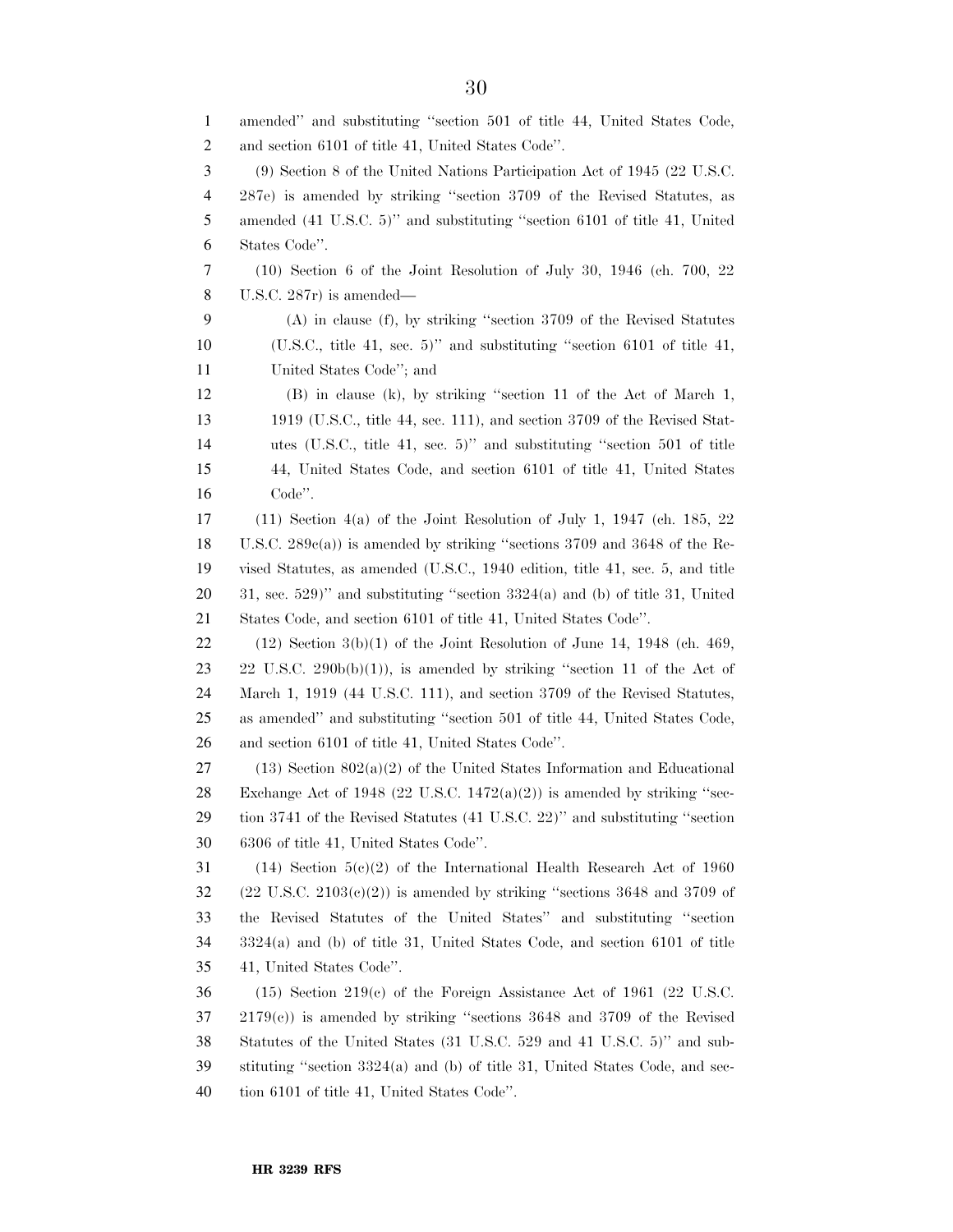| 1  | (16) Section 608 of the Foreign Assistance Act of 1961 (22 U.S.C. 2358)                              |
|----|------------------------------------------------------------------------------------------------------|
| 2  | is amended—                                                                                          |
| 3  | $(A)$ in subsection $(a)$ —                                                                          |
| 4  | (i) by striking "the Federal Property and Administrative Serv-                                       |
| 5  | ices Act of 1949, as amended (40 U.S.C. 471 et seq.)" and sub-                                       |
| 6  | stituting "chapter 5 of title 40, United States Code"; and                                           |
| 7  | (ii) by striking "the Federal Property and Administrative Serv-                                      |
| 8  | ices Act of 1949, as amended," and substituting "chapter 5 of                                        |
| 9  | title 40, United States Code,"; and                                                                  |
| 10 | (B) in subsection (b), by striking "the Federal Property and Admin-                                  |
| 11 | istrative Services Act of 1949, as amended," and substituting "chapter                               |
| 12 | 5 of title 40, United States Code,".                                                                 |
| 13 | $(17)$ Section 632(e)(1) of the Foreign Assistance Act of 1961 (22 U.S.C.                            |
| 14 | $2392(e)(1)$ is amended by striking "the Assignment of Claims Act of 1940,                           |
| 15 | as amended (second and third paragraphs of 31 U.S.C. 203 and 41 U.S.C.                               |
| 16 | $15$ )" and substituting "section $3727(b)$ (last sentence) and (c) of title 31,                     |
| 17 | United States Code, and section $6305(b)(1)$ through (7) of title 41, United                         |
| 18 | States Code".                                                                                        |
| 19 | $(18)$ Section 636(g)(3) of the Foreign Assistance Act of 1961 (22 U.S.C.                            |
| 20 | $2396(g)(3)$ is amended by striking "section 3733 of the Revised Statutes                            |
| 21 | $(41 \t{U.S.C.} 12)"$ and substituting "section 6303 of title 41, United States                      |
| 22 | $Code,$ ".                                                                                           |
| 23 | $(19)$ Section 10(d) of the Peace Corps Act $(22 \text{ U.S.C. } 2509(d))$ is amend-                 |
| 24 | ed by striking "section 3709 of the Revised Statutes of the United States,                           |
| 25 | as amended, section 302 of the Federal Property and Administrative Serv-                             |
| 26 | ices Act of $1949$ " and substituting "sections $3101(a)$ and (c), $3104$ , $3106$ ,                 |
| 27 | $3301(b)(2)$ , and 6101 of title 41, United States Code".                                            |
| 28 | $(20)$ Section $401(a)$ of the Arms Control and Disarmament Act $(22)$                               |
| 29 | U.S.C. $2581(a)$ is amended by striking "the Federal Property and Admin-                             |
| 30 | istrative Services Act of 1949, as amended" and substituting "chapters 1                             |
| 31 | through 11 of title 40, United States Code".                                                         |
| 32 | $(21)$ Section $2(h)$ of the State Department Basic Authorities Act of 1956                          |
| 33 | $(22 \text{ U.S.C. } 2669(\text{h}))$ is amended by striking "section $303(\text{e})(2)$ of the Fed- |
| 34 | eral Property and Administrative Services Act of 1949" and substituting                              |
| 35 | "section $3304(a)(2)$ of title 41, United States Code".                                              |
| 36 | (22) Section 9 of the State Department Basic Authorities Act of 1956                                 |
| 37 | (22 U.S.C. 2676) is amended by striking "section 3741 of the Revised Stat-                           |
| 38 | utes (41 U.S.C. 22)" and substituting "section 6306 of title 41, United                              |
| 39 | States Code".                                                                                        |
| 40 | $(23)$ Section 565(a)(1) of the Anti-Economic Discrimination Act of 1994                             |
| 41 | $(22 \text{ U.S.C. } 2679e(a)(1))$ is amended by striking "section 4(11) of the Office               |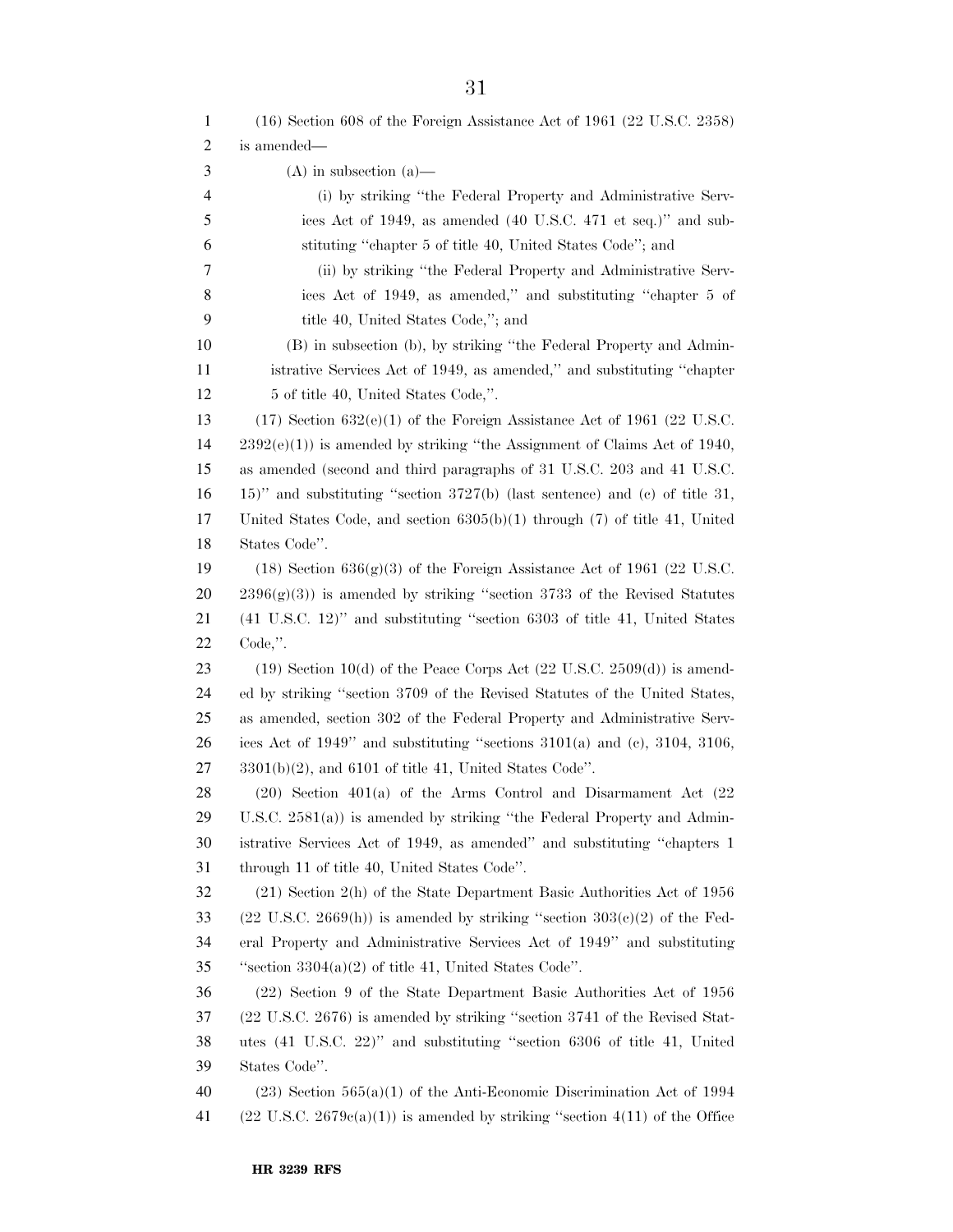| $\mathbf{1}$   | of Federal Procurement Policy Act (41 U.S.C. 403(11))" and substituting         |
|----------------|---------------------------------------------------------------------------------|
| $\overline{c}$ | "section 134 of title 41, United States Code)".                                 |
| 3              | $(24)$ Section $41(b)(2)$ of the State Department Basic Authorities Act of      |
| $\overline{4}$ | 1956 (22 U.S.C. $2713(b)(2)$ ) is amended by striking "the Federal Property     |
| 5              | and Administrative Services Act of 1949" and substituting "chapter 5 of         |
| 6              | title 40, United States Code".                                                  |
| 7              | $(25)$ Section 3101(c)(2) of the Panama Canal Act of 1979 (22 U.S.C.            |
| 8              | $3861(e)(2)$ is amended—                                                        |
| 9              | $(A)$ in subparagraph $(A)$ , by striking "section 27 of the Office of          |
| 10             | Federal Procurement Policy Act (41 U.S.C. 423)" and substituting                |
| 11             | "chapter 21 of title 41, United States Code"; and                               |
| 12             | (B) in subparagraph (B), by striking "the Contract Disputes Act of              |
| 13             | 1978 (41 U.S.C. 601 et seq.), other than section $10(a)$ of such Act (41        |
| 14             | U.S.C. $609(a)$ " and substituting "chapter 71 (other than section              |
| 15             | $7104(b)$ of title 41, United States Code".                                     |
| 16             | $(26)$ Section 3102 of the Panama Canal Act of 1979 $(22 \text{ U.S.C. } 3862)$ |
| 17             | is amended—                                                                     |
| 18             | (A) in subsection $(a)(1)$ —                                                    |
| 19             | (i) by striking "section 8 of the Contract Disputes Act of 1978                 |
| 20             | $(41 \text{ U.S.C. } 607)$ " and substituting "sections 7105(a), (c) through    |
| 21             | (e), and (g), $7106(a)$ , and $7107(a)$ of title 41, United States              |
| 22             | $Code$ <sup>"</sup> ;                                                           |
| 23             | (ii) by striking "the Contract Disputes Act of 1978 (41 U.S.C.                  |
| 24             | 601 et seq.)" and substituting "chapter 71 of title 41, United                  |
| 25             | States Code,"; and                                                              |
| 26             | (iii) by striking "that Act" and substituting "that chapter"; and               |
| 27             | $(B)$ in subsection $(b)$ —                                                     |
| 28             | (i) by striking "section $10(a)(1)$ of the Contract Disputes Act                |
| 29             | of 1978 (41 U.S.C. $609(a)(1)$ )" and substituting "section                     |
| 30             | $7104(b)(1)$ of title 41, United States Code,"; and                             |
| 31             | (ii) by striking "section 8(d) of such Act $(41 \text{ U.S.C. } 607(d))$ "      |
| 32             | and substituting "section 7105(e) of title 41, United States                    |
| 33             | Code".                                                                          |
| 34             | $(27)$ Section 704(a)(5) of the Foreign Service Act of 1980 (22 U.S.C.          |
| 35             | $4024(a)(5)$ ) is amended by striking "section 3709 of the Revised Statutes     |
| 36             | of the United States (41 U.S.C. 5) and section 302 of the Federal Property      |
| 37             | and Administrative Services Act of 1949 (41 U.S.C. 252)" and substituting       |
| 38             | "sections 3101(a) and (c), 3104, 3106, 3301(b)(2), and 6101 of title 41,        |
| 39             | United States Code".                                                            |
| 40             | $(28)$ Section $202(c)(1)$ of the Support for East European Democracy           |
| 41             | (SEED) Act of 1989 (22 U.S.C. $5422(e)(1)$ ) is amended by striking "the        |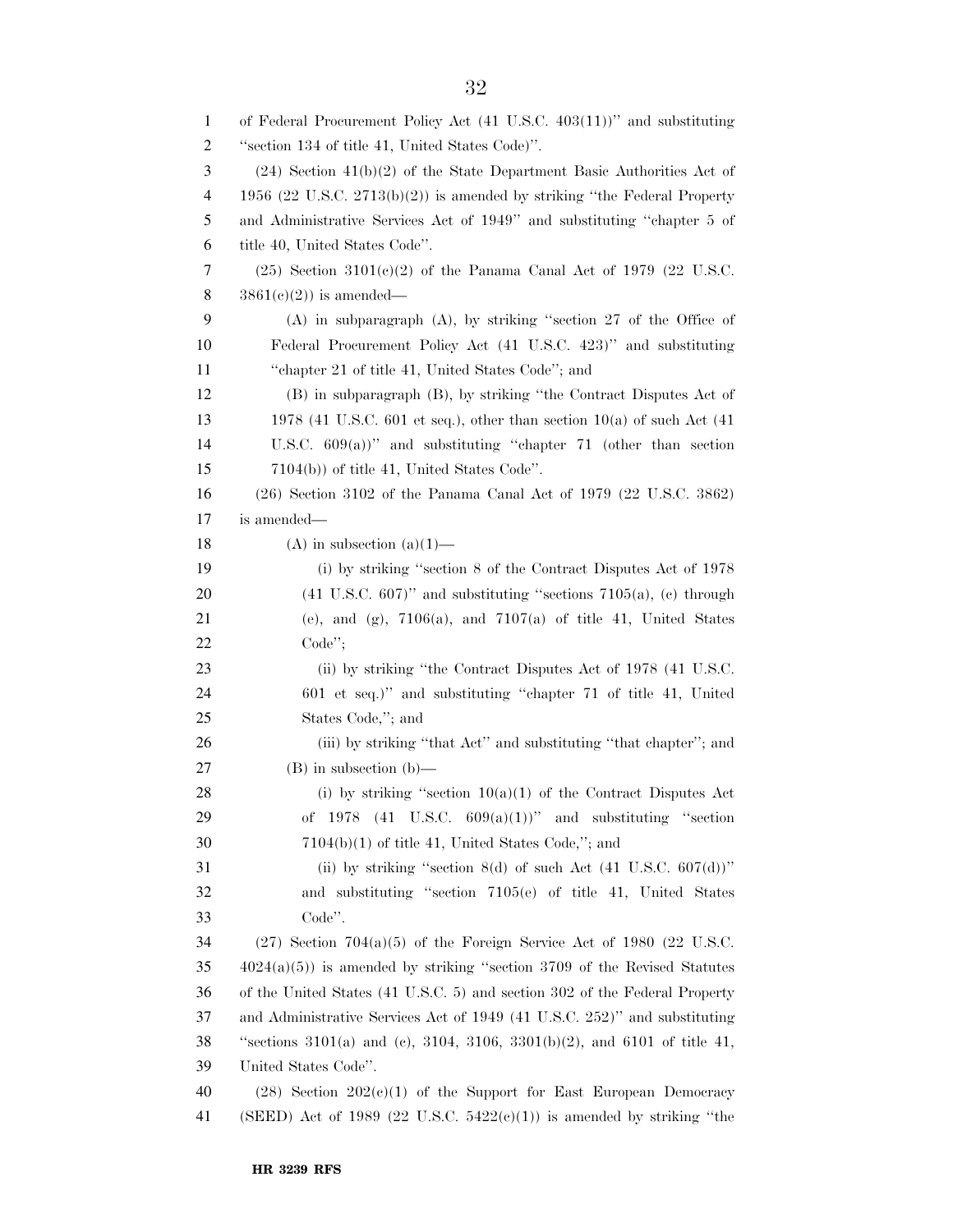Federal Property and Administrative Services Act of 1949 (40 U.S.C. 471 and following)'' and substituting ''chapters 1 through 11 of title 40, United States Code''. **SEC. 18. TITLE 23, UNITED STATES CODE.**  (1) Section 140 of title 23, United States Code, is amended— 6 (A) in subsection (b), by striking "section 6101(b) to (d)" and sub- stituting ''section 6101''; and (B) in subsection (c), by striking ''section 6101(b) to (d)'' and sub- stituting ''section 6101''. 10 (2) Section  $502(e)(5)$  of title 23, United States Code, is amended by striking ''Section 6101(b) to (d)'' and substituting ''Section 6101''. **SEC. 19. TITLE 24, UNITED STATES CODE.**  (1) Section 11 of the Saint Elizabeths Hospital and District of Columbia Mental Health Services Act (24 U.S.C. 225h) is amended— (A) in subsection (a), by striking ''the Buy American Act of 1933, as amended'' and substituting ''chapter 83 of title 41, United States Code''; 18 (B) in subsection (b)(1), by striking "the Buy American Act" and substituting ''chapter 83 of title 41, United States Code,''; 20 (C) in subsection (b)(2), by striking "the Buy American Act" and 21 substituting "chapter 83 of title 41, United States Code,"; (D) in subsection (c), by striking ''the Buy American Act'' and sub- stituting ''chapter 83 of title 41, United States Code,''; and (E) by striking subsection (d) and redesignating subsections (e) and (f) as subsections (d) and (e), respectively. 26 (2) Section 2(a) of Public Law  $86-571$  (24 U.S.C. 322(a)) is amended by striking ''section 3709 of the Revised Statutes, as amended (41 U.S.C. 5)'' and substituting ''section 6101 of title 41, United States Code''. 29 (3) Section 4(a) of Public Law  $86-571$  (24 U.S.C. 324(a)) is amended by striking ''section 3709 of the Revised Statutes, as amended'' and sub- stituting ''section 6101 of title 41, United States Code''. **SEC. 20. TITLE 25, UNITED STATES CODE.**  (1) The Act of April 12, 1924 (ch. 93, 25 U.S.C. 190) is amended by striking ''the Federal Property and Administrative Services Act of 1949, as amended'' and substituting ''chapter 5 of title 40, United States Code,''. (2) The fourth paragraph on p. 973 (39 Stat.) in the first section of the Act of March 2, 1917 (ch. 146, 25 U.S.C. 293) is amended by striking ''the Federal Property and Administrative Services Act of 1949, as amended'' and substituting ''chapter 5 of title 40, United States Code,''. (3) Section 310 of the Indian Health Care Improvement Act (25 U.S.C. 1638b) is amended—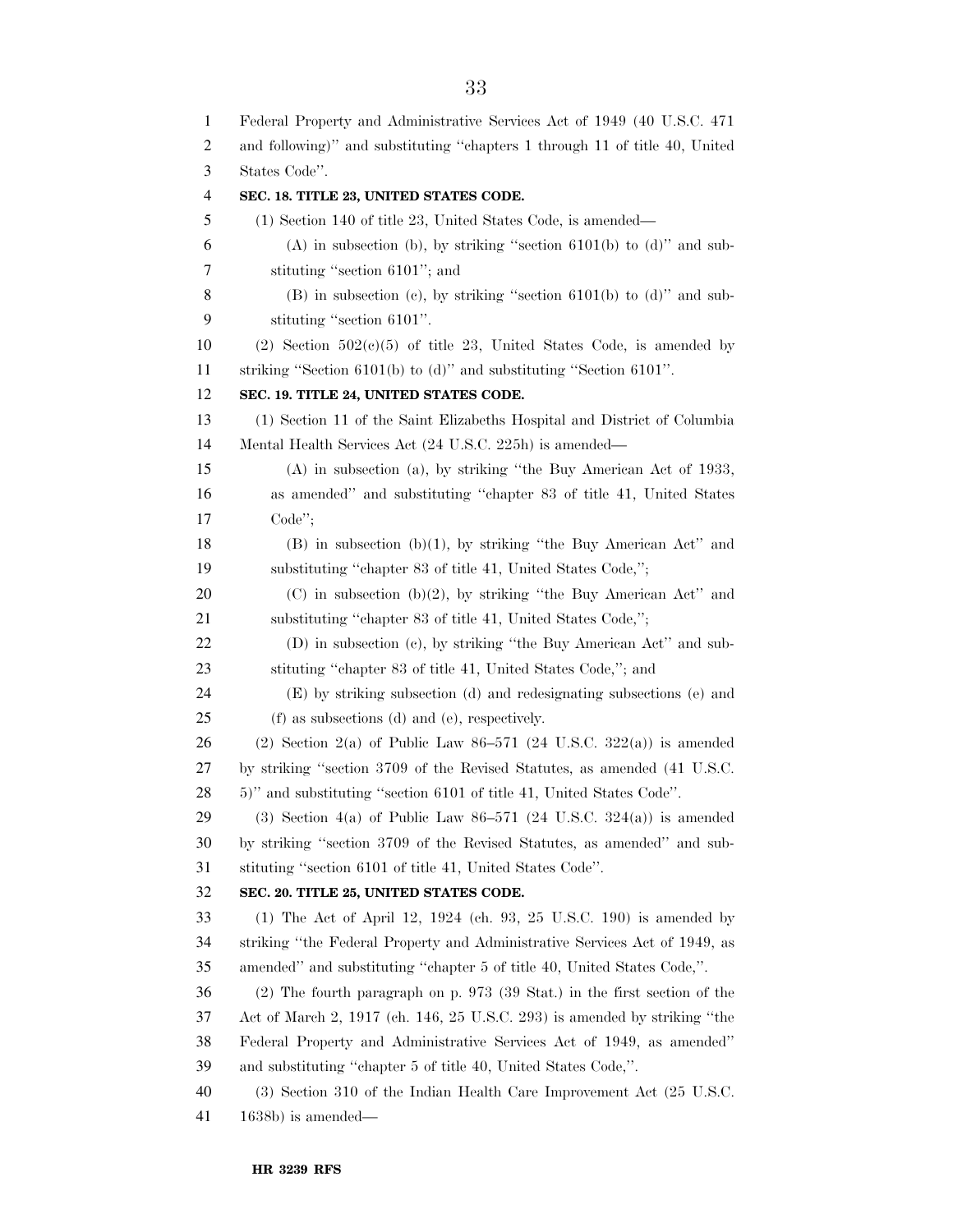| $\mathbf{1}$ | (A) in subsection (a), by striking "the Buy American Act" and sub-                   |
|--------------|--------------------------------------------------------------------------------------|
| 2            | stituting "chapter 83 of title 41, United States Code,";                             |
| 3            | (B) in subsection (b), by striking "the Buy American Act" and sub-                   |
| 4            | stituting "chapter 83 of title 41, United States Code,"; and                         |
| 5            | $(C)$ by striking subsection $(d)$ .                                                 |
| 6            | (4) Section $105(a)(3)$ of the Indian Self-Determination Act (25 U.S.C.              |
| 7            | $5324(a)(3)$ is amended—                                                             |
| 8            | $(A)$ in subparagraph $(A)$ —                                                        |
| 9            | (i) by striking "of the Office of Federal Procurement Policy Act                     |
| 10           | (41 U.S.C. 401 et seq.)" and substituting "referred to in section                    |
| 11           | $172(b)$ of title 41, United States Code,"; and                                      |
| 12           | (ii) by striking "such Act" and substituting "such provisions,";                     |
| 13           | (B) in subparagraph $(C)(ii)(I)$ , by striking "Federal Property and                 |
| 14           | Administrative Services Act of 1949 (40 U.S.C. 471 et seq.)" and sub-                |
| 15           | stituting "provisions referred to in section $171(b)$ and (c) of title 41,           |
| 16           | United States Code";                                                                 |
| 17           | (C) in subparagraph $(C)(ii)(II)$ , by striking "Section 3709 of the Re-             |
| 18           | vised Statutes" and substituting "Section 6101 of title 41, United                   |
| 19           | States Code";                                                                        |
| 20           | (D) in subparagraph $(C)(ii)(VIII)$ , by striking "Sections 1 through                |
| 21           | 12 of the Act of June 30, 1936 (49 Stat. 2036 et seq. chapter 881)"                  |
| 22           | and substituting "Chapter 65 of title 41, United States Code"; and                   |
| 23           | $(E)$ in subparagraph $(C)(ii)(IX)$ , by striking "The Service Control               |
| 24           | Act of 1965 (41 U.S.C. 351 et seq.)" and substituting "Chapter 67                    |
| 25           | of title 41, United States Code".                                                    |
| 26           | $(5)$ Section 107(a)(1) of the Indian Self-Determination Act (25 U.S.C.              |
| 27           | $5328(a)(1)$ is amended by striking "the Contract Disputes Act of 1978 (41)          |
| 28           | U.S.C. 601 et seq.)" and substituting "chapter 71 of title 41, United States         |
| 29           | Code".                                                                               |
| 30           | $(6)$ Section 110 $(d)$ of the Indian Self-Determination Act $(25 \text{ U.S.C.})$   |
| 31           | $5331(d)$ is amended—                                                                |
| 32           | (A) by striking "The Contract Disputes Act (Public Law 95-563,                       |
| 33           | Act of November 1, 1978; 92 Stat. 2383, as amended)" and sub-                        |
| 34           | stituting "Chapter 71 of title 41, United States Code,"; and                         |
| 35           | (B) by striking "Interior Board of Contract Appeals established pur-                 |
| 36           | suant to section 8 of such Act (41 U.S.C. 607)" and substituting "Ci-                |
| 37           | vilian Board of Contract Appeals established pursuant to section                     |
| 38           | $7105(b)$ of title 41, United States Code".                                          |
| 39           | $(7)$ Section $403(e)(1)$ of the Indian Self-Determination and Education As-         |
| 40           | sistance Act $(25 \text{ U.S.C. } 5363(e)(1))$ is amended by striking "of the Office |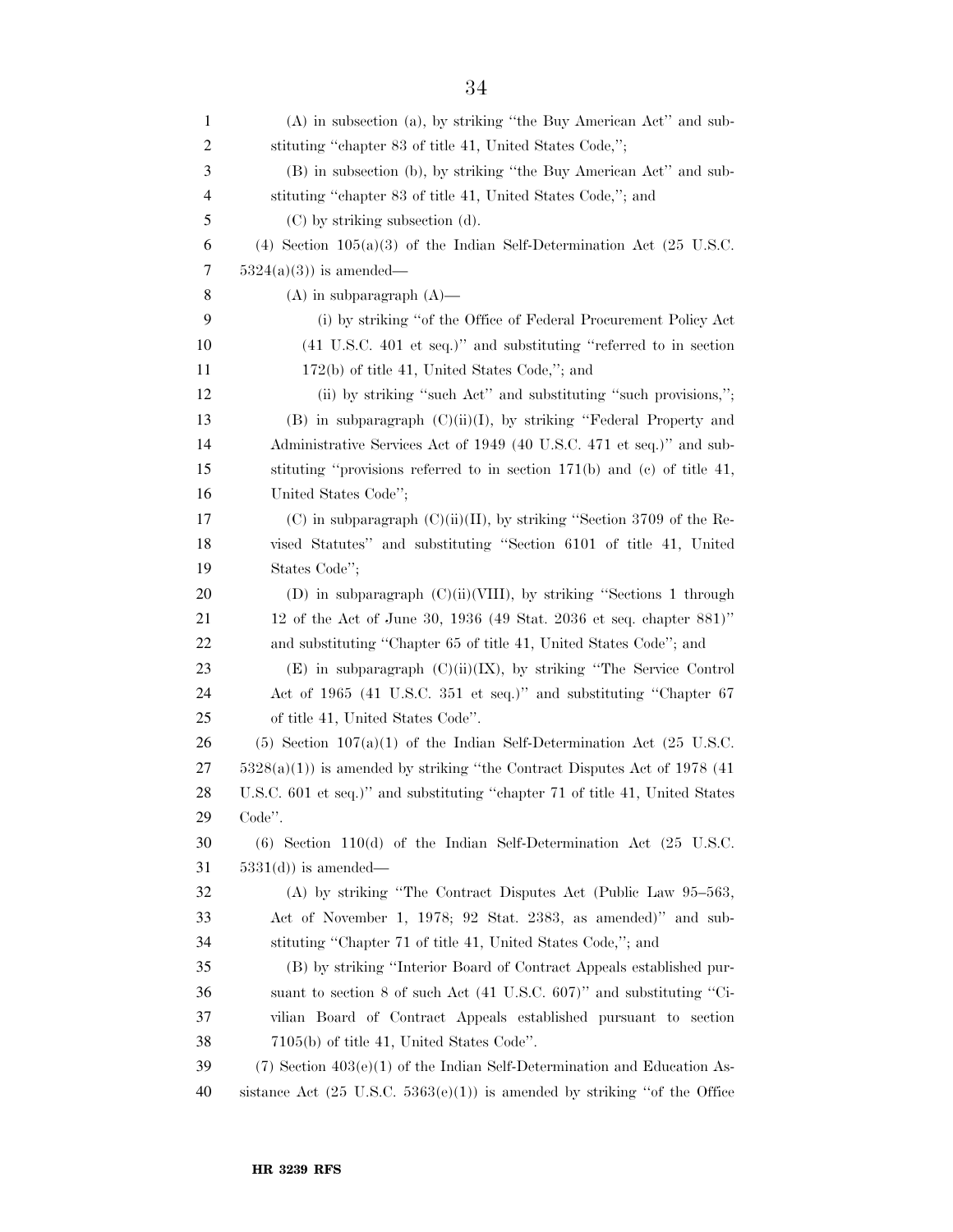of Federal Procurement and Policy Act'' and substituting ''referred to in

section 172(b) of title 41, United States Code''.

(8) Section 509(h) of the Indian Self-Determination and Education As-

sistance Act (25 U.S.C. 5389(h)) is amended by striking ''of the Office of

Federal Procurement Policy Act'' and substituting ''referred to in section

172(b) of title 41, United States Code''.

 (9) Section 510 of the Indian Self-Determination and Education Assist- ance Act (25 U.S.C. 5390) is amended by striking ''of the Office of Federal Procurement and Policy Act (41 U.S.C. 401 et seq.)'' and substituting ''re-ferred to in section 172(b) of title 41, United States Code,''.

**SEC. 21. TITLE 26, UNITED STATES CODE.** 

 Section 301(b)(3) of the James Zadroga 9/11 Health and Compensation Act of 2010 (Public Law 111–347, 26 U.S.C. 5000C note) is amended by striking ''section 4 of the Office of Federal Procurement Policy Act (41 U.S.C. 403)'' and substituting ''section 133 of title 41, United States Code''.

### **SEC. 22. TITLE 28, UNITED STATES CODE.**

18 (1) The last sentence of section  $524(e)(1)$  of title 28, United States Code, is amended by striking ''division C (except sections 3302, 3501(b), 3509, 3906, 4710, and 4711) of subtitle I of title 41, section 6101(b) to (d) of title 41'' and substituting ''the provisions referred to in section 171(c) of title 41, section 6101 of title 41''.

23 (2) Section  $115(a)(2)$  of the Department of Justice Appropriations Act, 1999 (Public Law 105–277, div. A, § 101(b) [title I], 28 U.S.C. 524 note) is amended by striking ''title II or IX of the Federal Property and Adminis- trative Services Act of 1949, the Office of Federal Procurement Policy Act'' and substituting ''chapter 5 or 11 of title 40, United States Code, the provi-sions referred to in section 172(b) of title 41, United States Code''.

29 (3) Section  $102(b)(1)(A)$  of the Department of Justice and Related Agen- cies Appropriations Act, 1993 (Public Law 102–395, title I, 28 U.S.C. 533 note) is amended—

 (A) by striking ''section 3732(a) of the Revised Statutes (41 U.S.C. 11(a)), section 305 of the Act of June 30, 1949 (63 Stat. 396; 41 U.S.C. 255), the third undesignated paragraph under the heading of 'Miscellaneous' of the Act of March 3, 1877 (19 Stat. 370; 40 U.S.C.  $34$ )" and substituting "chapter  $45$  and section  $6301(a)$  and  $(b)(1)$  through (3) of title 41 of the United States Code, section 8141 of title 40 of the United States Code''; and

 (B) by striking ''section 3741 of the Revised Statutes (41 U.S.C. 22), and subsections (a) and (c) of section 304 of the Federal Property and Administrative Service Act of 1949 (63 Stat. 395; 41 U.S.C.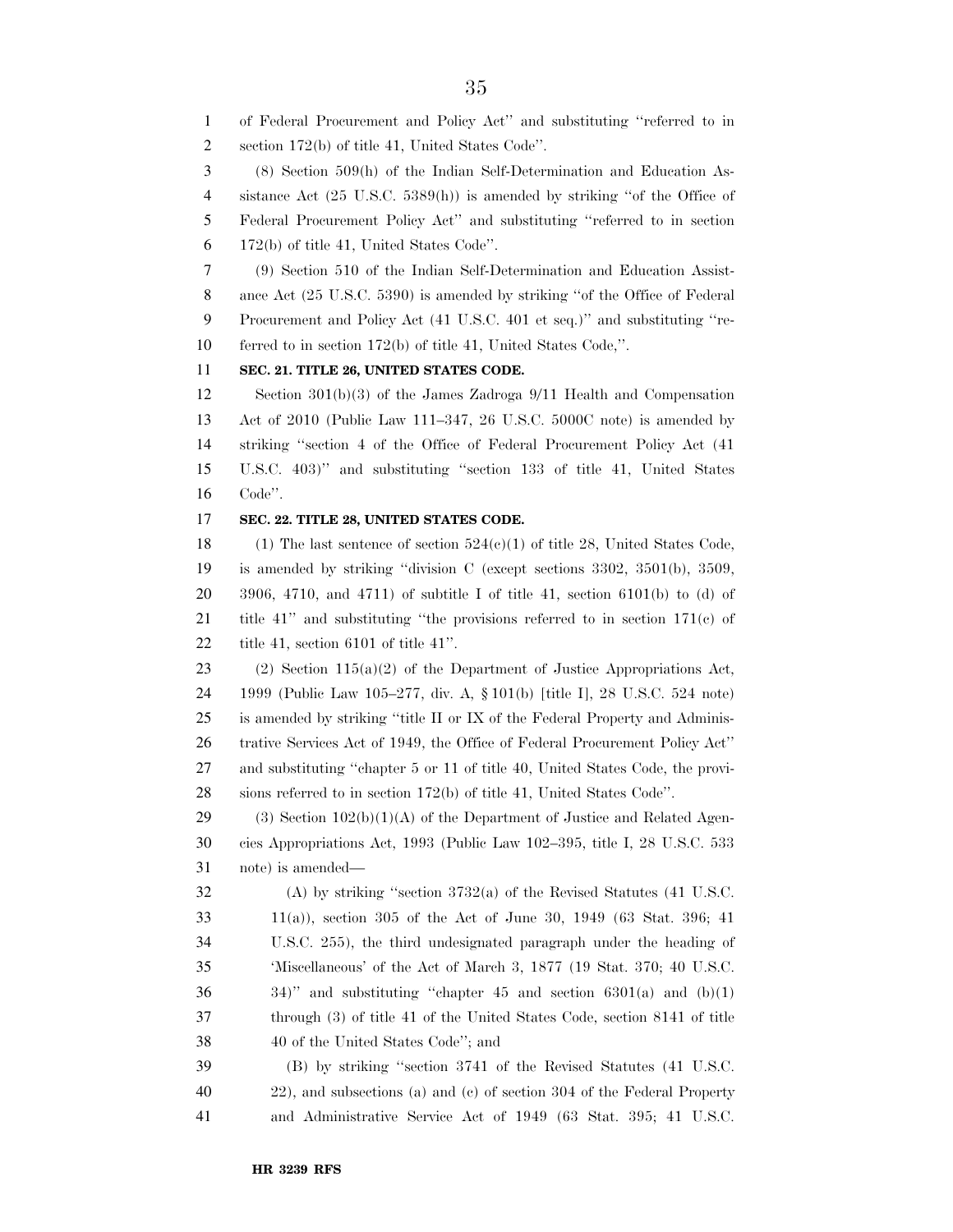| 1  | $254(a)$ and (c))" and substituting "and sections 3901 and 6306(a) of           |
|----|---------------------------------------------------------------------------------|
| 2  | title 41 of the United States Code".                                            |
| 3  | $(4)$ Section 310(a)(2) of the Bankruptcy Judges, United States Trustees,       |
| 4  | and Family Farmer Bankruptcy Act of 1986 (Public Law 99-554, 28                 |
| 5  | U.S.C. 581 note) is amended by striking "the Federal Property and Admin-        |
| 6  | istrative Services Act of 1949, the Office of Federal Procurement Policy        |
| 7  | Act, and title 31 of the United States Code" and substituting "title 31 of      |
| 8  | the United States Code and the provisions referred to in sections 171(b)        |
| 9  | and (c) and $172(b)$ of title 41 of the United States Code".                    |
| 10 | (5) Section 604 of title 28, United States Code, is amended—                    |
| 11 | (A) in subsection (a)(10)(C), by striking "section 6101(b) to (d)"              |
| 12 | and substituting "section 6101"; and                                            |
| 13 | $(B)$ in subsection $(g)(4)$ —                                                  |
| 14 | (i) in subparagraph $(A)$ , by striking "section 2531 of title 41,              |
| 15 | United States Code" and substituting "section 3902 of title 41";                |
| 16 | (ii) in subparagraph $(B)$ , by striking "section 254 $c$ of title 41,          |
| 17 | United States Code" and substituting "section 3903 of title 41";                |
| 18 | and                                                                             |
| 19 | (iii) in subparagraph $(C)$ , by striking "section 255 of title 41,             |
| 20 | United States Code" and substituting "chapter 45 of title 41".                  |
| 21 | $(6)$ Section 624 $(3)$ of title 28, United States Code, is amended by striking |
| 22 | "section $6101(b)$ to (d)" and substituting "section $6101$ ".                  |
| 23 | $(7)$ Section $753(g)$ of title 28, United States Code, is amended by striking  |
| 24 | "section $6101(b)$ to (d)" and substituting "section $6101$ ".                  |
| 25 | $(8)$ Section 1491 $(a)(2)$ of title 28, United States Code, is amended by      |
| 26 | striking "section 6 of that Act" and substituting "section 7103 (except sub-    |
| 27 | section $(c)(2)$ of title 41".                                                  |
| 28 | $(9)$ Effective January 4, 2011—                                                |
| 29 | $(A)$ chapter 91 of title 28 is amended by inserting after section 1509         |
| 30 | the following:                                                                  |
| 31 | "\\$1510. Third party proceedings                                               |
| 32 | "(a) The United States Court of Federal Claims, on motion of either of          |
| 33 | the parties, or on its own motion, may summon any and all persons with          |
| 34 | legal capacity to be sued to appear as a party or parties in any suit or pro-   |
| 35 | ceeding of any nature whatsoever pending in said court to assert and defend     |
| 36 | their interests, if any, in such suits or proceedings, within such period of    |
| 37 | time prior to judgment as the United States Court of Federal Claims shall       |
| 38 | prescribe. If the name and address of any such person is known or can be        |
| 39 | ascertained by reasonable diligence, and if he resides within the jurisdiction  |
| 40 | of the United States, he shall be summoned to appear by personal service;       |
| 41 | but if any such person resides outside of the jurisdiction of the United        |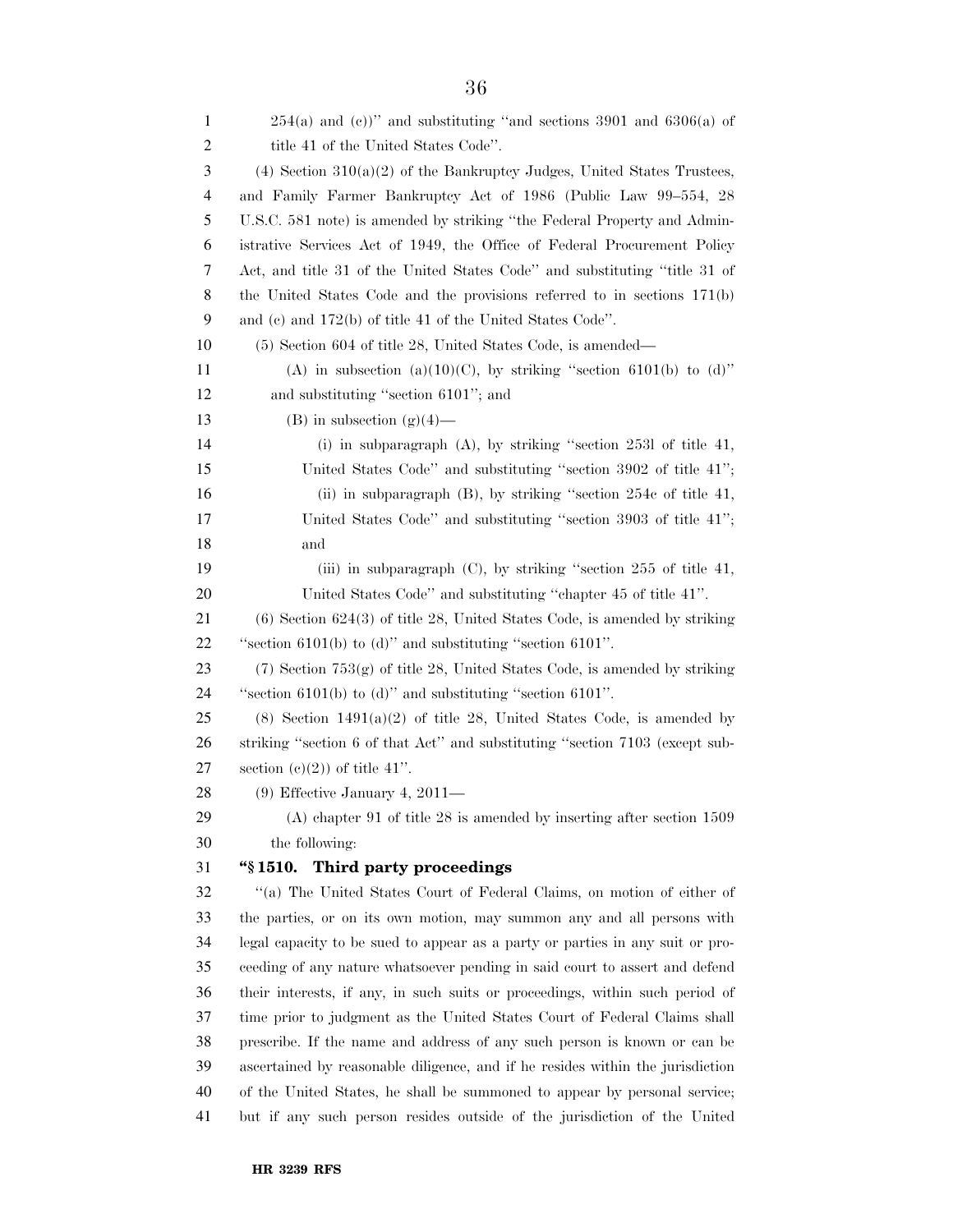States, or is unknown, or if for any other good and sufficient reason appear- ing to the court personal service cannot be had, he may be summoned by publication, under such rules as the court may adopt, together with a copy of the summons mailed by registered mail to such person's last known ad- dress. The United States Court of Federal Claims may, upon motion of the Attorney General, in any suit or proceeding where there may be any number of persons having possible interests therein, notify such persons to appear to assert and defend such interests. Upon failure so to appear, any and all claims or interests in claims of any such person against the United States, in respect of the subject matter of such suit or proceeding, shall forever be barred and the court shall have jurisdiction to enter judgment pro confesso upon any claim or contingent claim asserted on behalf of the United States against any person who, having been duly served with summons, fails to re- spond thereto, to the same extent and with like effect as if such person had appeared and had admitted the truth of all allegations made on behalf of the United States. Upon appearance by any person pursuant to any such summons or notice, the case as to such person shall, for all purposes, be treated as if an independent proceeding has been instituted by such person pursuant to sections 1491, 1496, 1501, 1503, and 2501 of this title, and as if such independent proceeding had then been consolidated, for purposes of trial and determination, with the case in respect of which the summons or notice was issued, except that the United States shall not be heard upon any counterclaims, claims for damages or other demands whatsoever against such person, other than claims and contingent claims for the recovery of money hereafter paid by the United States in respect of the transaction or matter which constitutes the subject matter of such case, unless and until such person shall assert therein a claim, or an interest in a claim, against the United States, and the United States Court of Federal Claims shall have jurisdiction to adjudicate, as between any and all adverse claimants, their respective several interests in any matter in suit and to award several judgments in accordance therewith.

 ''(b) The jurisdiction of the United States Court of Federal Claims shall not be affected by this section except to the extent necessary to give effect to this section, and no person shall recover judgment on any claim, or on any interest in any claim, in said court which such person would not have had a right to assert in said court if this section had not been enacted.''; and

 (B) the analysis of chapter 91 of title 28, United States Code, is amended by inserting after the item relating to section 1509 the fol-lowing:

''1510. Third party proceedings.''.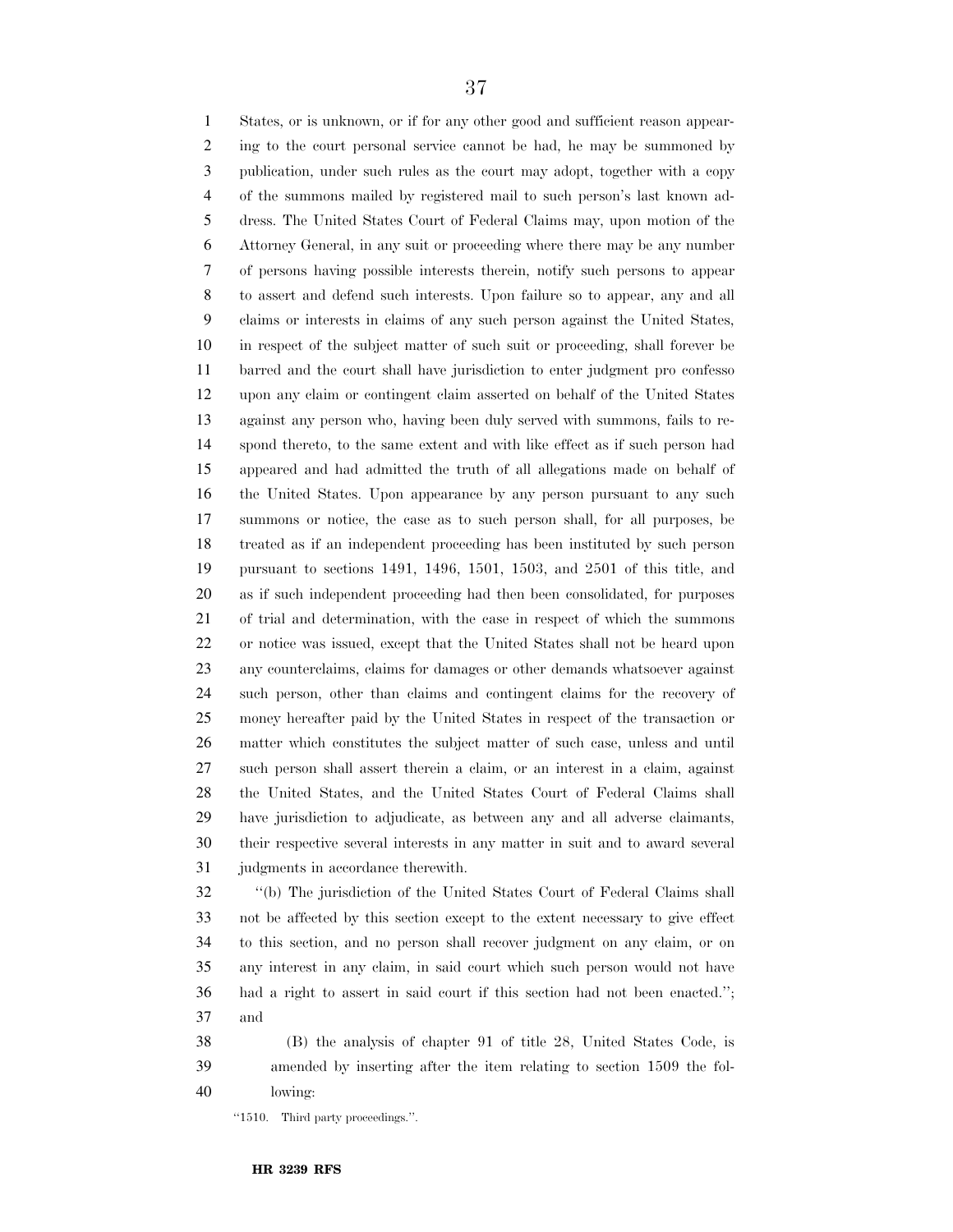| 1              | SEC. 23. TITLE 29, UNITED STATES CODE.                                               |
|----------------|--------------------------------------------------------------------------------------|
| 2              | (1) Section $6(e)$ of the Fair Labor Standards Act of 1938 (29 U.S.C.                |
| 3              | $206(e)$ is amended—                                                                 |
| $\overline{4}$ | $(A)$ in paragraph $(1)$ , by striking "the Service Contract Act of 1965             |
| 5              | $(41 \text{ U.S.C. } 351-357)$ " and substituting "chapter 67 of title 41, United    |
| 6              | States Code,"; and                                                                   |
| 7              | (B) in paragraph (2), by striking "the Service Contract Act of 1965"                 |
| 8              | and substituting "chapter 67 of title 41, United States Code".                       |
| 9              | $(2)$ Section 13(d) of the Portal-to-Portal Act of 1947 (29 U.S.C. 262(d))           |
| 10             | is amended—                                                                          |
| 11             | (A) by striking "The term 'Wash-Healey Act' means the Act entitled                   |
| 12             | An Act to provide conditions for the purchase of supplies and the mak-               |
| 13             | ing of contracts by the United States, and for other purposes', ap-                  |
| 14             | proved June 30, 1936 (49 Stat. 2036), as amended" and substituting                   |
| 15             | "The term 'Walsh-Healey Act' means chapter 65 of title 41, United                    |
| 16             | States Code"; and                                                                    |
| 17             | (B) by striking "the Act entitled 'An Act to amend the Act approved                  |
| 18             | March 3, 1931, relating to the rate of wages for laborers and mechan-                |
| 19             | ics employed by contractors and subcontractors on public buildings',                 |
| 20             | approved August 30, 1935 (49 Stat. 1011), as amended" and sub-                       |
| 21             | stituting "sections 3141 through 3144, 3146, and 3147 of title 40,                   |
| 22             | United States Code".                                                                 |
| 23             | $(3)$ Section $4(b)(2)$ of the Occupational Safety and Health Act of 1970            |
| 24             | $(29 \text{ U.S.C. } 653(b)(2))$ is amended—                                         |
| 25             | (A) by striking "the Act of June 30, 1936, commonly known as the                     |
| 26             | Walsh-Healey Act (41 U.S.C. 35 et seq.), the Service Contract Act of                 |
| 27             | 1965 (41 U.S.C. 351 et seq.)" and substituting "chapter 65 of title                  |
| 28             | 41, United States Code, chapter 67 of title 41, United States Code";                 |
| 29             | and                                                                                  |
| 30             | (B) by inserting "chapters or" after "such other".                                   |
| 31             | (4) Section $22(e)(7)$ of the Occupational Safety and Health Act of 1970             |
| 32             | $(29 \text{ U.S.C. } 671(e)(7))$ is amended by striking "section 3709 of the Revised |
| 33             | Statutes, as amended (41 U.S.C. 5)" and substituting "section 6101 of title          |
| 34             | 41, United States Code".                                                             |
| 35             | (5) Section $147(a)(2)(A)$ of the Workforce Investment Act of 1998 (29)              |
| 36             | U.S.C. $2887(a)(2)(A)$ is amended by striking "subsections (c) and (d) of            |
| 37             | section 303 of the Federal Property and Administrative Services Act of               |
| 38             | 1949 (41 U.S.C. 253)" and substituting "section $3304(a)$ through (c) of             |
| 39             | title 41, United States Code".                                                       |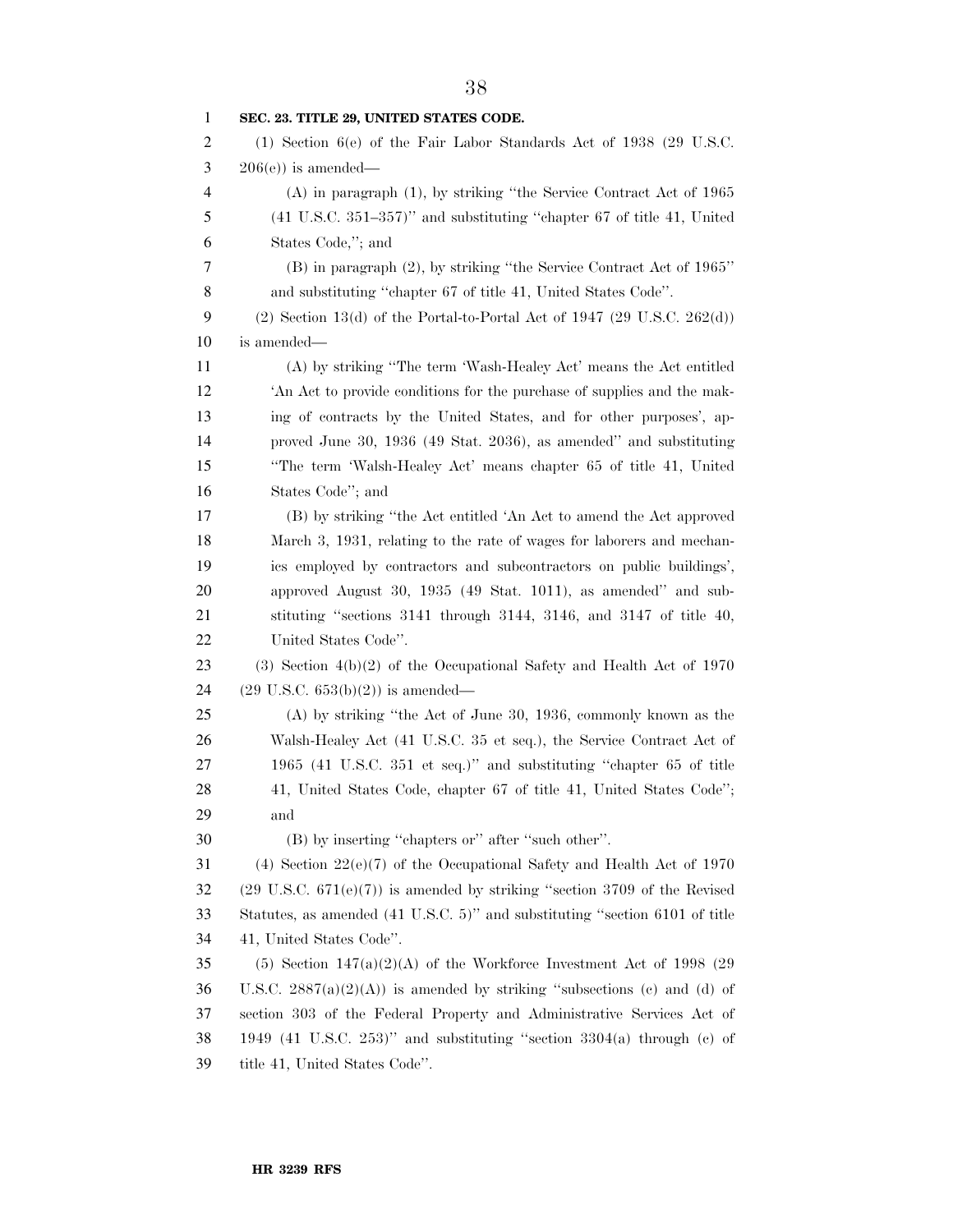#### **SEC. 24. TITLE 30, UNITED STATES CODE.**

 (1) Section 2 of the Act of February 25, 1919 (ch. 23, 30 U.S.C. 4) is amended by striking ''the Federal Property and Administrative Services Act of 1949, as amended'' and substituting ''chapter 5 of title 40, United States Code,''.

6 (2) Section 6(b) of the Act of August 31, 1954 (ch. 1156, 30 U.S.C. 556(b)) is amended by striking ''section 3709, Revised Statutes (41 U.S.C., sec. 5)'' and substituting ''section 6101 of title 41, United States Code''. (3) Section 206 of the Federal Mine Safety and Health Act of 1977 (30 U.S.C. 846) is amended by striking ''the Walsh-Healey Public Contracts Act, as amended'' and substituting ''chapter 65 of title 41, United States Code''.

 (4) Section 101(c)(2) of the Federal Oil and Gas Royalty Management 14 Act of 1982 (30 U.S.C. 1711(e)(2)) is amended by striking "Federal Prop- erty and Administrative Services Act of 1949 (41 U.S.C. 252)'' and sub- stituting ''provisions referred to in section 171(b) and (c) of title 41, United States Code''.

#### **SEC. 25. TITLE 31, UNITED STATES CODE.**

 (1) Section 743(i) of the Financial Services and General Government Ap- propriations Act, 2010 (Public Law 111–117, division C, 31 U.S.C. 501 note) is amended by striking ''section 4 of the Office of Federal Procure- ment Policy Act (41 U.S.C. 403)'' and substituting ''section 133 of title 41, United States Code''.

 (2) Section 326 of the National Defense Authorization Act for Fiscal Year 2010 (Public Law 111–84, 31 U.S.C. 501 note) is amended by strik- ing ''section 303B(f) of the Federal Property and Administrative Services Act of 1949 (41 U.S.C. 253b(f))'' and substituting ''section 3705 of title 41, United States Code''.

 (3) Section 321(a) of the Duncan Hunter National Defense Authorization Act for Fiscal Year 2009 (Public Law 110–417, 31 U.S.C. 501 note) is amended by striking ''section 16A of the Office of Federal Procurement Pol- icy Act (41 U.S.C. 414b)'' and substituting ''subchapter II of chapter 13 of title 41, United States Code,''.

 (4) Section 739(a)(2)(C) of the Financial Services and General Govern- ment Appropriations Act, 2008 (Public Law 110–161, division D, 31 U.S.C. 501 note) is amended—

 (A) in clause (i), by striking ''section 2 of the Javits-Wagner-O'Day Act (41 U.S.C. 47)'' and substituting ''section 8503 of title 41, United States Code''; and

 (B) in clause (ii), by striking ''that Act'' and substituting ''chapter 85 of title 41, United States Code''.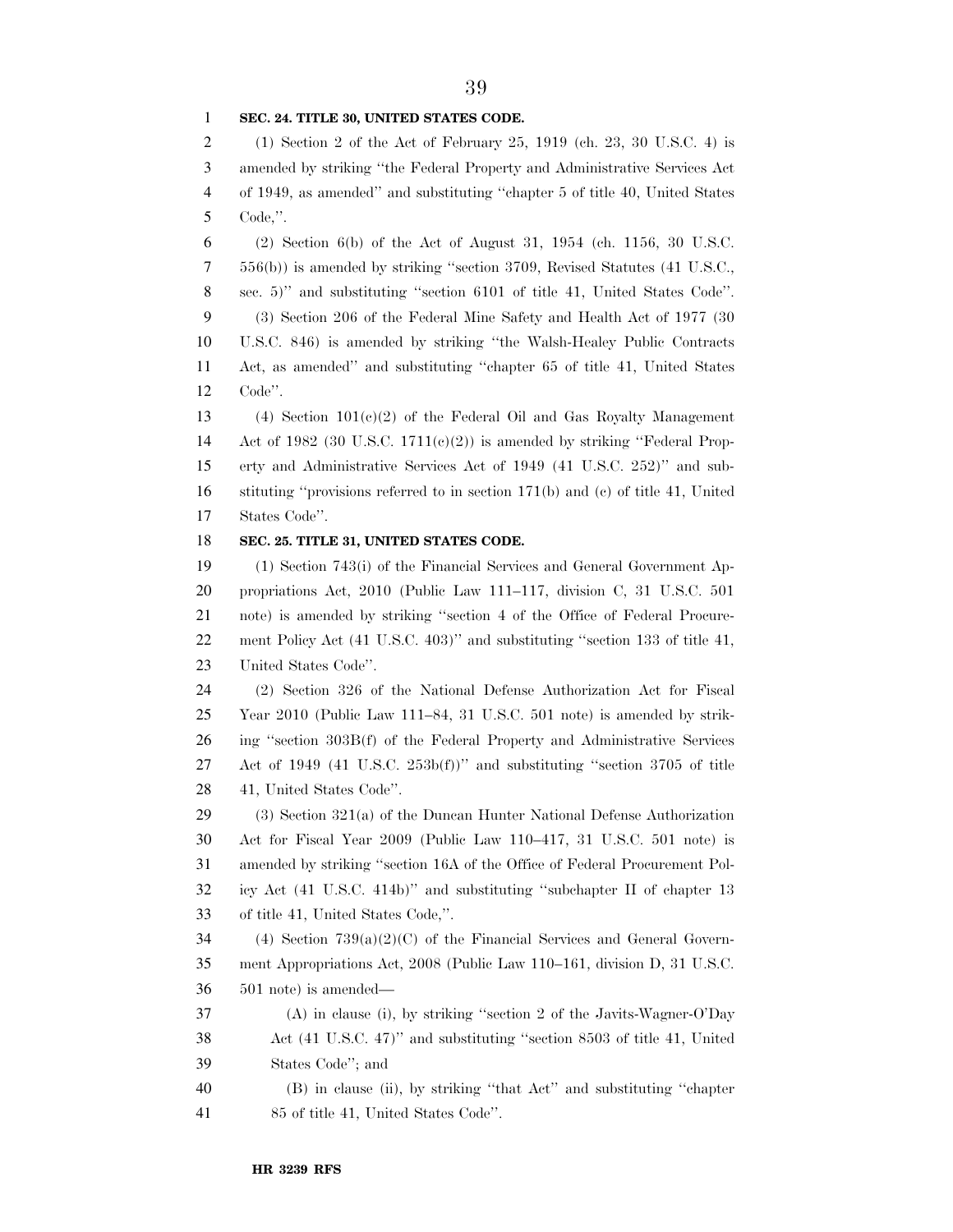(5) Section 647(f) of the Transportation, Treasury, and Independent Agencies Appropriations Act, 2004 (Public Law 108–199, division F, 31 U.S.C. 501 note) is amended by striking ''section 4 of the Office of Federal Procurement Policy Act (41 U.S.C. 403)'' and substituting ''section 133 of title 41, United States Code''. (6) Section 1501(d) of the Legislative Branch Appropriations Act, 2008 (Public Law 110–161, div. H, 31 U.S.C. 702 note) is amended— (A) by striking ''The Contract Disputes Act of 1978 (Public Law 95–563, 41 U.S.C. 601 et seq.), as amended'' and substituting ''Chap-10 ter 71 of title 41, United States Code"; (B) by striking ''section 4, subsections 8(a), (b), and (c), and sub-12 section  $10(a)$ " and substituting "sections  $7102(d)$ ,  $7104(b)$ , and 13 7105(a), (c), (d), and (e)(1)(C) of title 41, United States Code,"; (C) by striking ''subsection 6(c)'' and substituting ''subsections (b) and (f) of section 7103 of title 41, United States Code,''; and (D) by striking ''the Contract Disputes Act of 1978'' and sub- stituting ''chapter 71 of title 41, United States Code''. 18 (7) Section  $781(e)(1)$  of title 31, United States Code, is amended by striking ''section 6101(b) to (d)'' and substituting ''section 6101''. (8) Section 1(17) of Public Law 107–74 (31 U.S.C. 1113 note) is amend-21 ed by striking "Section  $303(e)/7$  of the Federal Property and Administra-22 tive Services Act of 1949 (41 U.S.C. 253 $(e)(7)$ )" and substituting "Section  $23 \qquad 3304(a)(7)$  of title 41, United States Code". (9) Section 1031(13) of the National Defense Authorization Act for Fis- cal Year 2000 (Public Law 106–65, 31 U.S.C. 1113 note) is amended by striking ''Section 3732 of the Revised Statutes, popularly known as the 'Food and Forage Act' (41 U.S.C. 11)'' and substituting ''Section 6301(a) and (b) of title 41, United States Code''. (10) Section 865(d)(1) of the Duncan Hunter National Defense Author- ization Act for Fiscal Year 2009 (Public Law 110–417, 31 U.S.C. 1535 note) is amended by striking ''section 4(1) of the Office of Federal Procure- ment Policy Act (41 U.S.C. 403(1))'' and substituting ''section 133 of title 41, United States Code''. (11) Section 3718(b)(1)(A) of title 31, United States Code, is amended by striking ''division C (except sections 3302, 3501(b), 3509, 3906, 4710, and 4711) of subtitle I'' and substituting ''the provisions referred to in sec- tion 171(c)''. (12) Section 11 of the Prompt Payment Act Amendments of 1988 (Public Law 100–496, 31 U.S.C. 3903 note) is amended— 40 (A) in subsection (b)(1)(C), by striking "section  $303(g)(2)$  of the Federal Property and Administrative Services Act of 1949 (41 U.S.C.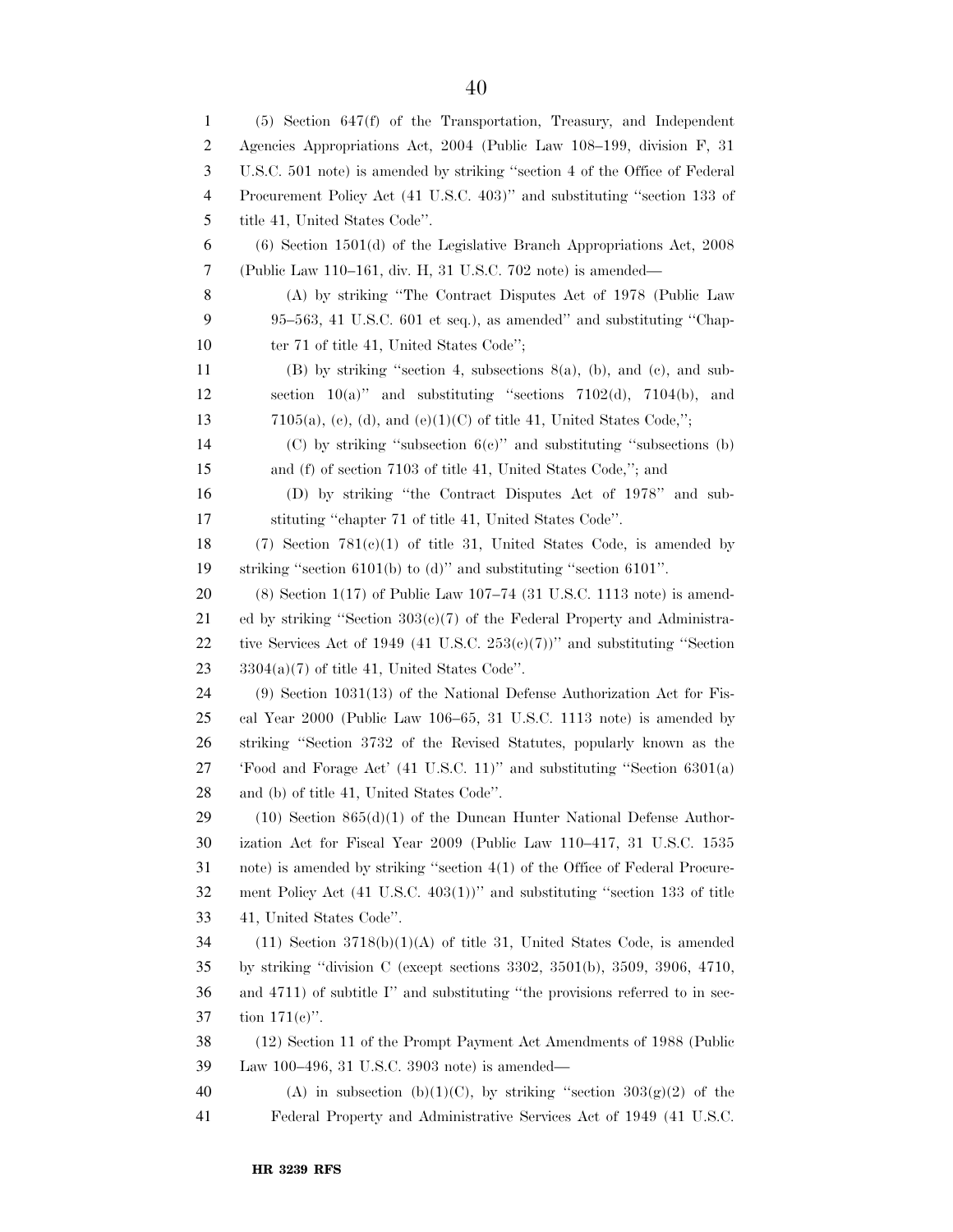$253(g)(2)$ " and substituting "section 3305(b) of title 41, United States Code''; and (B) in subsection (c), by striking ''section 22 of the Office of Federal Procurement Policy Act (41 U.S.C. 418b)'' and substituting ''section 1707 of title 41, United States Code,''. 6 (13) Section 5114(a)(3) of title 31, United States Code, is amended by striking ''title III of the Act of March 3, 1933 (41 U.S.C. 10a et seq.; com- monly referred to as the Buy American Act)'' and substituting ''chapter 83 of title 41''. (14) Section 2(b)(1) of the Federal Funding Accountability and Trans- parency Act of 2006 (Public Law 109–282, 31 U.S.C. 6101 note) is amend- ed by striking ''Office of Federal Procurement Policy Act (41 U.S.C. 403 et seq.)'' and substituting ''provisions referred to in section 172(b) of title 41, United States Code''. (15) Section 2455(c)(1) of the Federal Acquisition Streamlining Act of 1994 (Public Law 103–355, 31 U.S.C. 6101 note) is amended by striking ''section 35(c) of the Office of Federal Procurement Policy Act (41 U.S.C. 431(c))'' and substituting ''section 104 of title 41, United States Code''. (16) Section 9705(b)(3) of title 31, United States Code, is amended— (A) by striking ''division C (except sections 3302, 3501(b), 3509, 21 3906, 4710, and 4711) of subtitle I'' and substituting "the provisions" 22 referred to in section  $171(e)$ <sup>"</sup>; and (B) by striking ''section 6101(b) to (d)'' and substituting ''section 6101''. **SEC. 26. TITLE 33, UNITED STATES CODE.**  (1) Section 108(a) of the River and Harbor Act of 1960 (33 U.S.C. 578(a)) is amended by striking ''the Federal Property and Administrative Services Act of 1949 (63 Stat. 377), as amended'' and substituting ''chap- ter 5 of title 40, United States Code''. (2) Section 14 of the Act of May 15, 1928 (ch. 569, 33 U.S.C. 702m) (known as the Flood Control Act of 1928) is amended by striking ''section 3741 of the Revised Statutes being section 22 of title 41 of the United States Code'' and substituting ''section 6306(a) of title 41, United States Code,''. (3) Section 606(a)(1) of the NOAA Fleet Modernization Act (33 U.S.C. 891d(a)(1)) is amended by striking ''United States Code and section 3732 of the Revised Statutes of the United States (41 U.S.C. 11)'' and sub- stituting ''United States Code, and section 6301(a) and (b) of title 41, United States Code''. (4) Section 41(b)(5) of the Longshore and Harbor Workers' Compensa-tion Act (33 U.S.C. 941(b)(5)) is amended by striking ''section 5 of the Act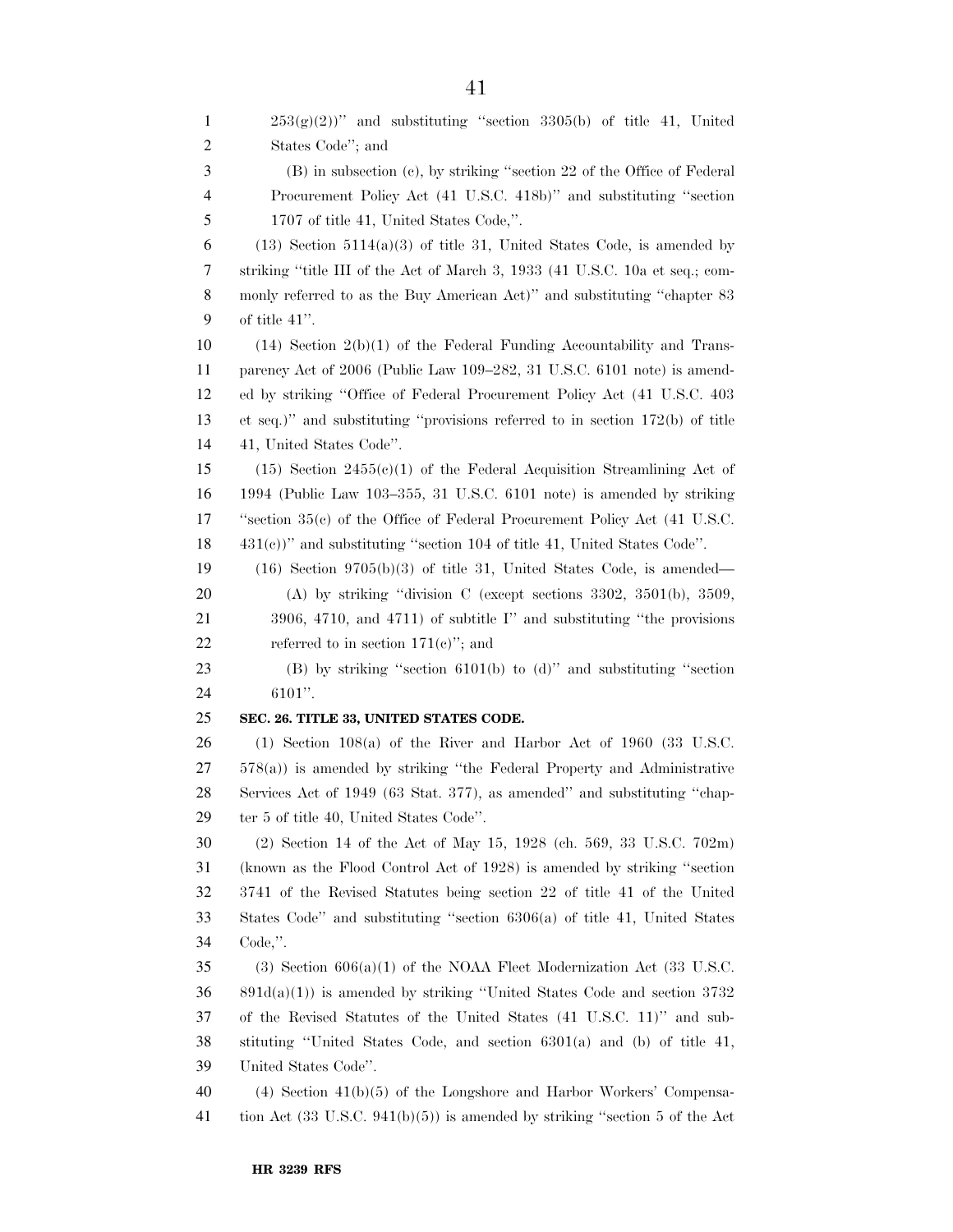of June 30, 1936 (ch. 881, 49 Stat. 2036), as amended'' and substituting ''section 6507(b) through (f) of title 41, United States Code''. (5) Section 204(c)(4)(D) of the National Sea Grant College Program Act 4 (33 U.S.C.  $1123(e)(4)(D)$ ) is amended by striking "section 5 of title 41" and substituting ''section 6101 of title 41''. (6) Section 104 of the Federal Water Pollution Control Act (33 U.S.C. 1254) is amended— 8 (A) in subsection (b)(4), by striking "sections and  $3709$  of the Revised Statutes (31 U.S.C. 529; 41 U.S.C. 5)'' and substituting ''sec- tion 3324(a) and (b) of title 31, United States Code, and section 6101 of title 41, United States Code''; and 12 (B) in subsection  $(g)(3)(A)$ , by striking "sections 3648 and 3709 of the Revised Statutes'' and substituting ''section 3324(a) and (b) of title 31, United States Code, and section 6101 of title 41, United States Code''. (7) Section 508(f)(2) of the Federal Water Pollution Control Act (33 17 U.S.C.  $1368(f)(2)$  is amended by striking "section 4(12) of the Office of Federal Procurement Policy Act (41 U.S.C. 403(12))'' and substituting ''section 103 of title 41, United States Code''. **SEC. 27. TITLE 35, UNITED STATES CODE.**  (1) Section 10102 of the Omnibus Budget Reconciliation Act of 1990 (Public Law 101–508, 35 U.S.C. 1 note) is amended by striking ''Federal Property and Administrative Services Act of 1949 and the Office of Federal Procurement Policy Act'' and substituting ''provisions referred to in sections 171(b) and (c) and 172(b) of title 41, United States Code''. 26 (2) Section  $2(b)(4)(A)$  of title 35, United States Code, is amended by striking ''division C (except sections 3302, 3501(b), 3509, 3906, 4710, and 4711) of subtitle I'' and substituting ''the provisions referred to in section  $29 \t 171(e)$ ". **SEC. 28. TITLE 38, UNITED STATES CODE.**  (1) Section 1966(a) of title 38, United States Code, is amended by strik- ing ''section 6101(b) to (d)'' and substituting ''section 6101''. 33 (2) Section  $2412(c)(1)$  of title 38, United States Code, is amended by striking ''section 3709 of the Revised Statutes (41 U.S.C. 5)'' and sub- stituting ''section 6101 of title 41''. (3) Section 3720(b) of title 38, United States Code, is amended by strik- ing ''division C (except sections 3302, 3501(b), 3509, 3906, 4710, and 4711) of subtitle I'' and substituting ''the provisions referred to in section 39  $171(e)$ ". (4) Section 7317(f) of title 38, United States Code, is amended by strik-ing ''section 6101(b) to (d)'' and substituting ''section 6101''.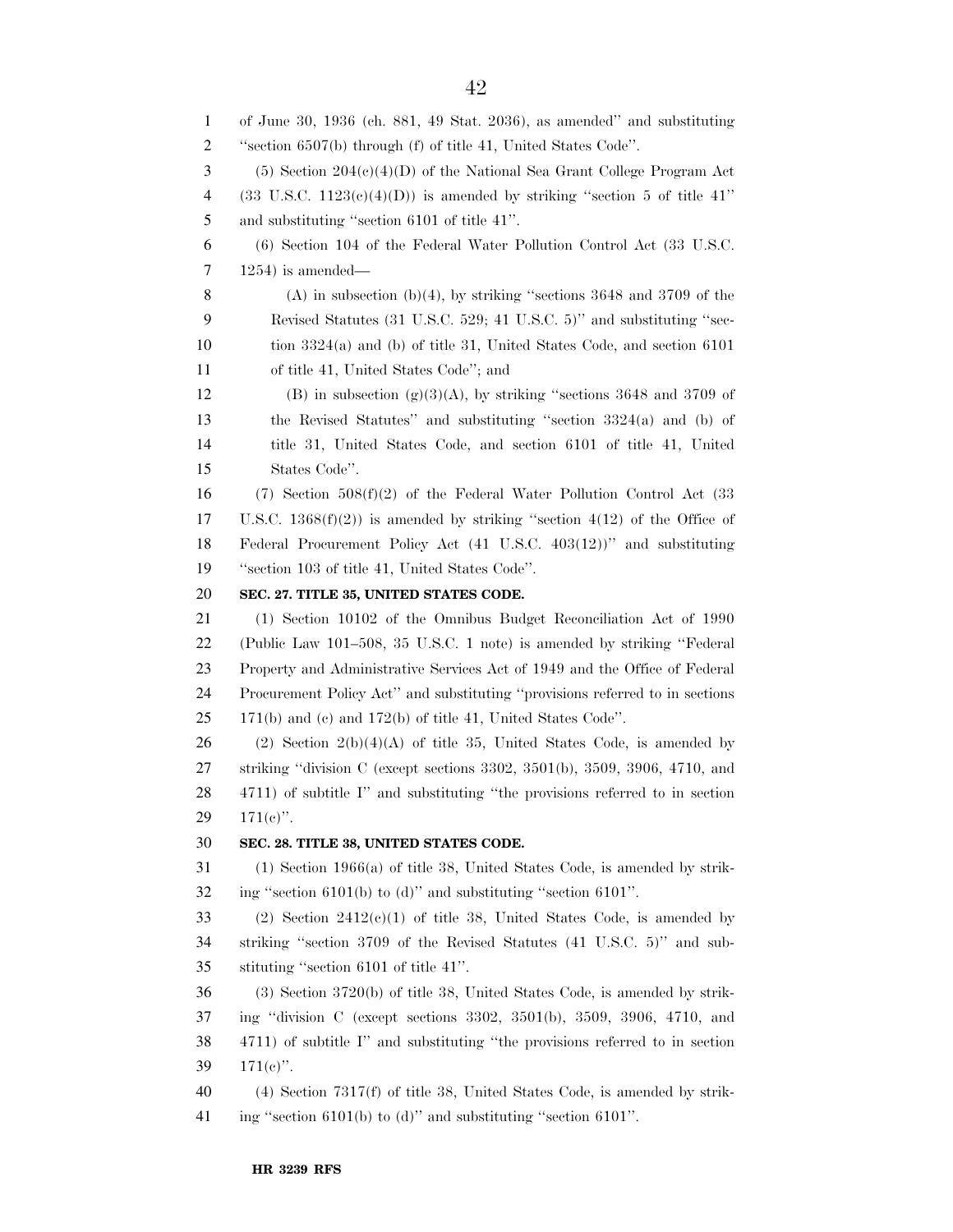| 1  | $(5)$ Section 7802 $(f)$ of title 38, United States Code, is amended by strik-         |
|----|----------------------------------------------------------------------------------------|
| 2  | ing "section $6101(b)$ to (d)" and substituting "section $6101$ ".                     |
| 3  | $(6)$ Section 8122(a)(1) of title 38, United States Code, is amended by                |
| 4  | striking "section $6101(b)$ to (d)" and substituting "section $6101$ ".                |
| 5  | $(7)$ Section $8201(e)$ of title 38, United States Code, is amended by strik-          |
| 6  | ing "section $6101(b)$ to (d)" and substituting "section $6101$ ".                     |
| 7  | SEC. 29. TITLE 40, UNITED STATES CODE.                                                 |
| 8  | (1) Effective January 4, 2011, section $5(l)(23)$ of Public Law 111-350                |
| 9  | (124 Stat. 3852) is amended by striking "Statutes" and substituting "Stat-             |
| 10 | ues".                                                                                  |
| 11 | $(2)$ The item relating to section 111 in the analysis for chapter 1 of sub-           |
| 12 | title I of title 40, United States Code, is amended by striking "division C            |
| 13 | (except sections 3302, 3501(b), 3509, 3906, 4710, and 4711) of subtitle I"             |
| 14 | and substituting "the provisions referred to in section $171(e)$ ".                    |
| 15 | $(3)$ The matter before paragraph $(1)$ in section 102 of title 40, United             |
| 16 | States Code, is amended by striking "and in division C (except sections                |
| 17 | 3302, 3501(b), 3509, 3906, 4710, and 4711) of subtitle I of title 41".                 |
| 18 | (4) Section 111 of title 40, United States Code, is amended—                           |
| 19 | (A) in the heading, by striking "division $C$ (except sections                         |
| 20 | 3302, 3501(b), 3509, 3906, 4710, and 4711) of subtitle I" and                          |
| 21 | substituting "the provisions referred to in section $171(c)$ ";                        |
| 22 | and                                                                                    |
| 23 | $(B)$ in the matter before paragraph $(1)$ , by striking "division $C$ (ex-            |
| 24 | cept sections $3302$ , $3501(b)$ , $3509$ , $3906$ , $4710$ , and $4711$ ) of subtitle |
| 25 | I" and substituting "the provisions referred to in section $171(e)$ ".                 |
| 26 | $(5)$ Section 113(b) of title 40, United States Code, is amended—                      |
| 27 | (A) in the heading, by striking "DIVISION B (EXCEPT SECTIONS                           |
| 28 | 1704 AND 2303) OF SUBTITLE I" and substituting "THE PROVISIONS                         |
| 29 | REFERRED TO IN SECTION $172(b)$ "; and                                                 |
| 30 | (B) by striking "division B (Except Sections 1704 and 2303) of sub-                    |
| 31 | title I" and substituting "the provisions referred to in section $172(b)$ ".           |
| 32 |                                                                                        |
| 33 | (6) Section 311 of title 40, United States Code, is amended—                           |
|    | $(A)$ in subsection $(a)$ , by striking "division C (except sections 3302,             |
| 34 | $3501(b)$ , $3509$ , $3906$ , $4710$ , and $4711$ ) of subtitle I" and substituting    |
| 35 | "the provisions referred to in section $171(e)$ "; and                                 |
| 36 | (B) in subsection (b), by striking "division C (except sections 3302,                  |
| 37 | $3501(b)$ , $3509$ , $3906$ , $4710$ , and $4711$ ) of subtitle I" and substituting    |
| 38 | "the provisions referred to in section $171(e)$ ".                                     |
| 39 | $(7)$ Section $501(b)(2)(B)$ of title 40, United States Code, is amended by            |
| 40 | striking "division B (except sections 1704 and 2303 of subtitle I" and sub-            |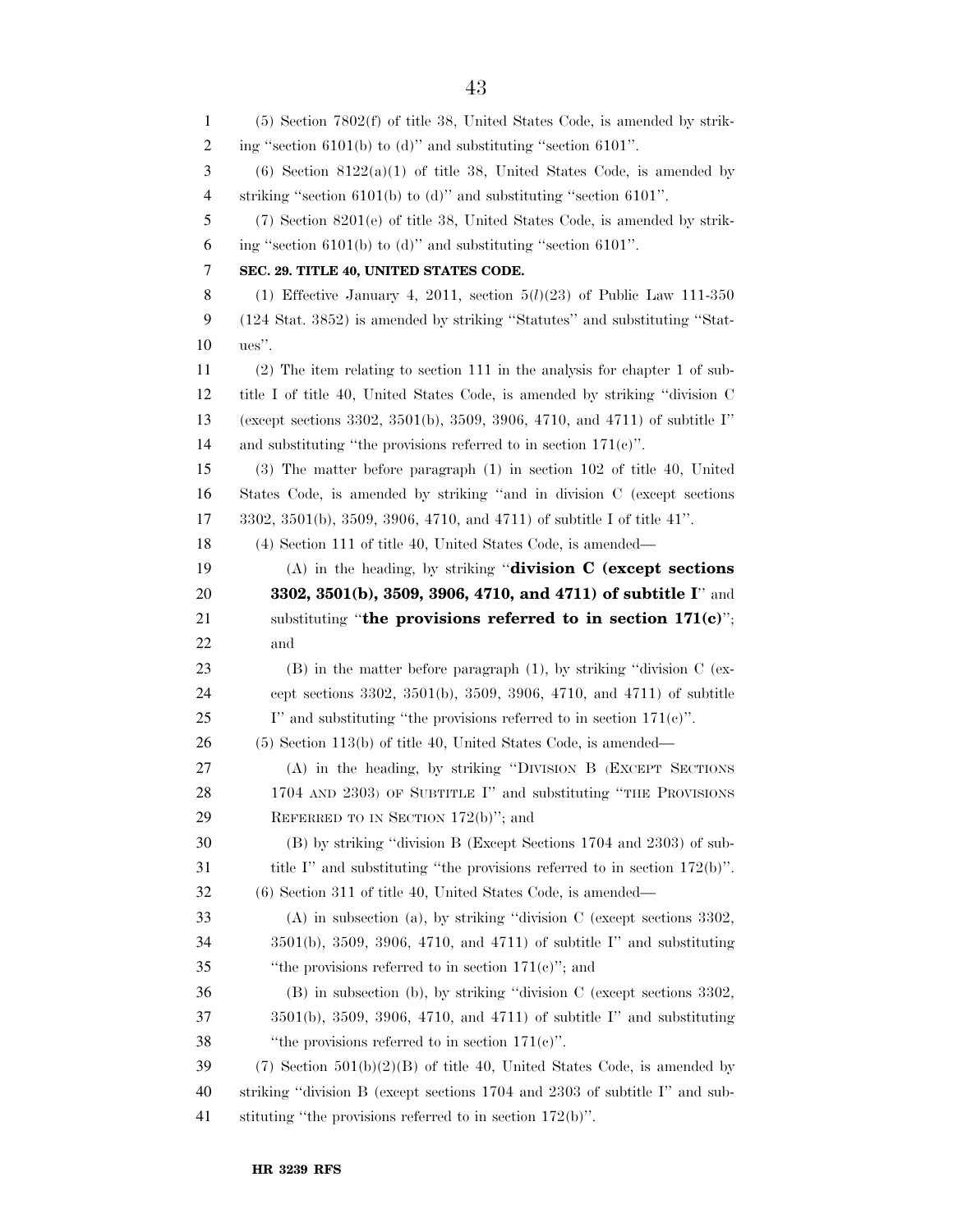| $\mathbf{1}$   | $(8)$ Section 503(b) of title 40, United States Code, is amended—                         |
|----------------|-------------------------------------------------------------------------------------------|
| 2              | $(A)$ in paragraph $(1)$ , by striking "division B (except sections 1704)                 |
| 3              | and 2303) of subtitle I" and substituting "the provisions referred to                     |
| $\overline{4}$ | in section $172(b)$ "; and                                                                |
| 5              | $(B)$ in paragraph $(3)$ —                                                                |
| 6              | (i) in the heading, by striking "SECTION $6101(b)$ TO $(d)$ " and                         |
| 7              | substituting "SECTION 6101"; and                                                          |
| 8              | (ii) by striking "Section $6101(b)$ to (d)" and substituting "Sec-                        |
| 9              | tion 6101".                                                                               |
| 10             | (9) Section $506(a)(1)(D)$ of title 40, United States Code, is amended by                 |
| 11             | striking "division B (except sections 1704 and 2303) of subtitle I" and sub-              |
| 12             | stituting "the provisions referred to in section $172(b)$ ".                              |
| 13             | $(10)$ Section 545(f) of title 40, United States Code, is amended by strik-               |
| 14             | ing "Section $6101(b) - (d)$ " and substituting "Section $6101$ ".                        |
| 15             | $(11)$ Section 1427(b) of the Services Acquisition Reform Act of 2003                     |
| 16             | (Public Law 108–136, div. A, title XIV, 40 U.S.C. 1103 note) is amended                   |
| 17             | by striking "sections 303H and 303I of the Federal Property and Adminis-                  |
| 18             | trative Services Act of 1949 (41 U.S.C. 253h and 253i)" and substituting                  |
| 19             | "sections 4103 and 4105 of title 41, United States Code,".                                |
| 20             | (12) Section 1305 of title 40, United States Code, is amended by striking                 |
| 21             | "this subtitle and division C (except sections $3302, 3501(b), 3509, 3906,$               |
| 22             | 4710, and 4711) of subtitle I of title 41" and substituting "chapter 5 of                 |
| 23             | this title".                                                                              |
| 24             | (13) Section 1308 of title 40, United States Code, is amended by striking                 |
| 25             | "division C (except sections 3302, 3501(b), 3509, 3906, 4710, and 4711)                   |
| 26             | of subtitle I" and substituting "the provisions referred to in section $171(e)$ ".        |
| 27             | (14) Section 3148 of title 40, United States Code, is amended by striking                 |
| 28             | "section $6101(b)$ to (d)" and substituting "section $6101$ ".                            |
| 29             | $(15)$ Section 3304 $(d)(2)$ of title 40, United States Code, is amended by               |
| 30             | striking "division C (except sections $3302$ , $3501(b)$ , $3509$ , $3906$ , $4710$ , and |
| 31             | 4711) of subtitle I" and substituting "the provisions referred to in section              |
| 32             | $171(e)$ .                                                                                |
| 33             | $(16)$ Section 3305(a) of title 40, United States Code, is amended—                       |
| 34             | $(A)$ in paragraph $(1)$ , by striking "subtitle I of this title and division             |
| 35             | C (except sections 3302, 3501(b), 3509, 3906, 4710, and 4711) of sub-                     |
| 36             | title I of title 41" and substituting "chapter 5 of this title"; and                      |
| 37             | $(B)$ in paragraph $(2)$ , by striking "subtitle I of this title and division             |
| 38             | C (except sections 3302, 3501(b), 3509, 3906, 4710, and 4711) of sub-                     |
| 39             | title I of title 41" and substituting "chapter 5 of this title".                          |
| 40             | $(17)$ Section 3308(a) of title 40, United States Code, is amended by strik-              |
| 41             | ing "section $6101(b)$ to (d)" and substituting "section $6101$ ".                        |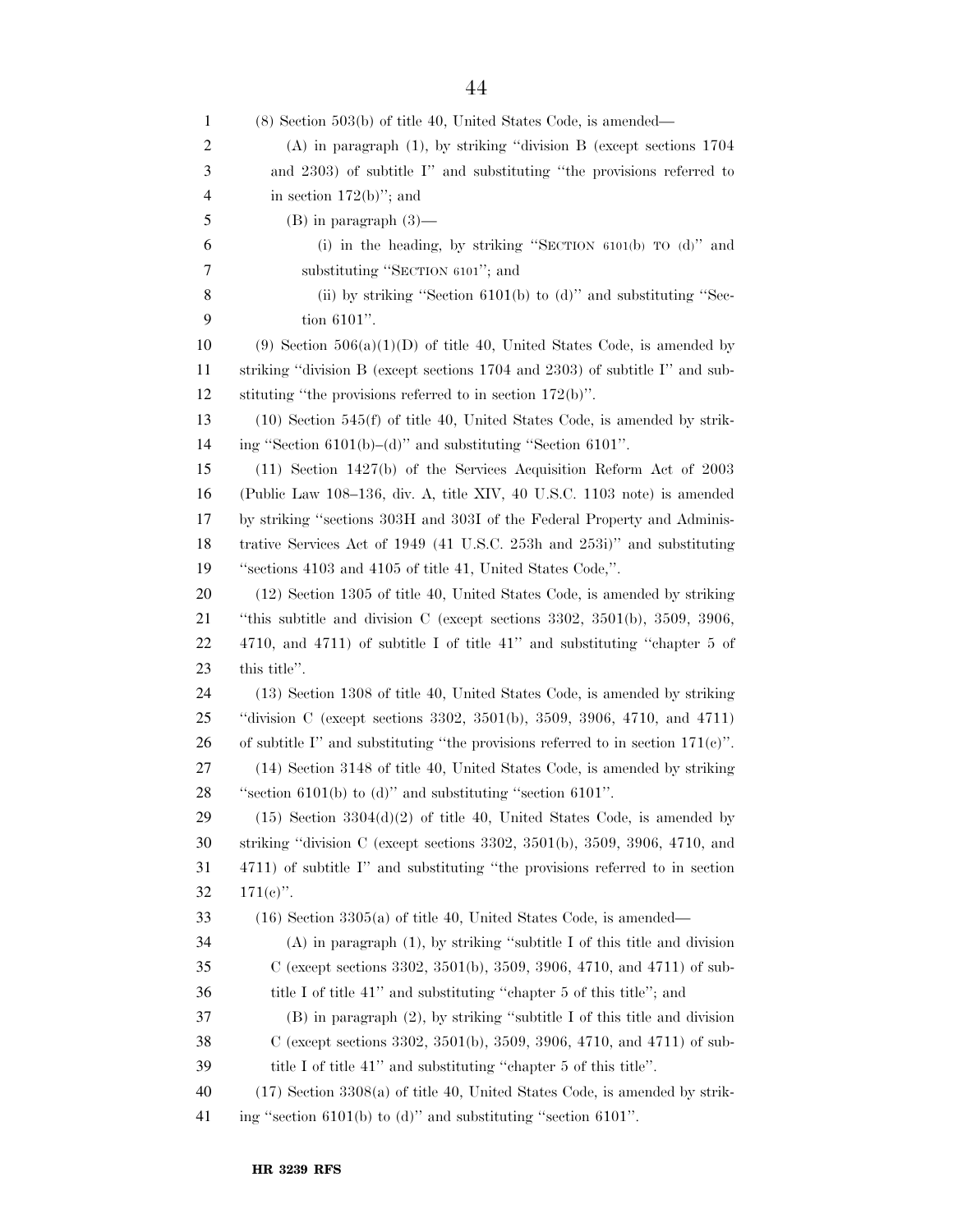| 1              | $(18)$ Section $3313(g)$ of title 40, United States Code, is amended—      |
|----------------|----------------------------------------------------------------------------|
| $\overline{c}$ | (A) in the heading, by striking "BUY AMERICAN ACT" and sub-                |
| 3              | stituting "CHAPTER 83 OF TITLE 41"; and                                    |
| 4              | (B) by striking "the Buy American Act (41 U.S.C. 10c et seq.)" and         |
| 5              | substituting "chapter 83 of title 41".                                     |
| 6              | $(19)$ Section $6111(b)(2)(D)$ of title 40, United States Code, is amended |
| 7              | by striking "section $6101(b)$ to (d)" and substituting "section $6101$ ". |
| 8              | $(20)$ Section 8711 $(d)$ of title 40, United States Code, is amended by   |
| 9              | striking "section $6101(b)$ to (d)" and substituting "section $6101$ ".    |
| 10             | (21) Section 813 of the Floyd D. Spence National Defense Authorization     |
| 11             | Act for Fiscal Year 2001 (Public Law 106–398, § 1 [div. A], title VIII, 40 |
| 12             | U.S.C. $11302$ note) is amended—                                           |
| 13             | $(A)$ in subsection $(a)$ , by striking "sections 6 and 25 of the Office   |
| 14             | of Federal Procurement Policy Act (41 U.S.C. 405 and 421)" and sub-        |
| 15             | stituting "sections 1121 and 1303 of title 41, United States Code,";       |
| 16             | and                                                                        |
| 17             | (B) in subsection (d)(1), by striking "section 4(1) of the Office of       |
| 18             | Federal Procurement Policy Act (41 U.S.C. 403(1))" and substituting        |
| 19             | "section 133 of title 41, United States Code".                             |
|                |                                                                            |
| 20             | SEC. 30. TITLE 41, UNITED STATES CODE.                                     |
| 21             | $(1)$ Effective January 4, 2011—                                           |
| 22             | (A) section $7(b)$ of Public Law 111–350 (124 Stat. 3855) is amend-        |
| 23             | ed, in the item relating to title III, $\S 4$ of the Act of March 3, 1933  |
| 24             | (ch. 212), temporarily renumbered $\S 5$ by section 7002(1) of the Omni-   |
| 25             | bus Trade and Competitiveness Act of 1988 (Public Law 100–418, 102         |
| 26             | Stat. 1545), by striking "10b-1" and substituting "10 $e$ note"; and       |
| 27             | $(B)$ section 7(b) of Public Law 111–350 (124 Stat. 3855) is repealed      |
| 28             | insofar as it relates to sections 1 and 16 of the Contract Disputes Act    |
| 29             | of 1978 (Public Law 95-563, 41 U.S.C. 601 note), and those provi-          |
| 30             | sions are revived to read as if section $7(b)$ of Public Law 111–350 had   |
| 31             | not been enacted.                                                          |
| 32             | $(2)$ Effective January 4, 2011—                                           |
| 33             | (A) subtitle III of title 41, United States Code, is amended by insert-    |
| 34             | ing after section 7109 the following:                                      |
| 35             | "CHAPTER<br>73-FINALITY OF ADMINISTRATIVE<br>DECI-                         |
| 36             | SIONS IN DISPUTES ARISING UNDER CONTRACTS NOT                              |
| 37             | <b>SUBJECT TO CHAPTER 71</b><br>"Sec.                                      |

 $\lq$  7301. Definitions.

''7302. Finality and conclusiveness of decisions.

''7303. Limitation on pleading.

 $\lq$  7304. Limitation on finality of decisions as to questions of law.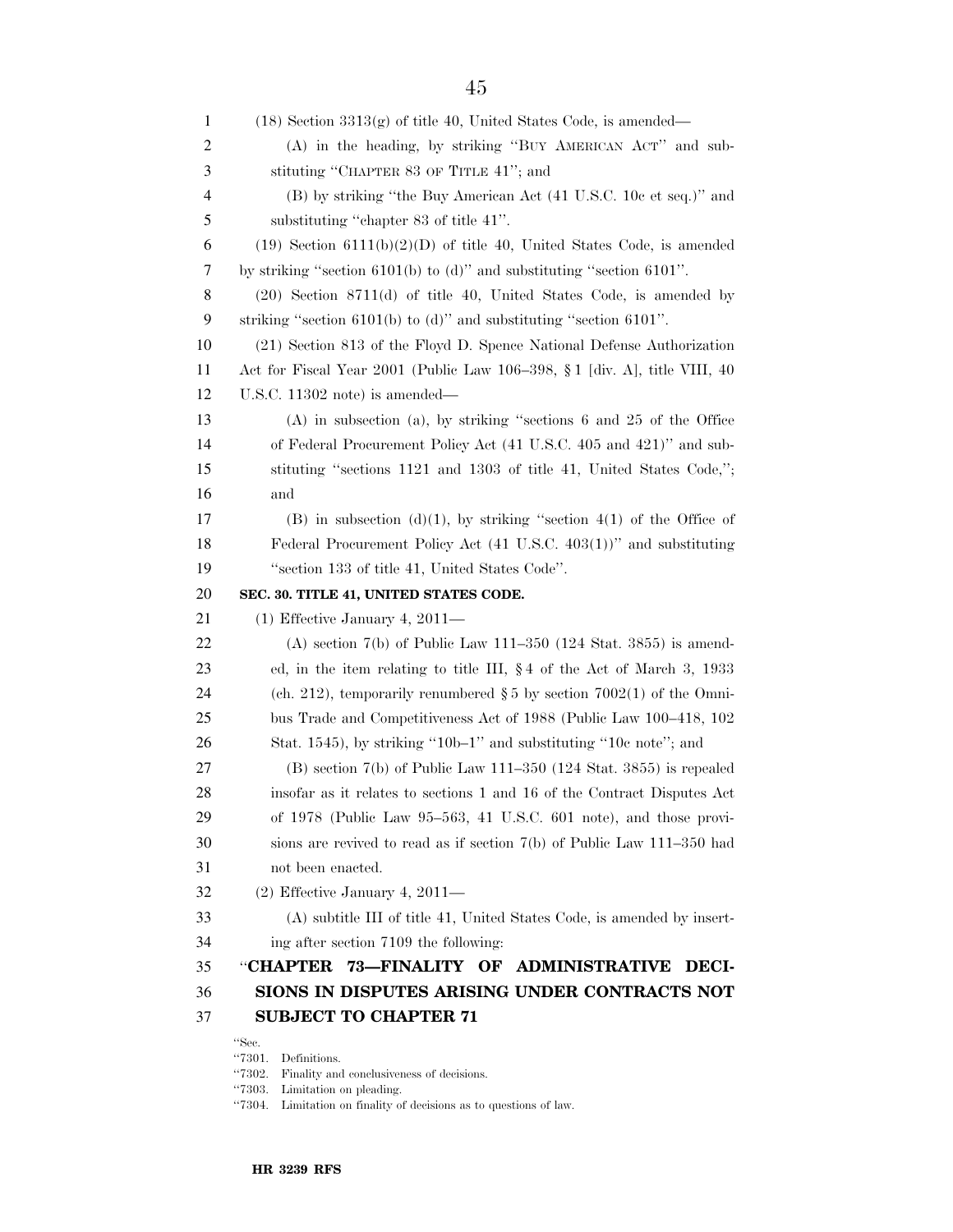# ''**§ 7301. Definitions**  ''In this chapter: ''(1) COVERED CONTRACT.—The term ''covered contract'' means a contract entered into by the United States that is not subject to chap- ter 71 of this title. ''(2) DECISIONMAKER.—The term ''decisionmaker'' means the head of a Federal agency, a representative of the head of the agency, or a board that makes a decision in a dispute arising under a covered con- tract, ''**§ 7302. Finality and conclusiveness of decisions**  ''In a dispute arising under a covered contract, a decision by a decision- maker is final and conclusive unless it is fraudulent, capricious, arbitrary, or so grossly erroneous as to necessarily imply bad faith or is not supported by substantial evidence. ''**§ 7303. Limitation on pleading**  ''A provision of a covered contract relating to the finality or conclusive- ness of decisions by a decisionmaker may not be pleaded in a civil action as limiting judicial review to a case in which fraud by the decisionmaker is alleged. ''**§ 7304. Limitation on finality of decisions as to questions of law**  ''A covered contract may not contain a provision making the decision of a decisionmaker final as to questions of law.''; and (B) the analysis for subtitle III of title 41, United States Code, is amended by inserting after the item relating to chapter 71 the fol- lowing: ''**73. Finality of Administrative Decisions in Disputes Arising 7301**''. **Under Contracts Not Subject to Chapter 71**.

## (3) The analysis for chapter 1 of title 41, United States Code, is amended

by inserting after the item relating to section 153 the following:

#### ''154. Additional definitions.

''SUBCHAPTER IV—REFERENCES TO PROVISIONS FORMERLY CONTAINED IN OTHER LAWS

''171. References to provisions formerly contained in the Federal Property and Administrative Services Act of 1949.

''172. References to provisions formerly contained in the Office of Federal Procurement Policy Act.''.

(4) Chapter 1 of title 41, United States Code, is amended by inserting

after section 153 the following:

#### ''**§ 154. Additional definitions**

''In the provisions referred to in section 171(c) of this title, the terms

- 'executive agency', 'Federal agency', and 'property' have the meanings given
- those terms in section 102 of title 40.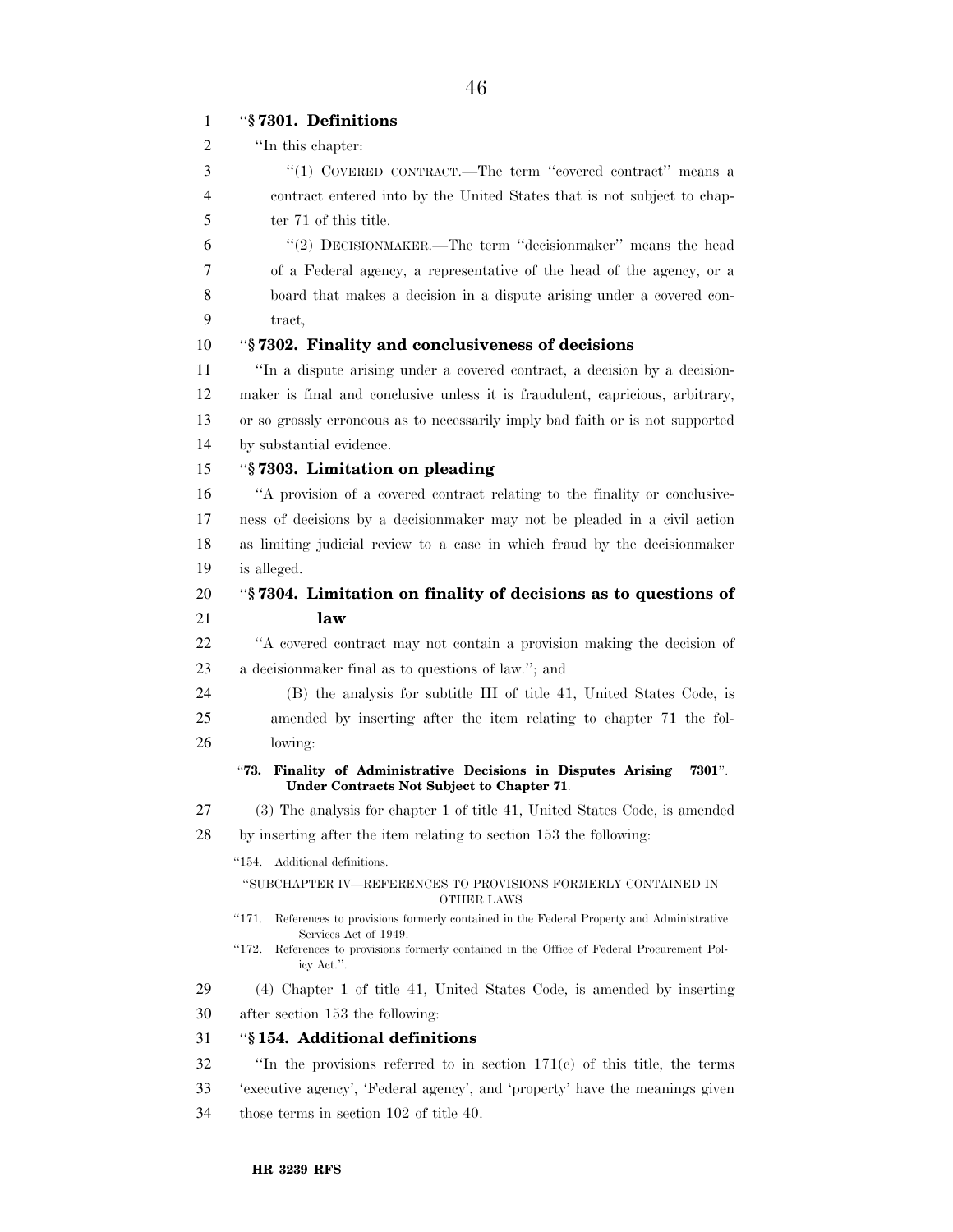| 1              | "SUBCHAPTER IV—REFERENCES TO PROVISIONS FORMERLY                             |
|----------------|------------------------------------------------------------------------------|
| 2              | CONTAINED IN OTHER LAWS                                                      |
| 3              | References to provisions formerly contained in Fed-<br>$``\S~171.$           |
| $\overline{4}$ | eral Property and Administrative Services Act of                             |
| 5              | 1949                                                                         |
| 6              | "(a) TRANSLATION OF OBSOLETE REFERENCES.—This section provides               |
| 7              | a convenient form for references to provisions formerly contained in the     |
| 8              | Federal Property and Administrative Services Act of 1949.                    |
| 9              | "(b) PROVISIONS FORMERLY CONTAINED IN FEDERAL PROPERTY AND                   |
| 10             | ADMINISTRATIVE SERVICES ACT OF 1949 (OTHER THAN TITLE III).--Pro-            |
| 11             | visions formerly contained in the Federal Property and Administrative Serv-  |
| 12             | ices Act of 1949 (other than title III) are restated in chapters 1 through   |
| 13             | $11$ of title $40.$                                                          |
| 14             | "(e) PROVISIONS FORMERLY CONTAINED IN TITLE III OF FEDERAL                   |
| 15             | PROPERTY AND ADMINISTRATIVE SERVICES ACT OF 1949.—Provisions for-            |
| 16             | merly contained in title III of the Federal Property and Administrative      |
| 17             | Services Act of 1949 are restated in the following provisions of this title: |
| 18             | "(1) Sections 102, 103, 105 through 116, and 151 through 153.                |
| 19             | " $(2)$ Chapter 31.                                                          |
| 20             | "(3) Sections 3301, 3303 through 3305, 3306(a) through (e),                  |
| 21             | $3307(a)$ through (d), and $3308$ through $3311$ .                           |
| 22             | "(4) Sections $3501(a)$ and $3502$ through $3508$ .                          |
| 23             | $\lq(5)$ Chapter 37.                                                         |
| 24             | $(6)$ Sections 3901 through 3903 and 3905.                                   |
| 25             | $\lq(7)$ Sections 4101, 4103, 4105, and 4106.                                |
| 26             | $\lq(8)$ Chapter 43.                                                         |
| 27             | $\lq(9)$ Chapter 45.                                                         |
| 28             | $(10)$ Sections 4701 through 4706 and 4709.                                  |
| 29             | References to provisions formerly contained in the<br>$``\$ 172.             |
| 30             | <b>Office of Federal Procurement Policy Act</b>                              |
| 31             | "(a) TRANSLATION OF OBSOLETE REFERENCES.—This section provides               |
| 32             | a convenient form for references to provisions formerly contained in the Of- |
| 33             | fice of Federal Procurement Policy Act.                                      |
| 34             | "(b) PROVISIONS FORMERLY CONTAINED IN OFFICE OF FEDERAL PRO-                 |
| 35             | CUREMENT POLICY ACT.—Provisions formerly contained in the Office of          |
| 36             | Federal Procurement Policy Act are restated in the following provisions of   |
| 37             | this title:                                                                  |
| 38             | $(1)$ Sections 102 through 105, 107 through 116, and 131 through             |
| 39             | 134.                                                                         |
| 40             | "(2) Sections 1101, 1102, 1121(a) through $(e)(1)$ and $(e)(3)$ through      |
| 41             | (f), $1122$ , $1124$ through $1127$ , $1130$ , and $1131$ .                  |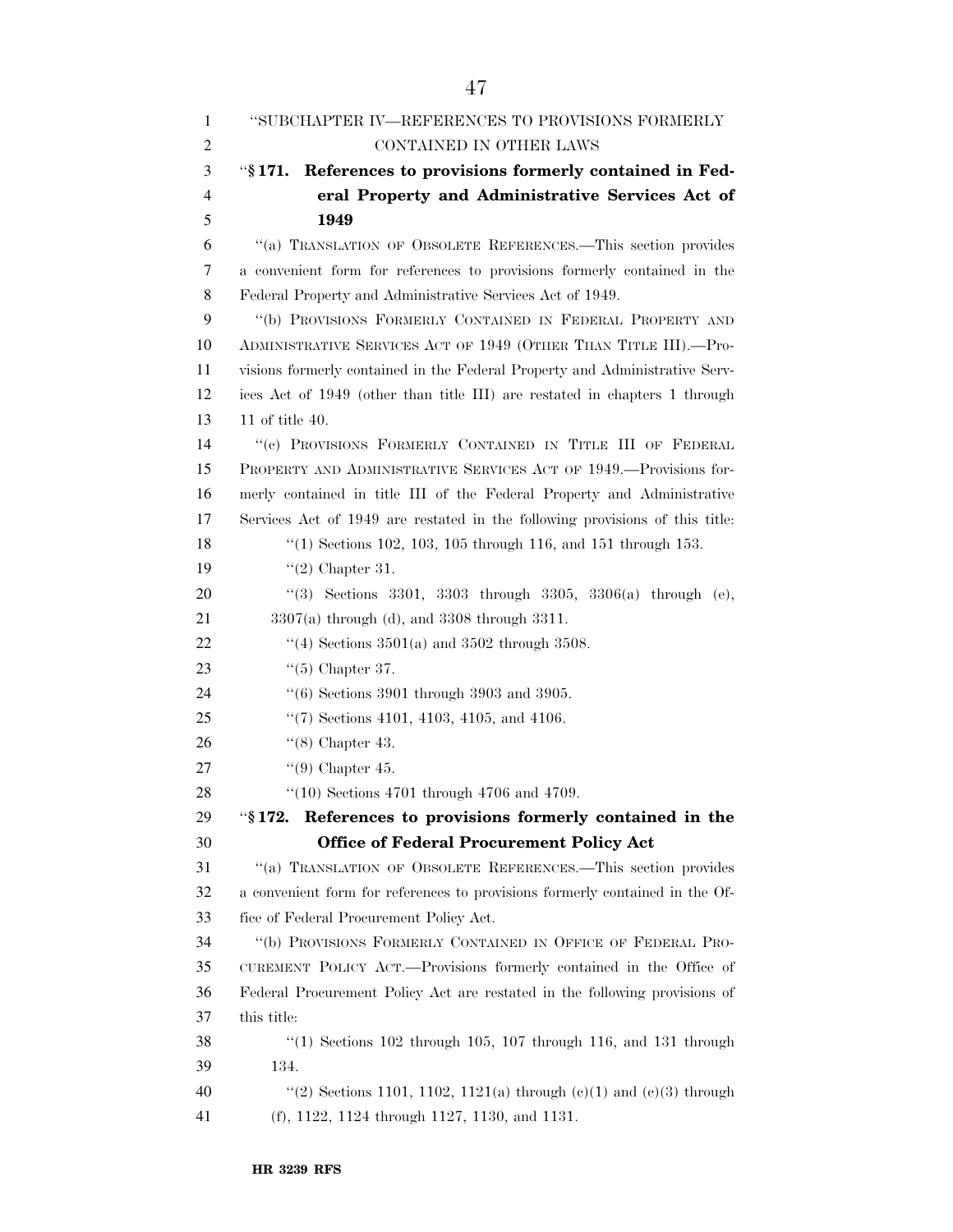| 1  | " $(3)$ Chapter 13.                                                              |
|----|----------------------------------------------------------------------------------|
| 2  | " $(4)$ Chapter 15.                                                              |
| 3  | "(5) Sections 1701, 1702, 1703(a) through (h), $(i)(2)$ through $(8)$ ,          |
| 4  | and (k), 1705, and 1707 through 1712.                                            |
| 5  | Sections 1901 through 1903, 1905 through 1907,<br>(6)<br>and                     |
| 6  | $1908(b)(1)$ and $(2)$ , $(e)(1)$ and $(2)$ , and $(d)$ through $(f)$ .          |
| 7  | " $(7)$ Chapter 21.                                                              |
| 8  | "(8) Sections 2301, 2302, 2305 through 2310, and 2312.".                         |
| 9  | (5) Section 502 of the Departments of Labor, Health and Human Serv-              |
| 10 | ices, and Education, and Related Agencies Appropriations Act, 1993 (Public       |
| 11 | Law 102-394, 41 U.S.C. 1101 note) is amended—                                    |
| 12 | (A) by striking "as referred to in the Office of Federal Procurement             |
| 13 | Policy Act (41 U.S.C. 401 et seq.)" and substituting "as defined in              |
| 14 | section 133 of title 41, United States Code"; and                                |
| 15 | (B) by striking "such Act" and substituting "the provisions referred             |
| 16 | to in section $172(b)$ of title 41, United States Code,".                        |
| 17 | $(6)$ Section 414(a) of the Small Business Reauthorization Act of 1997           |
| 18 | (Public Law 105–135, 41 U.S.C. 1122 note) is amended by striking "sec-           |
| 19 | tion $6(d)(4)(A)$ of the Office of Federal Procurement Policy Act (41 U.S.C.     |
| 20 | $405(d)(4)(A))$ " and substituting "section $1122(a)(4)(A)$ of title 41, United  |
| 21 | States Code,".                                                                   |
| 22 | (7) Section 10004 of the Federal Acquisition Streamlining Act of 1994            |
| 23 | (Public Law 103-355, 41 U.S.C. 1122 note) is amended—                            |
| 24 | (A) in subsection (a), by striking "section $6(d)(4)(A)$ of the Office           |
| 25 | of Federal Procurement Policy Act $(41 \text{ U.S.C. } 405(d)(4)(A))$ " and sub- |
| 26 | stituting "section $1122(a)(4)(A)$ of title 41, United States Code,"; and        |
| 27 | $(B)$ in subsection (b), by striking "section $4(11)$ of the Office of Fed-      |
| 28 | eral Procurement Policy Act $(41 \text{ U.S.C. } 403(11))$ " and substituting    |
| 29 | "section 134 of title 41, United States Code".                                   |
| 30 | $(8)$ Section $808(g)$ of the National Defense Authorization Act for Fiscal      |
| 31 | Year 1998 (Public Law 105–85, 41 U.S.C. 1127 note) is amended—                   |
| 32 | $(A)$ in paragraph $(1)$ , by striking "section 306 $(I)$ of the Federal         |
| 33 | Property and Administrative Services Act of 1949 (41 U.S.C. 256(l))"             |
| 34 | and substituting "section 4301(2) of title 41, United States Code"; and          |
| 35 | $(B)$ in paragraph $(2)$ , by striking "section $306(m)$ of the Federal          |
| 36 | Property and Administrative Services Act of 1949" and substituting               |
| 37 | "section 4301 of title 41, United States Code".                                  |
| 38 | $(9)$ Section $1302(b)(1)(C)$ of title 41, United States Code, is amended by     |
| 39 | striking "the Administrator of National Aeronautics and Space" and sub-          |
| 40 | stituting "the Administrator of the National Aeronautics and Space Admin-        |
| 41 | istration".                                                                      |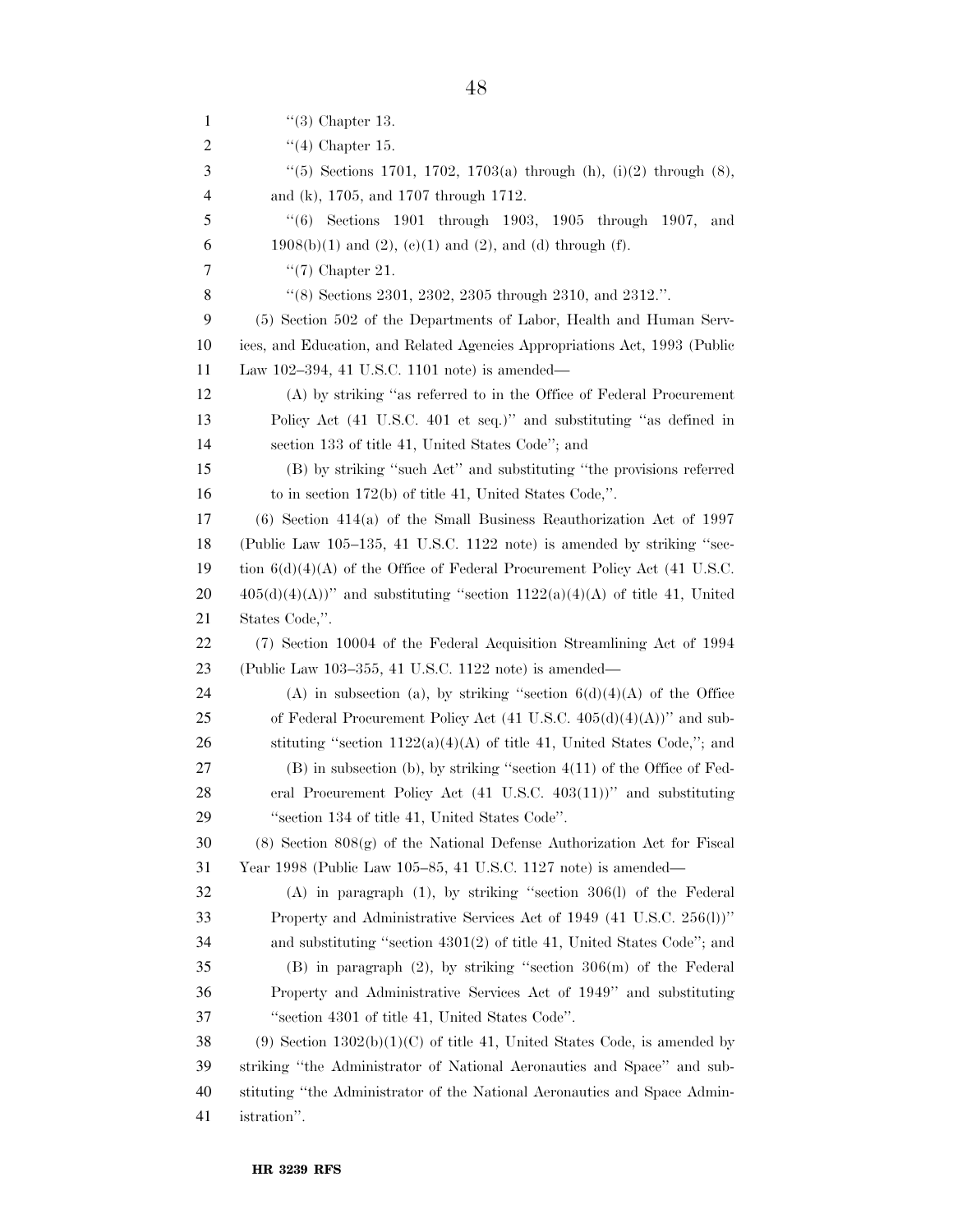| 1  | $(10)$ Section $1303(a)(1)$ of title 41, United States Code, is amended—                  |
|----|-------------------------------------------------------------------------------------------|
| 2  | (A) by striking "the Administrator of National Aeronautics and                            |
| 3  | Space" and substituting "the Administrator of the National Aero-                          |
| 4  | nautics and Space Administration"; and                                                    |
| 5  | (B) by striking "the National Aeronautics and Space Act of 1958                           |
| 6  | $(42 \text{ U.S.C. } 2451 \text{ et seq.})$ " and substituting "chapter 201 of title 51". |
| 7  | (11) Section 802 of the National Defense Authorization Act for Fiscal                     |
| 8  | Year 2000 (Public Law 106–65, 41 U.S.C. 1502 note) is amended—                            |
| 9  | (A) in subsection (c)(1), by striking "section 26(f) of the Office of                     |
| 10 | Federal Procurement Policy Act $(41 \text{ U.S.C. } 422(f))$ " and substituting           |
| 11 | "section $1502(a)$ and (b) of title 41, United States Code,";                             |
| 12 | (B) in subsection $(e)(2)(A)(ii)$ , by striking "section 26 of the Office                 |
| 13 | of Federal Procurement Policy Act" and substituting "chapter 15 of                        |
| 14 | title 41, United States Code,";                                                           |
| 15 | $(C)$ by repealing subsection $(g)$ ;                                                     |
| 16 | (D) in subsection (h), by striking "section $26(f)$ of the Office of Fed-                 |
| 17 | eral Procurement Policy Act $(41 \text{ U.S.C. } 422(f))$ " and substituting "sec-        |
| 18 | tion $1502(a)$ and (b) of title 41, United States Code,"; and                             |
| 19 | (E) in subsection (i)(2), by striking "section 26(f) of the Office of                     |
| 20 | Federal Procurement Policy Act $(41 \text{ U.S.C. } 422(f))$ " and substituting           |
| 21 | "section $1502(a)$ and (b) of title 41, United States Code".                              |
| 22 | $(12)$ Section 1703(i) of title 41, United States Code, is amended—                       |
| 23 | $(A)$ in paragraph $(5)$ , by adding at the end "Amounts transferred                      |
| 24 | under this paragraph shall be in addition to other amounts authorized                     |
| 25 | for the Defense Acquisition University."; and                                             |
| 26 | (B) in paragraph (6), by striking "Procurememt" and substituting                          |
| 27 | "Procurement".                                                                            |
| 28 | $(13)$ Section $5051(c)(2)(A)$ of the Federal Acquisition Streamlining Act                |
| 29 | of 1994 (Public Law 103–355, 41 U.S.C. 1703 note) is amended by striking                  |
| 30 | "section 313(b) of the Federal Property and Administrative Services Act of                |
| 31 | 1949, as added by subsection (a)" and substituting "section $3103(b)$ of title            |
| 32 | 41, United States Code".                                                                  |
| 33 | $(14)$ Section 6002(b) of the Federal Acquisition Streamlining Act of 1994                |
| 34 | (Public Law 103–355, 41 U.S.C. 1709 note) is amended by striking "sec-                    |
| 35 | tion 25(a) of the Office of Federal Procurement Policy Act (41 U.S.C.                     |
| 36 | $421(a)$ " and substituting "section $1302(a)$ of title 41, United States                 |
| 37 | $Code,$ ".                                                                                |
| 38 | (15) Section 1332 of the Small Business Jobs Act of 2010 (Public Law                      |
| 39 | $111-240$ , 41 U.S.C. 1902 note) is amended by striking "section 32 of the                |
| 40 | Office of Federal Procurement Policy Act (41 U.S.C. 428)" and sub-                        |
| 41 | stituting "section 1902 of title 41, United States Code".                                 |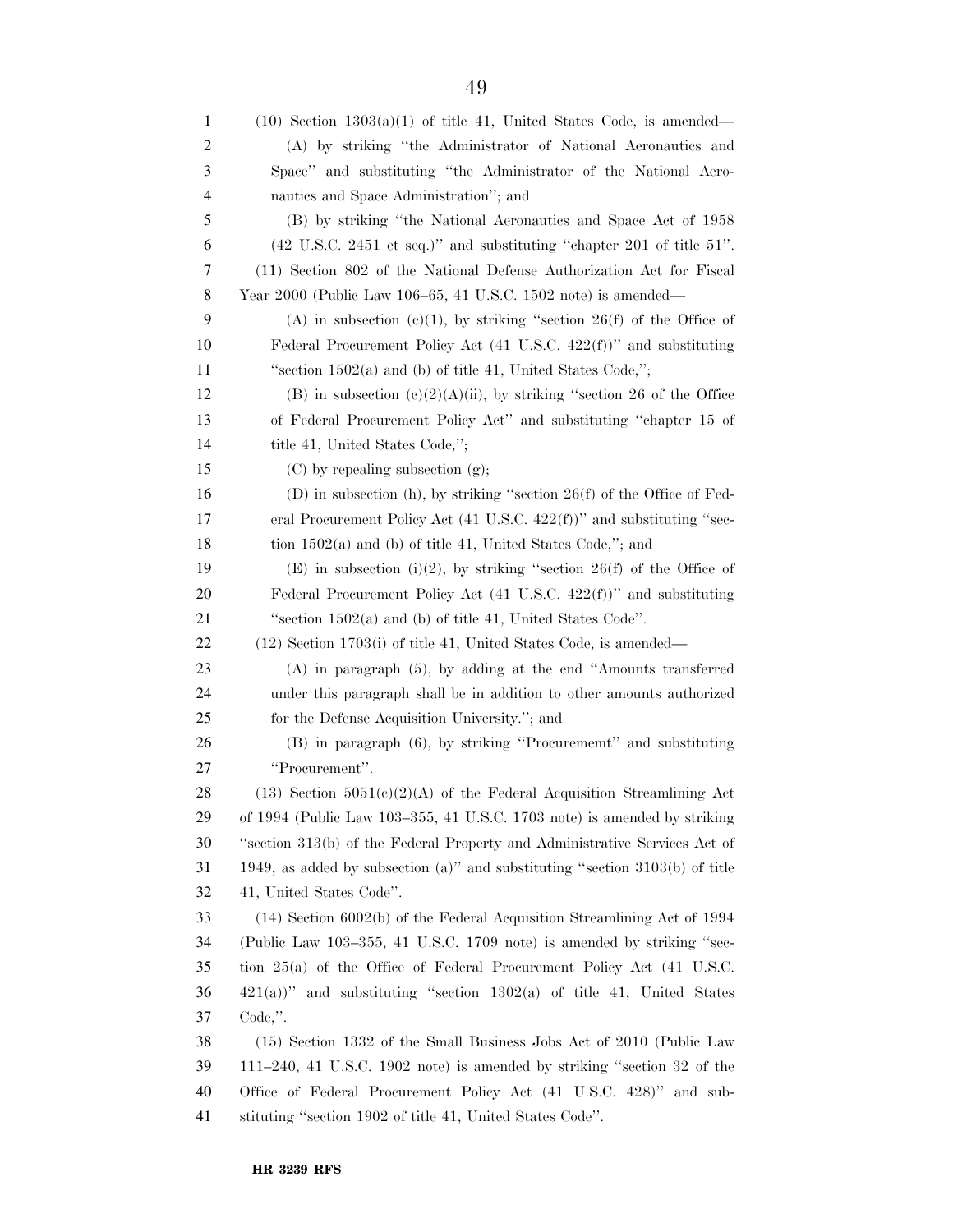| 1              | $(16)$ Section $2313(e)(1)$ of title 41, United States Code, is amended to       |
|----------------|----------------------------------------------------------------------------------|
| $\mathfrak{2}$ | read as follows:                                                                 |
| 3              | $"(1)$ AVAILABILITY—                                                             |
| 4              | "(A) TO GOVERNMENT OFFICIALS.—The Administrator of Gen-                          |
| 5              | eral Services shall ensure that the information in the database is               |
| 6              | available to appropriate acquisition officials of Federal agencies,              |
| 7              | other government officials as the Administrator of General Serv-                 |
| 8              | ices determines appropriate, and, on request, the Chairman and                   |
| 9              | Ranking Member of the committees of Congress having jurisdic-                    |
| 10             | tion.                                                                            |
| 11             | "(B) TO THE PUBLIC.—The Administrator of General Services                        |
| 12             | shall post the information in the database, excluding past perform-              |
| 13             | ance reviews, on a publicly available website.".                                 |
| 14             | (17) The analysis for chapter 31 of title 41, United States Code, is             |
| 15             | amended by striking the item relating to section 3103 and substituting the       |
| 16             | following:                                                                       |
|                | "3103. Goals for major acquisition programs.".                                   |
| 17             | (18) Section 3103 of title 41, United States Code, is amended in the             |
| 18             | heading by striking "Acquisition programs" and substituting "Goals               |
| 19             | for major acquisition programs".                                                 |
| 20             | $(19)$ Section 317(b)(3)(B) of the Federal Property and Administrative           |
| 21             | Services Act of 1949 (ch. 288, 41 U.S.C. note prec. 3901) is amended by          |
| 22             | striking "this chapter applies" and substituting "the provisions referred to     |
| 23             | in section $171(c)$ of title 41, United States Code, apply".                     |
| 24             | $(20)$ Section $2192(b)(2)$ of the Federal Acquisition Streamlining Act of       |
| 25             | 1994 (Public Law 103-355, 41 U.S.C. 4304 note) is amended by striking            |
| 26             | "section 306(l) of the Federal Property and Administrative Services Act of       |
| 27             | 1949 (as added by section $2151$ )" and substituting "section $4301(2)$ of title |
| 28             | 41, United States Code".                                                         |
| 29             | $(21)$ Section 6503(b) of title 41, United States Code, is amended to read       |
| 30             | as follows:                                                                      |
| 31             | "(b) LIQUIDATED DAMAGES.—In addition to damages for any other                    |
| 32             | breach of the contract, the party responsible for a breach or violation de-      |
| 33             | scribed in subsection (a) is liable to the Federal Government for the fol-       |
| 34             | lowing liquidated damages:                                                       |
| 35             | "(1) An amount equal to the sum of $$10$ per day for each individual             |
| 36             | under 16 years of age knowingly employed in the performance of the               |
| 37             | contract.                                                                        |
| 38             | "(2) An amount equal to the sum of $$10$ per day for each incarcer-              |
| 39             | ated individual knowingly employed in the performance of the contract.           |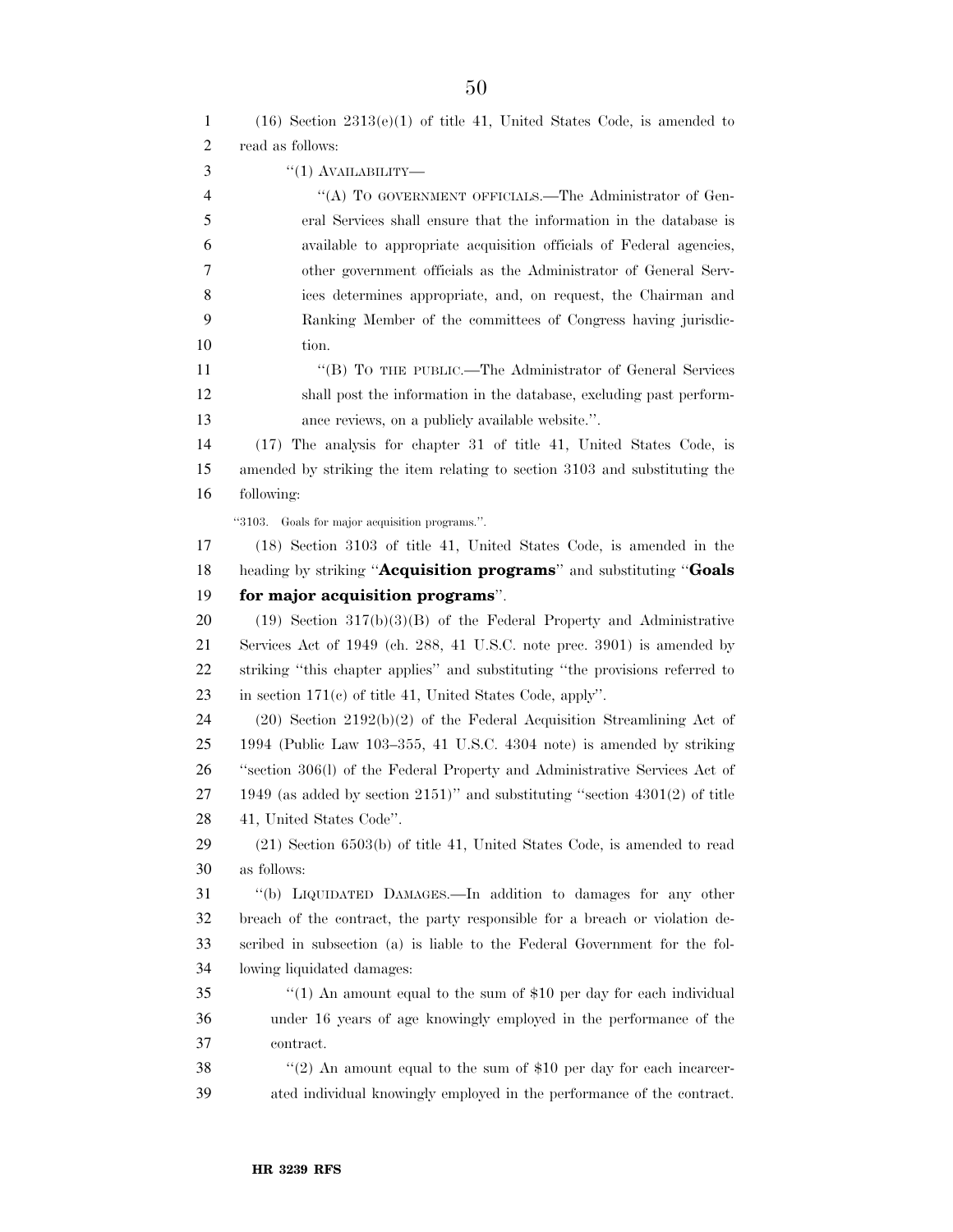| 1  | $(3)$ An amount equal to the sum of wage underpayments due em-              |
|----|-----------------------------------------------------------------------------|
| 2  | ployees engaged in the performance of the contract, including any un-       |
| 3  | derpayments arising from deductions, rebates, or refunds.".                 |
| 4  | (22) Section 6504 of title 41, United States Code, is amended—              |
| 5  | $(A)$ in subsection $(a)$ —                                                 |
| 6  | (i) by striking "each agency" and substituting "all agencies";              |
| 7  | and                                                                         |
| 8  | (ii) by inserting "or firms" after "persons"; and                           |
| 9  | (B) in subsection (b), by striking "described in section 6502 of this       |
| 10 | title".                                                                     |
| 11 | $(23)$ Section 6506(b) of title 41, United States Code, is amended—         |
| 12 | (A) by inserting "rules and" before "regulations"; and                      |
| 13 | (B) by inserting "may be" before "necessary".                               |
| 14 | (24) Section 6507 of title 41, United States Code, is amended—              |
| 15 | (A) in subsection (b), by striking "included in a contract" and sub-        |
| 16 | stituting "included in a proposal or contract"; and                         |
| 17 | (B) in subsection (d), by striking "an impartial" and substituting          |
| 18 | $``a"$ .                                                                    |
| 19 | (25) Section 6508 of title 41, United States Code, is amended—              |
| 20 | $(A)$ in subsection $(a)$ , by striking "an agency" and substituting "the   |
| 21 | contracting agency";                                                        |
| 22 | (B) in subsection (b), by striking "an agency" and substituting "the        |
| 23 | contracting agency"; and                                                    |
| 24 | (C) in subsection (c), by inserting "rules and" before "regulations".       |
| 25 | $(26)$ Section $6701(3)(A)$ of title 41, United States Code, is amended by  |
| 26 | inserting "or the District of Columbia" after "Federal Government".         |
| 27 | $(27)$ Section 6702(a) of title 41, United States Code, is amended—         |
| 28 | $(A)$ in paragraph $(1)$ , by inserting "and" after "Columbia;";            |
| 29 | $(B)$ by striking paragraph $(2)$ ; and                                     |
| 30 | $(C)$ by renumbering paragraph $(3)$ as paragraph $(2)$ .                   |
| 31 | (28) Section 6703 of title 41, United States Code, is amended as follows:   |
| 32 | $(A)$ The matter before paragraph $(1)$ is amended to read as follows:      |
| 33 | "A contract, and bid specification for a contract, that involves an amount  |
| 34 | exceeding \$2,500 and that is subject to this chapter under section 6702 of |
| 35 | this title shall contain the following terms:".                             |
| 36 | (B) Paragraph (1) is amended by striking "each class of service em-         |
| 37 | ployee" and substituting "the various classes of service employees".        |
| 38 | $(C)$ Paragraph $(2)$ is amended—                                           |
| 39 | (i) by striking "each class of service employee" and substituting           |
| 40 | "the various classes of service employees"; and                             |
| 41 | (ii) by inserting "rules and" before "regulations".                         |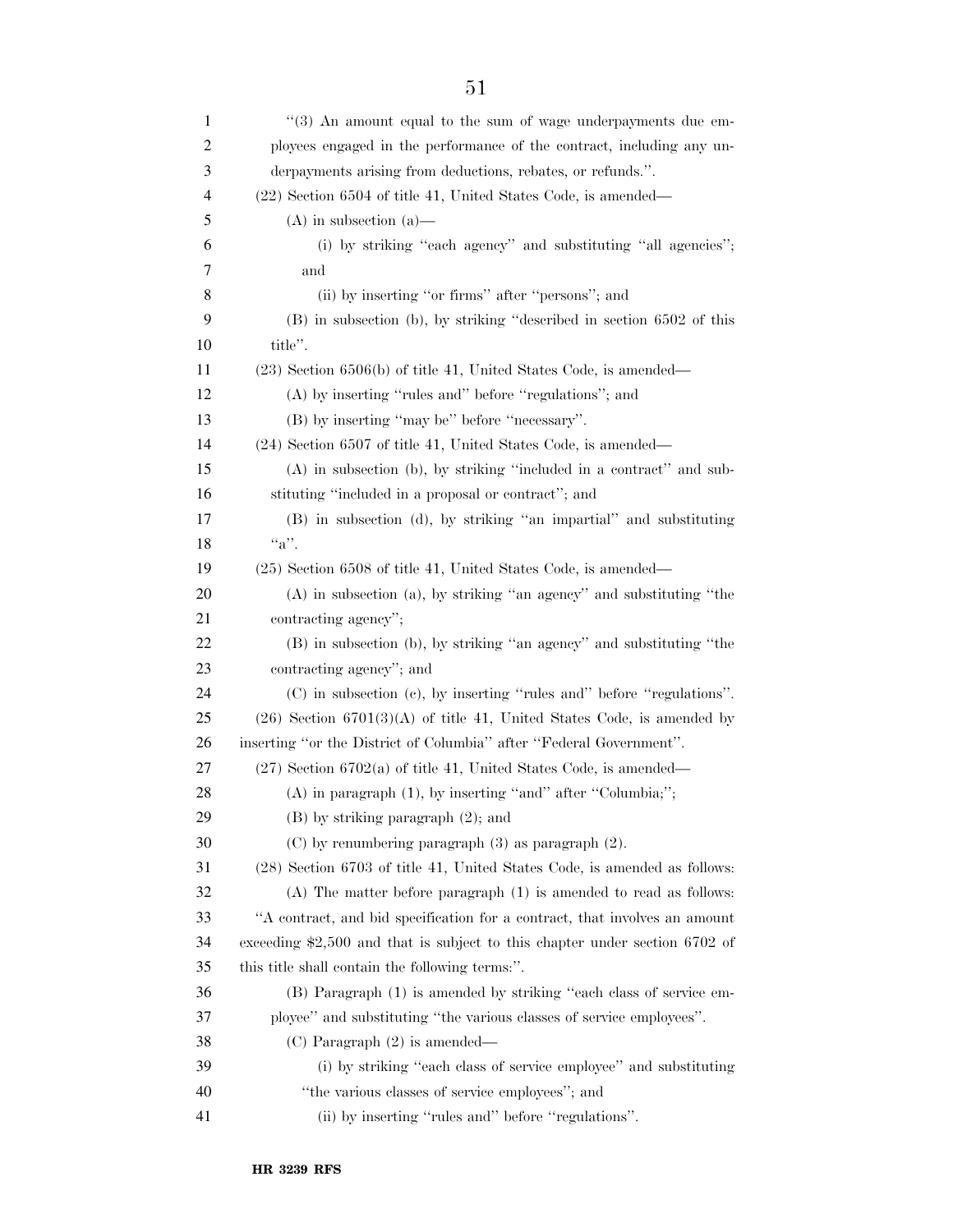| 1              | (D) Paragraph (5) is amended by striking "each class of service em-            |
|----------------|--------------------------------------------------------------------------------|
| $\overline{c}$ | ployee" and substituting "the various classes of service employees".           |
| 3              | (29) Section 6705 of title 41, United States Code, is amended—                 |
| 4              | $(A)$ in subsection $(b)(1)$ , by striking "The total amount" and sub-         |
| 5              | stituting "An amount";                                                         |
| 6              | $(B)$ in subsection $(b)(2)$ —                                                 |
| 7              | (i) by striking "a service employee" and substituting "all service             |
| 8              | employees"; and                                                                |
| 9              | (ii) by striking "underpaid employee" and substituting "under-                 |
| 10             | paid employees"; and                                                           |
| 11             | $(C)$ in subsection $(d)$ —                                                    |
| 12             | (i) by inserting "rules and" before "regulations"; and                         |
| 13             | (ii) by striking "a Federal agency" and substituting "the Fed-                 |
| 14             | eral agency".                                                                  |
| 15             | $(30)$ Section $6706(b)$ of title 41, United States Code, is amended by strik- |
| 16             | ing "a hearing examiner" and substituting "an administrative law judge".       |
| 17             | (31) Section 6707 of title 41, United States Code, is amended—                 |
| 18             | $(A)$ in subsection $(a)$ —                                                    |
| 19             | (i) by striking "6507" and substituting "6507(b) through $(f)$ ";              |
| 20             | and                                                                            |
| 21             | (ii) by inserting "rules and" before "regulations";                            |
| 22             | (B) in subsection (b), by inserting "rules and" before "regulations";          |
| 23             | $(C)$ in subsection $(e)$ —                                                    |
| 24             | $(i)$ in paragraph $(1)$ , by striking "the wages and fringe benefits"         |
| 25             | the service employee would have received under the predecessor                 |
| 26             | contract, including accrued wages and fringe benefits and any pro-             |
| 27             | spective increases in wages and fringe benefits provided for in a              |
| 28             | collective-bargaining agreement as a result of arm's-length nego-              |
| 29             | tiations" and substituting "the wages and fringe benefits provided             |
| 30             | for in a collective-bargaining agreement as a result of arm's-length           |
| 31             | negotiations to which the service employees would have been enti-              |
| 32             | tled if they were employed under the predecessor contract, includ-             |
| 33             | ing accrued wages and fringe benefits and any prospective in-                  |
| 34             | creases in wages and fringe benefits provided for in the collective-           |
| 35             | bargaining agreement"; and                                                     |
| 36             | (ii) in paragraph (2), by striking "under the predecessor con-                 |
| 37             | tract" and substituting "established under the predecessor con-                |
| 38             | tract through collective bargaining"; and                                      |
| 39             | (D) in subsection (d), by striking "each class of service employee"            |
| 40             | and substituting "the various classes of service employees".                   |
| 41             | (32) Section 7105 of title 41, United States Code, is amended—                 |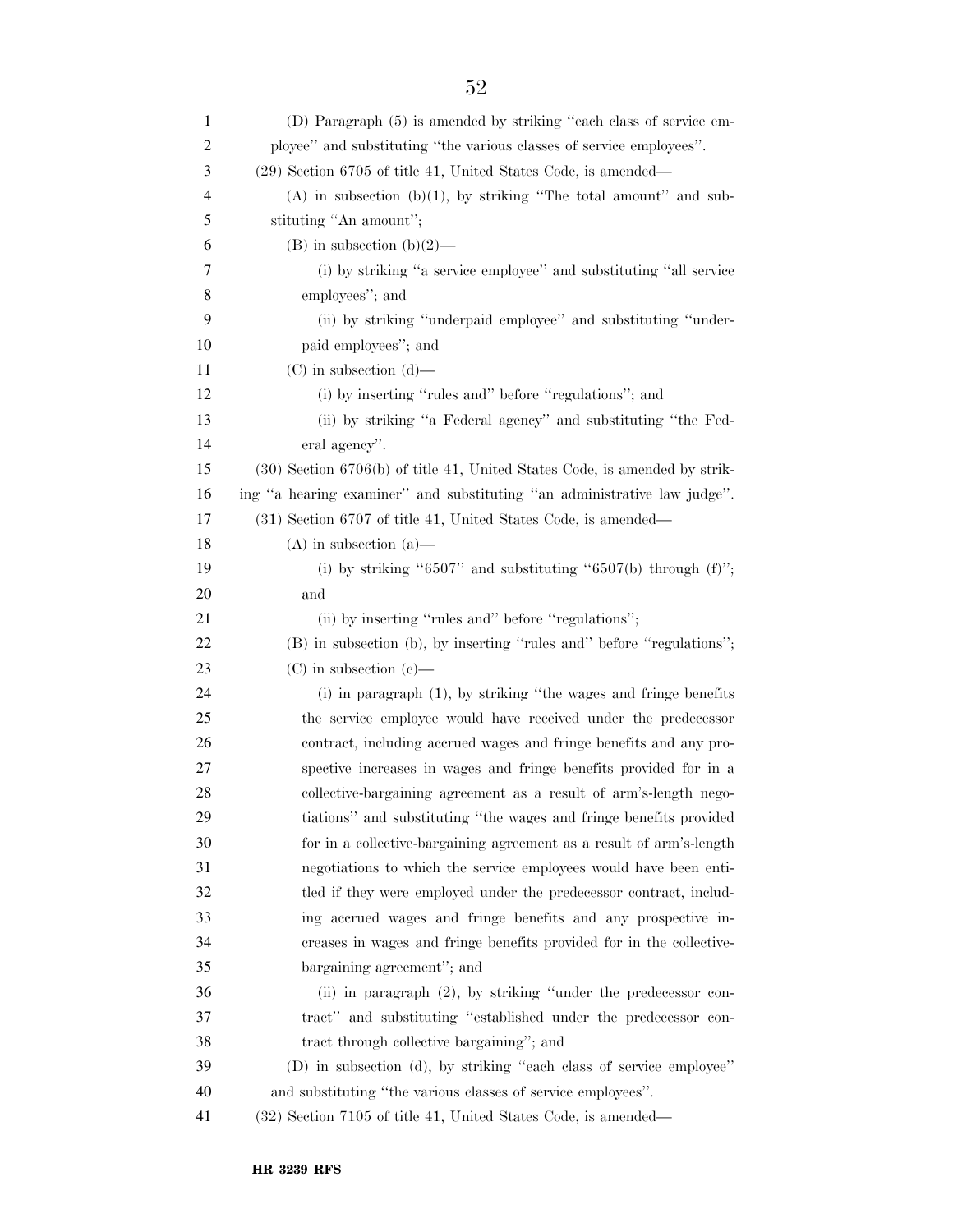| 1              | (A) in subsection (b)(4)(A), by striking "subsection (e)(1)(B)" and                 |
|----------------|-------------------------------------------------------------------------------------|
| $\overline{c}$ | substituting "subparagraphs $(B)$ and $(D)$ of subsection $(e)(1)$ "; and           |
| 3              | $(B)$ in subsection $(e)(1)$ —                                                      |
| 4              | (i) by redesignating subparagraph $(D)$ as subparagraph $(E)$ ;                     |
| 5              | and                                                                                 |
| 6              | (ii) by adding after subparagraph (C) the following:                                |
| 7              | "(D) CENTRAL INTELLIGENCE AGENCY CONTRACTS.-                                        |
| 8              | "(i) DEFINITION.—In this subparagraph, the term "speci-                             |
| 9              | fied board" means the Armed Services Board or the Civilian                          |
| 10             | Board, whichever is specified by a contracting officer of the                       |
| 11             | Central Intelligence Agency to hear an appeal from a decision                       |
| 12             | being made by the contracting officer.                                              |
| 13             | "(ii) APPEAL AND JURISDICTION.—An appeal from a deci-                               |
| 14             | sion of a contracting officer of the Central Intelligence Agen-                     |
| 15             | cy, relating to a contract made by the Central Intelligence                         |
| 16             | Agency, may be filed with the specified board, and the speci-                       |
| 17             | fied board has jurisdiction to decide that appeal.".                                |
| 18             | (33) Section 508 of the Energy and Water Development Appropriations                 |
| 19             | Act, 1989 (Public Law 100–371, 41 U.S.C. 8301 note) is amended—                     |
| 20             | (A) in the heading, by striking "BUY AMERICAN ACT" and                              |
| 21             | substituting "CHAPTER 83 OF TITLE 41, UNITED STATES                                 |
| 22             | $\mathbf{CODE},$ "; and                                                             |
| 23             | (B) in subsection (a), by striking "title III of the Act of March 3,                |
| 24             | 1933 (47 Stat. 1520; 41 U.S.C. 10a-10c), commonly known as the                      |
| 25             | Buy American Act" and substituting "chapter 83 of title 41, United                  |
| 26             | States Code".                                                                       |
| 27             |                                                                                     |
| 28             | $(34)$ Section $856(a)$ of the John Warner National Defense Authorization           |
|                | Act for Fiscal Year 2007 (Public Law 109–364, 41 U.S.C. 8501 note) is               |
| 29             | amended-                                                                            |
| 30             | $(A)$ in paragraph $(1)$ —                                                          |
| 31             | (i) in the heading, by striking "JAVITS-WAGNER-O'DAY ACT" and                       |
| 32             | substituting "CHAPTER 85 OF TITLE 41, UNITED STATES CODE";                          |
| 33             | and                                                                                 |
| 34             | (ii) by striking "section 2 of the Javits-Wagner-O'Day Act (41)                     |
| 35             | U.S.C. 47)" and substituting "section 8503 of title 41, United                      |
| 36             | States Code"; and                                                                   |
| 37             | $(B)$ in paragraph $(2)$ —                                                          |
| 38             | (i) in the heading, by striking "THE JAVITS-WAGNER-O'DAY                            |
| 39<br>40       | ACT" and substituting "CHAPTER 85 OF TITLE 41, UNITED STATES<br>$\mathrm{CODE},$ "; |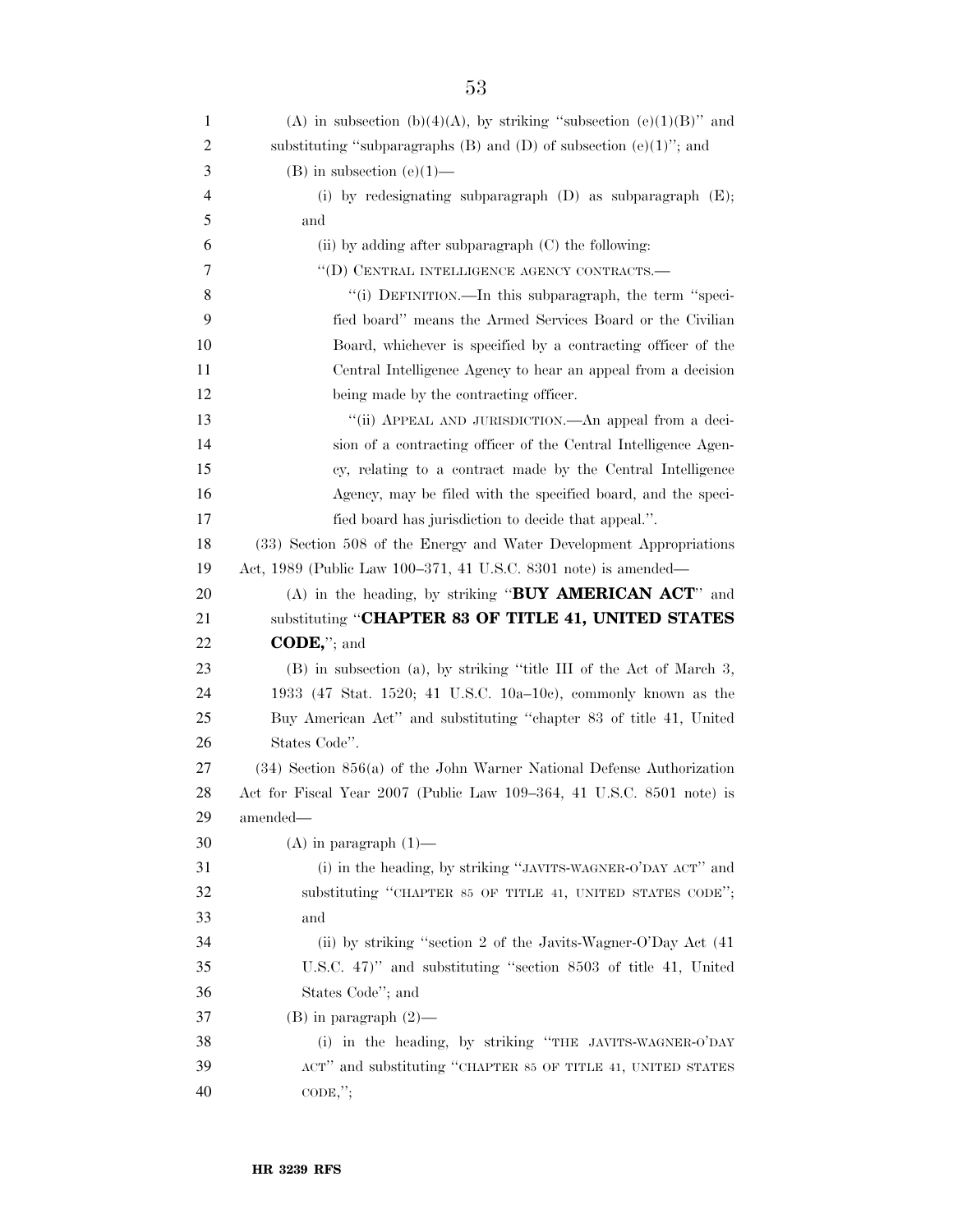(ii) in subparagraph (A), by striking ''The Javits-Wagner-O'Day Act (41 U.S.C. 46 et seq.)'' and substituting ''Chapter 85 of title 41, United States Code,''; and (iii) in subparagraph (B), by striking ''The Javits-Wagner- O'Day Act'' and substituting ''Chapter 85 of title 41, United States Code,''. (35) Section 848(b) of the National Defense Authorization Act for Fiscal Year 2006 (Public Law 109–163, 41 U.S.C. 8501 note) is amended— (A) by striking ''the Javits-Wagner-O'Day Act (41 U.S.C. 48)'' and substituting ''chapter 85 of title 41, United States Code,''; (B) by striking ''those Acts'' and substituting ''the Randolph- Sheppard Act and chapter 85 of title 41, United States Code,''; and (C) by striking ''each Act'' and substituting ''the Randolph-Sheppard Act or chapter 85 of title 41, United States Code''. **SEC. 31. TITLE 42, UNITED STATES CODE.**  (1) Section 244(b)(1) of the Public Health Service Act (42 U.S.C. 238m(b)(1)) is amended by striking ''section 3709 of the Revised Statutes (41 U.S.C. 5)'' and substituting ''section 6101 of title 41, United States Code,''. 20 (2) Section 306(f) of the Public Health Service Act (42 U.S.C. 242k(f)) is amended by striking ''section 3709 of the Revised Statutes (41 U.S.C. 5)'' and substituting ''section 6101 of title 41, United States Code''. (3) Section 308(f) of the Public Health Service Act (42 U.S.C. 242m(f)) is amended by striking ''section 3709 of the Revised Statutes (41 U.S.C. 5)'' and substituting ''section 6101 of title 41, United States Code''. (4) Section 319F–1(b) of the Public Health Service Act (42 U.S.C.  $27 \quad 247d - 6a(b)$  is amended—  $(A)$  in paragraph  $(1)$ — (i) in subparagraph (A)— (I) in the matter before clause (i), by striking ''section 4(11) of the Office of Federal Procurement Policy Act (41  $32 \qquad \qquad$  U.S.C.  $403(11)$ <sup>"</sup> and substituting "section 134 of title 41, United States Code''; (II) in the matter before clause (i), by striking ''section 302A(a) of the Federal Property and Administrative Services Act of 1949 (41 U.S.C.  $252a(a)$ )" and substituting "section  $3101(b)(1)(A)$  of title 41, United States Code"; 38 (III) in clause (i), by striking "section  $303(g)(1)(A)$  of the Federal Property and Administrative Services Act of 1949 40 (41 U.S.C.  $253(g)(1)(A))$ " and substituting "section  $3305(a)(1)$  of title 41, United States Code,"; and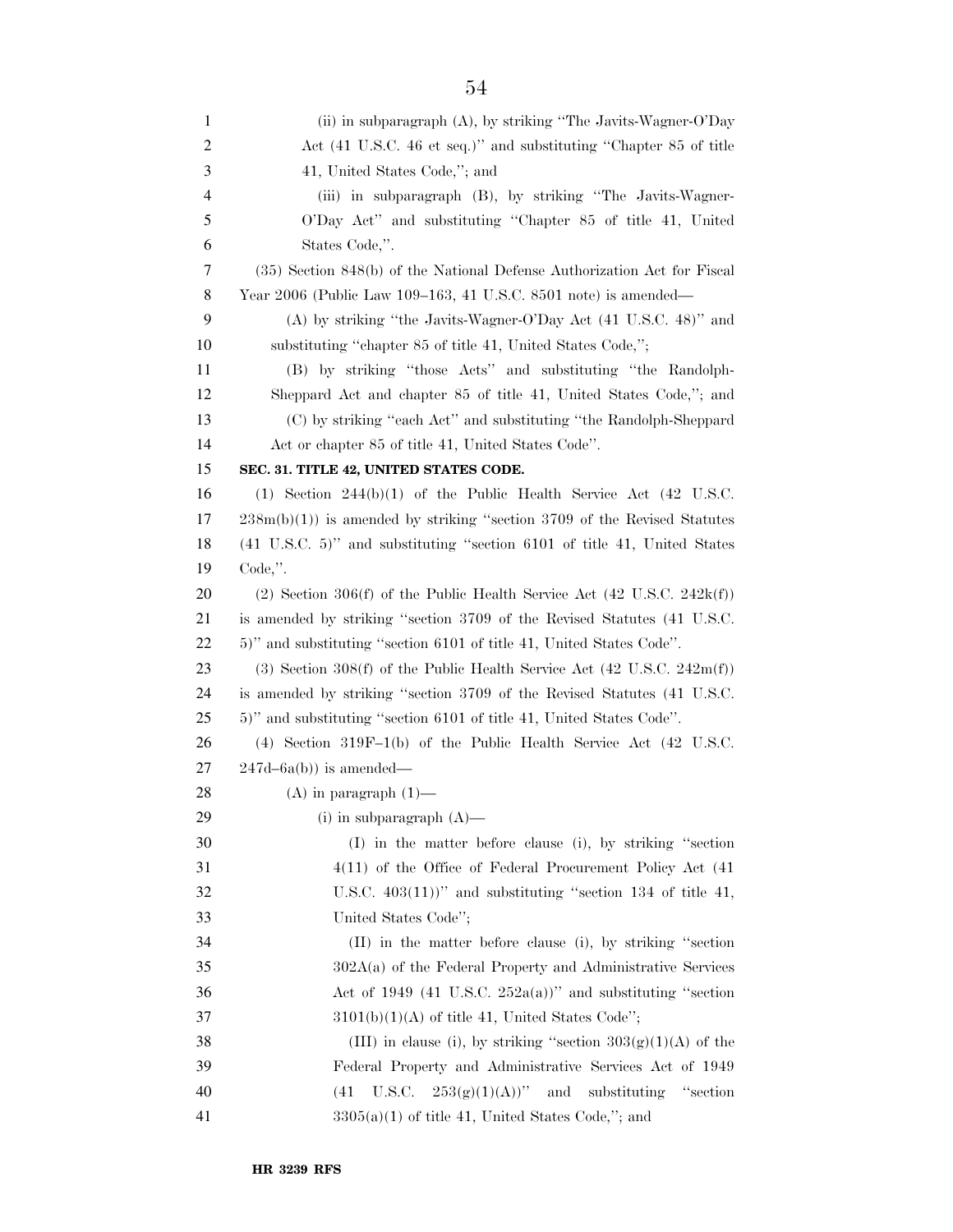| 1  | (IV) in clause (ii), by striking "section 302A(b) of such Act                |
|----|------------------------------------------------------------------------------|
| 2  | $252a(b)$ "<br>substituting<br>U.S.C.<br>and<br>"section"<br>(41)            |
| 3  | $3101(b)(1)(B)$ of title 41, United States Code,"; and                       |
| 4  | (ii) in subparagraph $(B)$ —                                                 |
| 5  | (I) in clause (ii), by striking "Subsections (a) and (b) of                  |
| 6  | section 7 of the Anti-Kickback Act of 1986 (41 U.S.C. $57(a)$ )              |
| 7  | and (b))" and substituting "Section $8703(a)$ of title 41,                   |
| 8  | United States Code";                                                         |
| 9  | $(II)$ in clause (iii), by striking "Section 304C of the Fed-                |
| 10 | eral Property and Administrative Services Act of 1949 (41)                   |
| 11 | U.S.C. 254d)" and substituting "Section 4706 of title 41,                    |
| 12 | United States Code"; and                                                     |
| 13 | (III) in clause (v), by striking "Subsection (a) of section                  |
| 14 | 304 of the Federal Property and Administrative Services Act                  |
| 15 | of 1949 (41 U.S.C. 254(a))" and substituting "Section 3901                   |
| 16 | of title 41, United States Code";                                            |
| 17 | $(B)$ in paragraph $(2)$ —                                                   |
| 18 | (i) in subparagraph $(A)$ —                                                  |
| 19 | (I) by striking "section $303(c)(1)$ of title III of the Federal             |
| 20 | Property and Administrative Services Act of 1949 (41 U.S.C.                  |
| 21 | $253(e)(1)$ " and substituting "section $3304(a)(1)$ of title 41,            |
| 22 | United States Code,"; and                                                    |
| 23 | (II) by striking "such section $303(c)(1)$ " and substituting                |
| 24 | "such section $3304(a)(1)$ "; and                                            |
| 25 | (ii) in subparagraph (C), by striking "such section $303(e)(1)$ "            |
| 26 | and substituting "such section $3304(a)(1)$ "; and                           |
| 27 | (C) in paragraph $(3)(A)$ , by striking "subsections (c), (d), and (f)       |
| 28 | of section 32 of the Office of Federal Procurement Policy Act (41)           |
| 29 | U.S.C. 428)" and substituting "section 1902(a), (d), and (e) of title        |
| 30 | 41, United States Code,".                                                    |
| 31 | $(5)$ Section 319F-2 $(e)(7)(B)$ of the Public Health Service Act (42 U.S.C. |
| 32 | $247d-6b(c)(7)(B)$ is amended—                                               |
| 33 | (A) in clause (ii)(VII), by striking "section $303(e)(1)$ of the Federal     |
| 34 | Property and Administrative Services Act of 1949 (41 U.S.C.                  |
| 35 | $253(e)(1)$ " and substituting "section $3304(a)(1)$ of title 41, United     |
| 36 | States Code";                                                                |
| 37 | $(B)$ in clause $(iii)(I)$ —                                                 |
| 38 | (i) in the matter before item (aa), by striking "section $4(11)$ of          |
| 39 | the Office of Federal Procurement Policy Act (41 U.S.C.                      |
| 40 | $403(11)$ " and substituting "section 134 of title 41, United States         |
| 41 | $Code$ ";                                                                    |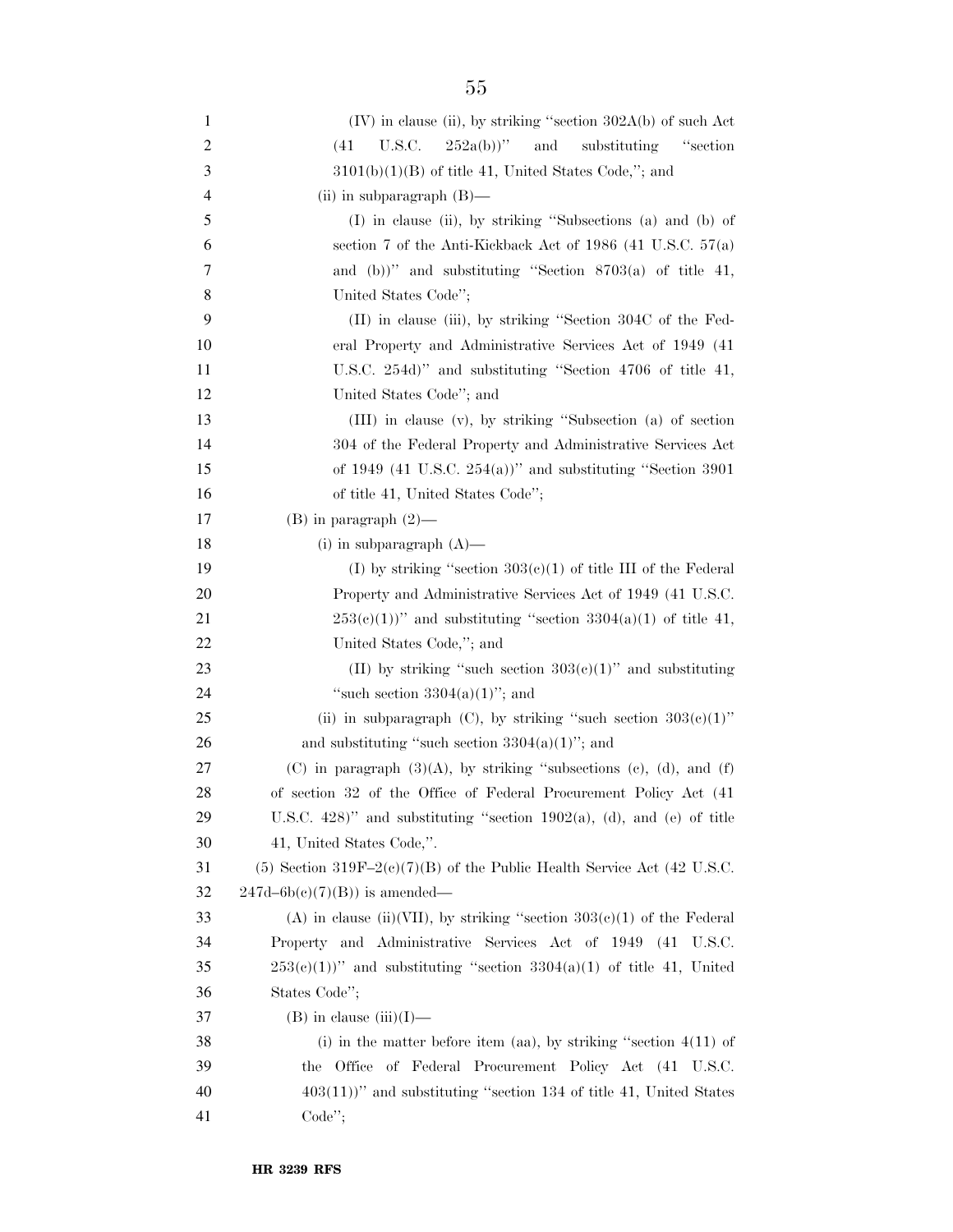| 1  | (ii) in the matter before item (aa), by striking "section $302A(a)$                |
|----|------------------------------------------------------------------------------------|
| 2  | of the Federal Property and Administrative Services Act of 1949                    |
| 3  | $(41 \text{ U.S.C. } 252a(a))$ " and substituting "section $3101(b)(1)(A)$ of      |
| 4  | title 41, United States Code";                                                     |
| 5  | (iii) in item (aa), by striking "section $303(g)(1)(A)$ of the Fed-                |
| 6  | eral Property and Administrative Services Act of 1949 (41 U.S.C.                   |
| 7  | $253(g)(1)(A))$ " and substituting "section $3305(a)(1)$ of title 41,              |
| 8  | United States Code,"; and                                                          |
| 9  | (iv) in item (bb), by striking "section $302A(b)$ of such Act $(41)$               |
| 10 | U.S.C. $252a(b)$ " and substituting "section $3101(b)(1)(B)$ of title              |
| 11 | 41, United States Code,";                                                          |
| 12 | $(C)$ in clause $(iii)(II)$ —                                                      |
| 13 | (i) in item (bb), by striking "Subsections (a) and (b) of section                  |
| 14 | 7 of the Anti-Kickback Act of 1986 (41 U.S.C. 57(a) and (b))"                      |
| 15 | and substituting "Section 8703(a) of title 41, United States                       |
| 16 | Code";                                                                             |
| 17 | (ii) in item (cc), by striking "Section 304C of the Federal Prop-                  |
| 18 | erty and Administrative Services Act of 1949 (41 U.S.C. 254d)"                     |
| 19 | and substituting "Section 4706 of title 41, United States Code";                   |
| 20 | and                                                                                |
| 21 | (iii) in item (ee), by striking "Subsection (a) of section 304 of                  |
| 22 | the Federal Property and Administrative Services Act of 1949 (41)                  |
| 23 | U.S.C. $254(a)$ )" and substituting "Section 3901 of title 41,                     |
| 24 | United States Code";                                                               |
| 25 | (D) in clause $(iv)$ —                                                             |
| 26 | $(i)$ in subclause $(I)$ —                                                         |
| 27 | (I) by striking "section $303(c)(1)$ of title III of the Federal                   |
| 28 | Property and Administrative Services Act of 1949 (41 U.S.C.                        |
| 29 | $253(e)(1)$ " and substituting "section $3304(a)(1)$ of title 41,                  |
| 30 | United States Code,"; and                                                          |
| 31 | (II) by striking "such section $303(e)(1)$ " and substituting                      |
| 32 | "such section $3304(a)(1)$ "; and                                                  |
| 33 | (ii) in subclause (III), by striking "such section $303(e)(1)$ " and               |
| 34 | substituting "such section $3304(a)(1)$ "; and                                     |
| 35 | (E) in clause (vii), by striking "section $303A(a)(1)(B)$ of the Federal           |
| 36 | Property and Administrative Services Act of 1949 (41 U.S.C.                        |
| 37 | $253a(a)(1)(B)$ " and substituting "section $3306(a)(1)(B)$ of title 41,           |
| 38 | United States Code,".                                                              |
| 39 | $(6)$ Section 319L $(e)(5)$ of the Public Health Service Act $(42 \text{ U.S.C.})$ |
| 40 | $247d-7e(c)(5)$ is amended—                                                        |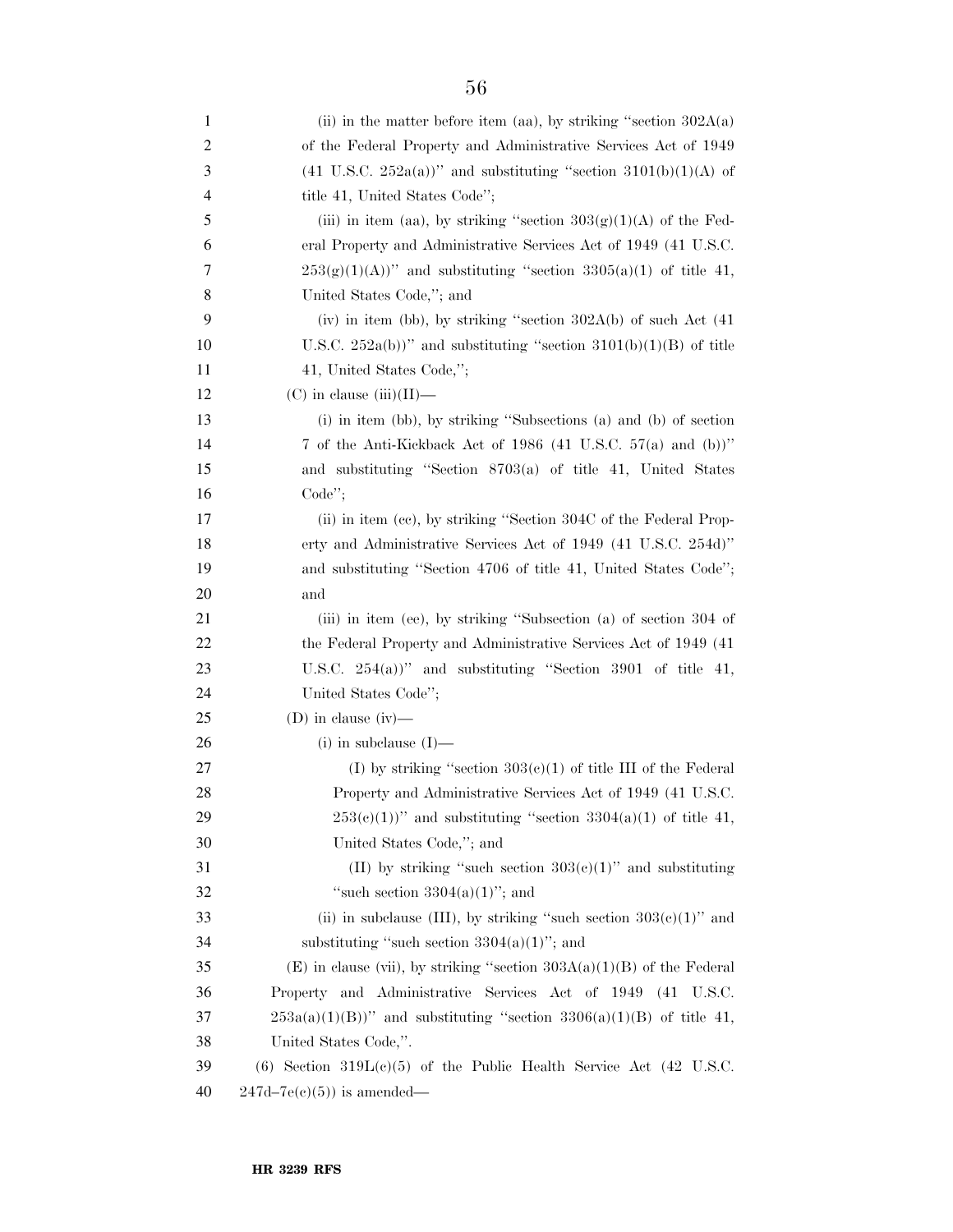| 1              | $(A)$ in subparagraph $(C)$ , by striking "section 3709 of the Revised                                  |
|----------------|---------------------------------------------------------------------------------------------------------|
| $\overline{2}$ | Statutes of the United States (41 U.S.C. 5)" and substituting "section                                  |
| 3              | 6101 of title 41, United States Code,"; and                                                             |
| $\overline{4}$ | (B) in subparagraph $(F)$ , by striking "section $303(e)(3)$ of the Fed-                                |
| 5              | eral Property and Administrative Services Act of 1949 (41 U.S.C.                                        |
| 6              | $253(e)(3)$ " and substituting "section $3304(a)(3)$ of title 41, United                                |
| 7              | States Code".                                                                                           |
| 8              | $(7)$ Section 413(b)(8) of the Public Health Service Act (42 U.S.C. 285a–                               |
| 9              | $2(b)(8)$ ) is amended by striking "section 3709 of the Revised Statutes (41)                           |
| 10             | U.S.C. 5)" and substituting "section 6101 of title 41, United States Code".                             |
| 11             | $(8)$ Section $421(b)(3)$ of the Public Health Service Act $(42 \text{ U.S.C. } 285b-$                  |
| 12             | $3(b)(3)$ ) is amended by striking "section 3709 of the Revised Statutes (41)                           |
| 13             | U.S.C. 5)" and substituting "section 6101 of title 41, United States Code".                             |
| 14             | $(9)$ Section $464H(b)(9)$ of the Public Health Service Act $(42 \text{ U.S.C.})$                       |
| 15             | $285n(b)(9)$ is amended by striking "sections 3648 and 3709 of the Revised                              |
| 16             | Statutes $(31 \text{ U.S.C. } 529; 41 \text{ U.S.C. } 5)$ " and substituting "section $3324(a)$         |
| 17             | and (b) of title 31, United States Code, and section 6101 of title 41, United                           |
| 18             | States Code".                                                                                           |
| 19             | $(10)$ Section 494 $(2)$ of the Public Health Service Act $(42 \text{ U.S.C. } 289e(2))$                |
| 20             | is amended by striking "section 3709 of the Revised Statutes (41 U.S.C.                                 |
| 21             | 5)" and substituting "section 6101 of title 41, United States Code,".                                   |
| 22             | $(11)$ Section 496(a) of the Public Health Service Act (42 U.S.C. 289 $e$ (a))                          |
| 23             | is amended by striking "section 3709 of the Revised Statutes (41 U.S.C.                                 |
| 24             | 5)" and substituting "section 6101 of title 41, United States Code".                                    |
| 25             | (12) Section 504 of the Public Health Service Act (42 U.S.C. 290aa–3)                                   |
| 26             | is amended—                                                                                             |
| 27             | $(A)$ in subsection $(a)$ , by striking "section $4(11)$ of the Office of Fed-                          |
| 28             | eral Procurement Policy Act" and substituting "section 134 of title 41,                                 |
| 29             | United States Code"; and                                                                                |
| 30             | $(B)$ in subsection $(c)$ , by striking "section $4(11)$ of the Office of Fed-                          |
| 31             | eral Procurement Policy Act" and substituting "section 134 of title 41,                                 |
| 32             | United States Code".                                                                                    |
| 33             | $(13)$ Section $5101(f)(3)$ of the Patient Protection and Affordable Care                               |
| 34             | Act (42 U.S.C. 294 $q(f)(3)$ ) is amended by striking "section 3709 of the Re-                          |
| 35             | vised Statutes $(41 \text{ U.S.C. } 5)$ " and substituting "section 6101 of title 41,                   |
| 36             | United States Code".                                                                                    |
| 37             | $(14)$ Section 945(d) of the Public Health Service Act (42 U.S.C. 299 $e-$                              |
| 38             | $4(d)$ ) is amended by striking "sections 3648 and 3709 of the Revised Stat-                            |
| 39             | utes $(31 \text{ U.S.C. } 529 \text{ and } 41 \text{ U.S.C. } 5)$ " and substituting "section $3324(a)$ |
| 40             | and (b) of title 31, United States Code, and section 6101 of title 41, United                           |
| 41             | States Code".                                                                                           |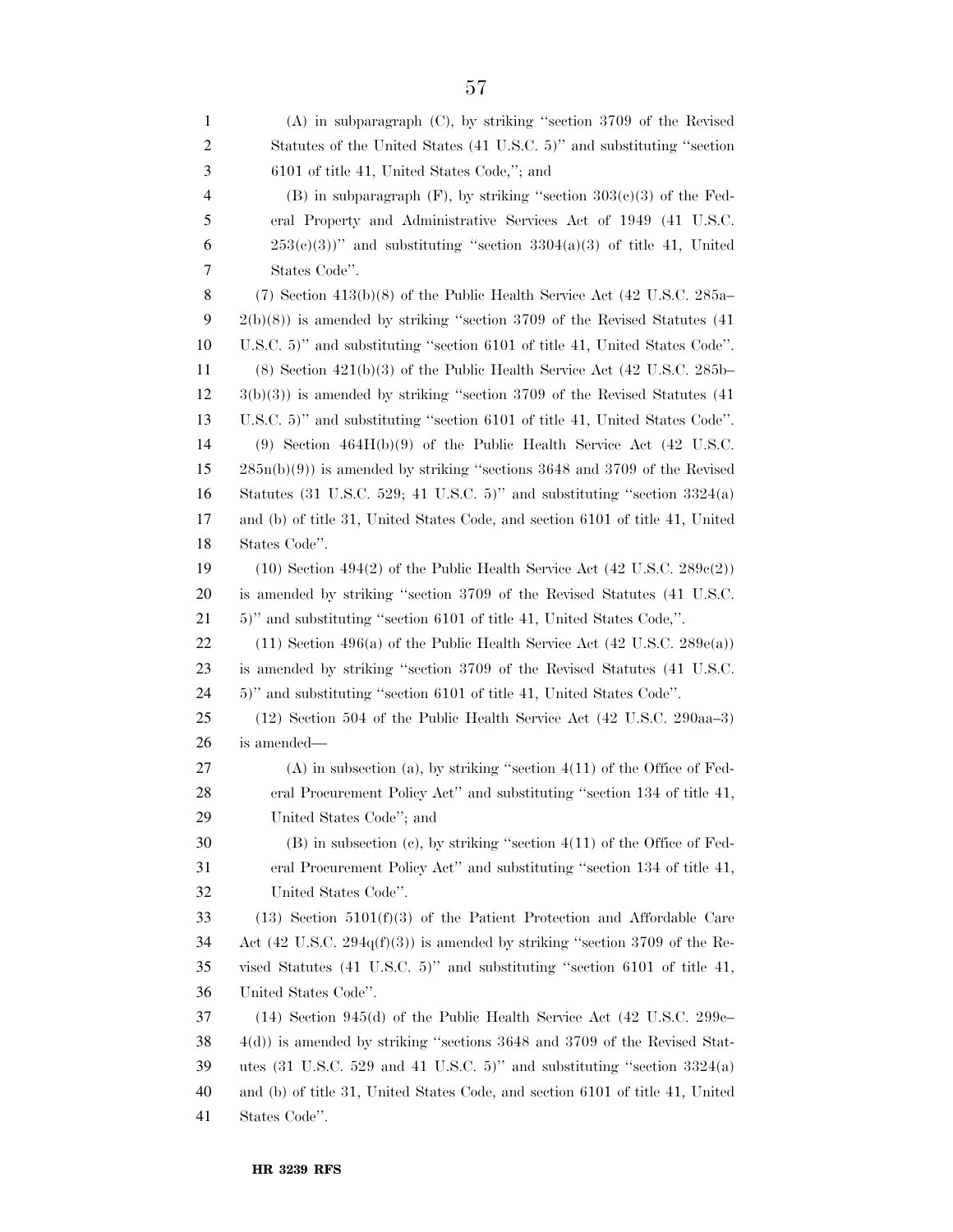(15) Section 1132(d) of the Public Health Service Act (42 U.S.C. 300c– 2 22(d)) is amended by striking "section 3648 and 3709 of the Revised Stat- utes (31 U.S.C. 529; 41 U.S.C. 5)'' and substituting ''section 3324(a) and (b) of title 31, United States Code, and section 6101 of title 41, United States Code''. (16) Section 1701(c) of the Public Health Service Act (42 U.S.C. 300u(c)) is amended by striking ''sections 3648 and 3709 of the Revised 8 Statutes (31 U.S.C. 529; 41 U.S.C. 5)" and substituting "section  $3324(a)$  and (b) of title 31, United States Code, and section 6101 of title 41, United States Code''. (17) Section 2354(a)(6) of the Public Health Service Act (42 U.S.C.  $12 \qquad 300c-41(a)(6)$  is amended by striking "section 3709 of the Revised Stat- utes (41 U.S.C. 5)'' and substituting ''section 6101 of title 41, United States Code''. (18) Section 1805(d)(3) of the Social Security Act (42 U.S.C. 1395b– 6(d)(3)) is amended by striking ''section 3709 of the Revised Statutes (41 U.S.C. 5)'' and substituting ''section 6101 of title 41, United States Code''. 18 (19) Section  $1860D-11(g)(1)(B)(iii)$  of the Social Security Act (42) 19 U.S.C. 1395w–111(g)(1)(B)(iii)) is amended by striking "section 4(5) of the 20 Office of Federal Procurement Policy Act (41 U.S.C. 403(5))" and sub- stituting ''section 132 of title 41, United States Code''. 22 (20) Section  $1866B(b)(4)(B)$  of the Social Security Act (42 U.S.C. 23 1395cc–2(b)(4)(B)) is amended by striking "section 5" and substituting ''section 6101''. 25 (21) Section  $1874A(b)(1)(B)$  of the Social Security Act (42 U.S.C. 1395kk–1(b)(1)(B)) is amended by striking "section 5" and substituting ''section 6101''.  $(22)$  Section 1890(a)(4) of the Social Security Act (42 U.S.C. 29 1395aaa(a)(4)) is amended by striking "section 4(5) of the Office of Fed- eral Procurement Policy Act (41 U.S.C. 403(5))'' and substituting ''section 132 of title 41, United States Code''. (23) Section 1900(d)(3) of the Social Security Act (42 U.S.C. 1396(d)(3)) is amended by striking ''section 3709 of the Revised Statutes (41 U.S.C. 5)'' and substituting ''section 6101 of title 41, United States Code''.  $(24)$  Section 1902(a)(4)(D) of the Social Security Act (42 U.S.C. 37 1396a(a)(4)(D)) is amended– (A) by striking ''section 27 of the Office of Federal Procurement 39 Policy Act (41 U.S.C. 423)" and substituting "chapter 21 of title 41, United States Code,''; and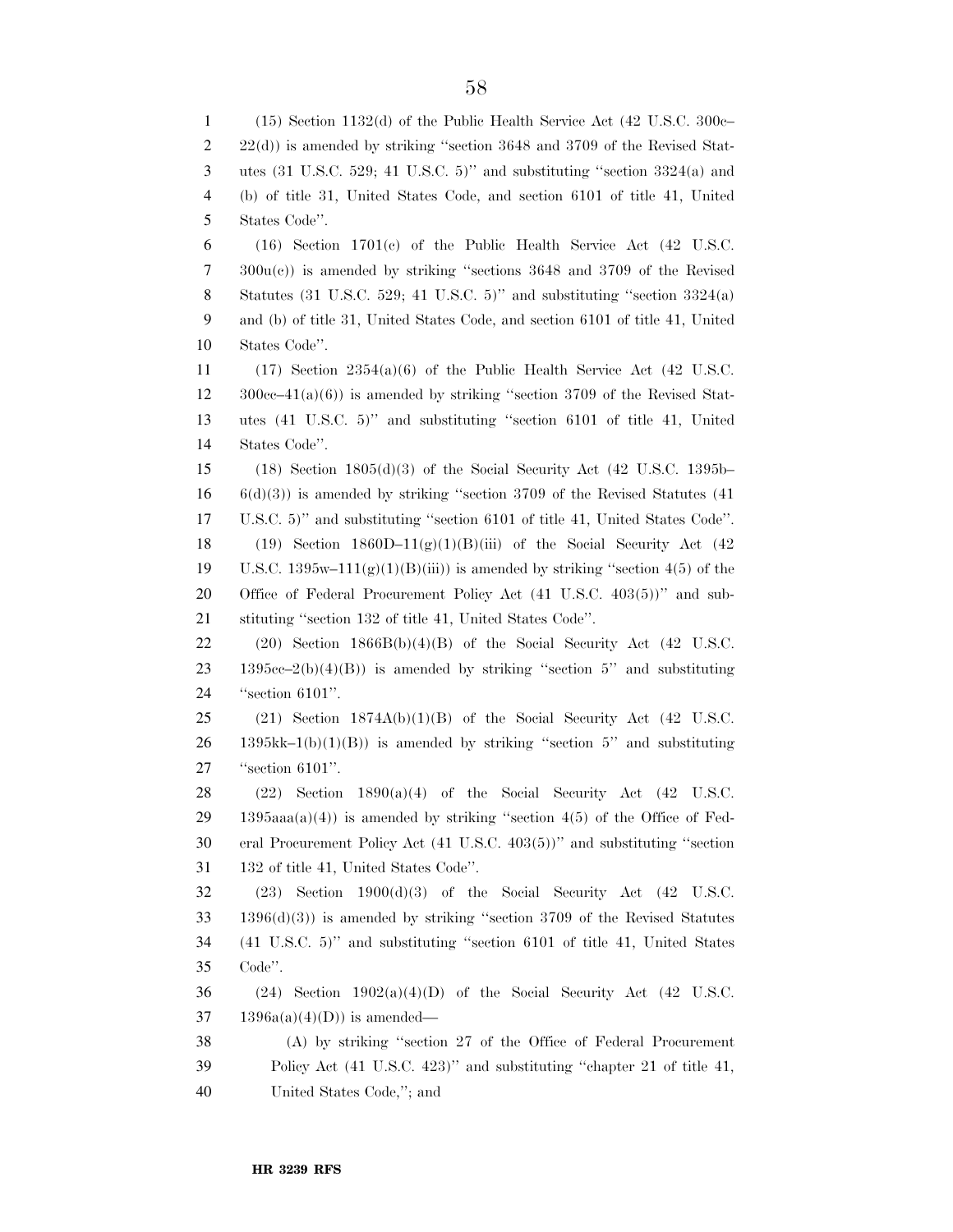| 1              | $(B)$ by striking "subsection $(a)(2)$ of such section of that Act" and              |
|----------------|--------------------------------------------------------------------------------------|
| $\overline{c}$ | substituting "section $2102(a)(3)$ of such title".                                   |
| 3              | $(25)$ Section 1932 $(d)(3)$ of the Social Security Act $(42 \text{ U.S.C. } 1396u-$ |
| 4              | $2(d)(3)$ ) is amended by striking "section 27 of the Office of Federal Pro-         |
| 5              | curement Policy Act (41 U.S.C. 423)" and substituting "chapter 21 of title           |
| 6              | 41, United States Code".                                                             |
| 7              | $(26)$ Section 510(a) of the Housing Act of 1949 (42 U.S.C. 1480(a)) is              |
| 8              | amended by striking "section 3709 of the Revised Statutes, as amended"               |
| 9              | and substituting "section 6101 of title 41, United States Code".                     |
| 10             | $(27)$ Section 302(b) of the Defense Housing and Community Facilities                |
| 11             | and Services Act of 1951 (42 U.S.C. 1592a(b)) is amended by striking "the            |
| 12             | Federal Property and Administrative Services Act of 1949, as amended"                |
| 13             | and substituting "chapter 5 of title 40, United States Code".                        |
| 14             | $(28)$ Section 305(a) of the Defense Housing and Community Facilities                |
| 15             | and Services Act of 1951 (42 U.S.C. 1592 $d(a)$ ) is amended by striking "sec-       |
| 16             | tion 3709 of the Revised Statutes, as amended, section 322 of the Act of             |
| 17             | June 30, 1932 (47 Stat. 412), as amended, the Federal Property and Ad-               |
| 18             | ministrative Services Act of 1949, as amended" and substituting "the provi-          |
| 19             | sions referred to in section 171(b) and (c) of title 41, United States Code,         |
| 20             | and section 6101 of title 41, United States Code".                                   |
| 21             | $(29)$ Section 309(a) of the Defense Housing and Community Facilities                |
| 22             | and Services Act of $1951$ (42 U.S.C. $1592h(a)$ ) is amended by striking            |
| 23             | "section 3709 of the Revised Statutes" and substituting "section 6101 of             |
| 24             | title 41, United States Code".                                                       |
| 25             | $(30)$ Section 4(a) of the Federal Food Donation Act of 2008 (42 U.S.C.              |
| 26             | $1792(a)$ ) is amended by striking "section 25 of the Office of Federal Pro-         |
| 27             | curement Policy Act (41 U.S.C. 421)" and substituting "section 1303 of               |
| 28             | title 41, United States Code,".                                                      |
| 29             | $(31)$ Section 11(c) of the National Science Foundation Act of 1950 (42)             |
| 30             | U.S.C. $1870(c)$ ) is amended by striking "section 3709 of the Revised Stat-         |
| 31             | utes" and substituting "section 6101 of title 41, United States Code".               |
| 32             | $(32)$ Section 31 c. of the Atomic Energy Act of 1954 $(42 \text{ U.S.C. } 2051(c))$ |
| 33             | is amended by striking "section 3709 of the Revised Statutes, as amended"            |
| 34             | and substituting "section 6101 of title 41, United States Code".                     |
| 35             | (33) Section 41 b. of the Atomic Energy Act of 1954 (42 U.S.C.                       |
| 36             | $2061(b)$ ) is amended by striking "section 3709 of the Revised Statutes, as         |
| 37             | amended" and substituting "section 6101 of title 41, United States Code".            |
| 38             | (34) Section 43 of the Atomic Energy Act of 1954 (42 U.S.C. 2063) is                 |
| 39             | amended by striking "section 3709 of the Revised Statutes, as amended"               |
| 40             | and substituting "section 6101 of title 41, United States Code".                     |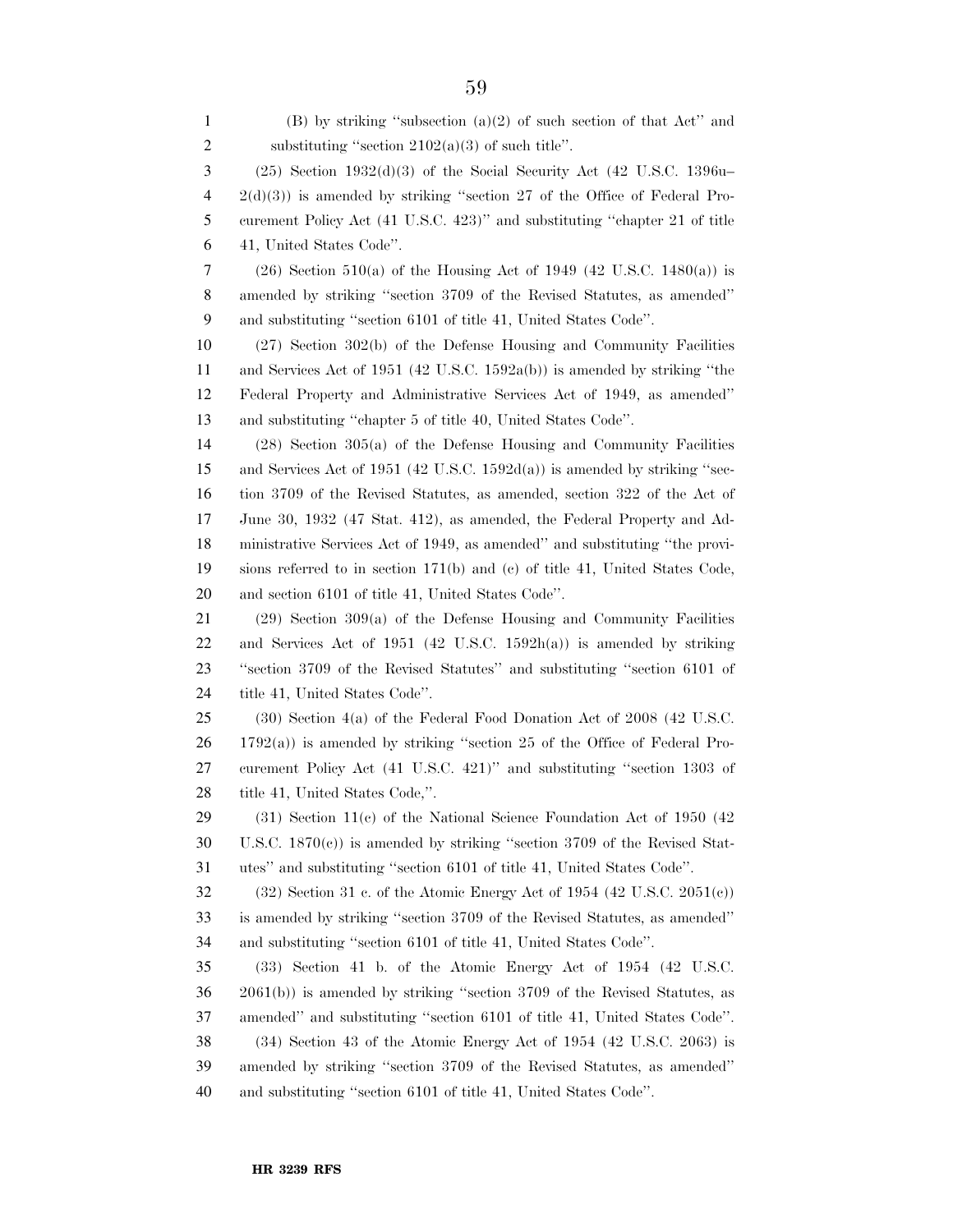(35) Section 55 of the Atomic Energy Act of 1954 (42 U.S.C. 2075) is amended by striking ''section 3709 of the Revised Statutes, as amended'' and substituting ''section 6101 of title 41, United States Code''. (36) Section 66 of the Atomic Energy Act of 1954 (42 U.S.C. 2096) is amended by striking ''section 3709 of the Revised Statutes, as amended'' and substituting ''section 6101 of title 41, United States Code''. (37) Section 161 j. of the Atomic Energy Act of 1954 (42 U.S.C. 2201(j)) is amended by striking ''the Federal Property and Administrative Services Act of 1949, as amended, except section 207 of that Act'' and sub- stituting ''chapter 5 (except section 559) of title 40, United States Code''. (38) Section 170 g. of the Atomic Energy Act of 1954 (42 U.S.C. 2210(g)) is amended by striking ''section 3709 of the Revised Statutes (41 U.S.C. 5), as amended'' and substituting ''section 6101 of title 41, United States Code''. (39) Section 6(e) of the EURATOM Cooperation Act of 1958 (42 U.S.C. 2295(e)) is amended by striking ''section 3709 of the Revised Statutes, as amended'' and substituting ''section 6101 of title 41, United States Code''. (40) Section 116 of the Atomic Energy Community Act of 1955 (42 U.S.C. 2310) is amended by striking ''section 3709 of the Revised Statutes'' and substituting ''section 6101 of title 41, United States Code,''. (41) Section 120 of the Atomic Energy Community Act of 1955 (42 U.S.C. 2349) is amended by striking ''section 3709 of the Revised Statutes, as amended'' and substituting ''section 6101 of title 41, United States Code''. (42) Section 62 d. of the Atomic Energy Community Act of 1955 (42 U.S.C.  $2362(d)$  is amended— (A) by striking ''provisions of section 3709 of the Revised Statutes'' and substituting ''provisions of section 6101 of title 41, United States Code''; and (B) by striking ''comply with section 3709 of the Revised Statutes'' and substituting ''comply with section 6101 of title 41, United States Code,''. (43) Section 601(c) of the Public Works and Economic Development Act of 1965 (42 U.S.C. 3211(c)) is amended by striking ''Section 3709 of the Revised Statutes (41 U.S.C. 5)'' and substituting ''Section 6101 of title 41, United States Code,''. (44) Section 7(i)(1) of the Department of Housing and Urban Develop-38 ment Act  $(42 \text{ U.S.C. } 3535(i)(1))$  is amended by striking "section 3709 of the Revised Statutes'' and substituting ''section 6101 of title 41, United States Code,''.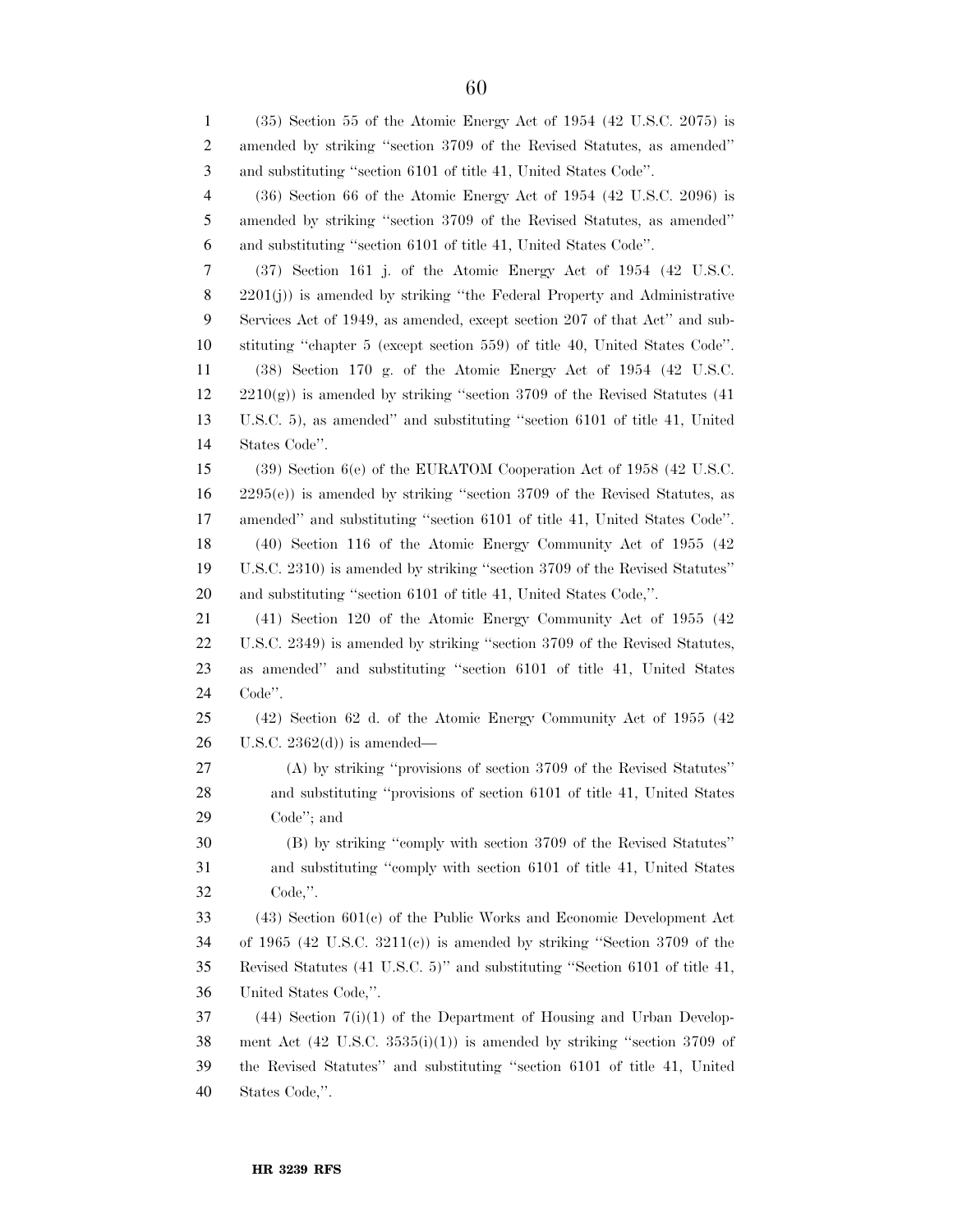(45) Section 1345(b) of the National Flood Insurance Act of 1968 (42 U.S.C. 4081(b)) is amended by striking ''section 3709 of the Revised Stat- utes (41 U.S.C. 5)'' and substituting ''section 6101 of title 41, United States Code,''. (46) Section 1346(c) of the National Flood Insurance Act of 1968 (42 U.S.C. 4082(c)) is amended by striking ''section 3709 of the Revised Stat- ute (41 U.S.C. 5)'' and substituting ''section 6101 of title 41, United States Code,''. (47) Section 1360(b) of the National Flood Insurance Act of 1968 (42 U.S.C. 4101(b)) is amended by striking ''section 3709 of the Revised Stat- utes (41 U.S.C. 5)'' and substituting ''section 6101 of title 41, United States Code''. (48) The proviso under the heading ''SCIENCE AND TECHNOLOGY'' under the heading ''ENVIRONMENTAL PROTECTION AGENCY'' in title III of the Departments of Veterans Affairs and Housing and Urban Development, and Independent Agencies Appropriations Act, 2003 (Public Law 108–7, div. K, 42 U.S.C. 4361c note) is amended by striking ''41 U.S.C. 5'' and sub- stituting ''section 6101 of title 41, United States Code''. (49) Section 203(e) of the Environmental Quality Improvement Act of 1970 (42 U.S.C. 4372(e)) is amended by striking ''sections 3648 and 3709 of the Revised Statutes (31 U.S.C. 529; 41 U.S.C. 5)'' and substituting ''section 3324(a) and (b) of title 31, United States Code, and section 6101 of title 41, United States Code,''. (50) Section 218 of the Uniform Relocation Assistance and Real Property Acquisition Policies Act of 1970 (42 U.S.C. 4638) is amended by striking ''the Federal Property and Administrative Services Act of 1949, as amend- ed'' and substituting ''chapter 5 of title 40, United States Code''. 28 (51) Section 611(k) of the Robert T. Stafford Disaster Relief and Emer- gency Assistance Act (42 U.S.C. 5196(k)) is amended by striking ''the Fed- eral Property and Administrative Services Act of 1949 (40 U.S.C. 471 et seq.)'' and substituting ''chapter 5 of title 40, United States Code''. (52) Section 306(a) of the Disaster Mitigation Act of 2000 (42 U.S.C.  $5206(a)$  is amended— (A) in the subsection heading, by striking ''BUY AMERICAN ACT'' and substituting ''CHAPTER 83 OF TITLE 41, UNITED STATES CODE''; and (B) by striking ''the Buy American Act (41 U.S.C. 10a et seq.)'' and substituting ''chapter 83 of title 41, United States Code''. 39 (53) Section  $604(a)(2)(B)$  of the National Manufactured Housing Con-40 struction and Safety Standards Act of 1974 (42 U.S.C.  $5403(a)(2)(B)$ ) is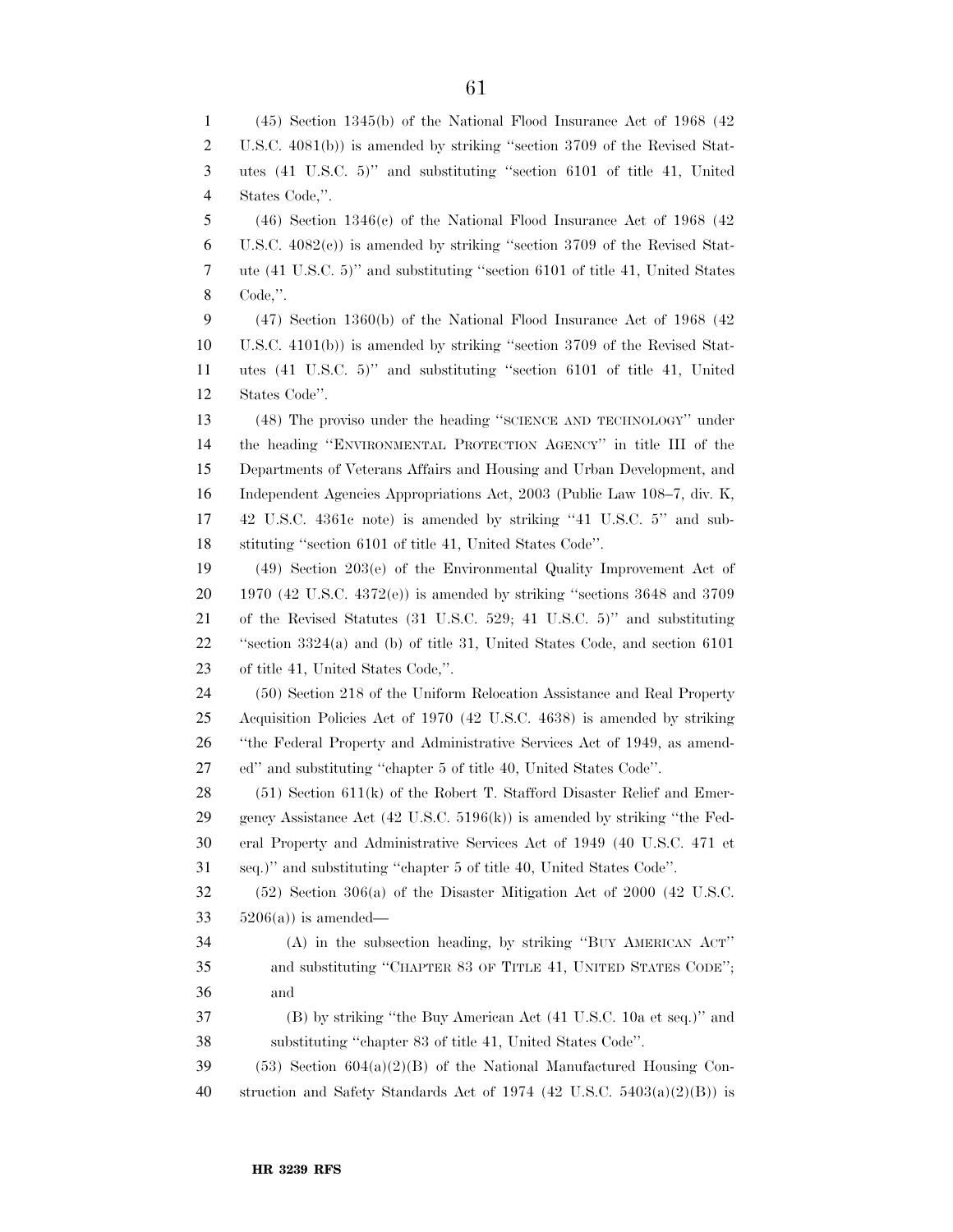amended by striking ''section 4 of the Office of Federal Procurement Policy Act'' and substituting ''section 132 of title 41, United States Code''. (54) Section 111(b) of Public Law 95–39 (42 U.S.C. 5903 note) is amended— (A) by striking ''\$10,000'' and substituting ''\$25,000''; and (B) by striking '', which are excepted from the requirements of ad- vertising by section 252(c)(3) of title 41, United States Code,''. (55) Section 207(c)(3) of the Presidential Science and Technology Advi-9 sory Organization Act of 1976 (42 U.S.C.  $6616(e)(3)$ ) is amended by strik- ing ''section 3709 of the Revised Statutes (41 U.S.C. 5)'' and substituting ''section 6101 of title 41, United States Code''. (56) Section 433(c) of the Energy Independence and Security Act of 2007 (Public Law 110–140, 42 U.S.C. 6834 note) is amended by striking ''section 25 of the Office of Federal Procurement Policy Act (41 U.S.C. 421)'' and substituting ''section 1302 of title 41, United States Code''. (57) The first proviso in the paragraph under the heading ''ENERGY IN- FORMATION ADMINISTRATION'' under the heading ''DEPARTMENT OF ENERGY'' in title II of the Department of the Interior and Related Agen- cies Appropriations Act, 1996 (Public Law 104–134, title I, section 101(c), 42 U.S.C. 7135 note) is amended by striking ''section 4(d) of the Service Contract Act of 1965 (41 U.S.C. 353(d))'' and substituting ''section 6707(d) of title 41, United States Code,''. (58) Section 104(i) of the Alaska Power Administration Asset Sale and Termination Act (Public Law 104–58, 42 U.S.C. 7152 note) is amended by striking ''the Federal Property and Administrative Services Act of 1949 (40 U.S.C. 484)'' and substituting ''chapter 5 of title 40, United States Code,''. (59) Section 103(b)(4) of the Clean Air Act (42 U.S.C. 7403(b)(4)) is amended by striking ''sections 3648 and 3709 of the Revised Statutes (31 U.S.C. 529; 41 U.S.C. 5)'' and substituting ''section 3324(a) and (b) of title 31, United States Code, and section 6101 of title 41, United States Code''. 32 (60) Section  $104(a)(2)(D)$  of the Clean Air Act (42 U.S.C.  $7404(a)(2)(D)$  is amended by striking "sections 3648 and 3709 of the Re- vised Statutes (31 U.S.C. 529; 41 U.S.C. 5)'' and substituting ''section 3324(a) and (b) of title 31, United States Code, and section 6101 of title 41, United States Code''. 37 (61) Section  $112(r)(6)(N)$  of the Clean Air Act (42 U.S.C.  $7412(r)(6)(N)$  is amended by striking "section 5" and substituting "section 6101''. (62) Section 801 of the National Energy Conservation Policy Act (42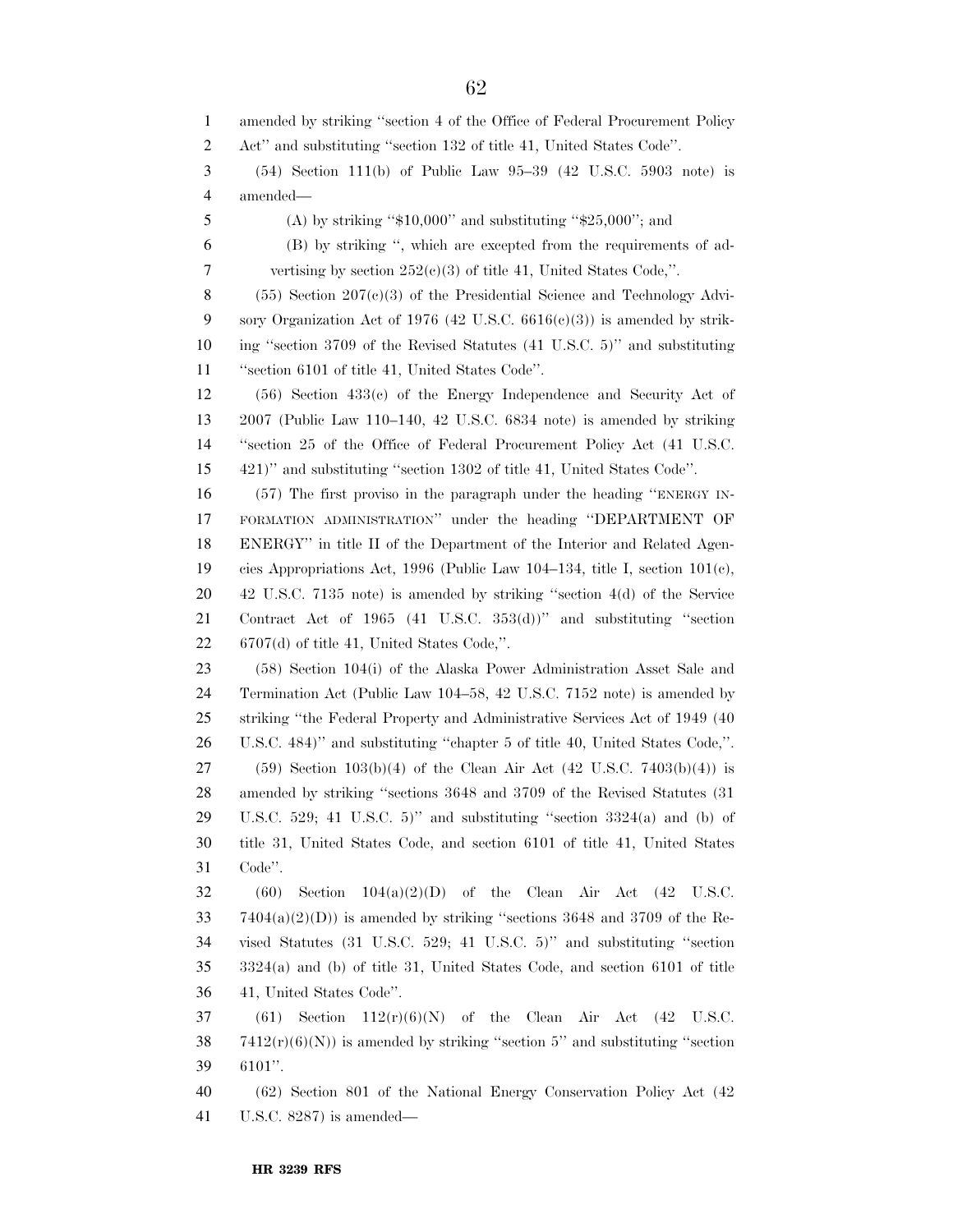1 (A) in subsection (a)(2)(D)(iii), by striking "section 25 of the Office of Federal Procurement Policy Act (41 U.S.C. 421)'' and substituting ''section 1303 of title 41, United States Code,''; 4 (B) in subsection (b)(1)(A), by striking "section 25(a) of the Office of Federal Procurement Policy Act'' and substituting ''section 1302(a) of title 41, United States Code''; and (C) in subsection (c)(2), by striking ''section 303J(d) of the Federal Property and Administrative Services Act of 1949 (41 U.S.C. 253j(d))'' and substituting ''section 4106(d) of title 41, United States Code''. (63) Section 119(c)(3) of the Comprehensive Environmental Response, 12 Compensation, and Liability Act of 1980 (42 U.S.C.  $9619(e)(3)$ ) is amend- ed by striking ''section 3732 of the Revised Statutes (41 U.S.C. 11)'' and substituting ''section 6301(a) and (b) of title 41 of the United States Code''. (64) Section 2(a) of Public Law 95–84 (42 U.S.C. 10301 note) is amend- ed by striking ''41 U.S.C. 504 et seq. (the Federal Grant and Cooperative Agreement Act of 1977; Public Law 95–224)'' and substituting ''chapter 63 of title 31, United States Code''. 20 (65) Section  $104(h)(1)(C)$  of the Water Resources Research Act of 1984 21 (42 U.S.C. 10303(h)(1)(C)) is amended by striking "section 3709 of the Revised Statutes (41 U.S.C. 5)'' and substituting ''section 6101 of title 41, United States Code''. 24 (66) Section  $104(c)(3)$  of the Americans with Disabilities Act of 1990 (42) U.S.C. 12114(c)(3)) is amended by striking ''the Drug-Free Workplace Act of 1988 (41 U.S.C. 701 et seq.)'' and substituting ''chapter 81 of title 41, United States Code''. (67) Section 501 of the National and Community Service Trust Act of 1993 (Public Law 103–82, 42 U.S.C. 12501 note) is amended— (A) in the heading, by striking ''**BUY AMERICAN ACT**'' and substituting ''**CHAPTER 83 OF TITLE 41, UNITED STATES CODE**''; and (B) by striking ''sections 2 through 4 of the Act of March 3, 1933 (41 U.S.C. 10a–10c, popularly known as the 'Buy American Act')'' and substituting ''chapter 83 of title 41, United States Code''. (68) Section 184 of the National and Community Service Act of 1990 (42 U.S.C. 12644) is amended by striking ''sections 5153 through 5158 of the Anti-Drug Abuse Act of 1988 (41 U.S.C. 702–707)'' and substituting ''sections 8101 and 8103 through 8106 of title 41, United States Code''. (69) Section 196(b) of the National and Community Service Act of 1990 (42 U.S.C. 12651g(b)) is amended by striking ''Federal Property and Ad-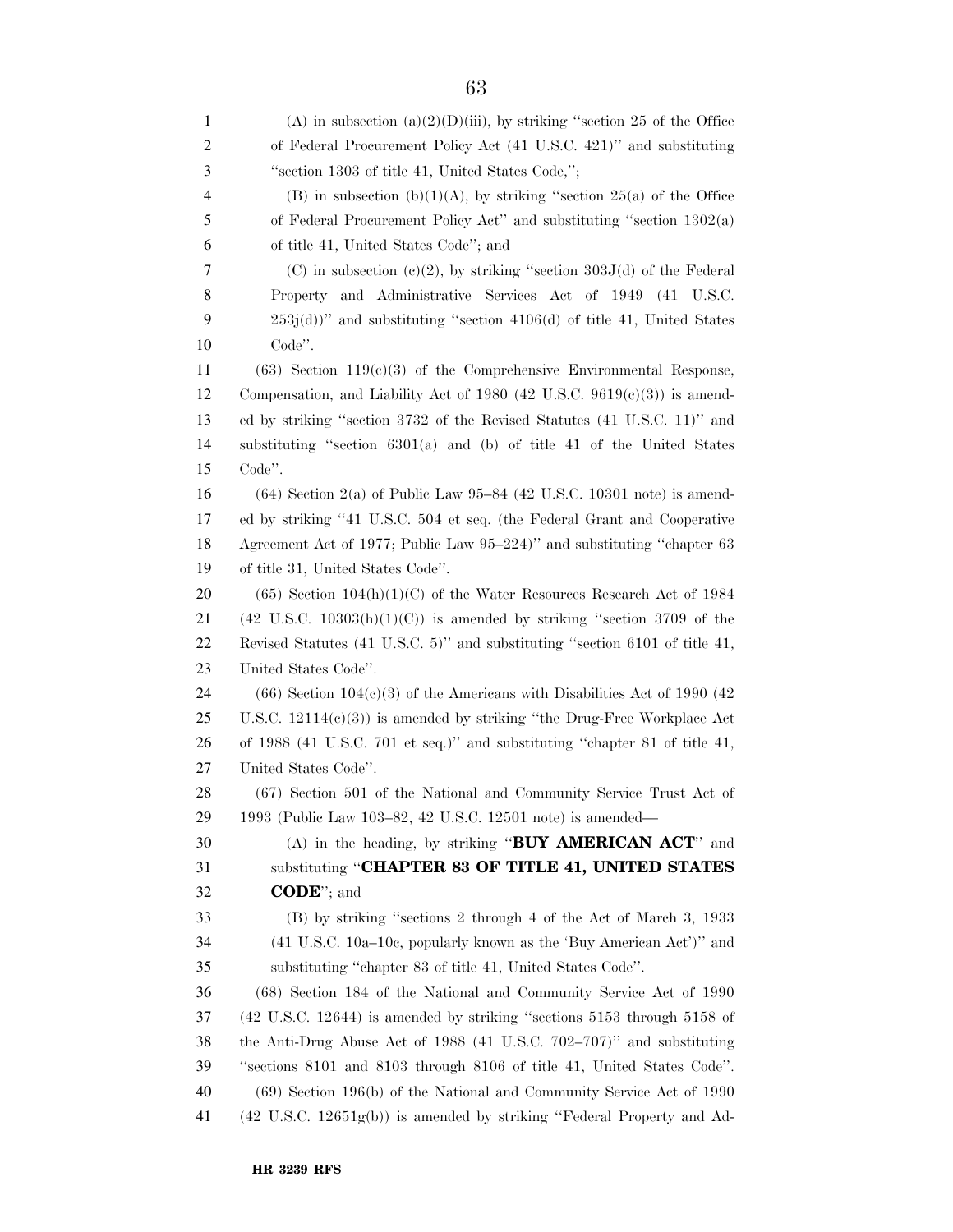ministrative Services Act of 1949'' and substituting ''provisions of section 171(b) and (c) of title 41, United States Code''. (70) Section 206(e)(7) of the Departments of Veterans Affairs and Hous- ing and Urban Development, and Independent Agencies Appropriations Act, 2000 (Public Law 106–74, 42 U.S.C. 12701 note) is amended by striking ''section 3709 of the Revised Statutes (41 U.S.C. 5)'' and substituting ''sec- tion 6101 of title 41, United States Code''. (71) Section 525(e)(7) of the Departments of Veterans Affairs and Hous- ing and Urban Development, and Independent Agencies Appropriations Act, 2000 (Public Law 106–74, 42 U.S.C. 12701 note) is amended by striking ''section 3709 of the Revised Statutes (41 U.S.C. 5)'' and substituting ''sec- tion 6101 of title 41, United States Code''. (72) Section 3021(a) of the Energy Policy Act of 1992 (42 U.S.C. 13556(a)) is amended by striking ''Federal Property and Administrative Services Act of 1949 (41 U.S.C. 251 et seq.)'' and substituting ''provisions of section 171(b) and (c) title 41, United States Code''. 17 (73) Section  $1002(e)(3)(C)$  of the Energy Policy Act of 2005 (42 U.S.C. 18 16392(e)(3)(C)) is amended by striking "section  $25(e)(1)$  of the Office of 19 Federal Procurement Policy Act  $(41 \text{ U.S.C. } 421(e)(1))$ " and substituting ''section 1303(a)(1) of title 41, United States Code''. (74) Section 136(j)(3) of the Energy Independence and Security Act of 22 2007 (42 U.S.C. 17013(j)(3)) is amended by striking "section 31 of the Of- fice of Federal Procurement Policy Act (41 U.S.C. 427)'' and substituting ''section 1901 of title 41, United States Code''. (75) Section 435(c) of the Energy Independence and Security Act of 2007 (42 U.S.C. 17091(c)) is amended— (A) in paragraph (1), by striking ''section 6(a) of the Office of Fed- eral Procurement Policy Act (41 U.S.C. 405(a))'' and substituting 29 "section 1121(b) and (c)(1) of title 41, United States Code,"; and (B) in paragraph (2), by striking ''section 25 of the Office of Fed- eral Procurement Policy Act (41 U.S.C. 421)'' and substituting ''sec- tion 1302(a) of title 41, United States Code,''. (76) Section 1334(a)(1) of the Patient Protection and Affordable Care 34 Act  $(42 \text{ U.S.C. } 18054(a)(1))$  is amended by striking "section 5" and sub- stituting ''section 6101''. **SEC. 32. TITLE 43, UNITED STATES CODE.**  (1) The last proviso in the paragraph under the heading ''ADMINISTRA- TIVE PROVISIONS'' under the heading ''UNITED STATES GEOLOGICAL SUR- VEY'' in the Department of the Interior and Related Agencies Appropria-tions Act, 2000 (Public Law 106–113, div. B, § 1000(a)(3) [title I], 43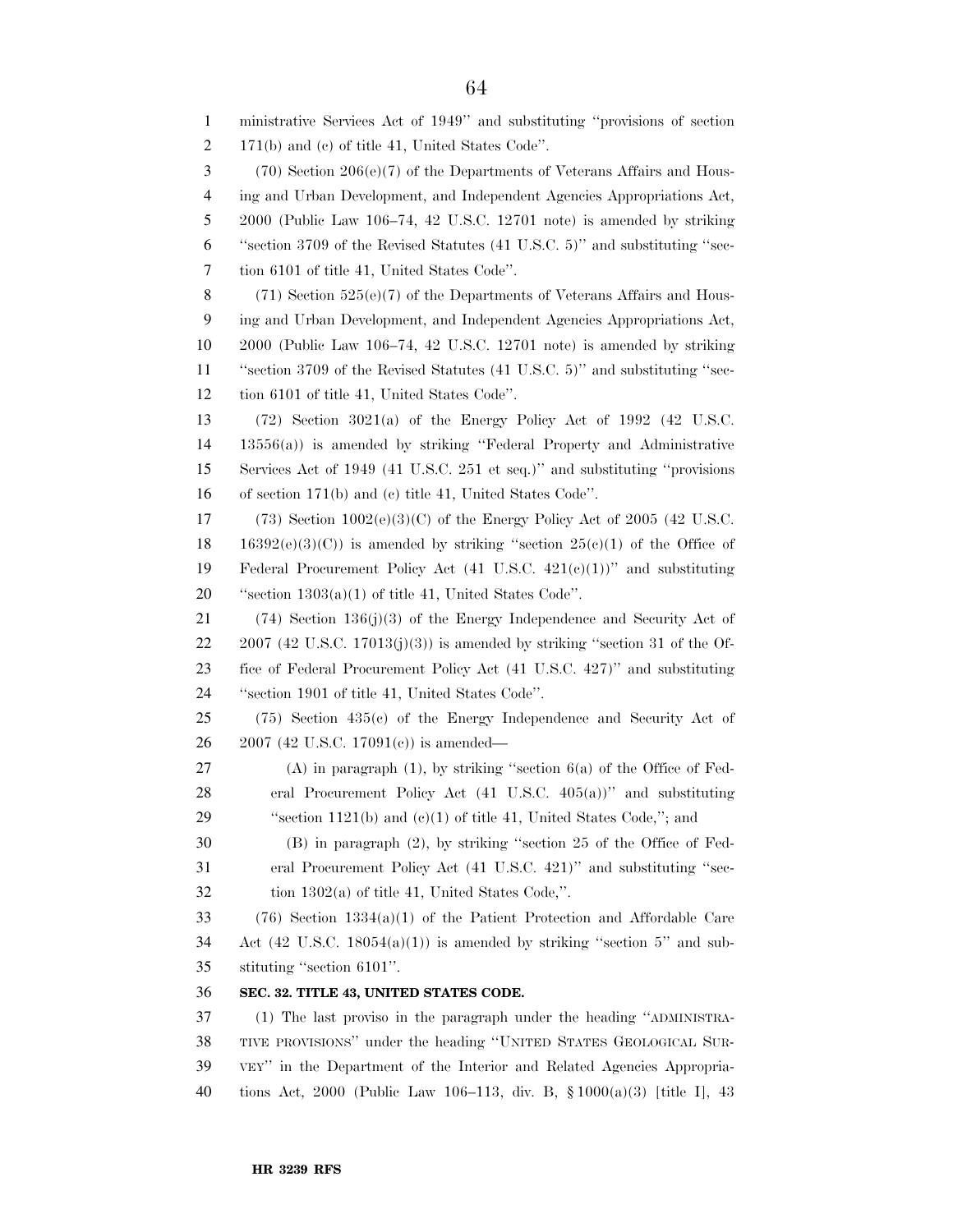U.S.C. 50d) is amended by striking ''41 U.S.C. 5'' and substituting ''section 6101 of title 41, United States Code''. (2) Section 115 of the Department of the Interior and Related Agencies Appropriations Act, 2000 (Public Law 106–113, div. B, § 1000(a)(3) [title I], 43 U.S.C. 1451 note) is amended by striking ''Federal Property and Ad- ministrative Services Act of 1949'' and substituting ''provisions of section 171(b) and (c) of title 41, United States Code''. (3) Section 205 of the Energy and Water Development Appropriations Act, 1993 (43 U.S.C. 1475a) is amended— 10 (A) by striking "(1988)" after "Appendix"; (B) by striking ''the Federal Procurement Integrity Act (41 U.S.C. 423 (1988))'' and substituting ''chapter 21 of title 41, United States Code,''; and (C) by striking ''18 U.S.C. 201 et seq. (1988)'' and substituting ''chapter 11 of title 18, United States Code''. 16 (4) Section  $12(b)(7)(v)$  of Public Law 94–204 (43 U.S.C. 1611 note) is amended— (A) by striking ''the Federal Property and Administrative Services Act of 1949, 40 U.S.C. sec. 471 et seq.'' and substituting ''chapter 5 20 of title 40, United States Code"; (B) by striking ''that Act'' and substituting ''that chapter''; and (C) by striking ''40 U.S.C. 485(b), as amended'' and substituting 23 ''40 U.S.C. 572(a)''. (5) Section 306(a) of the Federal Land Policy and Management Act of 1976 (43 U.S.C. 1736(a)) is amended by striking ''Federal Property and Administrative Services Act of 1949 (63 Stat. 377, as amended)'' and sub- stituting ''provisions of section 171(b) and (c) of title 41, United States Code''. **SEC. 33. TITLE 44, UNITED STATES CODE.**  (1) The item relating to section 311 in the analysis for chapter 3 of title 44, United States Code, is amended by striking ''subtitle I of title 40 and division C (except sections 3302, 3501(b), 3509, 3906, 4710, and 4711) of subtitle I'' and substituting ''the provisions referred to in section 171(b) and (c)''. (2) Section 311 of title 44, United States Code, is amended— (A) in the section catchline, by striking ''**subtitle I of title 40 and division C (except sections 3302, 3501(b), 3509, 3906, 4710, and 4711) of subtitle I**'' and substituting ''**the provi- sions referred to in section 171(b) and (c)**''; (B) in subsection (a), by striking ''subtitle I of title 40 and division C (except sections 3302, 3501(b), 3509, 3906, 4710, and 4711) of sub-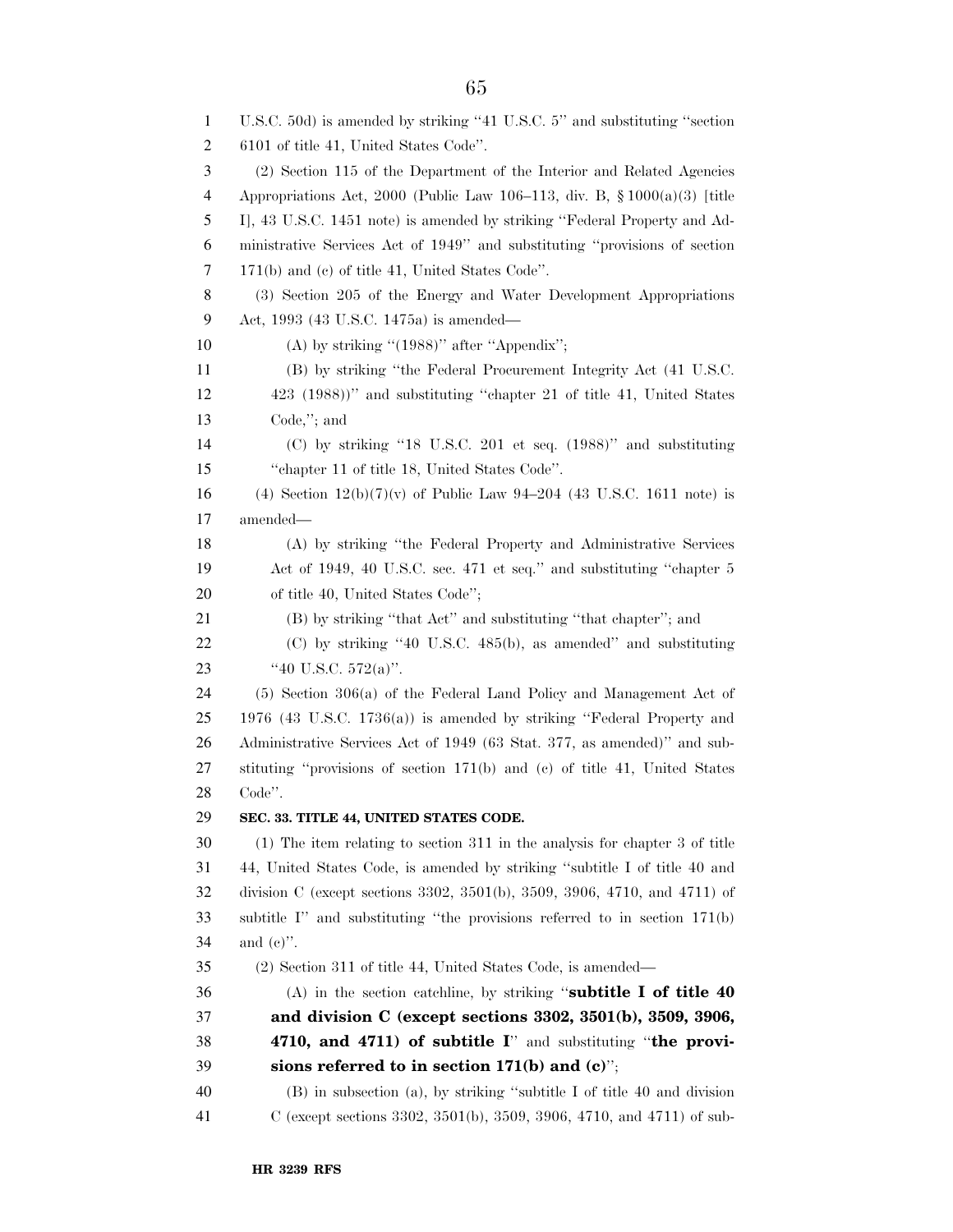1 title I'' and substituting "the provisions referred to in section 171(b) and (c)''; and (C) in subsection (c), by striking ''section 6101(b) to (d)'' and sub- stituting ''section 6101''. (3) Section 210(i) of the E-Government Act of 2002 (Public Law 107– 347, 44 U.S.C. 3501 note) is amended by adding ''(41 U.S.C. note prec. 3901)'' before ''(as added by subsection (b))''. **SEC. 34. TITLE 45, UNITED STATES CODE.**  (1) Section 11(c) of the Railroad Unemployment Insurance Act (45 U.S.C. 361(c)) is amended— (A) by striking ''section 3709 of the Revised Statutes (U.S.C., title 41, sec. 5)'' after ''without regard to'' and substituting ''section 6101 of title 41, United States Code,''; and (B) by striking ''section 3709 of Revised Statutes (U.S.C., title 41, sec. 5)'' after ''*Provided*, That'' and substituting ''section 6101 of title 41, United States Code,''. (2) Section 613(b) of the Alaska Railroad Transfer Act of 1982 (45 U.S.C. 1212(b)) is amended by striking ''the Federal Property and Admin- istrative Services Act of 1949 (40 U.S.C. 484)'' and substituting ''chapter 5 of title 40, United States Code,''. **SEC. 35. TITLE 46, UNITED STATES CODE.**  22 (1) Section  $51703(b)(2)$  of title 46, United States Code, is amended by striking ''section 6101(b) to (d)'' and substituting ''section 6101''. (2) Section 55305(d)(2)(D) of title 46, United States Code, is amended 25 by striking "section  $25(e)(1)$  of the Office of Federal Procurement Policy 26 Act (41 U.S.C.  $421(e)(1)$ " and substituting "section  $1303(a)(1)$  of title 41". **SEC. 36. TITLE 48, UNITED STATES CODE.**  Section 108 of the Interior Department Appropriation Act, 1953 (48 U.S.C. 1685) is amended by striking ''the Federal Property and Adminis- trative Services Act of 1949'' and substituting ''chapter 5 of title 40, United States Code,''. **SEC. 37. TITLE 49, UNITED STATES CODE.**  (1) Effective January 4, 2011, section 5(*o*)(1) of Public Law 111–350 (124 Stat. 3853) is amended by striking ''section 103(e)'' and substituting ''section 103(i)''. (2) Section 103(i) of title 49, United States Code, is amended by striking ''of subtitle I of title 40 and division C (except sections 3302, 3501(b), 3509, 3906, 4710, and 4711) of subtitle I'' and substituting ''referred to 39 in section 171(b) and  $(e)$ ". 40 (3) Section  $1113(b)(1)(B)$  of title 49, United States Code, is amended by striking ''section 6101(b) to (d)'' and substituting ''section 6101''.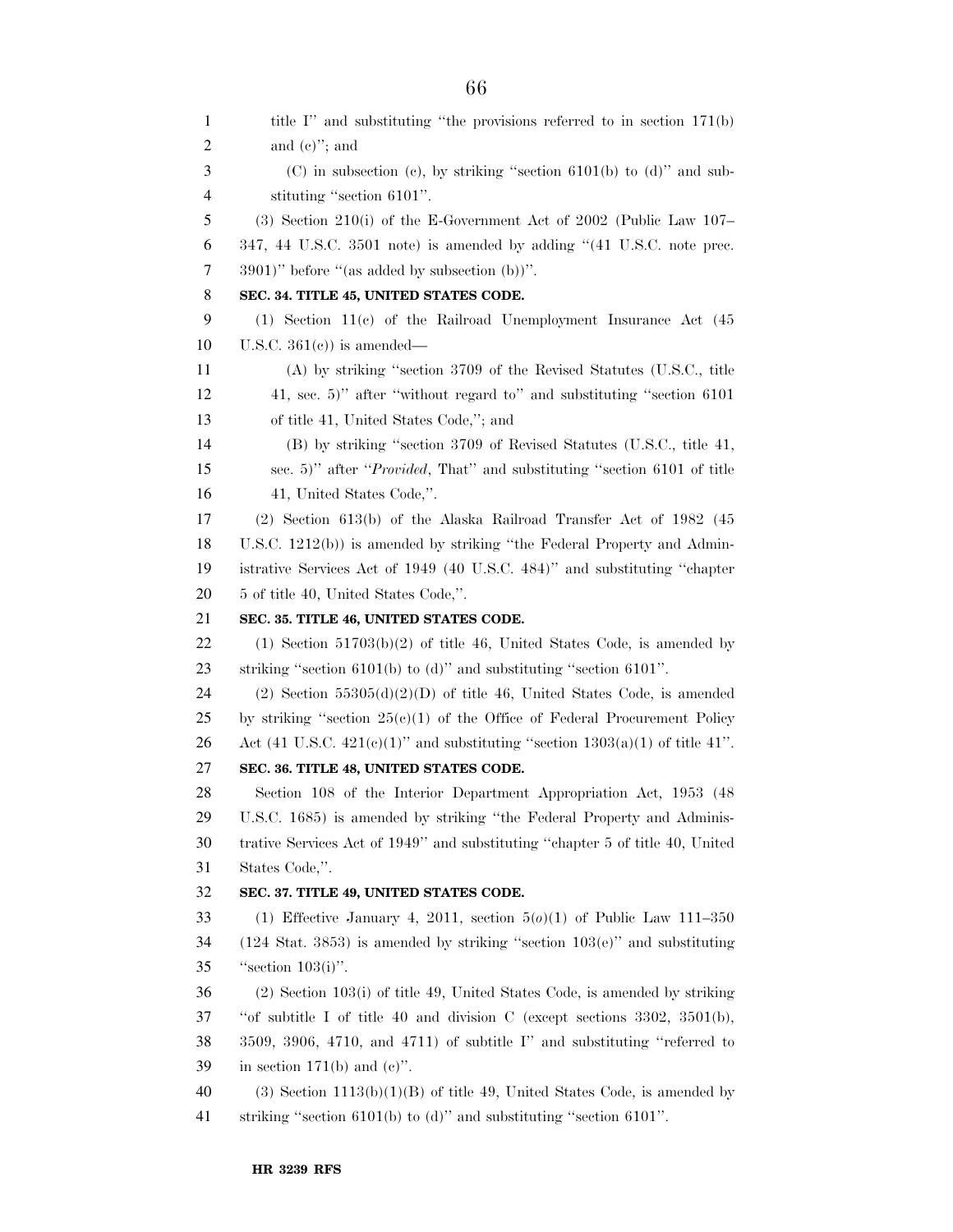(4) Section 123(a) of the Hazardous Materials Transportation Authoriza- tion Act of 1994 (Public Law 103–311, 49 U.S.C. 5101 note) is amended— (A) in the heading, by striking ''BUY AMERICAN ACT'' and sub- stituting ''CHAPTER 83 OF TITLE 41, UNITED STATES CODE''; and (B) by striking ''sections 2 through 4 of the Act of March 3, 1933 (41 U.S.C. 10a–10c; popularly known as the 'Buy American Act')'' and substituting ''chapter 83 of title 41, United States Code''. (5) Section 10721 of title 49, United States Code, is amended by striking ''Section 6101(b) to (d)'' and substituting ''Section 6101''. (6) Section 13712 of title 49, United States Code, is amended by striking ''Section 6101(b) to (d)'' and substituting ''Section 6101''. (7) Section 15504 of title 49, United States Code, is amended by striking ''Section 6101(b) to (d)'' and substituting ''Section 6101''. (8) Section 110(b) of the Amtrak Reform and Accountability Act of 1997 (Public Law 105–134, 49 U.S.C. 24301 note) is amended by striking ''Sec- tion 303B(m) of the Federal Property and Administrative Services Act of 1949 (41 U.S.C. 253b(m))'' and substituting ''Section 4702 of title 41, United States Code,''. (9) Section 40110(d) of title 49, United States Code, is amended— 20 (A) in paragraph  $(2)$ — 21 (i) in subparagraph (A), by striking "Division C (except sections 3302, 3501(b), 3509, 3906, 4710, and 4711) of subtitle I'' and 23 substituting "Provisions referred to in section 171(c)"; and (ii) in subparagraph (B), by striking ''Division B (except sec- tions 1704 and 2303) of subtitle I'' and substituting ''Provisions 26 referred to in section  $172(b)$ "; and (B) in paragraph (3)— (i) in the heading, by striking ''OF DIVISION B (EXCEPT SEC- TIONS 1704 AND 2303) OF SUBTITLE I'' and substituting ''RE-30 FERRED TO IN SECTION 172(b)"; (ii) in subparagraph (B), by striking ''Office of Federal Pro- curement Policy Act'' and substituting ''provisions referred to in 33 section  $172(b)$  of title  $41$ "; (iii) in subparagraph (C), by striking ''Office of Federal Pro- curement Policy Act'' and substituting ''provisions referred to in section 172(b) of title 41"; and 37 (iv) in subparagraph (D), by striking "section  $27(e)(3)(A)(iv)$  of the Office of Federal Procurement Policy Act'' and substituting 39 "section  $2105(e)(1)(D)$  of title 41". (10) Section 351(b) of the Department of Transportation and Related Agencies Appropriations Act, 1997 (Public Law 104–205, 49 U.S.C. 40110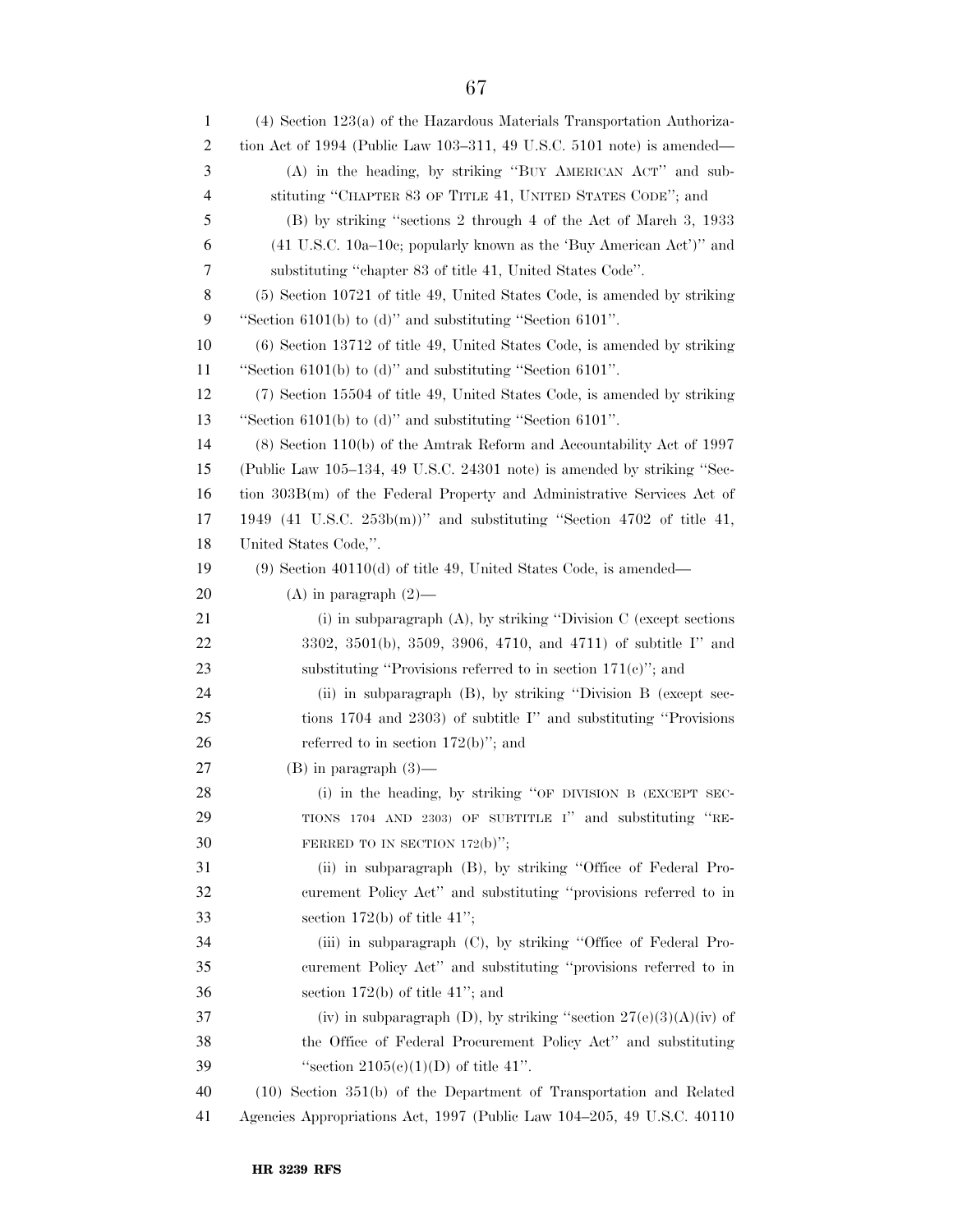| $\mathbf{1}$   | note) is amended by striking "section $4(6)$ of the Office of Federal Procure-         |
|----------------|----------------------------------------------------------------------------------------|
| 2              | ment Policy Act $(41 \text{ U.S.C. } 403(6))$ " and substituting "section 107 of title |
| 3              | 41, United States Code".                                                               |
| $\overline{4}$ | (11) Section 5063 of the Federal Acquisition Streamlining Act of 1994                  |
| 5              | (Public Law 103-355, 49 U.S.C. 40110 note) is amended—                                 |
| 6              | $(A)$ in subsection $(f)(2)$ , by striking subparagraphs $(B)$ and $(C)$ and           |
| 7              | substituting the following:                                                            |
| 8              | "(B) Sections 107, 1708, 3105, 3301(a), (b)(1), and (c), 3303                          |
| 9              | through $3306(e)$ , $3308$ , and $3311$ , chapter 37, and section $4702$ of title      |
| 10             | 41, United States Code."; and                                                          |
| 11             | $(B)$ in subsection $(g)$ , by striking "section $4(12)$ of the Office of Fed-         |
| 12             | eral Procurement Policy Act" and substituting "section 103 of title 41,                |
| 13             | United States Code".                                                                   |
| 14             | $(12)$ Section $47305(d)$ of title 49, United States Code, is amended by               |
| 15             | striking "Section 6101(b) to (d)" and substituting "Section 6101".                     |
| 16             | $(13)$ Section $305(b)$ of the Federal Aviation Administration Authorization           |
| 17             | Act of 1994 (Public Law 103-305, 49 U.S.C. 50101 note) is amended—                     |
| 18             | (A) in the heading, by striking "BUY AMERICAN ACT" and sub-                            |
| 19             | stituting "CHAPTER 83 OF TITLE 41, UNITED STATES CODE"; and                            |
| 20             | $(B)$ in paragraph $(1)$ , by striking "sections 2 through 4 of the Act                |
| 21             | of March 3, 1933 (41 U.S.C. 10a through 10e, popularly known as the                    |
| 22             | 'Buy American Act')" and substituting "chapter 83 of title 41, United                  |
| 23             | States Code".                                                                          |
| 24             | SEC. 38. TITLE 50, UNITED STATES CODE.                                                 |
| 25             | (1) Section $4(c)(2)$ of the Helium Act (50 U.S.C. 167b(c)(2)) is amended              |
| 26             | by striking "the Federal Property and Administrative Services Act of 1949"             |
| 27             | and substituting "chapter 5 of title 40, United States Code".                          |
| 28             | $(2)$ Section 502(a) of the National Emergencies Act (50 U.S.C. 1651(a))               |
| 29             | is amended—                                                                            |
| 30             | $(A)$ in paragraph $(1)$ , by striking "Act of June 30, 1949 $(41 \text{ U.S.C.})$     |
| 31             | $(252)$ " and substituting "Provisions of law referred to in section $171(b)$          |
| 32             | and (c) of title 41, United States Code"; and                                          |
| 33             | (B) in paragraph (3), by striking "Section 3737 of the Revised Stat-                   |
| 34             | utes, as amended (41 U.S.C. 15)" and substituting "Section 6305 of                     |
| 35             | title 41, United States Code".                                                         |
| 36             | (3) The Sudan Accountability and Divestment Act of 2007 (Public Law                    |
| 37             | 110–174, 50 U.S.C. 1701 note) is amended—                                              |
| 38             | $(A)$ in section 2(3), by striking "section 4 of the Office of Federal                 |
| 39             | Procurement Policy Act (41 U.S.C. 403)" and substituting "section                      |
| 40             | 133 of title 41, United States Code"; and                                              |
| 41             | $(B)$ in section $6-$                                                                  |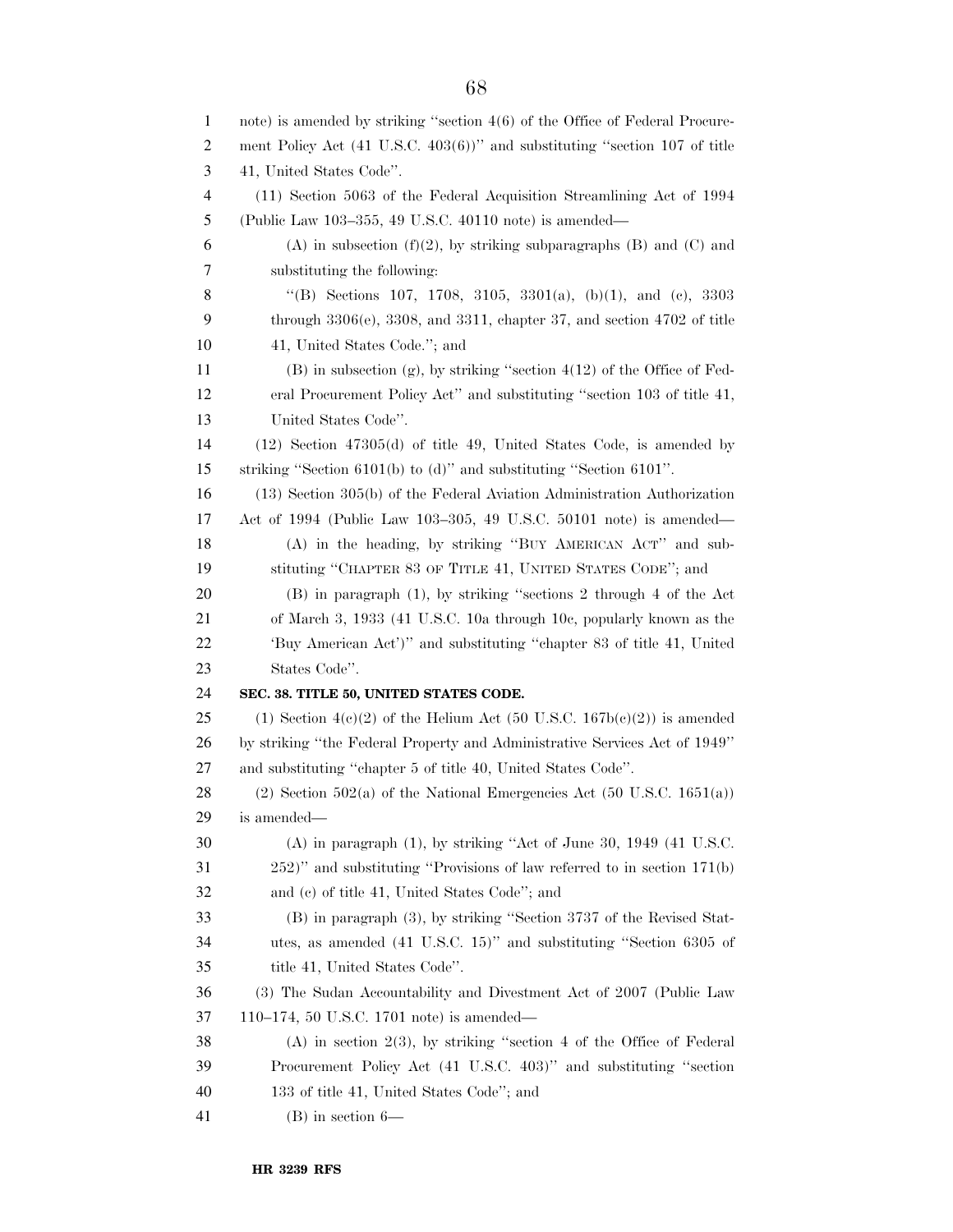(i) in subsection (b)(4), by striking ''section 25 of the Office of Federal Procurement Policy Act (41 U.S.C. 421)'' and sub- stituting ''section 1303 of title 41, United States Code,''; and (ii) in subsection (d), by striking ''section 25 of the Office of Federal Procurement Policy Act (41 U.S.C. 421)'' and sub- stituting ''section 1303 of title 41, United States Code,''. (4) Section 802(a)(4) of the David L. Boren National Security Education 8 Act of 1991 (50 U.S.C. 1902(a)(4)) is amended by striking "section 3709 of the Revised Statutes (41 U.S.C. 5)'' and substituting ''section 6101 of title 41, United States Code,''. 11 (5) Section  $102A(q)(4)(B)$  of the National Security Act of 1947 (50 12 U.S.C.  $3024(q)(4)(B)$  is amended by striking "section 4(9) of the Federal Property and Administrative Services Act of 1949 (41 U.S.C. 403(9))'' and substituting ''section 109 of title 41, United States Code''. (6) Section 505(a)(2)(B)(i) of the National Security Act of 1947 (50 16 U.S.C.  $3095(a)(2)(B)(i)$  is amended by striking "Federal Property and Ad- ministrative Services Act of 1949'' and substituting ''provisions referred to in section 171(b) and (c) of title 41 of the United States Code''. 19 (7) Section  $506C(e)(1)$  of the National Security Act of 1947 (50 U.S.C.  $20 \quad 3099(e)(1)$  is amended by striking "section  $4(10)$  of the Office of Federal Procurement Policy Act (41 U.S.C. 403(10))'' and substituting ''section 108 of title 41, United States Code''. 23 (8) Section  $107(b)(2)(B)(ii)$  of the Defense Production Act of 1950 (ch. 24 932, 50 U.S.C.  $4517(b)(2)(B(ii))$  is amended by striking "section 303(b)(1)(B) or section 303(c)(3) of the Federal Property and Administra-26 tive Services Act of 1949" and substituting "section  $3303(a)(1)(B)$  or sec-27 tion  $3304(a)(3)$  of title 41, United States Code". (9) Section 704(b) of the Defense Production Act of 1950 (ch. 932, 50 U.S.C. 4554(b)) is amended— (A) by striking ''section 25 of the Office of Federal Procurement Policy Act'' and substituting ''section 1303(a) of title 41, United States Code''; and (B) by striking ''section 6 or 25 of that Act'' and substituting ''sec-34 tion 1121(b) and (d) or  $1303(a)(1)$  of that title". (10) Section 709(c) of the Defense Production Act of 1950 (ch. 932, 50 U.S.C. 4559(c)) is amended by striking ''section 22 of the Office of Federal Procurement Policy Act'' and substituting ''section 1707 of title 41, United States Code''. **SEC. 39. TITLE 51, UNITED STATES CODE.**  40 (1) Section 20113(c)(4) of title 51, United States Code, is amended by striking ''in accordance with title III of the Federal Property and Adminis